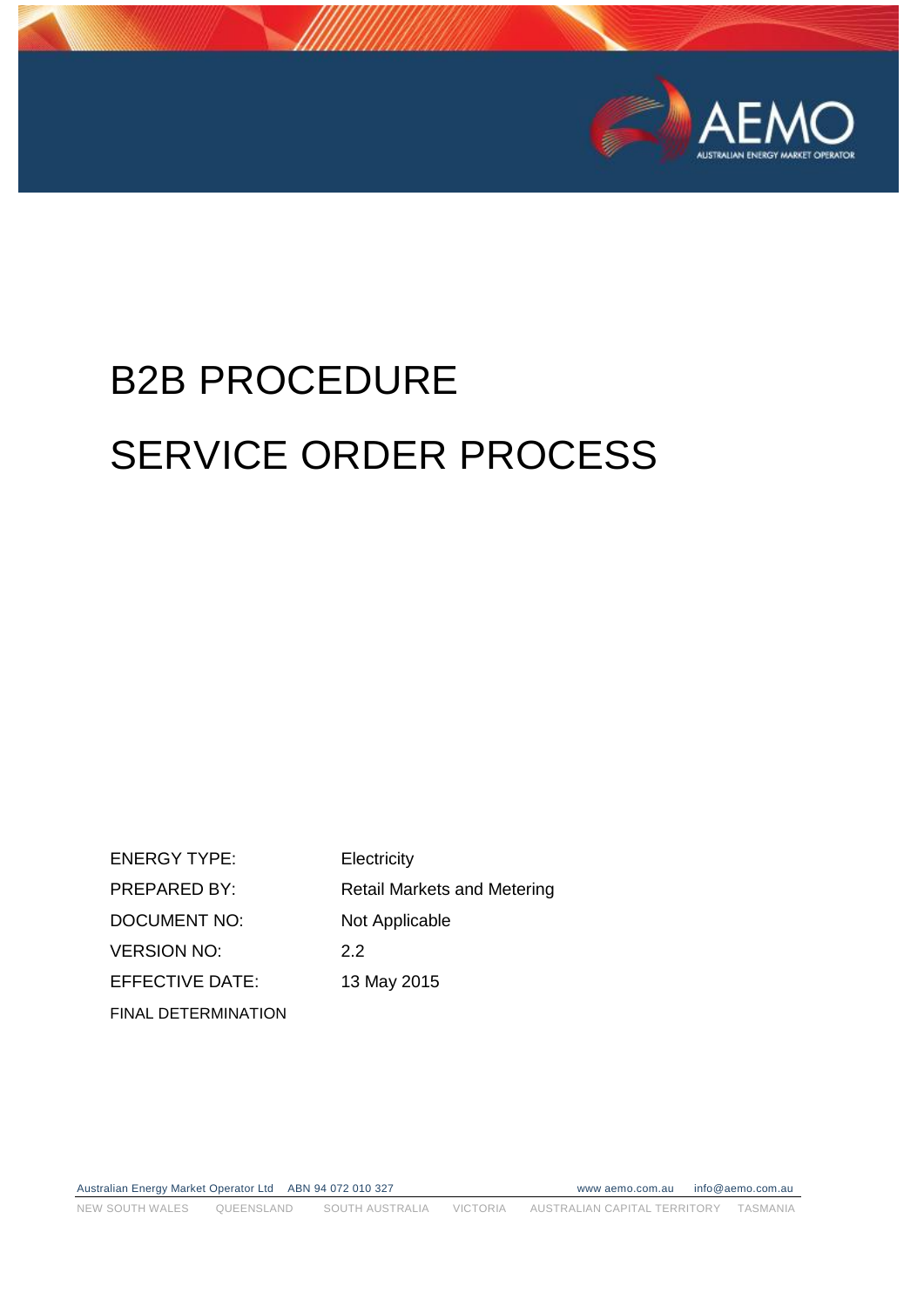# **Document History**

| Version                | Date       | Author        | Comments                                                                                                                                                                                         |  |  |
|------------------------|------------|---------------|--------------------------------------------------------------------------------------------------------------------------------------------------------------------------------------------------|--|--|
| 1.0                    | 23/12/2004 | <b>NEMMCO</b> | Final Determination version.                                                                                                                                                                     |  |  |
| 1.1 DRAFT              | 22/4/2005  | <b>NEMMCO</b> | Draft issued for Consultation.                                                                                                                                                                   |  |  |
|                        | 5/7/2005   | <b>NEMMCO</b> | Draft issued as Draft Determination.                                                                                                                                                             |  |  |
| 1.1 FINAL              | 1/8/2005   | <b>NEMMCO</b> | <b>Final Determination Version</b>                                                                                                                                                               |  |  |
| 1.2                    | 29/8/2005  | <b>NEMMCO</b> | Changes to incorporate clause 7.2A of National<br>Electricity Rules that deals with Manifest and minor or<br>procedural errors.                                                                  |  |  |
| 1.3 DRAFT              | 30/6/2006  | <b>NEMMCO</b> | Update for changes proposed prior to Tranche 1 go<br>live that have no operational impact and changes<br>required to accommodate the commencement of FRC<br>in Queensland.                       |  |  |
| 1.3 DRAFT 2            | 10/10/2006 | <b>NEMMCO</b> | Update following first consultation workshop                                                                                                                                                     |  |  |
| 1.3 DRAFT 3            | 5/12/2006  | <b>NEMMCO</b> | Updated from comments received in 2 <sup>nd</sup> stage<br>consultation                                                                                                                          |  |  |
| <b>1.3 DRAFT FINAL</b> | 15/12/2006 | <b>NEMMCO</b> | <b>Final Draft</b>                                                                                                                                                                               |  |  |
| 1.3                    | 30/01/07   | <b>NEMMCO</b> | Version recommended by the IEC to NEMMCO on 22<br>January 2007 and approved by NEMMCO for<br>publication on 30 January 2007.                                                                     |  |  |
| 1.4                    | 20/06/2007 | <b>NEMMCO</b> | Updated to Service Order Process to accommodate<br>changes in re-energisation service order timings.                                                                                             |  |  |
| 1.5                    | 03/12/2008 | <b>NEMMCO</b> | <b>Issued as Final Determination</b>                                                                                                                                                             |  |  |
| 1.5.1                  | 27/04/2009 | <b>NEMMCO</b> | Update the version number and release date to retain<br>version numbering with the other B2B procedures.                                                                                         |  |  |
|                        |            |               | Updated singular and plural references to the word<br>"Procedure (s)".                                                                                                                           |  |  |
|                        |            |               | Issued as FINAL Determination.                                                                                                                                                                   |  |  |
| 1.6                    | 23/06/2009 | <b>NEMMCO</b> | Four updates, QC 272, 280, 294, 296, 457.                                                                                                                                                        |  |  |
|                        |            |               | The version number and release date to retain version<br>numbering with the other B2B procedures. Removed<br>clause 1.2(b) and changed the publish date to<br>effective date on the front cover. |  |  |
|                        |            |               | Issue as Final Determination.                                                                                                                                                                    |  |  |
| 1.6.1                  | 18/08/2009 | <b>AEMO</b>   | Update to reflect change of governance from<br>NEMMCO to AEMO.                                                                                                                                   |  |  |
|                        |            |               | Update the version number and release date to retain<br>version numbering with other B2B Procedures                                                                                              |  |  |
|                        |            |               | Minor updates to sections 1.2, 1.3, 1.7, to align<br>clauses with the other B2B Procedures.<br>Issued as Determination - Effective 25 November<br>2009                                           |  |  |
| 1.7                    | 17/03/2010 | <b>AEMO</b>   | Updated version numbers and release date to retain<br>version numbering with other B2B Procedures.<br>Graphical updates to diagrams.                                                             |  |  |
|                        |            |               | Update Clause 1.7<br>Update to Remove Fuse Definition, minor editorial                                                                                                                           |  |  |
|                        |            |               | corrections.<br>Move Business Event information to the B2B<br>Procedure Technical Guidelines for B2B Procedures.                                                                                 |  |  |
|                        |            |               | Issued as Final Determination - Effective 26 May 2010                                                                                                                                            |  |  |
| 1.7a                   | 15/07/2011 | AEMO          | Update version number to 1.7a and release date to<br>retain version numbering with other B2B procedures.                                                                                         |  |  |
|                        |            |               | Updated procedure to facilitate further extension of<br>contestability to small business customers in<br>Tasmania.                                                                               |  |  |
| 1.8                    | 15/08/2011 | AEMO          | Updated version numbers and relase date to retain<br>version numbering with other B2B Procedures.                                                                                                |  |  |
|                        |            |               | Updates to Clause 2.6.2, 2.12.3 (Figure 7) and 3.3.5                                                                                                                                             |  |  |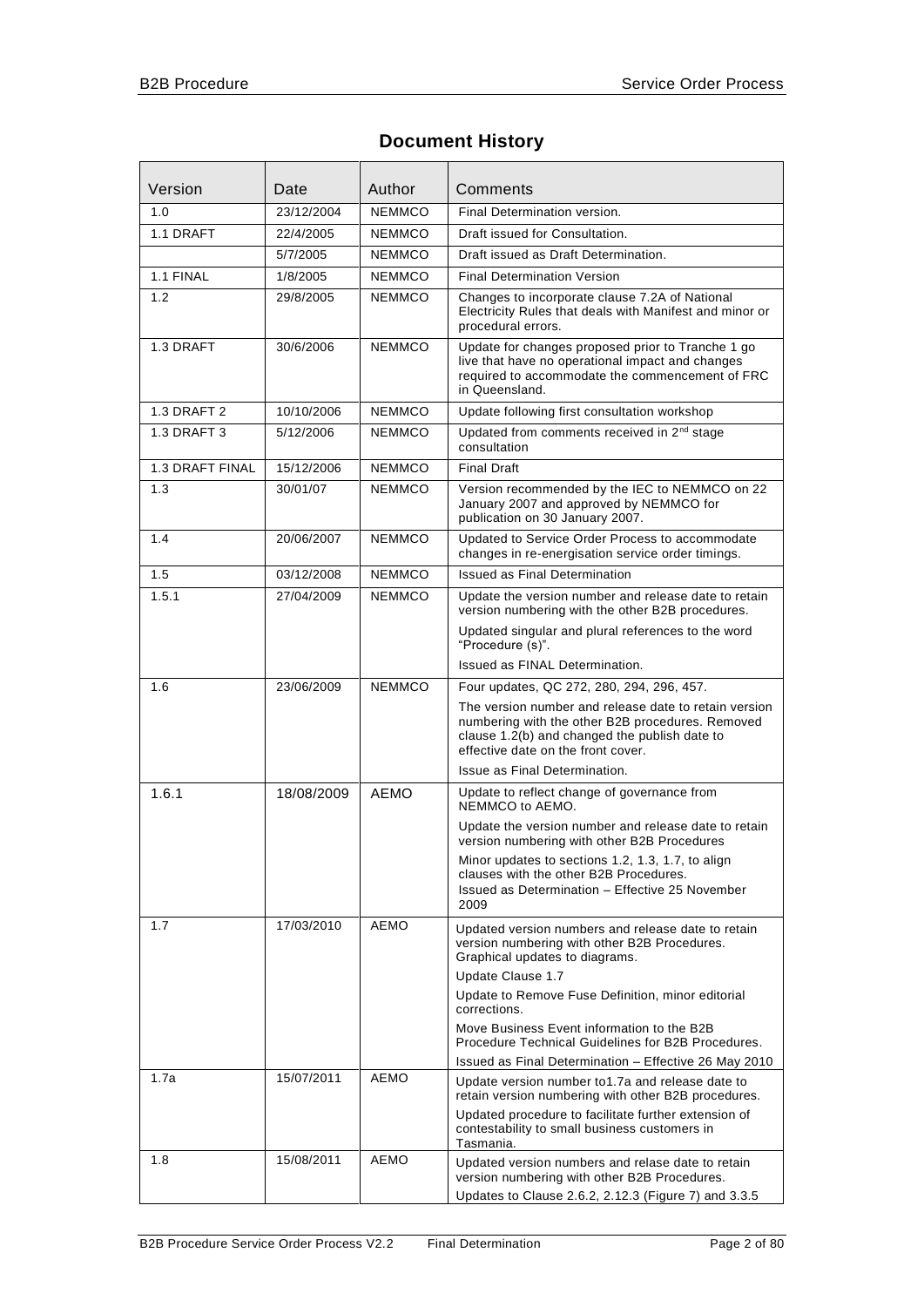| Version | Date       | Author | Comments                                                                                                            |  |
|---------|------------|--------|---------------------------------------------------------------------------------------------------------------------|--|
|         |            |        | (Figure 18).                                                                                                        |  |
| 1.9     | 06/11/2012 | AEMO   | Updated version numbers and release date to retain<br>version numbering with other B2B Procedures.                  |  |
|         |            |        | Update to clause 1.7 a and changes to Clause 4.1<br>Figure 19 Item 4 Transaction Table for Meter Data<br>Providers. |  |
|         |            |        | Update to section 2.12.5 b and c for new connections.                                                               |  |
| 2.0     | 13/11/2013 | AEMO   | Updates to capture QC 776 CSDN Project Changes                                                                      |  |
| 2.1     | 15/05/2014 | AEMO   | Minor & Manifest updates                                                                                            |  |
| 2.2     | 21/11/2014 | AEMO   | Updated version numbers and release date to retain<br>version numbering with other B2B Procedures.                  |  |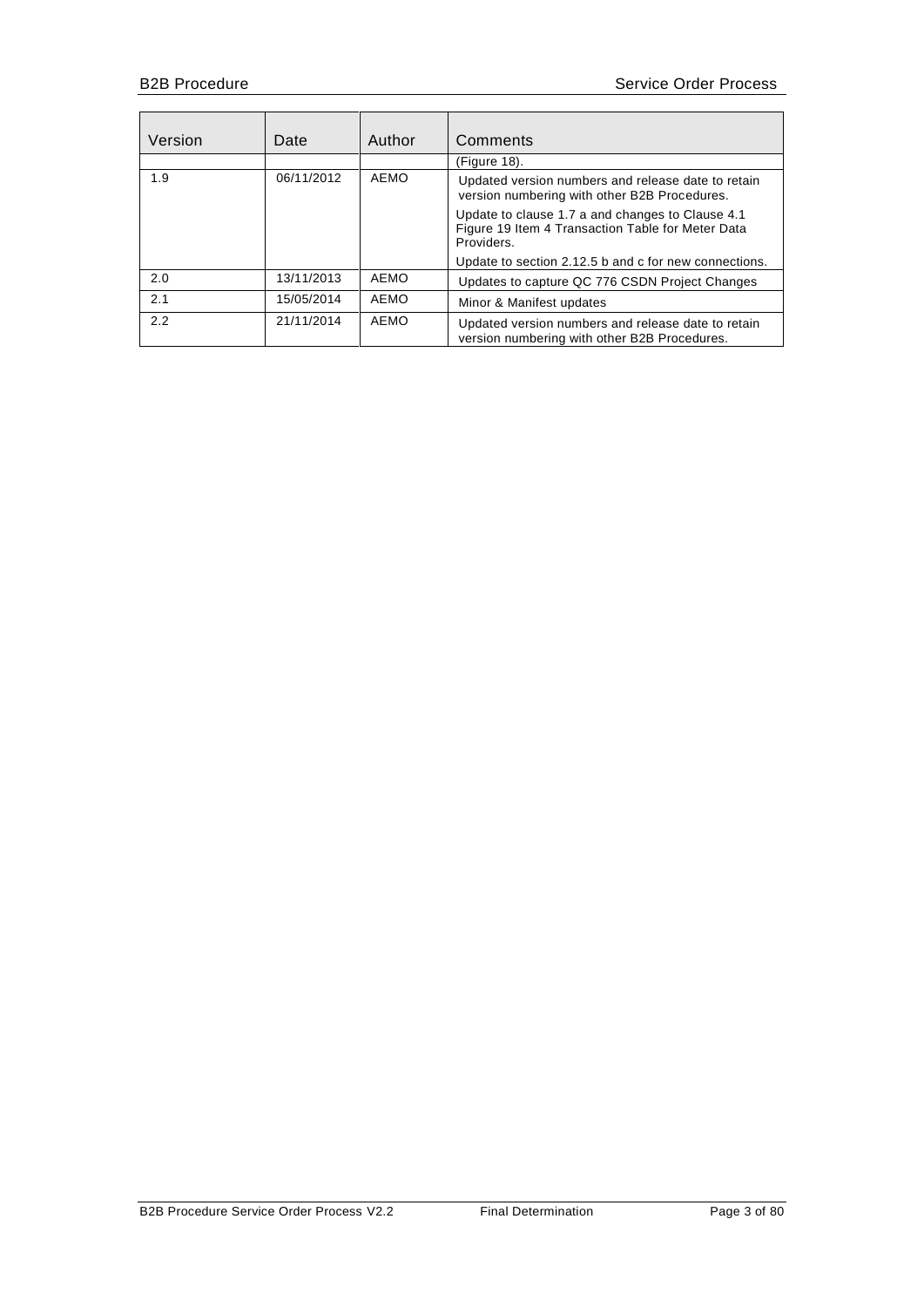## **Interpretation**

For details of the interpretation of key words, such as addresses, dates, times and field types, refer to the B2B Procedure Technical Guidelines for B2B Procedures.

## **Documentation Conventions**

Refer to the B2B Procedure Technical Guidelines for B2B Procedures for the details of the documentation conventions.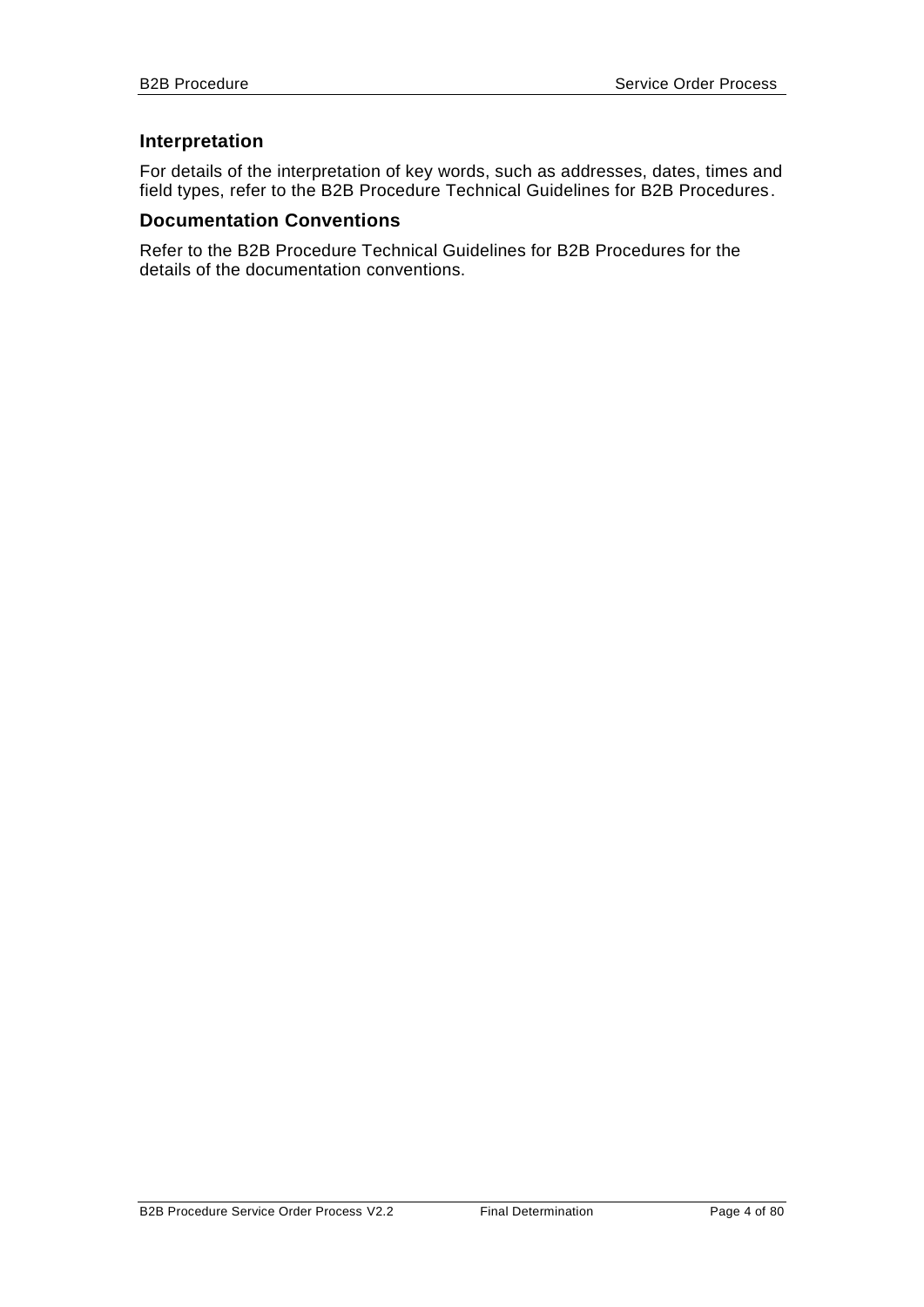# **TABLE OF CONTENTS**

| $\mathbf{1}$     |               |                                                                       |    |
|------------------|---------------|-----------------------------------------------------------------------|----|
|                  | 1.1           |                                                                       |    |
|                  | 1.2           |                                                                       |    |
|                  | 1.3           |                                                                       |    |
|                  | 1.4           |                                                                       |    |
|                  | 1.5           |                                                                       |    |
|                  | 1.5.1         | Inclusions. 88                                                        |    |
|                  | 1.5.2         |                                                                       |    |
|                  | 1.5.3         |                                                                       |    |
|                  | 1.6           |                                                                       |    |
|                  | 1.7           |                                                                       |    |
|                  | 1.8           |                                                                       |    |
|                  | 1.9           |                                                                       |    |
|                  | 1.9.1         |                                                                       |    |
|                  | 1.9.2         |                                                                       |    |
|                  | 1.9.3         |                                                                       |    |
|                  | 1.9.4         |                                                                       |    |
|                  | 1.10          |                                                                       |    |
|                  |               |                                                                       |    |
| $\boldsymbol{2}$ |               |                                                                       |    |
|                  |               |                                                                       |    |
|                  | 2.1           |                                                                       |    |
|                  | 2.1.1         |                                                                       |    |
|                  | $2.2^{\circ}$ |                                                                       |    |
|                  | 2.2.1         |                                                                       |    |
|                  | 2.3           |                                                                       |    |
|                  | 2.4           |                                                                       |    |
|                  | 2.5           |                                                                       |    |
|                  | 2.6           |                                                                       |    |
|                  | 2.6.1         |                                                                       |    |
|                  | 2.6.2         |                                                                       |    |
|                  | 2.6.3         | Where work will not be completed within the Required Timeframe21      |    |
|                  | 2.6.4         |                                                                       |    |
|                  | 2.6.5         | Use of Status, Exception and Product Codes in ServiceOrderResponses23 |    |
|                  | 2.7           |                                                                       |    |
|                  | 2.8           |                                                                       |    |
|                  | 2.9           |                                                                       |    |
|                  | 2.10          |                                                                       |    |
|                  | 2.11          |                                                                       |    |
|                  | 2.12          | COMMON BUSINESS PRACTICES.                                            | 25 |
|                  | 2.12.1        |                                                                       |    |
|                  | 2.12.2        |                                                                       |    |
|                  | 2.12.3        |                                                                       |    |
|                  | 2.12.4        |                                                                       |    |
|                  | 2.12.5        |                                                                       |    |
|                  | 2.12.6        |                                                                       |    |
|                  | 2.12.7        |                                                                       |    |
|                  | 2.12.8        |                                                                       |    |
|                  | 2.12.9        |                                                                       |    |
|                  | 2.12.10       |                                                                       |    |
|                  | 2.12.11       |                                                                       |    |
|                  | 2.12.12       |                                                                       |    |
|                  | 2.12.13       |                                                                       |    |
|                  | 2.12.14       |                                                                       |    |
|                  | 2.12.15       |                                                                       |    |
| 3                |               |                                                                       |    |
|                  |               |                                                                       |    |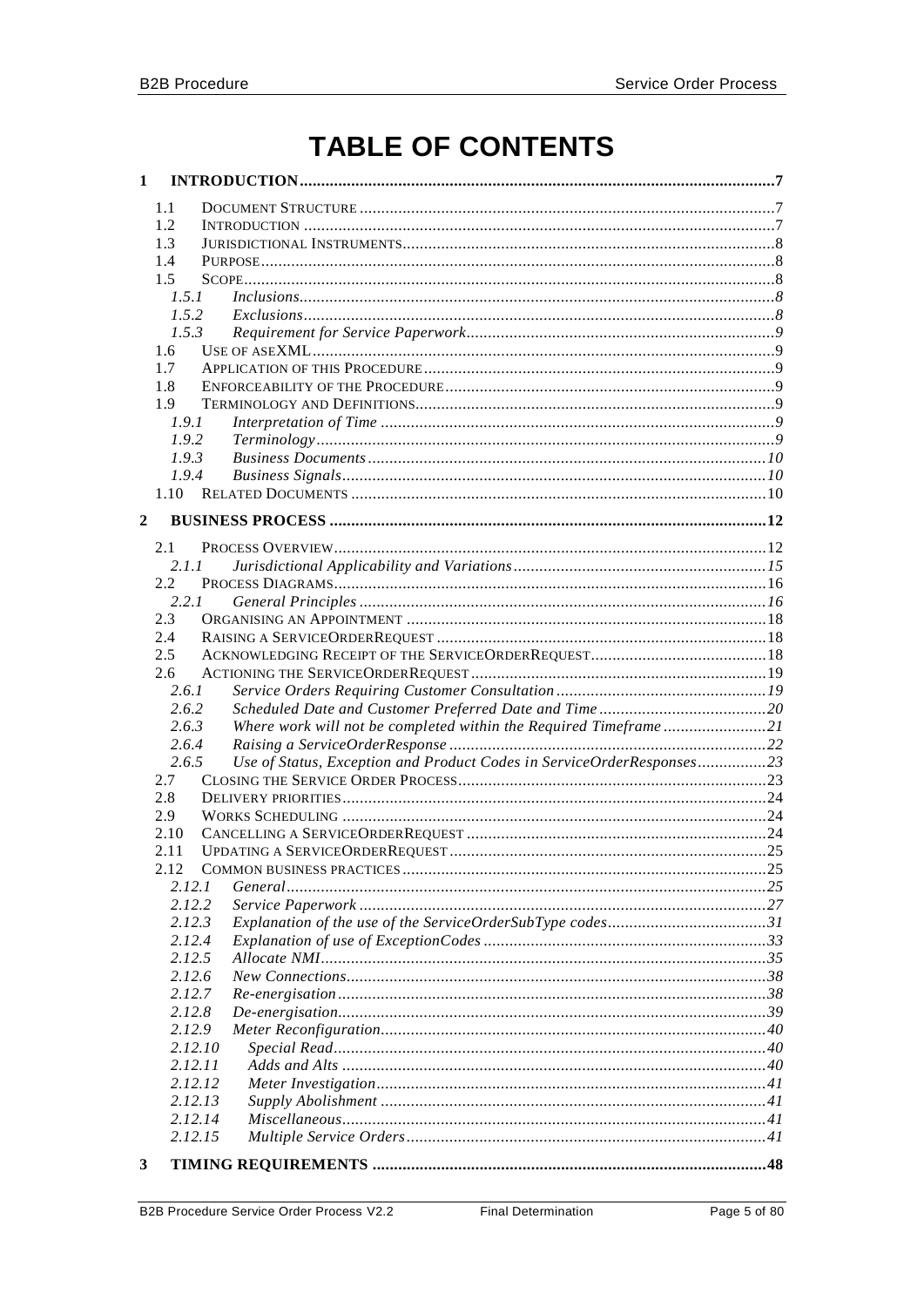|   | 3.1   |                                                                     |  |
|---|-------|---------------------------------------------------------------------|--|
|   | 3.2   |                                                                     |  |
|   | 3.2.1 |                                                                     |  |
|   | 3.2.2 |                                                                     |  |
|   | 3.3   |                                                                     |  |
|   | 3.3.1 |                                                                     |  |
|   | 3.3.2 |                                                                     |  |
|   | 3.3.3 |                                                                     |  |
|   | 3.3.4 | Timing Requirement for BusinessAcceptance/Rejection for Requests54  |  |
|   | 3.3.5 | Timing Requirement for Completion of the Requested Work55           |  |
|   | 3.3.6 |                                                                     |  |
|   | 3.3.7 |                                                                     |  |
|   | 3.3.8 | Timing Requirement for BusinessAcceptance/Rejection for Responses57 |  |
|   | 3.4   |                                                                     |  |
|   |       |                                                                     |  |
| 4 |       |                                                                     |  |
|   | 4.1   |                                                                     |  |
|   | 4.2   |                                                                     |  |
|   | 4.3   | SERVICEORDERAPPOINTMENTNOTIFICATION TRANSACTION DATA - SA77         |  |
|   | 4.4   |                                                                     |  |
|   | 4.4.1 |                                                                     |  |
|   |       |                                                                     |  |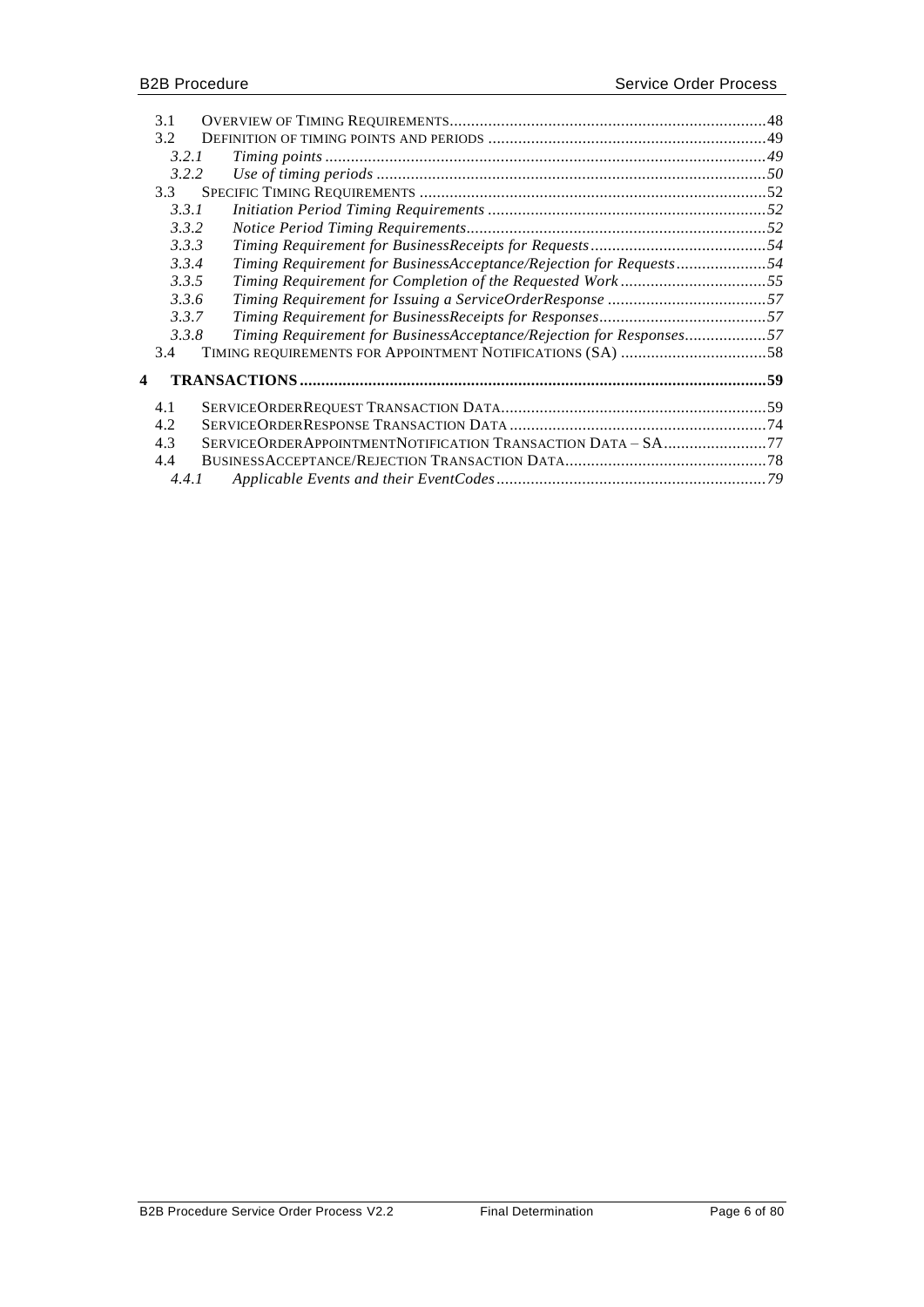# <span id="page-6-0"></span>**1 INTRODUCTION**

# <span id="page-6-1"></span>**1.1 Document Structure**

Section One provides an introduction and context to this Procedure.

Section Two describes the types of Service Order, and their business context. This section includes details the high-level process flows for Service Orders.

Section Three defines the Timing Requirements for the Service Order Process.

Section Four itemises the data to be provided in each transaction (and for each type of Service Order).

# <span id="page-6-2"></span>**1.2 Introduction**

- a. This B2B Procedure: Service Order Process ("Procedure") is approved by AEMO in accordance with clause 7.2A.5.a.1 of the National Electricity Rules ("Rules").
- b. This Procedure may only be amended in accordance with clause 7.2A.3 of the Rules.
- c. In the event of any inconsistency between this Procedure and the Rules, the Rules shall prevail to the extent of the inconsistency.
- d. In the event of any inconsistency between this Procedure and the Metrology Procedure, the Metrology Procedure shall prevail to the extent of the inconsistency.
- e. In the event of any inconsistency between this Procedure and the MSATS Procedures, the MSATS Procedures shall prevail to the extent of the inconsistency.
- f. In the event of any inconsistency between this Procedure and the B2B Procedure: Technical Delivery Specification or the B2B Procedure Technical Guidelines for B2B Procedures (together referred to as the "B2B Technical Procedures"), unless this Procedure provides otherwise, the relevant B2B Technical Procedure shall prevail to the extent of the inconsistency.
- g. In this Procedure, a capitalised word or phrase has the meaning given to it:
	- 1. in this Procedure;
	- 2. if no meaning if given to it in this Procedure, it is defined in the B2B procedure Technical Guidelines for B2B Procedures; or
	- 3. if no meaning is given to it in the B2B Procedure Technical Guidelines for B2B Procedures, it is defined in the Rules.
- h. This Procedure shall be interpreted in accordance with the rules of interpretation set out in clause 1.7 of the Rules and the B2B Procedure Technical Guidelines for B2B Procedures. Provisions that are placed in a square box coloured grey are provided by way of explanation and to assist readers and do not form any obligation on Participants nor do they affect the interpretation of this Procedure. Provisions that fall within a section entitled "Worked Example" are provided for assistance only and do not form any obligation on the Participants nor do they affect the interpretation of this Procedure.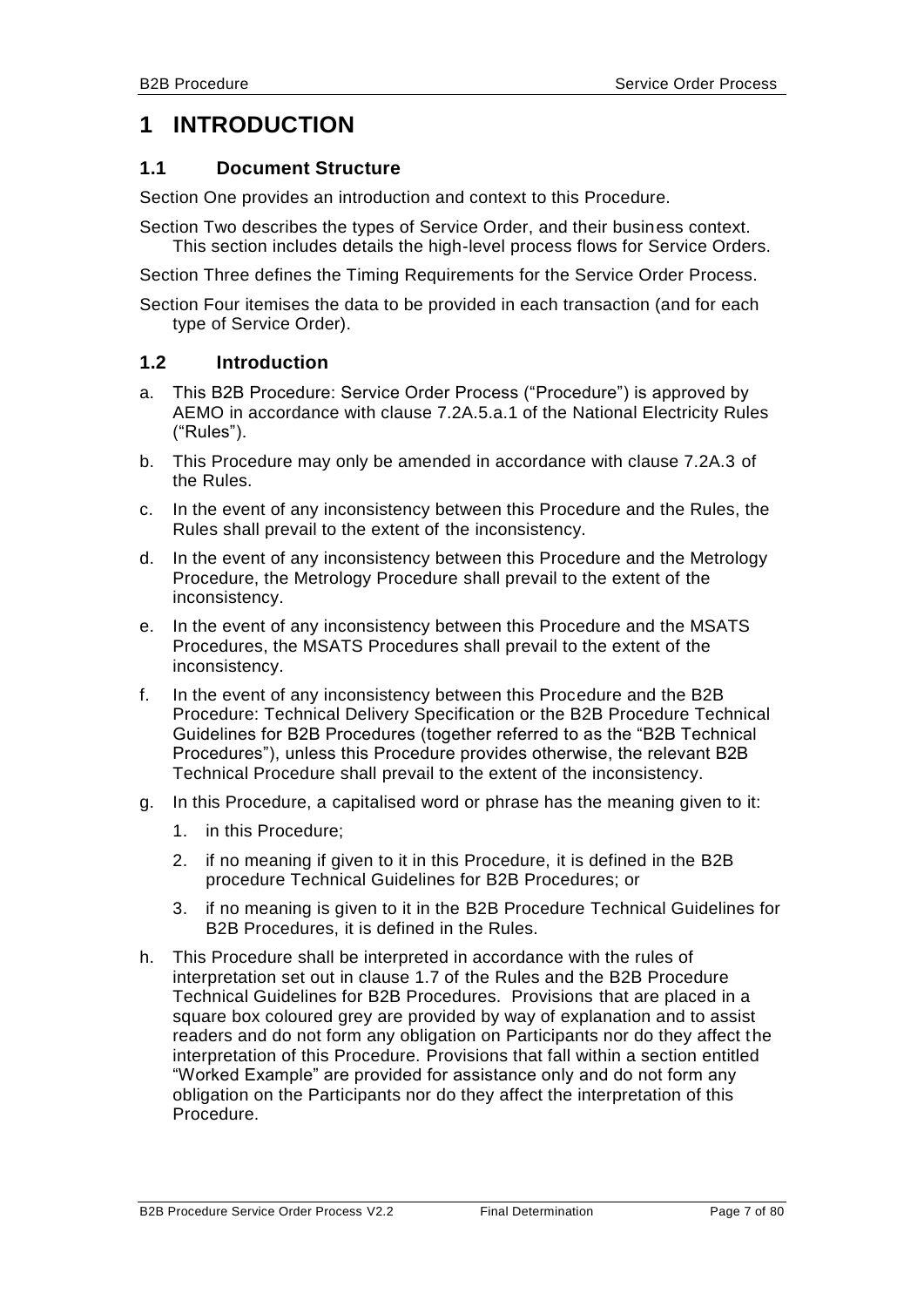# <span id="page-7-0"></span>**1.3 Jurisdictional Instruments**

a. To the extent of any inconsistency between this Procedure and any relevant jurisdictional instrument, the relevant jurisdictional instrument shall prevail to the extent of the inconsistency.

#### <span id="page-7-1"></span>**1.4 Purpose**

a. This Procedure defines standard process and transaction data requirements, which apply to Participants in the NEM. This Procedure enable Retailers to request defined services ("Service Orders") from Service Providers and to receive confirmation that the work will or will not be undertaken (or attempted) and subsequently that the work has or has not been completed as requested using a consistently understood process and transactions.

This Procedure assumes the use of automated business processes using the agreed industry standard of aseXML messaging.

#### <span id="page-7-2"></span>**1.5 Scope**

a. Within the context of this Procedure, all Service Orders are raised by Retailers and fulfilled by a Service Provider. The types of Service Orders are described in Section [2.1.](#page-11-1)a.

#### <span id="page-7-3"></span>**1.5.1 Inclusions**

a. This Procedure describes the high-level process and transaction data requirements for the Service Order types listed in Section [2.1.](#page-11-1)a.

#### <span id="page-7-4"></span>**1.5.2 Exclusions**

- a. This Procedure does not apply to:
	- 1. processes for unmetered supplies as this is usually organised between the Customer and Service Provider / Retailer directly;
	- 2. requests for network augmentation or changes to the network to support installation modifications;
	- 3. new connections and metering work performed by Accredited Service Providers in NSW – as this process involves a third Party, with interactions managed by paperwork;
	- 4. automated / electronic Service Order status requests. The Retailer should contact the Service Provider if they require a status report (refer to sections [3.2](#page-48-0) and [3.3](#page-51-0) for details of expected response times for the process steps).
	- 5. any updates to MSATS that may be required during any of these Service Order processes;
	- 6. the technical infrastructure and delivery mechanism allowing Participants to send and receive Service Order transactions; or
	- 7. the reporting of faults and emergencies, such as off-peak relay failure ("no hot water") or loss of power.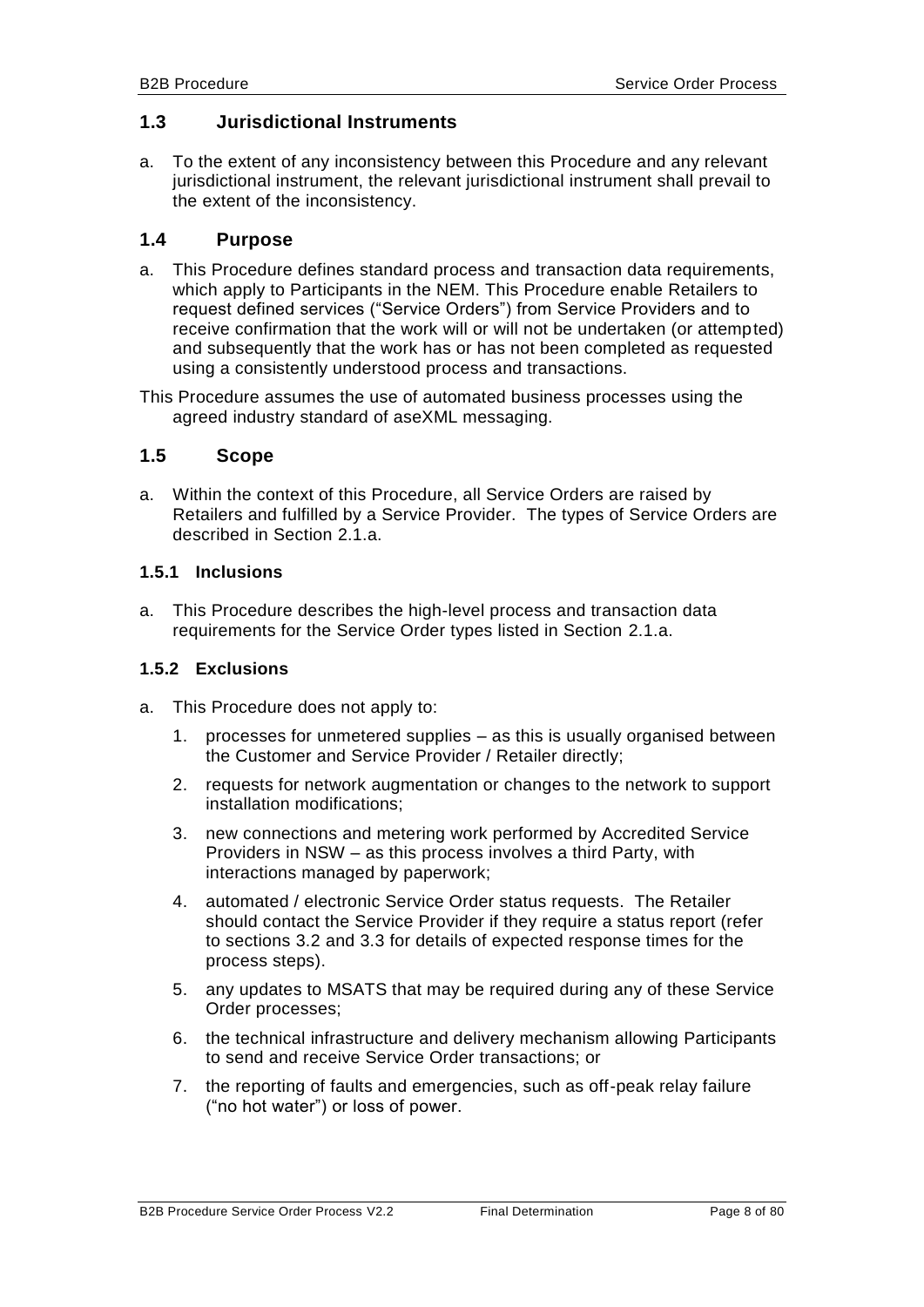#### <span id="page-8-0"></span>**1.5.3 Requirement for Service Paperwork**

- a. This Procedure does not remove the need for related paperwork for individual Service Order processes (such as an electrical work request or a notice of work request).
- b. Where an individual Service Order process requires Service Paperwork<sup>1</sup>, the following Service Order Transaction fields must be completed depending upon jurisdictional requirements:
	- *FormReference*,
	- *FormNumber*
	- *SafetyCertificateId*

See clause [2.12.2](#page-26-0) for details regarding Service Paperwork processes.

# <span id="page-8-1"></span>**1.6 Use of aseXML**

a. A Participant must use the agreed industry standard of aseXML messaging to deliver Transactions pursuant to this Procedure.

# <span id="page-8-2"></span>**1.7 Application of this Procedure**

- a. As required by clause 7.2A.4(i) of the National Electricity Rules, Local Retailers, Market Customers, Distribution Network Service Providers, AEMO, Metering Data Providers and Metering Providers must comply with this Procedure.
- As permitted by clause 7.2A.4(k) of the National Electricity Rules, Local Retailers, Market Customers and Distribution Network Service Providers may on such terms and conditions as agreed between them communicate a B2B Communication on a basis other than as set out in this Procedure, in which case the parties to the agreement need not comply with this Procedure to the extent that the terms and conditions agreed between them are inconsistent with this Procedure.

<span id="page-8-3"></span>See Section [2.1.1](#page-14-0) for details of the application of each transaction by Jurisdiction

# **1.8 Enforceability of the Procedure**

a. The Procedure is enforceable by the Australian Energy Regulator in accordance with its powers under section 15 of the National Electricity Law.

# <span id="page-8-4"></span>**1.9 Terminology and Definitions**

#### <span id="page-8-5"></span>**1.9.1 Interpretation of Time**

a. All times (related to the conduct of the work) refer to the local time for the Site (where the work requested is to be carried out). Local time is inclusive of daylight saving time changes.

#### <span id="page-8-6"></span>**1.9.2 Terminology**

a. In this Procedure:

-

<sup>&</sup>lt;sup>1</sup> The Service Paperwork reference table is described in the B2B Procedure Technical Delivery Specification.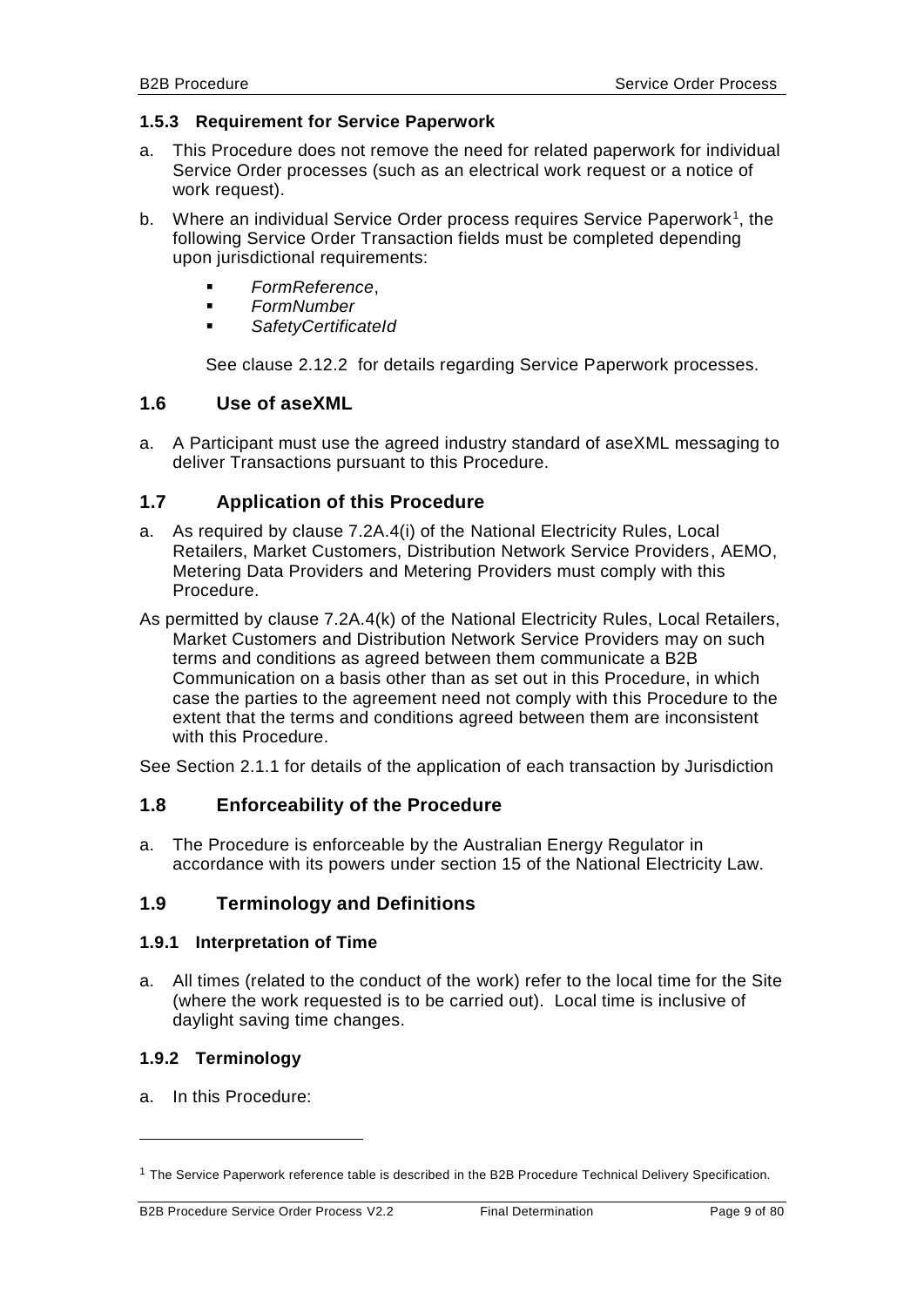The term "Retailer" is used to refer to a Current Retailer (FRMP), the Previous Retailer, or a Prospective Retailer.

The term "Service Provider" is used to refer to the DNSP or MDP or MPB as appropriate for a given type of Service Order.

The term "Customer" includes their nominated agent.

The term "Urgent" applies to situations where the Retailer either requires the Request to be actioned by the Service Provider earlier than the obligated timeframe, or needs to cancel work that the Retailer expects to occur today or the next Business Day.

The term "Service Paperwork", means the appropriate jurisdictional Safety Certificate, form, document, legal article as prescribed by the respective jurisdictional instrument or national instrument used in relation to a New Connection Service Order, Additions and Alterations Service Order, De-Energisation, Re-Energisation or Abolishment Service Order, or other forms or documents as required by the DNSP and as discussed and agreed by Retailers to facilitate the fulfilment of the Service Order request.

Current jurisdictional Service Paperwork include for example, i) Victoria – Certificate of Electrical Safety (CES), Notice of Metering Works and Electrical Works Request. ii) South Australia - Form A

iii) Tasmania – Electrical Installation Notice (EIN), Electrical Work Request (EWR)

#### <span id="page-9-0"></span>**1.9.3 Business Documents**

- a. In this Procedure, the term "Business Document" is used to refer to the key B2B transactions sent between the Retailer and Service Provider. In this Procedure, the relevant Business Documents are:
	- *i. ServiceOrderRequest;*
	- *ii. ServiceOrderResponse, and the*
	- *iii. ServiceOrderAppointmentNotification.*

#### <span id="page-9-1"></span>**1.9.4 Business Signals**

- a. This Procedure requires that the technical delivery mechanism support the following "Business Signals":
	- 1. *BusinessReceipt*; and
	- *2. BusinessAcceptance/Rejection*

A *BusinessReceipt* indicates that a Business Document has been received and its contents indicate if it is readable by the Recipient.

A *BusinessAcceptance/Rejection* represents formal acceptance or rejection of the appropriate Business Document by the Recipient based on the application of business rules.

#### <span id="page-9-2"></span>**1.10 Related Documents**

a. This Procedure has been prepared in conjunction with and should be read in conjunction with: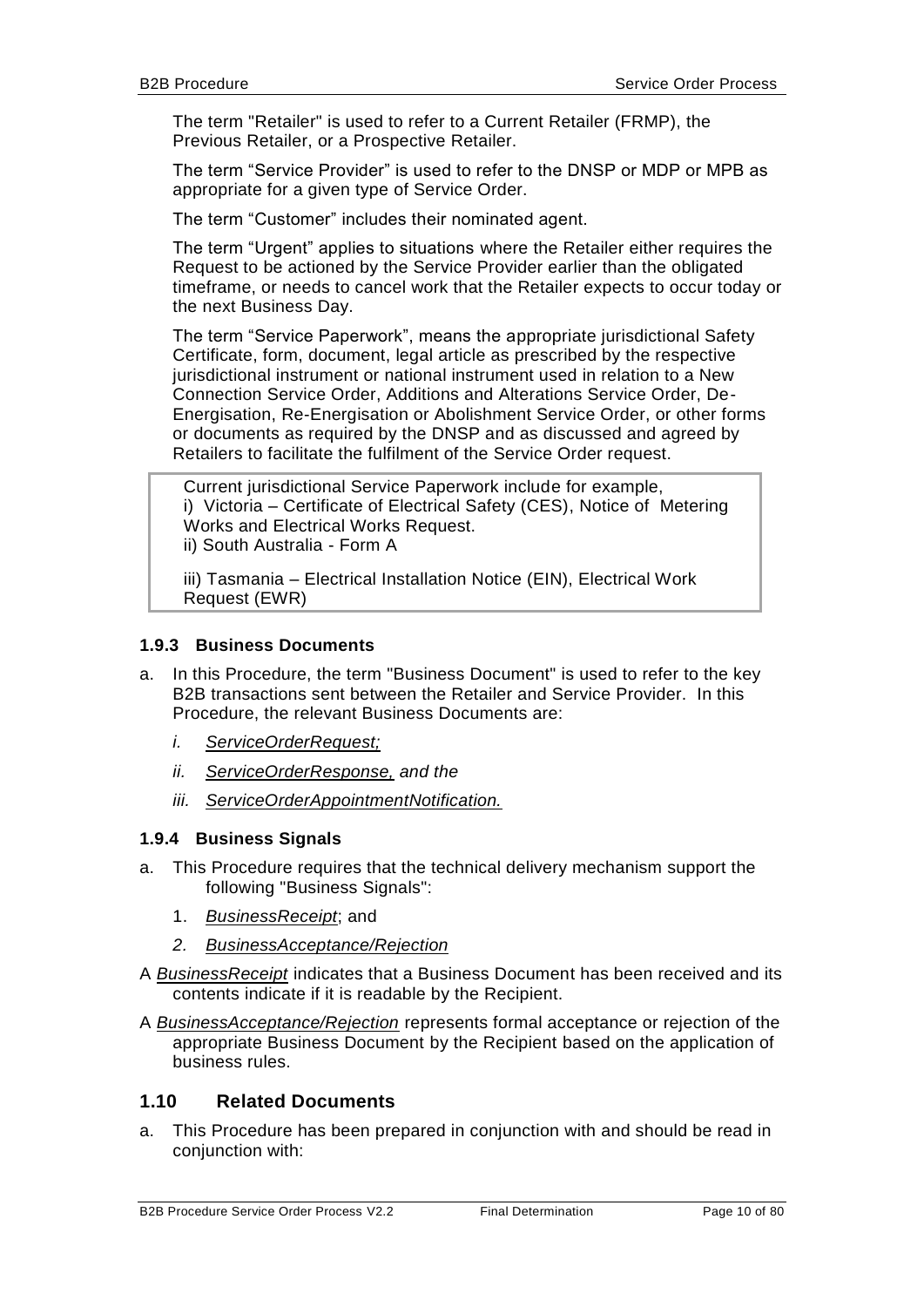- 1. B2B Procedure Technical Delivery Specification;
- 2. B2B Procedure Technical Guidelines for B2B Procedures; and
- 3. MSATS Procedure CATS Procedure.
- b. Participants should also refer to the following documents. It should be noted that these documents have been prepared by way of assistance only and are not a legally binding document nor does it affect in any way the interpretation of this Procedure.
	- 1. Participant Build Pack B2B System Interface Definitions
	- 2. Frequently Asked Questions: Service Order Process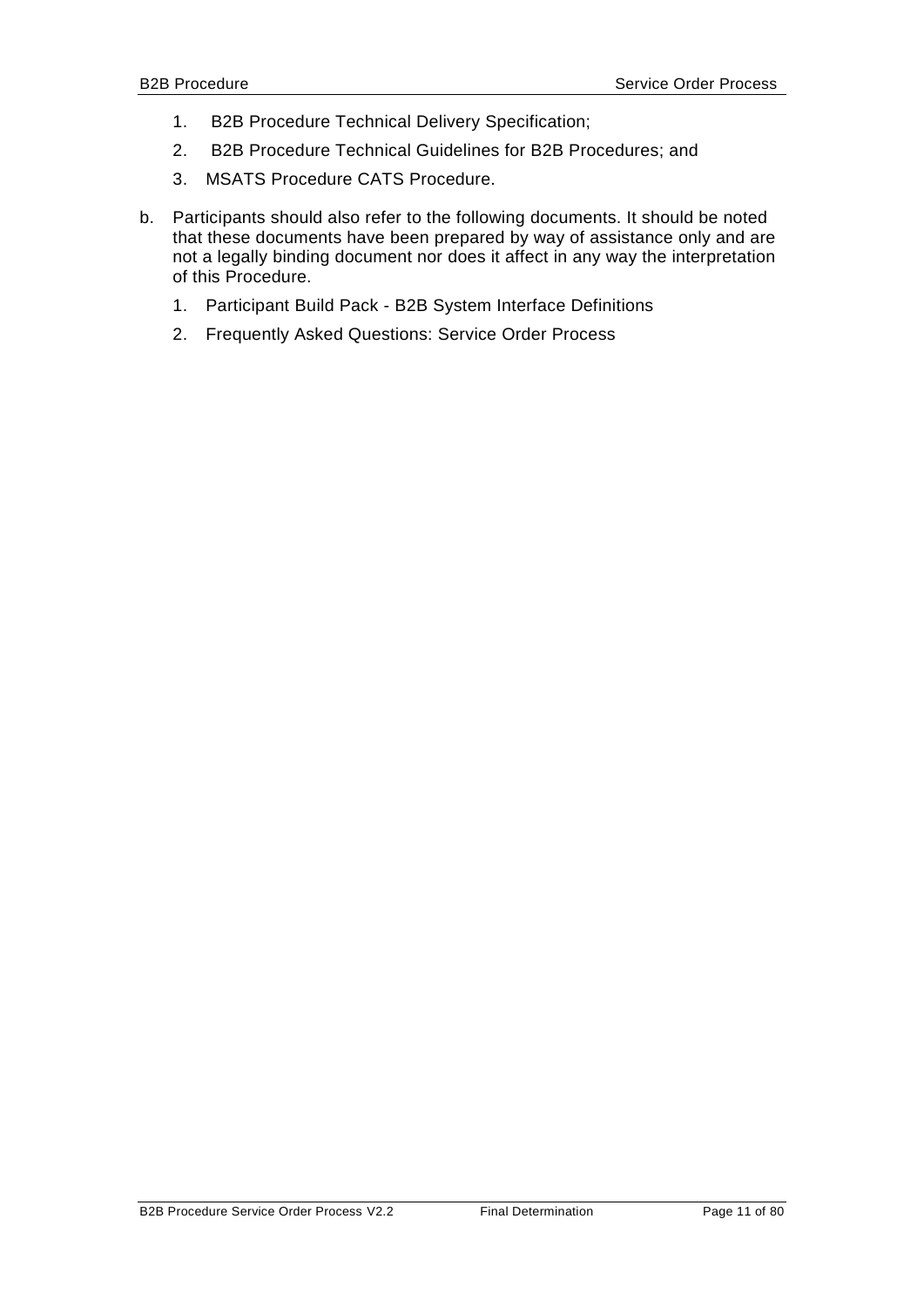# <span id="page-11-0"></span>**2 BUSINESS PROCESS**

#### <span id="page-11-1"></span>**2.1 Process Overview**

a. There are ten types of Service Orders. The table below describes each type and details each one's business context.

Note that "obsolete terminology" is included here to describe how the Service Order types have been derived, and what types of work they cover. As different businesses have typically used different terms, there are often multiple obsolete terms for the same type of work. Participants must use the new Service Order types when referring to work.

| <b>Service Order</b><br><b>Type</b> | <b>Description</b>                                                                                                                                                                                                                                                                                                                    | <b>Typical Triggers</b>                                                                                                                                                                                                                                                                                                                                                                                                                                                                    | <b>Obsolete</b><br>Terminology                                                                    |
|-------------------------------------|---------------------------------------------------------------------------------------------------------------------------------------------------------------------------------------------------------------------------------------------------------------------------------------------------------------------------------------|--------------------------------------------------------------------------------------------------------------------------------------------------------------------------------------------------------------------------------------------------------------------------------------------------------------------------------------------------------------------------------------------------------------------------------------------------------------------------------------------|---------------------------------------------------------------------------------------------------|
| Allocate NMI                        | Retailer requests<br>a NMI for a Site<br>prior to its<br>connection to the<br>network.                                                                                                                                                                                                                                                | Customer contracts with a Retailer<br>and the Retailer wants the Site to be<br>allocated to the Retailer from the date<br>of creation of the NMI.                                                                                                                                                                                                                                                                                                                                          | <b>Greenfield NMI</b><br>creation                                                                 |
| New<br>Connection<br>(Not NSW)      | Retailer requests<br>a Service Provider<br>to arrange a new<br>supply connection<br>to a specified<br>address. Retailer<br>specifies preferred<br>timeframe and<br>relevant<br>installation<br>requirements.                                                                                                                          | Customer contacts a Retailer to make<br>arrangements for a new supply<br>connection at a specified address.<br>A new connection can arise in a<br>number of circumstances, including:<br>• a Customer moving into a new<br>premise which currently does not<br>receive an electricity supply; or<br>• a builder wishes to provide<br>permanent or temporary supply to<br>new properties under construction.                                                                                | New Supply<br><b>Install Meter</b><br><b>Greenfield Connection</b>                                |
| Re-energisation                     | Retailer requests<br>a Service Provider<br>to arrange for a<br><b>Connection Point</b><br>to be re-<br>energised.<br>Methods include:<br><b>Insert Fuse</b><br>$\bullet$<br>Main switch<br>$\bullet$<br>Meter<br>$\bullet$<br>connection<br>Connection at<br>$\bullet$<br>pole or pillar<br>or pit<br>Remove<br>$\epsilon$<br>sticker | Energisation of a new supply where a<br>previous new connection<br>ServiceOrderRequest required the<br>Site to be left de-energised.<br>Re-energisation of a Site following a<br>request to de-energise.<br>A need to re-energise a Connection<br>Point arises where a Customer:<br>• is moving into a premise; or<br>• has previously requested that a<br>supply be temporarily de-energised<br>and now wishes the supply<br>restored; or<br>• has been disconnected for non-<br>payment. | Turn-on<br>Move in<br>Reconnection<br>Energisation<br><b>Insert Fuse</b><br><b>Remove Sticker</b> |

#### Figure 1: Service Order types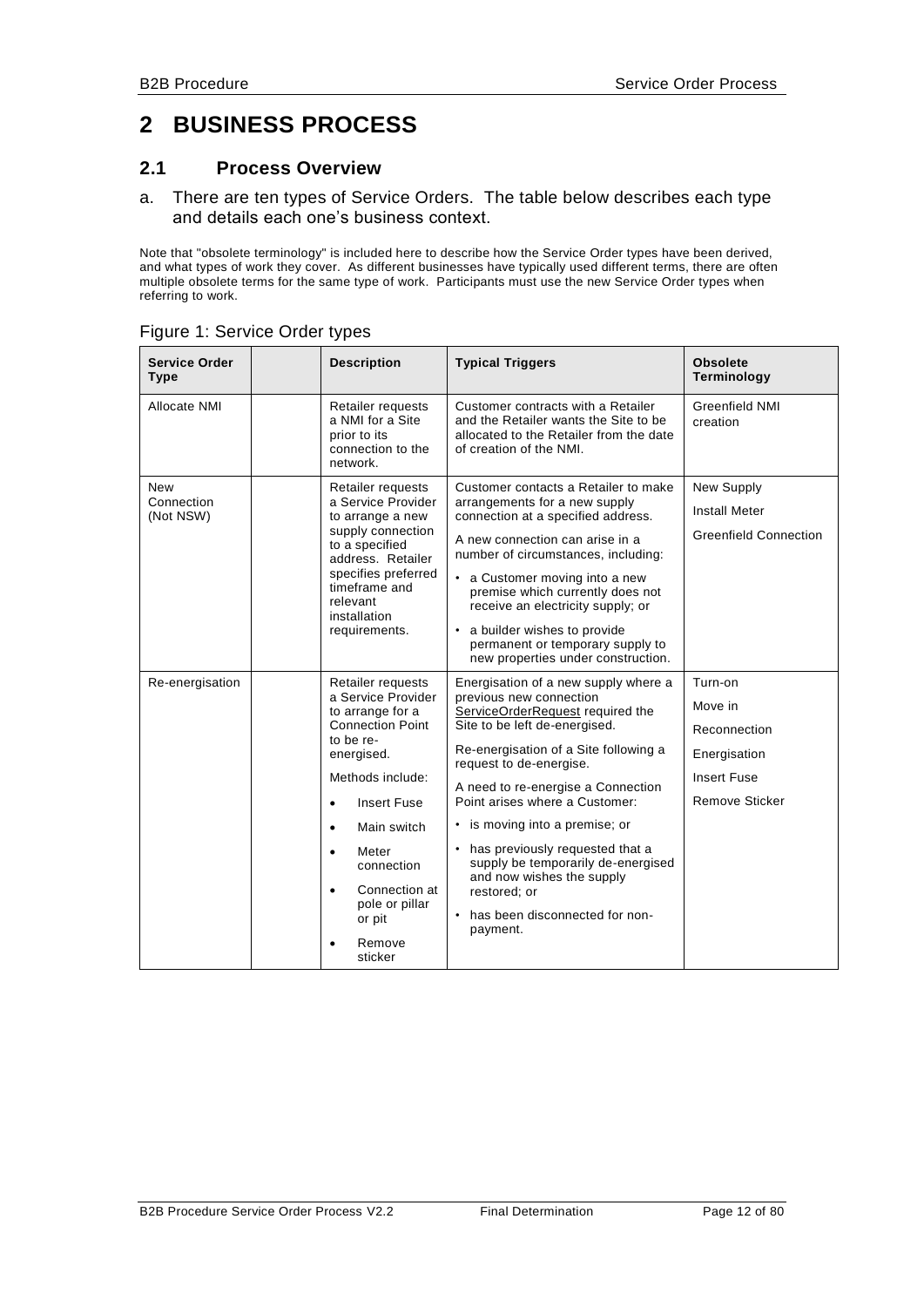| <b>Service Order</b><br><b>Type</b>       | <b>Description</b>                                                                                                                                                                                                                                                                                                                                                                                                                | <b>Typical Triggers</b>                                                                                                                                                                                                                                                                                                                                                                                                                                                                                                                                                                                                                                                                                                   | <b>Obsolete</b><br>Terminology                                                                                                                                                                                          |
|-------------------------------------------|-----------------------------------------------------------------------------------------------------------------------------------------------------------------------------------------------------------------------------------------------------------------------------------------------------------------------------------------------------------------------------------------------------------------------------------|---------------------------------------------------------------------------------------------------------------------------------------------------------------------------------------------------------------------------------------------------------------------------------------------------------------------------------------------------------------------------------------------------------------------------------------------------------------------------------------------------------------------------------------------------------------------------------------------------------------------------------------------------------------------------------------------------------------------------|-------------------------------------------------------------------------------------------------------------------------------------------------------------------------------------------------------------------------|
| De-energisation                           | Retailer requests<br>Service Provider<br>to arrange for a<br><b>Connection Point</b><br>to be de-<br>energised.<br>Methods include:<br>Remove Fuse<br>$\bullet$<br>Turn off main<br>$\bullet$<br>switch and<br>sticker<br>Turn off main<br>$\bullet$<br>switch<br>Meter<br>$\bullet$<br><b>Disconnection</b><br>(meter wire<br>disconnection<br>or turn meter)<br>Disconnection<br>$\bullet$<br>at pole top.<br>pillar box or pit | A need to de-energise a Connection<br>Point can arise in these situations:<br>• where the Retailer has grounds to<br>proceed with a De-energisation for<br>non-payment (where the Customer<br>has failed to meet their obligations<br>under jurisdictional rules).<br>• the Customer requires a temporary<br>disconnection of supply because<br>the Site is to be left vacant for a<br>time: or<br>• the Customer is moving out of a<br>premise and no new tenant has<br>requested supply at the same<br>address.                                                                                                                                                                                                         | Turn-off<br>Disconnection<br>Apply sticker<br>Move out                                                                                                                                                                  |
| <b>Special Read</b>                       | Retailer requests<br>a Service Provider<br>to perform a<br>Special Read of a<br>manually read<br>meter.<br>This is a reading<br>not associated<br>with a Re-<br>energisation or a<br>De-energisation.                                                                                                                                                                                                                             | A need to obtain a Special Read<br>(rather than a scheduled read) arises<br>for manually read metering where an<br>out of cycle reading is required.                                                                                                                                                                                                                                                                                                                                                                                                                                                                                                                                                                      | <b>Check Read</b><br>Final read<br>Start read<br>Opening read                                                                                                                                                           |
| Additions and<br>Alterations<br>(Not NSW) | Retailers requests<br>a Service Provider<br>to change the<br>metering<br>associated with a<br><b>Connection Point.</b><br><b>This Service</b><br>Order Process<br>applies to all<br>physical changes<br>to a Connection<br>Point during its life<br>cycle. It excludes<br><b>New Connection</b><br>and Supply<br>Abolishment.<br>Additional<br>exclusions are<br>listed at $1.5.2.b.$                                             | An adds/alts ServiceOrderRequest<br>can arise for a large number of<br>reasons related to making a physical<br>change to the supply at a given<br>Connection Point. These include:<br>Installation or Decommissioning<br>$\bullet$<br>of a hot water meter; or<br>Removal of meter/time-switch; or<br>$\bullet$<br>Change a single phase supply<br>$\bullet$<br>into a multi-phase supply<br>(metering only); or<br>Meter replacement (at request of<br>$\bullet$<br>Retailer);<br>Relocation of the service line not<br>$\bullet$<br>involving change of the NMI for a<br>Connection Point; or<br>Move a meter (eg. to facilitate<br>$\bullet$<br>building works at Customer's<br>Site) but not decommission the<br>NMI. | There are a wide range<br>of terms related to<br>Additions and<br>alterations related to<br>the specific service<br>requested (such as<br>installation of a new<br>hot water meter).<br>These are not included<br>here. |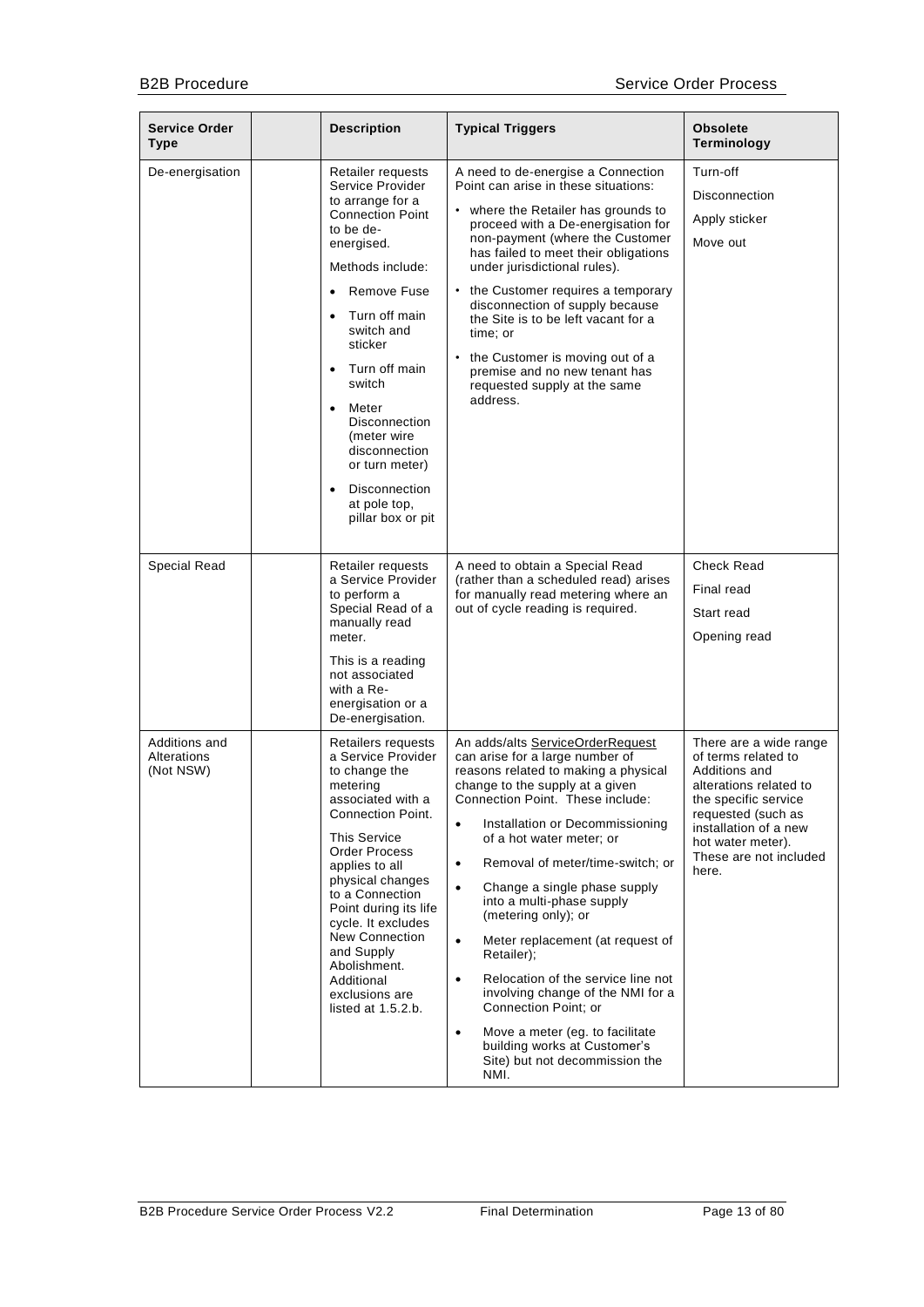| <b>Service Order</b><br>Type | <b>Description</b>                                                                                                                                                                                                                                                                                                                                                                                                                                             | <b>Typical Triggers</b>                                                                                                                                                                                                                                                                                                                                                                                                                                                                                                                                                                         | <b>Obsolete</b><br>Terminology                                                                                                     |
|------------------------------|----------------------------------------------------------------------------------------------------------------------------------------------------------------------------------------------------------------------------------------------------------------------------------------------------------------------------------------------------------------------------------------------------------------------------------------------------------------|-------------------------------------------------------------------------------------------------------------------------------------------------------------------------------------------------------------------------------------------------------------------------------------------------------------------------------------------------------------------------------------------------------------------------------------------------------------------------------------------------------------------------------------------------------------------------------------------------|------------------------------------------------------------------------------------------------------------------------------------|
| Meter<br>Reconfiguration     | Retailer requests<br>the Service<br>Provider to<br>reconfigure/<br>reprogram the<br>metering at a<br>given Connection<br>Point.                                                                                                                                                                                                                                                                                                                                | This includes:<br>Change the hours of application<br>$\bullet$<br>of different registers (eg. peak<br>and off-peak boundaries).<br>Turn on/off off-peak registers.<br>$\bullet$<br>Off peak conversion (change<br>$\bullet$<br>from one off-peak control load<br>tariff to another).<br>A meter reconfiguration<br>ServiceOrderRequest usually arises<br>where the Retailer needs to<br>reprogram a meter to reflect a tariff<br>change to the Customer.                                                                                                                                        | Meter Reprogramming<br>Register<br>Reconfiguration<br>Off peak tariff change<br>Off peak conversion<br>Tariff change               |
| Meter<br>Investigation       | Retailer requests<br>Service Provider<br>to investigate the<br>metering at a<br>given Connection<br>Point. Retailer<br>may provide a<br>context for this<br>request.                                                                                                                                                                                                                                                                                           | A need to investigate a Connection<br>Point can arise in two distinct<br>situations:<br>• where a Customer raises a request<br>with their Retailer to investigate a<br>meter fault; or<br>• where the Retailer has grounds to<br>proceed with an investigation.<br>Typically a Customer may request an<br>investigation where they believe that<br>there is a problem with the metering<br>installation.<br>A Retailer may request an<br>investigation on the grounds of:<br>• suspected fraud/tampering;<br>consistent abnormal meter<br>readings suspected to be caused<br>by a faulty meter. | Meter Fault<br>investigation<br>Meter Fraud<br>investigation<br>Meter Tamper<br>investigation<br>Meter inspection<br>Meter Testing |
| Supply<br>Abolishment        | Retailer requests<br>the Service<br>Provider to abolish<br>supply at a given<br><b>Connection Point.</b><br>This involves<br>decommissioning<br>of a NMI and all<br>associated<br>metering (eg.<br>demolition of<br>Customer's Site).<br><b>Whilst this Service</b><br>Order can be used<br>to terminate a<br>single meter, it<br>should only be<br>used where the<br>removal of this<br>single meter also<br>constitutes the<br>abolishment of the<br>supply. | Typically a Customer (or their agent)<br>may request a Supply Abolishment<br>for a number of reasons, such as<br>where:<br>a property is to be demolished or<br>$\bullet$<br>its usage changed and a supply is<br>no longer required; or<br>an alternative Connection Point<br>$\bullet$<br>can be used and the redundant<br>supply is to be removed.<br>Note: no De-energisation Request<br>required unless the De-energisation<br>is to take place at some time prior to<br>the supply abolishment.                                                                                           | Supply point<br>termination<br>Permanent<br>Disconnection                                                                          |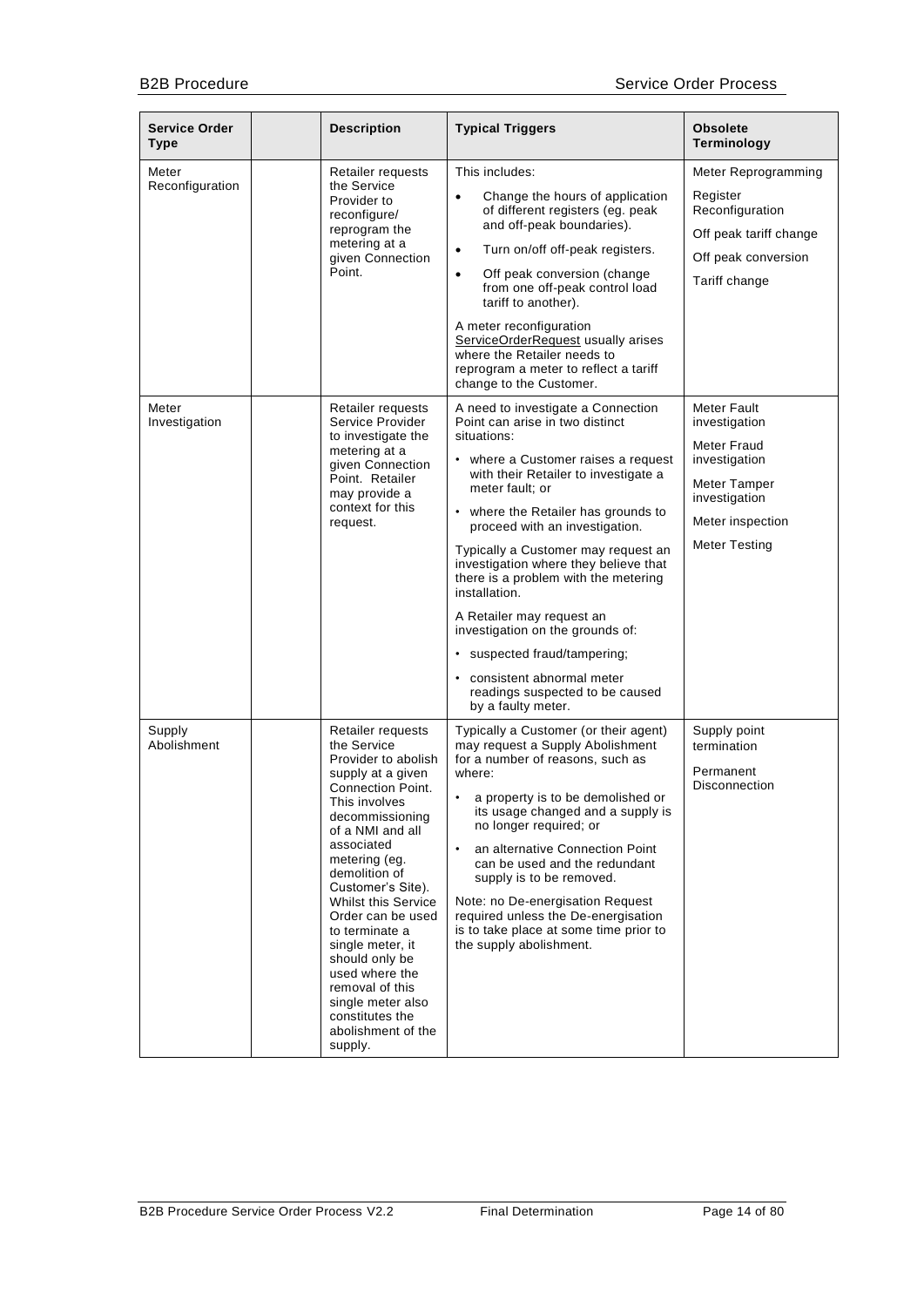| <b>Service Order</b><br><b>Type</b> | <b>Description</b>                                                                                                                                                                                                                                                                | <b>Typical Triggers</b>                                                                                                                | <b>Obsolete</b><br>Terminology |
|-------------------------------------|-----------------------------------------------------------------------------------------------------------------------------------------------------------------------------------------------------------------------------------------------------------------------------------|----------------------------------------------------------------------------------------------------------------------------------------|--------------------------------|
| Miscellaneous<br><b>Services</b>    | Retailer requests<br>the Service<br>Provider to<br>perform a service<br>not covered by<br>one of the above<br>Service Order<br>types.<br>One example of a<br>Miscellaneous<br>Service Order is a<br>Drop and<br>Reconnect" (or<br>other temporary<br>disconnection to<br>supply). | Retailer needs to request an agreed<br>Service Provider service that is not<br>covered under any other type of<br>ServiceOrderRequest. | "Other" Service Order"         |

#### <span id="page-14-0"></span>**2.1.1 Jurisdictional Applicability and Variations**

- a. This Procedure applies to Service Orders in respect of all NMIs located in a Participating Jurisdiction excluding:
	- 1. Those with a Metering Installation Type 1 to 4 where the work requested is a contestable service; or
	- 2. Those that are wholesale boundary points where the work requested is a metering services

| <b>Service Order</b><br>Type | <b>ACT</b> | <b>NSW</b> | <b>QLD</b> | <b>SA</b> | <b>VIC</b> | <b>TAS</b> |
|------------------------------|------------|------------|------------|-----------|------------|------------|
| Allocate NMI                 | <b>No</b>  | Yes        | No         | <b>No</b> | No         | Yes        |
| New Connection               | Yes        | No         | Yes        | Yes       | Yes        | Yes        |
| Re-energisation              | Yes        | Yes        | Yes        | Yes       | Yes        | Yes        |
| De-energisation              | Yes        | Yes        | Yes        | Yes       | Yes        | Yes        |
| <b>Special Read</b>          | Yes        | Yes        | Yes        | Yes       | Yes        | Yes        |
| Adds and Alts                | Yes        | No         | Yes        | Yes       | Yes        | Yes        |
| Meter<br>Reconfiguration     | Yes        | Yes        | Yes        | Yes       | Yes        | Yes        |
| Meter<br>Investigation       | Yes        | Yes        | Yes        | Yes       | Yes        | Yes        |
| Supply<br>Abolishment        | Yes        | Yes        | Yes        | Yes       | Yes        | Yes        |
| Miscellaneous                | Yes        | Yes        | Yes        | Yes       | Yes        | Yes        |

#### Figure 2: Jurisdictional table

| Key |                        |
|-----|------------------------|
| Yes | Applicable as defined. |
| No  | Not applicable.        |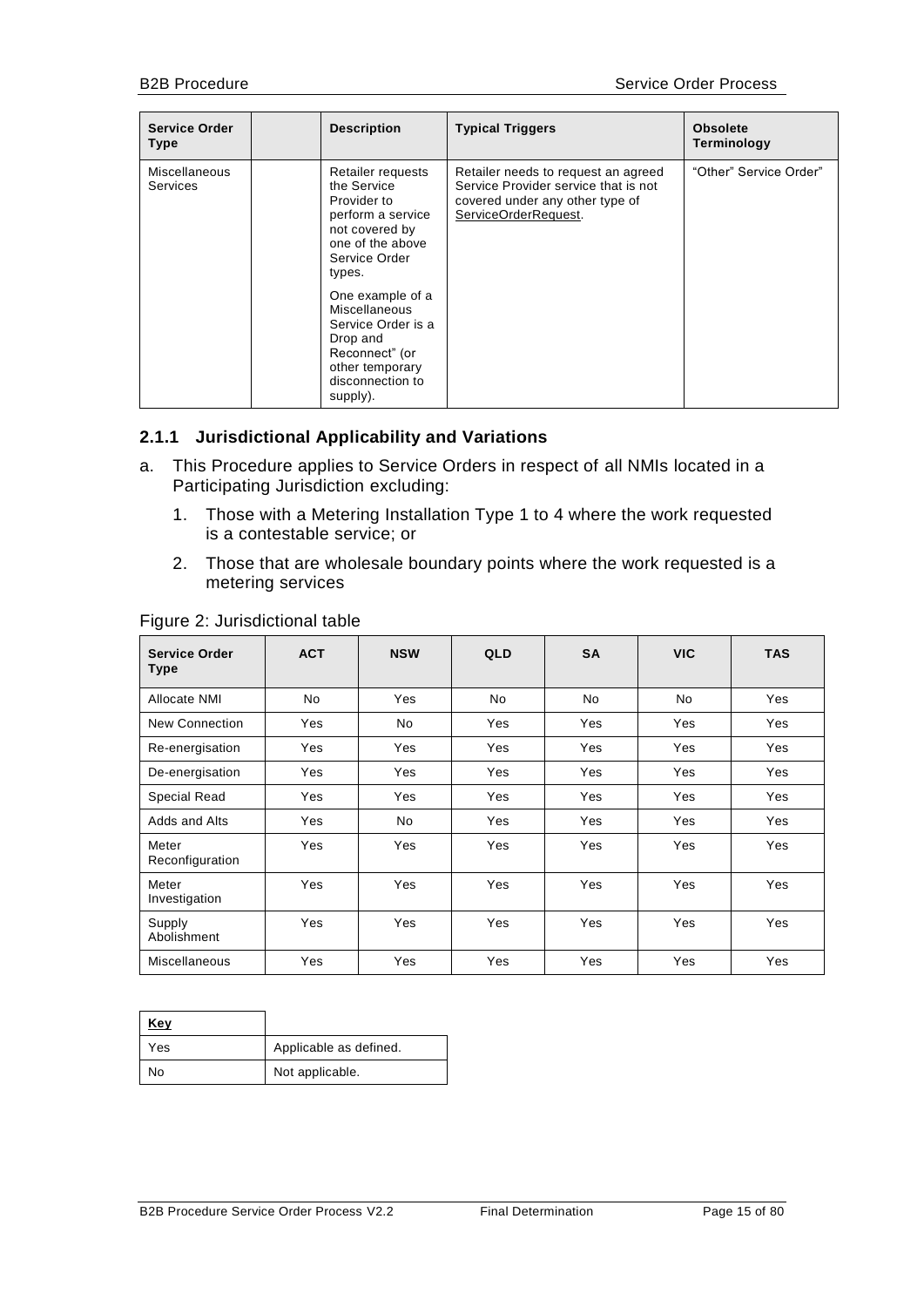# <span id="page-15-0"></span>**2.2 Process Diagrams**

a. The following diagrams illustrate the high-level process flow:

Figure 3: Service Order process



b. This process applies only in SA. It occurs after receipt of a New Connection ServiceOrderRequest and 3 business days prior to the Appointment date.

Figure 4: Appointment Notification process



#### <span id="page-15-1"></span>**2.2.1 General Principles**

- a. A ServiceOrderRequest (see Section [4.1\)](#page-58-1) is either raised by a Retailer in response to a Customer request, or directly at the Retailer's own request (for example, in the case of a De-energisation for Non-payment).
- <span id="page-15-2"></span>b. A Prospective Retailer is only permitted to send an Allocate NMI, New Connection, Special Read (excluding ones with a *ServiceOrderSubType* of "Check Read"<sup>2</sup> ), Re-energisation, Meter Reconfiguration, or Adds and Alts ServiceOrderRequest.

-

<sup>2</sup> Limitation required for the management of multiple Service Orders. Refer [2.12.15.](#page-40-3) This also ensures that there is no overlap between the types of Service Orders that can be raised by Prospective and Previous Retailers.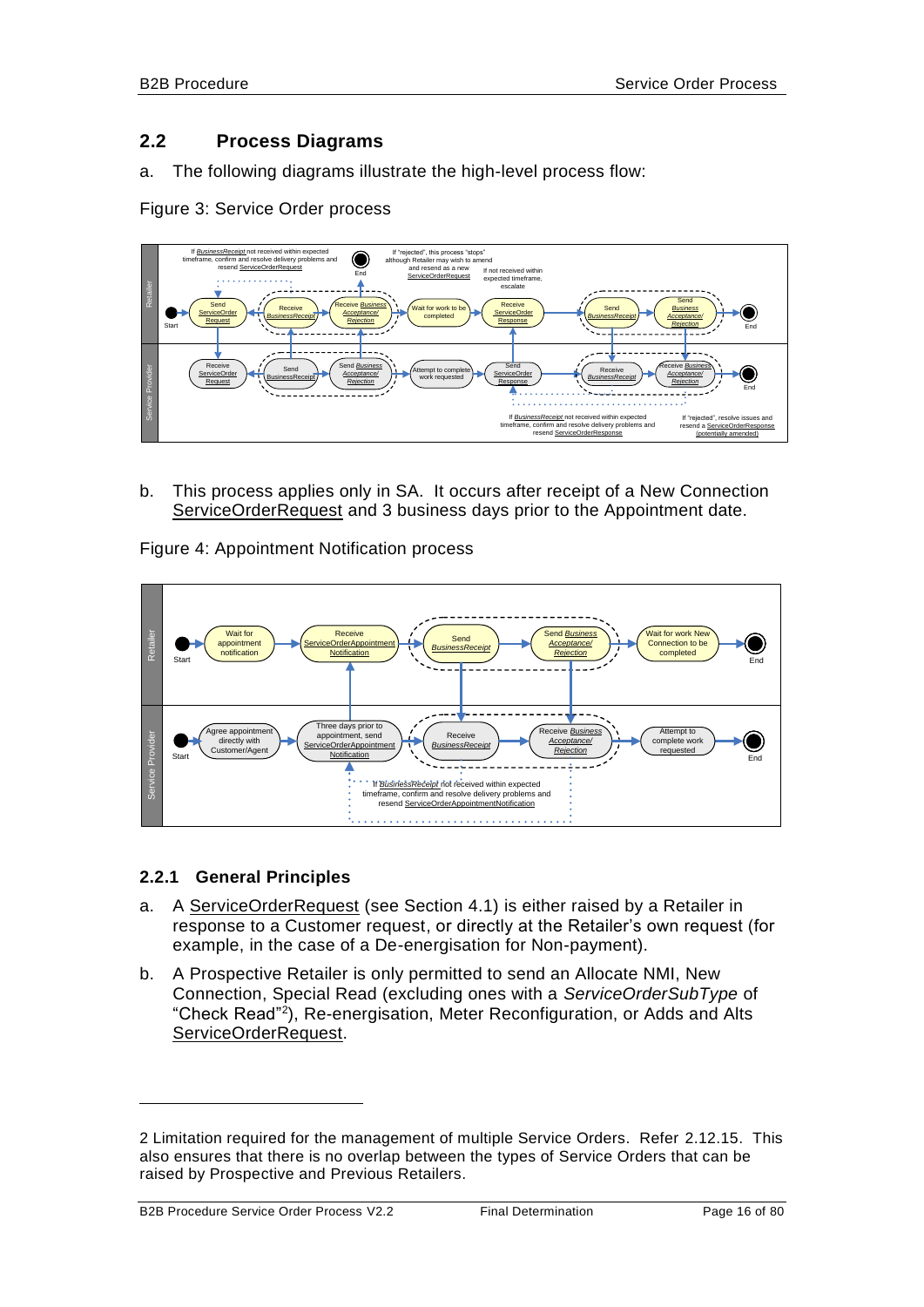- <span id="page-16-0"></span>c. A Previous Retailer for a NMI that is the subject of the ServiceOrderRequest is only permitted to raise a Meter Investigation or Special Read (with *ServiceOrderSubType* of "Check Read") ServiceOrderRequest.
- d. If a DNSP is the RP for the NMI, then the Retailer must send any ServiceOrderRequest to the DNSP. If the DNSP is not the RP for the NMI, then the Retailer must send any ServiceOrderRequest to the appropriate Participant responsible for the required service.
- e. The Service Provider must ensure that the *ServiceProviderID* receiving the ServiceOrderRequest must be the same *ServiceProviderID* used in the ServiceOrderResponse.
- f. The Service Provider must return a *BusinessReceipt* to the Retailer to confirm that they have received the ServiceOrderRequest.
- g. The Service Provider must send a *BusinessAcceptance/Rejection* to the Retailer.
- h. If a Service Provider wishes to reject a ServiceOrderRequest, the Service Provider must indicate the reason for rejecting a Request by the use of an appropriate *EventCode* in a *BusinessAcceptance/Rejection* transaction. Refer section [4.4.1](#page-78-0) for the list of relevant *EventCodes*.
- i. If the Service Provider rejects the ServiceOrderRequest, the Retailer may seek further clarification from the Service Provider or dispute the rejection. Where the Service Provider has inappropriately rejected the ServiceOrderRequest, the Retailer must raise a ServiceOrderRequest if they still require the work to be done. Where the Retailer raises a replacement ServiceOrderRequest, the Retailer must:
	- 1. Agree with the Service Provider that the Retailer may issue a replacement ServiceOrderRequest with an *ActionType* of "Replace";
	- 2. Use an *ActionType* of "Replace";
	- 3. Use a new *RetServiceOrder* value; and
	- 4. Include the *RetServiceOrder* value of the rejected Request in the *SpecialInstructions* field.

The Service Provider must use reasonable endeavours to meet the original Timing Requirement for the completion of requested work that was inappropriately rejected.

- j. On accepting the ServiceOrderRequest, the Service Provider must use reasonable endeavours to complete the work within the Required Timeframe for the Completion of the Requested Work.
- k. With the exception of the Allocate NMI and Miscellaneous ServiceOrderRequests, the requested work will always require the taking of a meter reading. A meter reading is not required for an Allocate NMI ServiceOrderRequest. A meter reading may be required for a Miscellaneous ServiceOrderRequest, depending on the nature of the work. Refer [2.12.1.](#page-24-2)f.
- l. Upon the successful, or unsuccessful, completion of the work, or the cancellation of a ServiceOrderRequest, the Service Provider must send a ServiceOrderResponse (see Section [4.2\)](#page-73-0) to the Retailer with details of the status of the requested work.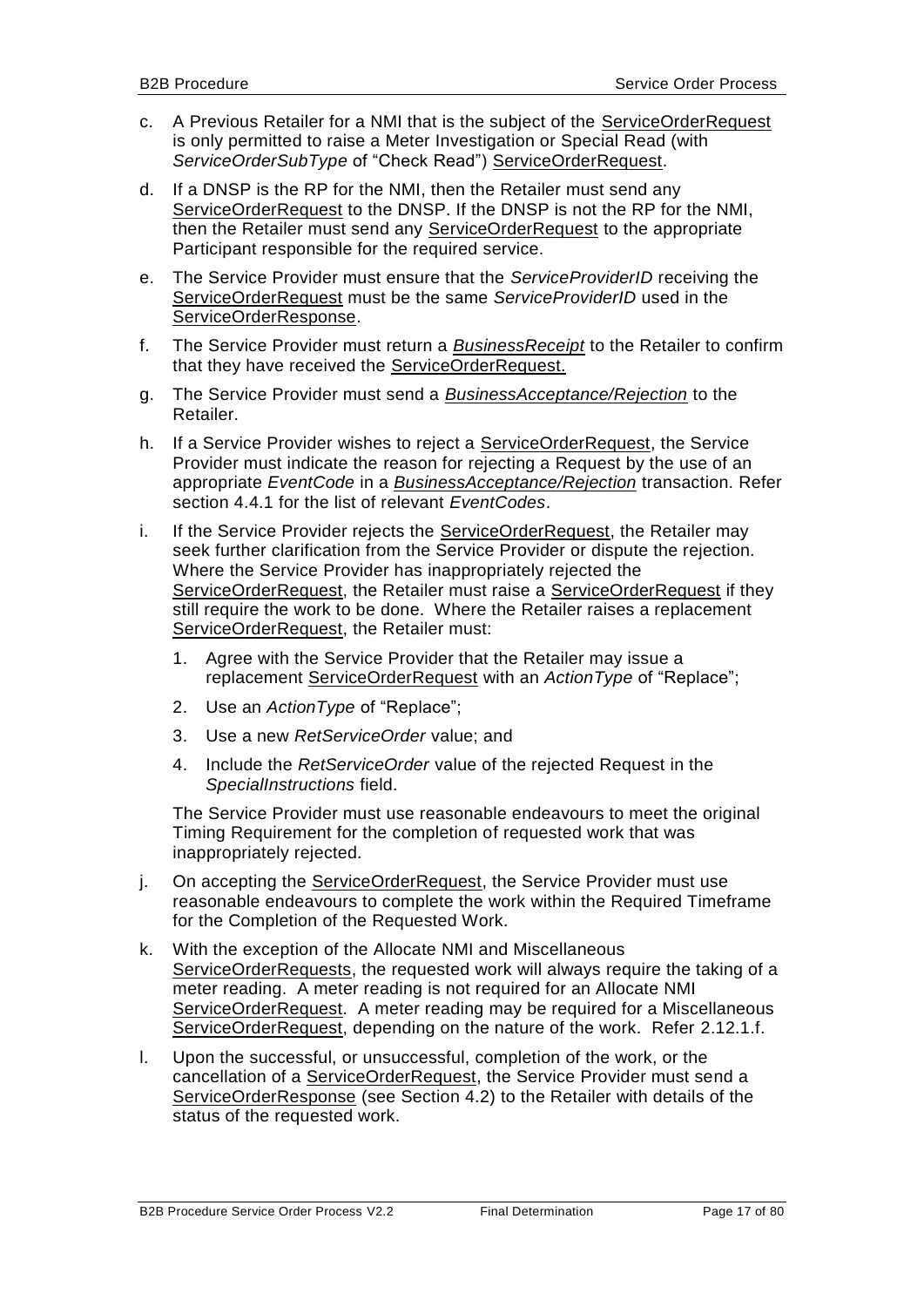- m. If the Service Provider issues a ServiceOrderResponse with a *ServiceOrderStatus* of "Partially Completed" or "Not Completed", the Retailer must raise a new ServiceOrderRequest if they still require the work to be completed.
- n. The Retailer must indicate receipt of the ServiceOrderResponse with a *BusinessReceipt* transaction. If the Retailer considers that incomplete or incorrect information has been provided in the ServiceOrderResponse, the Retailer must send the Service Provider a *BusinessAcceptance/Rejection* transaction indicating a rejection.
- o. The process ends when the Retailer sends the Service Provider a *BusinessAcceptance/Rejection* transaction. Refer [2.7.](#page-22-1)

# <span id="page-17-0"></span>**2.3 Organising an Appointment**

a. Appointments for Service Orders are only supported where the relevant parties have a bilateral agreement that specifically deals with Appointments. The *CustomersPreferredDateAndTime* field in the ServiceOrderRequest should be used to support any bilateral agreements and a confirmed appointment (agreed between the Retailer and Service Provider) must also include an *AppointmentReference*.

# <span id="page-17-1"></span>**2.4 Raising a ServiceOrderRequest**

- a. The Retailer must send a Service Order as a ServiceOrderRequest to the appropriate Service Provider.
- b. The ServiceOrderRequest must include the *ActionType* set to "New" to indicate that this is a new Request.

# <span id="page-17-2"></span>**2.5 Acknowledging Receipt of the ServiceOrderRequest**

- a. Upon receipt of a ServiceOrderRequest, a Service Provider must acknowledge receipt of the ServiceOrderRequest using a *BusinessReceipt*. This indicates that the Service Order has been received and is readable by the Recipient.
- b. The Service Provider must send a *BusinessAcceptance/Rejection* to the Retailer, following a business validation of the ServiceOrderRequest. This process provides the Retailer with timely acknowledgment that the ServiceOrderRequest has been validated and it is either understood and accepted by the Service Provider, or rejected.
	- 1. A *BusinessAcceptance/Rejection* with a Business Event of 'Accept' indicates that the Service Provider reasonably believes they will be able to complete the work within the Required Timeframe for the Completion of the Requested Work.
	- 2. Reasons for a business rejection and/or validation errors must be advised to the Retailer using *EventCodes* (refer [4.4\)](#page-77-0) in a *BusinessAcceptance/Rejection* transaction.
- c. Retailers acknowledge and accept that a Service Provider will reject all Deenergisation, Supply Abolishment and Miscellaneous services ServiceOrderRequests from Retailers who are not the Current Retailer for a Site. The *BusinessAcceptance/Rejection* will use an *EventCode* indicating "Retailer Is Not Permitted To Raise This Service Order Type". Refer [2.2.1.](#page-15-1)[b.](#page-15-2)and [c.](#page-16-0)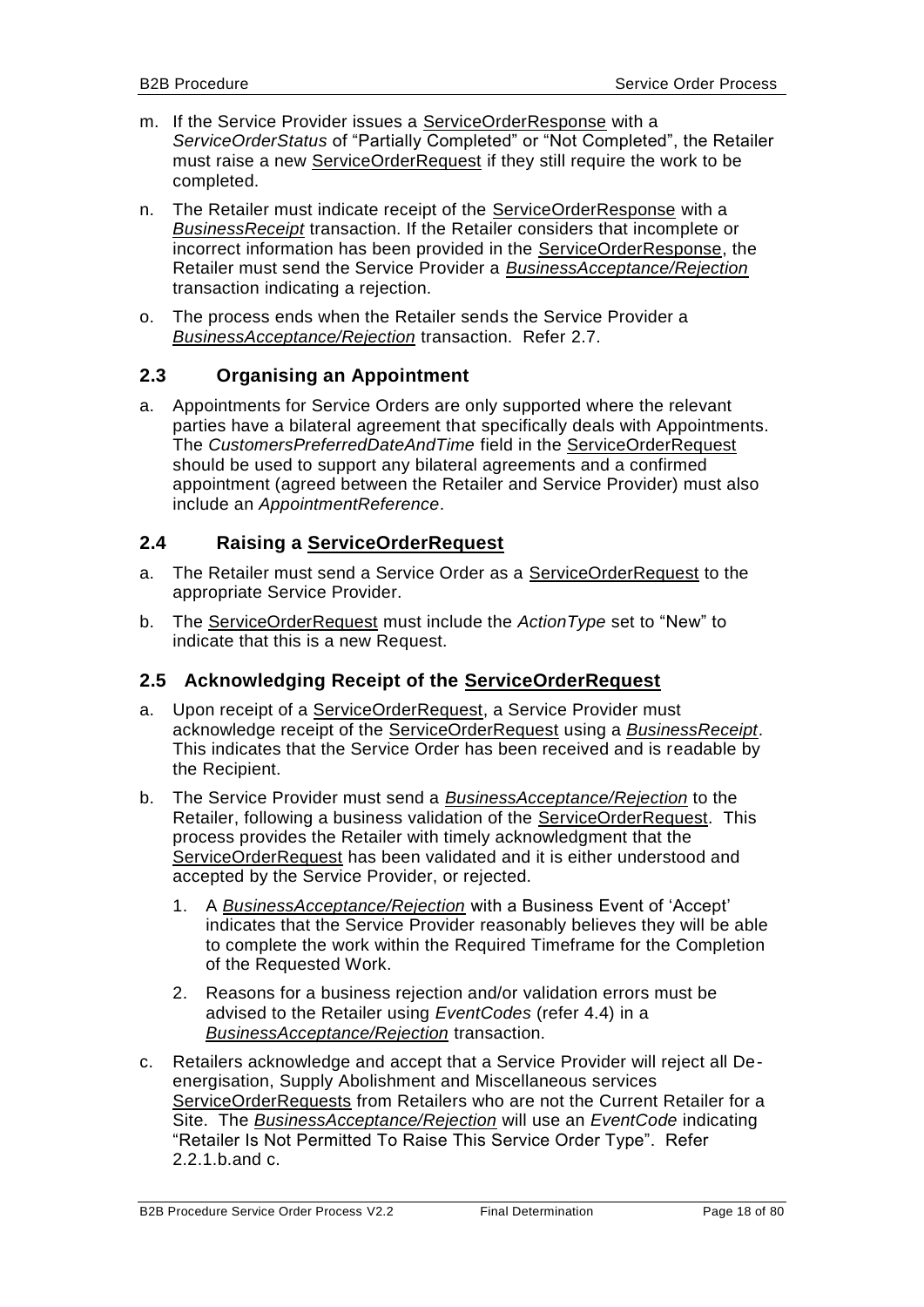- d. Where the Retailer receives a *BusinessAcceptance/Rejection* transaction indicating that there were validation errors, the Retailer should address any issues and, if necessary, submit a new ServiceOrderRequest with a new *RetServiceOrder*. In this situation the Retailer must not issue a "Cancel" ServiceOrderRequest to the Service Provider for the original (invalid) ServiceOrderRequest.
- e. Where the Retailer does not receive a *BusinessReceipt* or *BusinessAcceptance/Rejection* from the Service Provider, the Retailer should investigate the failure of the delivery and notify the Service Provider if the problem is deemed to lie with the Service Provider, resending the original ServiceOrderRequest, as appropriate.

# <span id="page-18-0"></span>**2.6 Actioning the ServiceOrderRequest**

a. The Service Provider must schedule and must use reasonable endeavours to complete the work, taking into account any *SpecialInstructions* and Appointment details contained in the ServiceOrderRequest.

#### <span id="page-18-1"></span>**2.6.1 Service Orders Requiring Customer Consultation**

- a. In order to complete the work requested by the Retailer, there are some instances where the Service Provider may need to consult directly with the End-use Customer. These situations tend to arise, for example, in Deenergisations/Re-energisations or temporary disconnections for large business/commercial/industrial Customers.
- b. Where the Retailer requests the Service Provider to consult with the Customer to make arrangements for the completion of the work requested, the Retailer must:
	- 1. Use the value of "Yes" in *CustomerConsultationRequired* and must provide the reason for the need to consult the Customer in *SpecialInstructions* of the ServiceOrderRequest.
	- 2. Only use the value of "Yes" in *CustomerConsultationRequired* where the Retailer reasonably believes that customer consultation is required for the successful completion of the requested work.
	- 3. Have previously advised the Customer that the Service Provider will contact the Customer.
	- 4. Complete the *ContactName* and *ContactTelephoneNumber* fields in the ServiceOrderRequest.
- c. The Service Provider must use reasonable endeavours to consult with the Customer to make arrangements for the completion of the work requested where the Retailer has provided a value of "Yes" in *CustomerConsultationRequired*.
- d. In discussions between the Service Provider and the Customer, the nature of the work requested must not be changed without obtaining the consent of the Retailer. Where the nature of the work changes, the Service Provider must advise the Retailer and reach agreement regarding the resolution of the change in the scope of work (for example, the Retailer may need to cancel the original ServiceOrderRequest and issue a new one).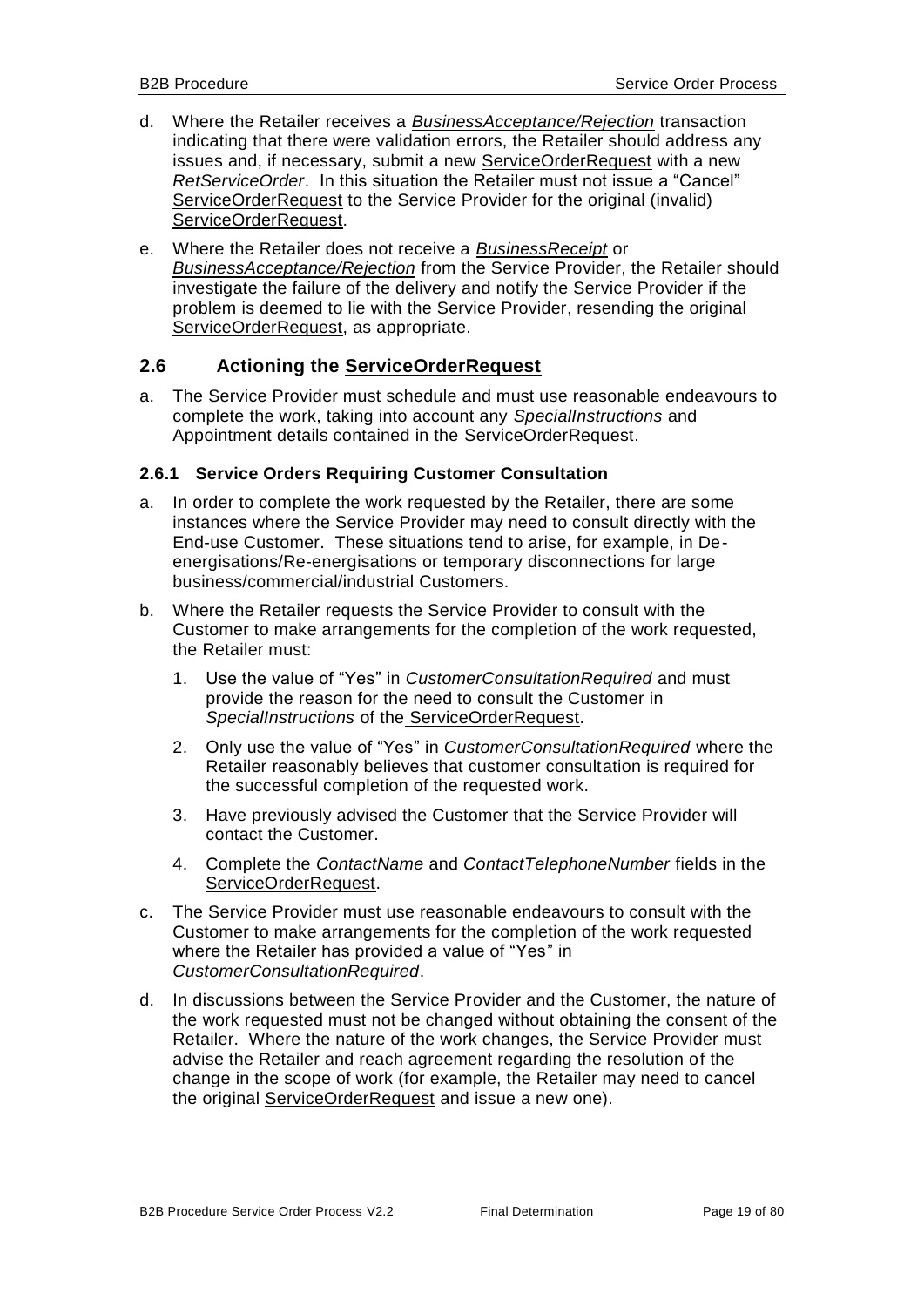#### <span id="page-19-2"></span><span id="page-19-0"></span>**2.6.2 Scheduled Date and Customer Preferred Date and Time**

- a. The following apply to the *ScheduledDate* and *CustomerPreferredDateAndTime*  fields on a ServiceOrderRequest:
	- 1. Where only the *ScheduledDate* field is completed*:*
		- i. The Retailer must not put a retrospective date in the *ScheduledDate* field
		- ii. If a retrospective date is received in the *ScheduledDate* field, the Service Provider must provide the Retailer with a *BusinessAcceptance/Rejection* with a rejection message of 'Invalid data. Details provided in the *Explanation.'*
	- 2. Where both the *ScheduledDate* and *CustomerPreferredDateAndTime* fields are completed:
		- i. The Retailer must not put a retrospective date in the *ScheduledDate* field.
		- ii. If a retrospective date is received in the *ScheduledDate* field the Service Provider must provide the Retailer with a *BusinessAcceptance/Rejection* with a rejection message of 'Invalid data. Details provided in the Explanation.'
		- iii. The date specified by the Retailer in the *ScheduledDate* and *CustomerPreferredDateAndTime* fields must be the same except as allowed in 2.6.2 c.1.ii. and 2.6.2 c.1.iii in which case only the *CustomerPreferredDateAndTime* can be retrospective.
		- iv. If a retrospective *CustomerPreferredDateAndTime* is provided otherwise than in accordance with 2.6.2 c.1.ii or 2.6.2 c.1.iii, the Service Provider must reject the ServiceOrderRequest with a rejection message of 'Invalid data. Details provided in the Explanation.'
- b. The Service Provider must use reasonable endeavours to complete the work requested and accepted on or after the *ScheduledDate* included in the ServiceOrderRequest, and within the Required Timeframe from this *ScheduledDate* or in the case of an appointment, agreed by the Retailer and Service Provider, on the *ScheduledDate.*
- <span id="page-19-3"></span><span id="page-19-1"></span>c. Where the *CustomerPreferredDateAndTime* is provided in accordance with  $2.6.2 a.2$ 
	- 1. *The CustomerPreferredDateAndTime* should represent
		- i. The Customer's preference, as agreed with the Retailer, which becomes the *ScheduledDate* for the Service Order, or
		- ii. A date and time, agreed between the Retailer and Service Provider to support exceptional Service Order requests (e.g. Re-energisation on a weekend with the ServiceOrderRequest sent the following Monday). Such requests must include details of the agreement in the *SpecialInstructions* field and have the same *RetServiceOrder* quoted by the Retailer to the Service Provider by phone. In this instance, the *CustomerPreferredDateAndTime* is the date agreed by both parties for the work to be completed; or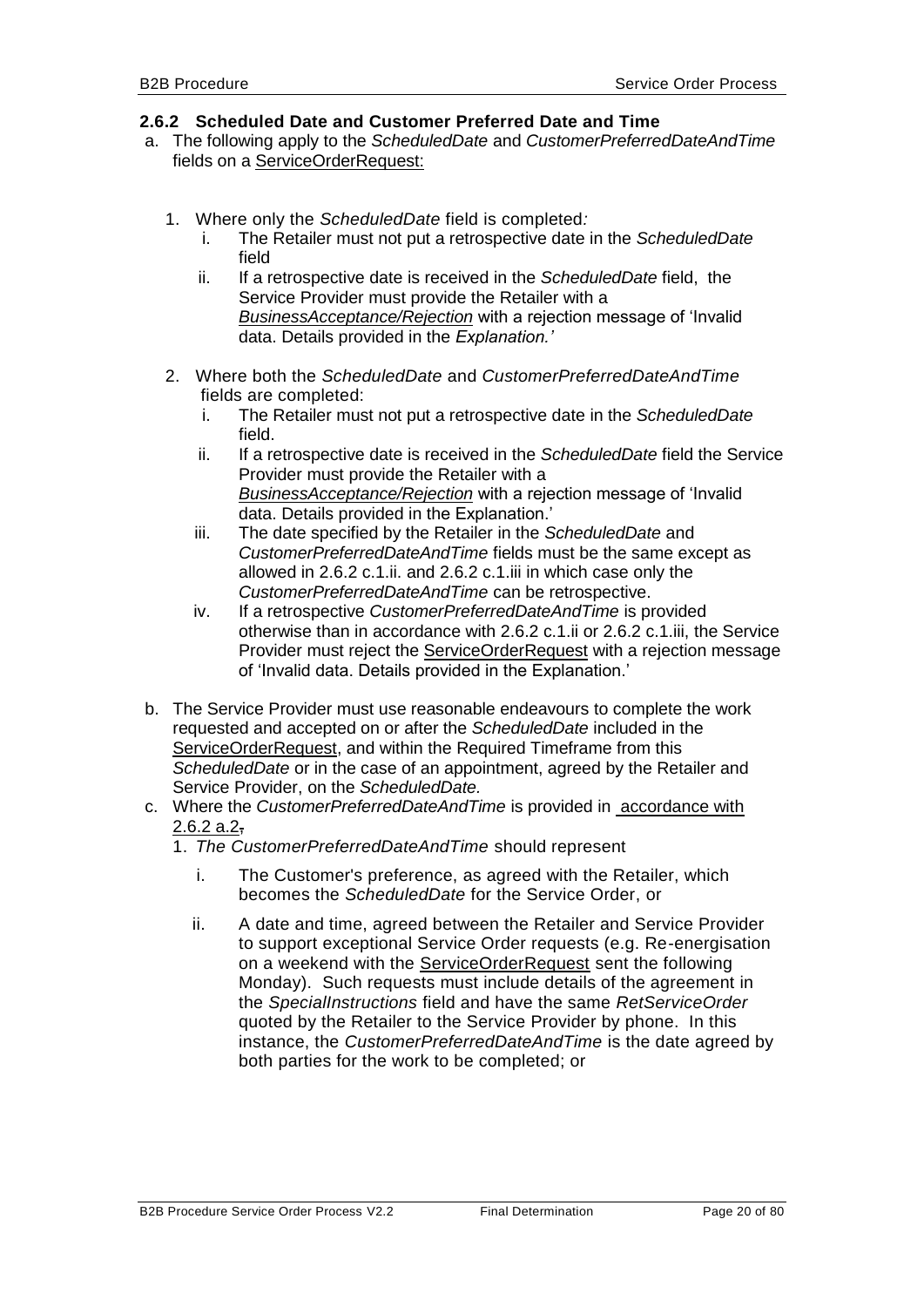- <span id="page-20-2"></span><span id="page-20-1"></span>iii. Where a Customer advises the Retailer they have already moved into the Site and the Site is energised (left energised or energised by the Customer), if the Retailer requires a move-in reading the Retailer may raise a Re-energisation ServiceOrderRequest with a *ServiceOrderSubType* of "Retrospective Move-in", a *CustomerPreferredDateAndTime* that matches the move-in date, and a prospective *ScheduledDate*. The Service Provider will provide a meter reading in accordance with the Metrology Procedure, undertaking field work if necessary.
- 2. If the *CustomerPreferredDateAndTime* and *ScheduledDate* are not the same date, except as permitted in [2.6.2](#page-19-0) [c.1.ii](#page-19-1) and [2.6.2](#page-19-0) [c.1.iii,](#page-20-1) the Service Provider must provide the Retailer with a *BusinessAcceptance/Rejection* with a rejection message of 'Invalid data. Details provided in the Explanation'.
- 3. If the *CustomerPreferredDateAndTime* is not reflected by the *ServiceTime*, the Service Provider must provide the Retailer with a *BusinessAcceptance/Rejection* with a rejection message of 'Invalid data. Details provided in the Explanation'
- d. The *ScheduledDate* must not be more than 100 calendar days in the future.

#### <span id="page-20-0"></span>**2.6.3 Where work will not be completed within the Required Timeframe**

- a. The term 'Required Timeframe' refers to the timeframes required for the completion of Service Order activities. See Section [3.3.5](#page-54-0) of this Procedure.
- b. The following provisions cover the various aspects related to difficulties completing work within the Required Timeframe.
- c. Where a Service Provider and Customer agree an alternative timeframe (other than the Required Timeframe) for the completion of requested work, this arrangement takes precedence over any *ScheduledDate* or *CustomerPreferredDateAndTime*. The Service Provider must inform the Retailer of the agreed alternative timeframe by an appropriate message in the *SpecialNotes* field of the ServiceOrderResponse.
- d. Subject to specific provisions detailed in [3.3.5,](#page-54-0) the Required Timeframe is deemed to start from the *ScheduledDate*.
- e. Where the Service Provider is unable to complete the requested work within the Required Timeframe (from the *ScheduledDate*), the Service Provider must contact<sup>3</sup> the Retailer as soon as reasonably practicable to negotiate a new date. This situation may arise:
	- i. When the Service Provider first receives the ServiceOrderRequest and has an issue with the *ScheduledDate* requested by the Retailer; or
	- ii. If unforeseen circumstances arise during the scheduling or completion of the work which may impact on completion of the work within the Required Timeframe of the *ScheduledDate*.

-

<sup>3</sup> The Retailer may choose to use email to confirm telephone agreements.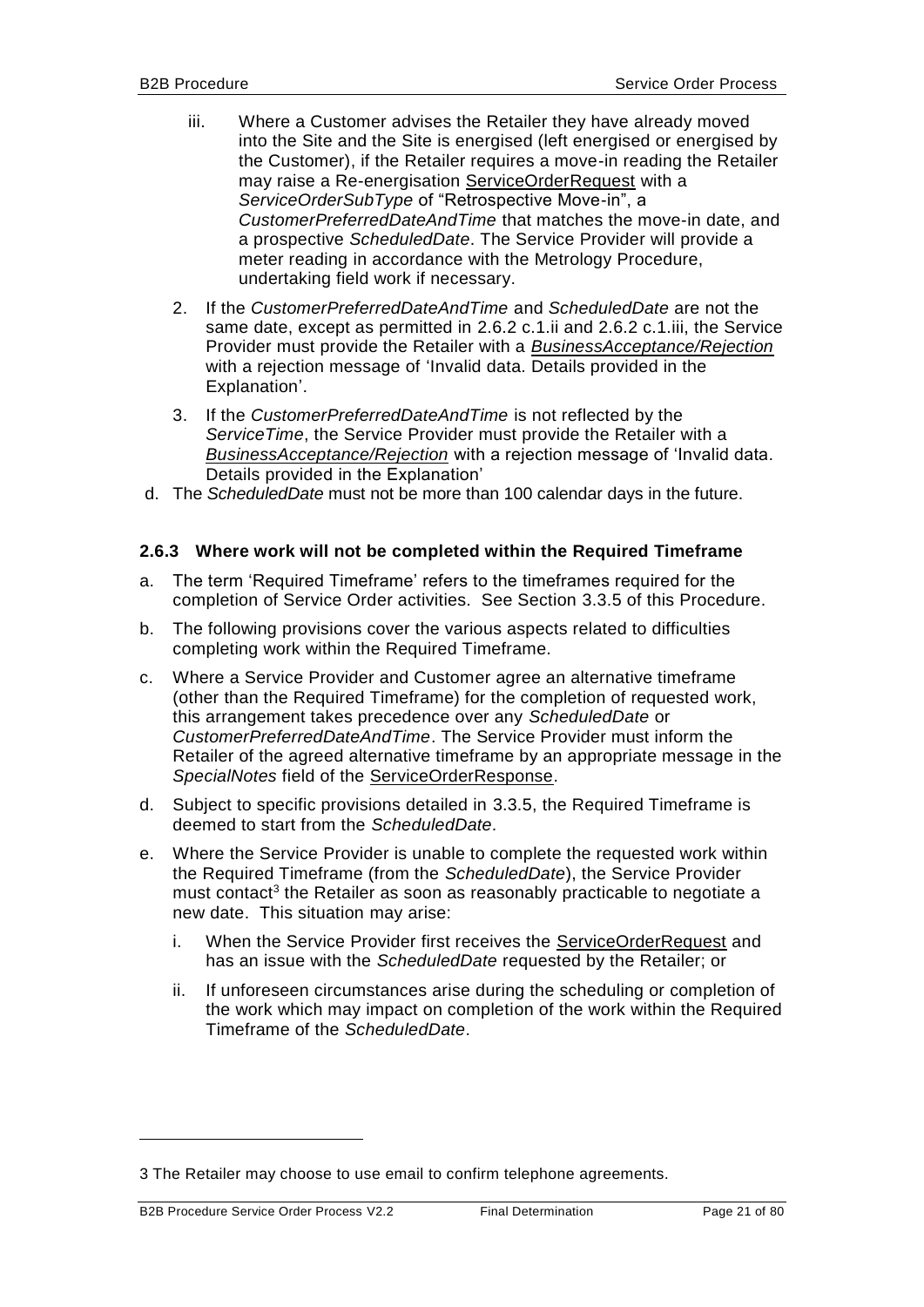f. If the Service Provider becomes aware of an inability to meet the Required Timeframe then, prior to sending a *BusinessAcceptance/Rejection,* the Service Provider must telephone the Retailer to negotiate an acceptable date and confirm any arrangements via the *BusinessAcceptance/Rejection*.

An example would be where the Service Provider needs to make special arrangements for a large or complex Site.

- g. If the Service Provider becomes aware of an inability to meet the Required Timeframe after sending a *BusinessAcceptance/Rejection*:
	- 1. The Service Provider must telephone the Retailer to negotiate an acceptable date and confirm any arrangements via email; and
	- 2. The Retailer will either:
		- a) Note the change and update their systems accordingly, leaving the ServiceOrderRequest unchanged; or
		- b) Wait until the Service Provider sends a ServiceOrderResponse, then raise a new ServiceOrderRequest if necessary.
	- 3. If the *ServiceOrderStatus* is 'Partially Completed' or 'Not Completed', the Retailer may issue a new ServiceOrderRequest with amended details.
- h. Where a *CustomerPreferredDateAndTime* has been agreed (with an *AppointmentReference*) and the Appointment cannot be met, the Service Provider must telephone the Retailer to negotiate an acceptable alternative date (ie a new *CustomerPreferredDateAndTime*). In this instance, if the Retailer does not cancel and re-issue the ServiceOrderRequest, the Retailer must confirm any revised Appointment details with the Service Provider by email.

#### <span id="page-21-0"></span>**2.6.4 Raising a ServiceOrderResponse**

- a. Upon the successful, or unsuccessful, completion of the work, or the cancellation of a ServiceOrderRequest, the Service Provider must send a ServiceOrderResponse (see Section [4.2\)](#page-73-0) to the Retailer with details of the status of the requested work using *ServiceOrderStatus* and *ExceptionCode*.
- b. If the Retailer still requires work to be done, the Retailer must do so using a new ServiceOrderRequest (with a new *RetServiceOrder*).
- c. A Retailer must acknowledge receipt of the ServiceOrderResponse using a *BusinessReceipt* transaction. This acknowledges that the ServiceOrderResponse has been received.
- d. The Retailer must send a *BusinessAcceptance/Rejection*, following a business validation of the ServiceOrderResponse. This process provides the Service Provider with timely acknowledgment that the ServiceOrderResponse has been validated and it is both understood and accepted by the Retailer.
- e. Where the Service Provider does not receive a *BusinessReceipt* or *BusinessAcceptance/Rejection* from the Retailer, the Service Provider may investigate the failure of the delivery and notify the Retailer if the Service Provider reasonably considers that delivery failure lies with the Retailer, resending the original ServiceOrderResponse, as appropriate.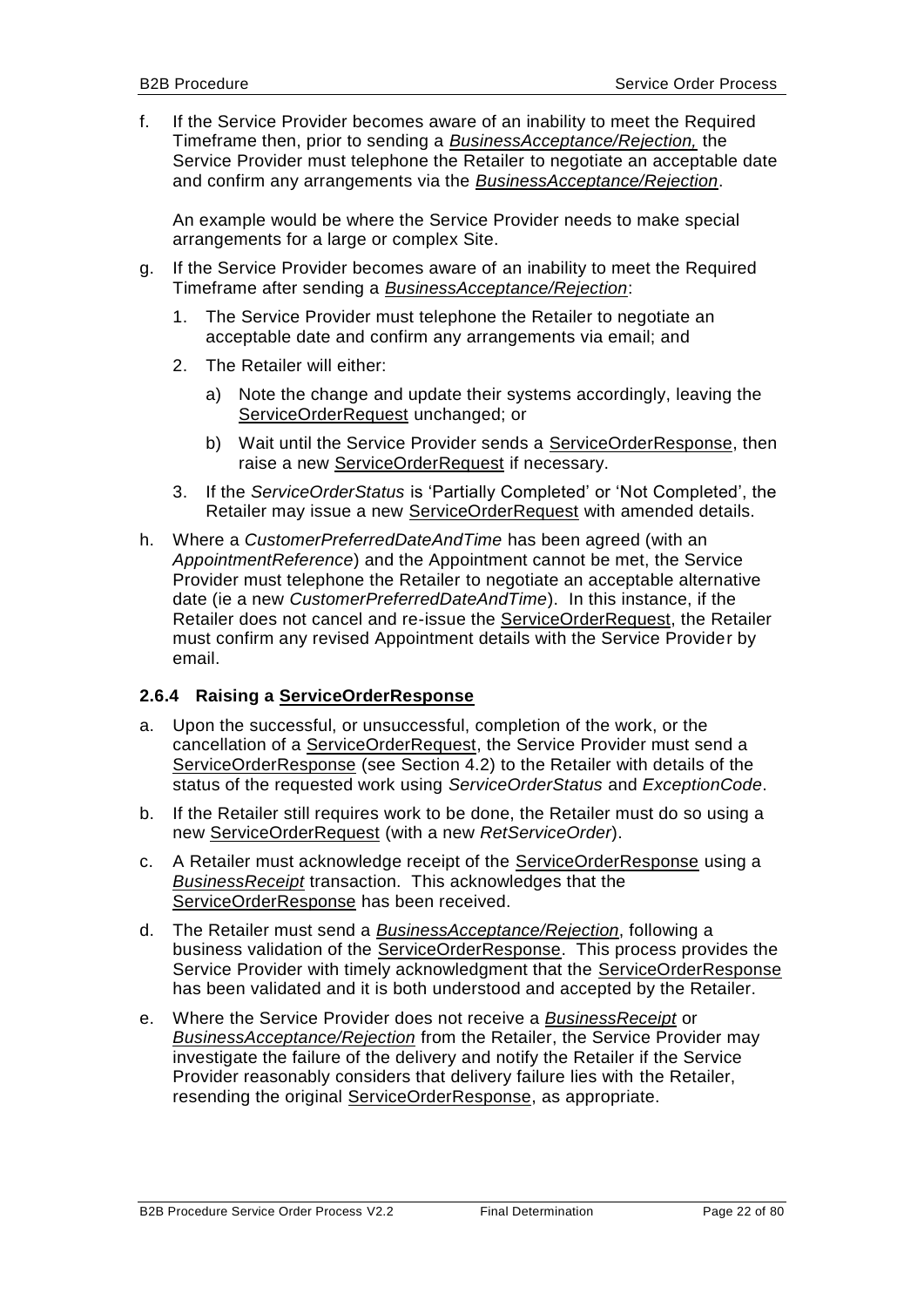#### <span id="page-22-0"></span>**2.6.5 Use of Status, Exception and Product Codes in ServiceOrderResponses**

- a. The *ServiceOrderStatus* reflects whether the requested work was:
	- i. Completed ("Completed") If all aspects of the work that is the subject of the ServiceOrderRequest is completed by the Service Provider the Service Provider must put a Code of "Completed" in the *ServiceOrderStatus* field. In this case, the *ExceptionCode* is not required.
	- ii. Partially completed ("Partially Completed") If the Service Provider has completed the primary work (described by the *ServiceOrderType*) but was unable to complete the associated actual meter reading, the Service Provider must complete the *ServiceOrderStatus* as "Partially Completed". In this case a substituted meter reading will be provided and the Service Provider must use an *ExceptionCode* to indicate the reason the meter read could not be taken.
	- iii. Not completed ("Not Completed") If the primary work requested could not be completely fulfilled, the Service Provider must complete the *ServiceOrderStatus* as "Not Completed" and the reason for the work being incomplete must be indicated using an *ExceptionCode*.
- b. The Service Provider must identify any chargeable work by using one or more applicable *ProductCodes*.
- c. Specific requirements apply to the use of the "Cost TBA" code as follows:
	- i. The *ProductCode* "Cost TBA" must not be used for Re-energisation, Deenergisation and Special Read ServiceOrderRequests; and
	- ii. The *ProductCode* "Cost TBA" must only be used when the Service Provider needs to do further investigation to determine what work was attempted or completed at the Site. This *ProductCode* must not be used as a default.
- d. Where the work done by the Service Provider does not match what was requested in the ServiceOrderRequest, the *ProductCode* must correspond to the actual work done, not what was requested. An example of this situation is where the Service Provider reconciles concurrent Requests for the same NMI (refer [2.12.15.](#page-40-3)d).

# <span id="page-22-1"></span>**2.7 Closing the Service Order Process**

- a. The Service Order Process ends when:
	- i. The Retailer has confirmed acceptance of the ServiceOrderResponse with a *BusinessAcceptance/Rejection* transaction indicating acceptance; or
	- ii. The Retailer has rejected the ServiceOrderResponse (with a negative *BusinessAcceptance/Rejection* transaction) and the Service Provider has investigated and communicated a reply with the results of the investigation by telephone or email to the Retailer. The Service Provider must communicate this reply within 2 business days. The Service Provider and the Retailer must negotiate a resolution of the situation, with the agreed resolution being reflected in each party's systems.
- b. If the requested work was partially completed (*ServiceOrderStatus* = "Partially Completed") or not completed (*ServiceOrderStatus* = "Not Completed"), the Retailer may need to raise a new ServiceOrderRequest for follow-up work.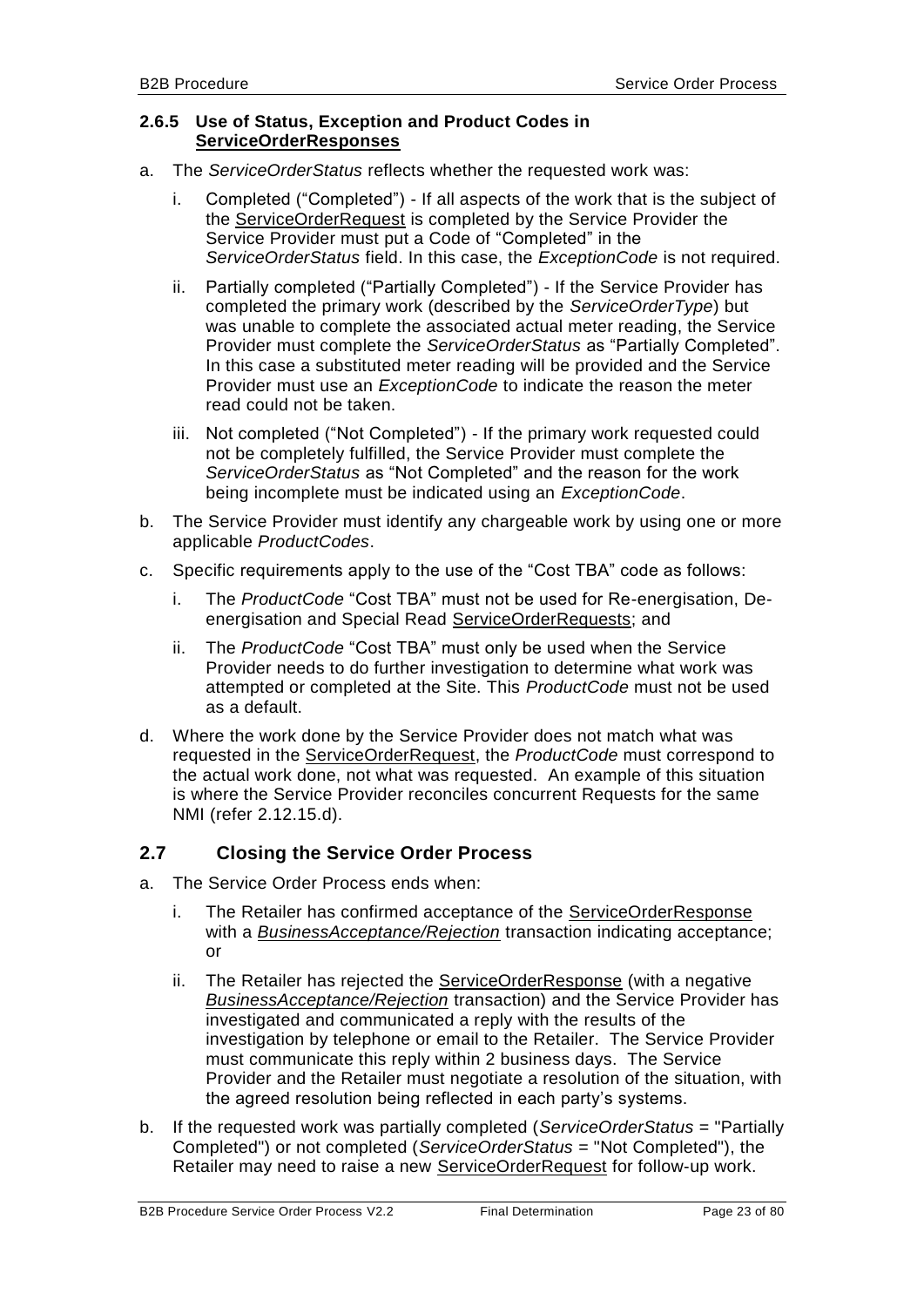# <span id="page-23-0"></span>**2.8 Delivery priorities**

- a. 'High Priority' ServiceOrderRequests are defined as same day or next day Re-energisations or cancellations of same day Re-energisations or Deenergisations.
- b. The Retailer may only use the *Priority* value of "High" (in the Message header) for 'High Priority' ServiceOrderRequests.
- c. The Service Provider must not reject an otherwise valid ServiceOrderRequest due to the incorrect use of the "High" *Priority* value.
- d. Delivery priority (the Message *Priority* field) must only be used to prioritise the retrieval, validation and acknowledgement of ServiceOrderRequests.

#### <span id="page-23-1"></span>**2.9 Works Scheduling**

a. The Service Provider must use the *ServiceOrderType, ScheduledDate* and the *CustomerPreferredDateAndTime* fields to determine when the work should be scheduled and completed.

# <span id="page-23-2"></span>**2.10 Cancelling a ServiceOrderRequest**

- a. A Retailer may attempt to cancel the work associated with a ServiceOrderRequest up to the point at which a ServiceOrderResponse has been received. To do so, the Retailer must send a Service Order cancellation to the relevant Service Provider using a ServiceOrderRequest. The ServiceOrderRequest must have the *ActionType* set to "Cancel" and must quote the *RetServiceOrder* of the Request to be cancelled.
- b. If the Retailer needs to cancel a Service Order urgently, this must be communicated to the Service Provider by phone. The Retailer must also send a "Cancel" ServiceOrderRequest on the same business day, unless otherwise agreed with the Service Provider.
- c. On receipt of a ServiceOrderRequest cancellation:
	- 1. If the original Request has been received by the Service Provider and a *BusinessAcceptance/Rejection* has not been sent, the Service Provider will:
		- a. Accept both Requests, and
		- b. Send a ServiceOrderResponse to the original ServiceOrderRequest with a Status of "Not Completed" and an *ExceptionCode* of "Retailer Cancellation".
	- 2. If the original Request has been received and accepted by the Service Provider:
		- a) If the ServiceOrderRequest has been completed or the Service Provider is unable to cancel the field work, the Service Provider will reject the "Cancel" ServiceOrderRequest with an *EventCode* indicating "Unable to cancel ServiceOrderRequest. Requested work has commenced or is completed."
		- b) If the ServiceOrderRequest has already been cancelled in the Service Provider system (e.g. triggered by a phone call from the Retailer for a same day cancellation) or the Service Provider is able to cancel the field work, the Service Provider will accept the "Cancel" ServiceOrderRequest.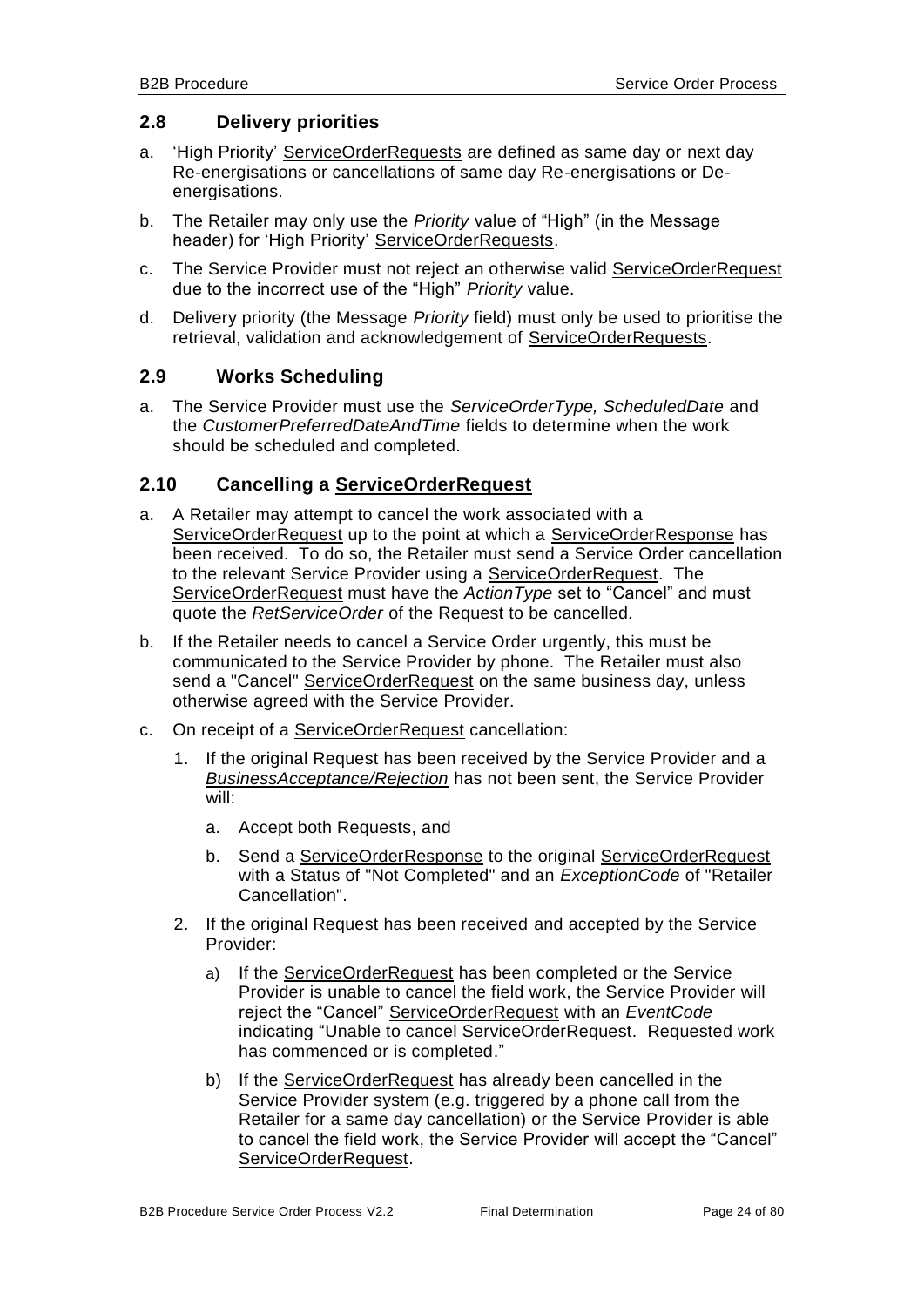- 3. If the original ServiceOrderRequest has not been received by the Service Provider, the Service Provider must:
	- a) Wait for 30 minutes (to allow time for the associated "New" (or "Replace") ServiceOrderRequest to arrive).
		- 1. If the "New" (or "Replace") ServiceOrderRequest arrives:
			- a) Accept the "New" (or "Replace") ServiceOrderRequest.
			- b) Accept the "Cancel" ServiceOrderRequest.
			- c) Provide a ServiceOrderResponse to the Service Order.
		- 2. If the "New" (or "Replace") ServiceOrderRequest has not arrived:
			- a) Reject the "Cancel" ServiceOrderRequest with an *EventCode* indicating "Unable to Cancel, Original Request Not Received".
- 4. If the "New" (or "Replace") ServiceOrderRequest subsequently arrives, the Service Provider will reject the Request using an *EventCode* indicating "Previous Cancellation Already Processed".
- d. Charges consistent with the allowed *ProductCodes* may apply for any cancelled ServiceOrderRequest.

# <span id="page-24-0"></span>**2.11 Updating a ServiceOrderRequest**

- a. Service Providers shall not accept updated ServiceOrderRequest transactions. To change a ServiceOrderRequest Retailers may either:
	- i. Cancel the original Request and issue a new one or,
	- ii. By agreement, the Service Provider may accept updates to ServiceOrderRequests advised by telephone or email.

#### <span id="page-24-2"></span><span id="page-24-1"></span>**2.12 Common business practices**

#### **2.12.1 General**

a. **MSATS Relationship** - An MSATS transaction does not remove the need for a Service Order. For example, where the prospective transfer is to take place on a Special Read, the Retailer must raise a Special Read ServiceOrderRequest to the appropriate Service Provider.

#### b. **Service Time**

- 1. *ServiceTime* is used to inform the Service Provider when the work can be performed, and it also indicates what charges the Retailer is willing to accept.
- 2. For work the Retailer requests only to be undertaken outside Business Hours:
	- i. The Retailer must specify a *ServiceTime* of "Non-Business Hours" and must ensure the information in the *SpecialInstructions* field provides additional and specific information regarding the detail and reason for the "Non-Business Hours" request.
	- ii. The Service Provider must take into account the value in the *ServiceTime* field when scheduling the ServiceOrderRequest.
	- iii. Indicates that the Retailer will accept any "Non-Business Hours"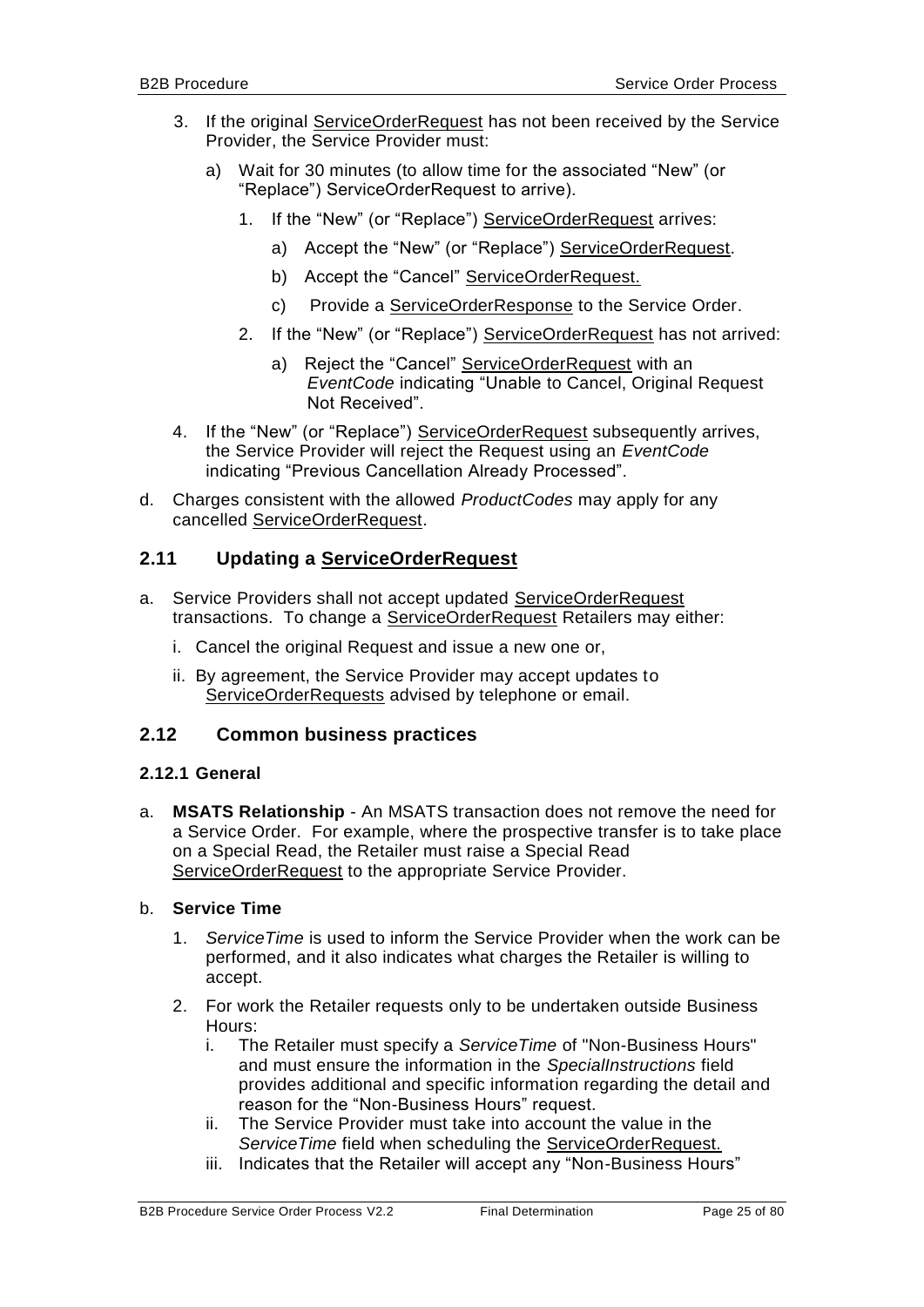charges.

- 3. Where the Retailer does not wish to pay an after-hours fee a *ServiceTime* of "Business Hours" should be used. This indicates that the Retailer will not accept after-hours charges and will accept a delay in service completion (within the bounds of agreed service levels) in preference to undertaking the work after-hours.
- 4. Where the Retailer prefers the work to be undertaken within business hours but is willing to pay the after-hours fee where necessary in order to speed up completion, a *ServiceTime* of "Any Time" should be used. This indicates that the Retailer will accept after-hours charges if the work needs to be undertaken outside Business Hours.
- c. **Meter Reading Date**  Where a meter reading is associated with a Service Order, the Service Provider must ensure that the meter reading date provided via the MDFF file aligns with the date the Service Order was completed (*ActualDateAndTime)*.
- d. **Customer Details**  Where Customer Details (name and telephone number) are required for the completion of a ServiceOrderRequest, these must be provided using the Customer's contact details fields (*CustomerContactName*, *CustomerContactTelephoneNumber*). It is anticipated that this information not be used to permanently update the Service Provider's customer-related records; any permanent updates to Customer Details must be sent from the Retailer to the Service Provider in a CustomerDetailsNotification. The Customer and contact information provided in a ServiceOrderRequest should only be used for the completion of the identified work.
- e. **Site Details**  The Retailer should ask the Customer if there are any Hazards or Access Requirements prior to initiating a ServiceOrderRequest. Where the Customer reports no Hazards or Access requirements the Retailer must indicate this using the appropriate values in the ServiceOrderRequest. This information should be used for the completion of the identified work only.
	- i. If the Customer has supplied any special access details, the Retailer must include these in *AccessDetails*. These details exclude the hazards covered by the *HazardDescription* field.
		- a) Where the Customer reports no access requirements, the Retailer must indicate this by using the value "Customer Reports No Access Requirements" in the *AccessDetails* field.
		- b) Any permanent updates to access or hazard details must be sent from the Retailer to the Service Provider in a SiteAccessNotification.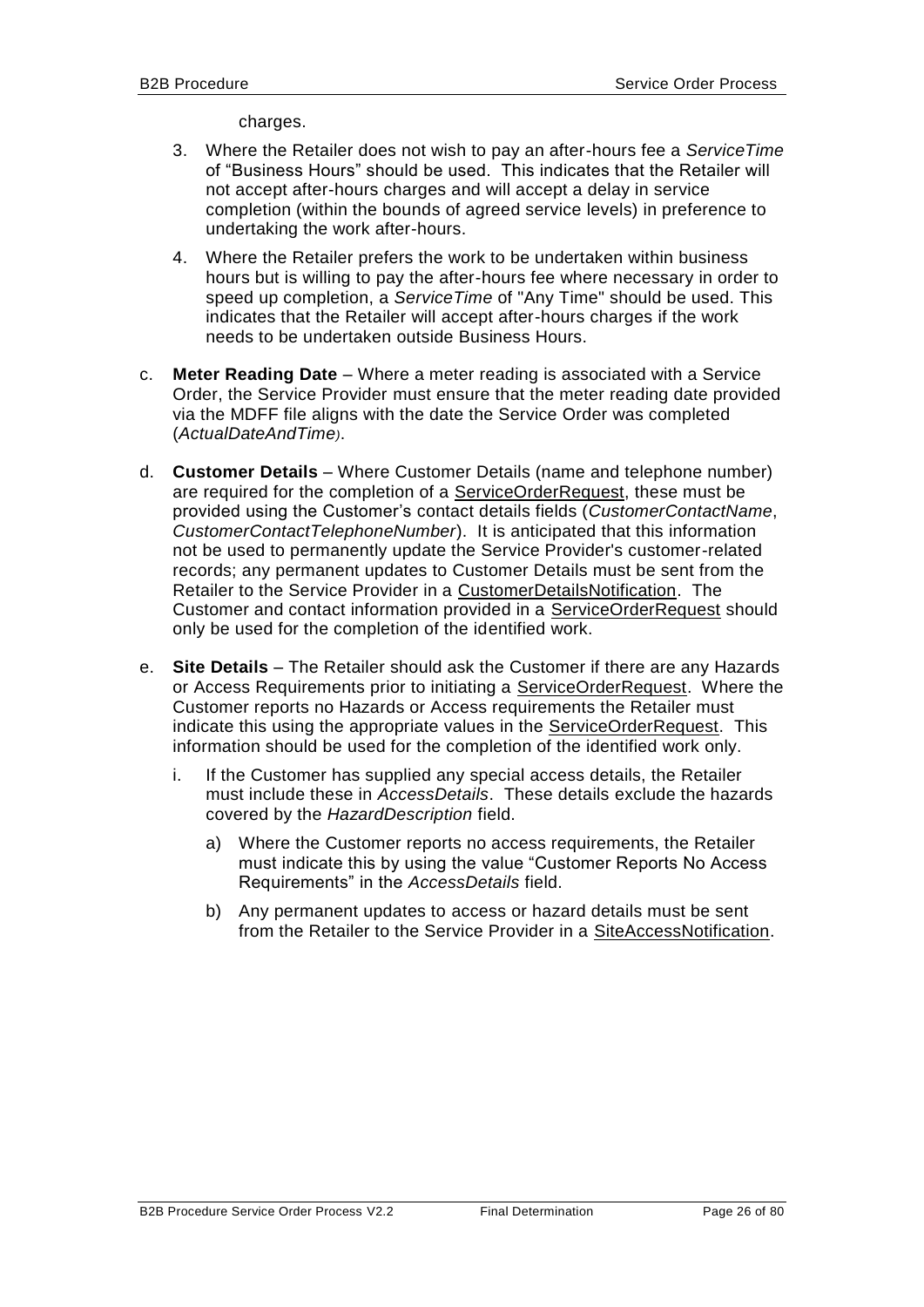#### f. **Read all meters**

i. Where the Service Provider reads the meter as part of completing the ServiceOrderRequest, the Service Provider must use reasonable endeavours to read all meters at the NMI. Excluding ServiceOrderRequests that are Not Completed, where an actual meter reading is not taken, a substitution meter reading must be provided.

#### g. **Meter Serial Number**

- i. *MeterSerialNumber* is required where work is specific to a meter. The Retailer must provide the *MeterSerialNumber* if it is available. A Service Provider will reconcile the *NMI* / *MeterSerialNumber* combination(s) against information held in their records, and thereby help confirm the correct Site will be visited for the Service as early in the process as possible. If the requested work affects all meters, the Retailer does not have to provide any meter serial numbers.
- ii. Where the Service Provider identifies a discrepancy between a *NMI* and the *MeterSerialNumber* the Service Provider must progress the ServiceOrderRequest if it believes the discrepancy relates to its own data. If it believes the discrepancy relates to the *MeterSerialNumber* provided by the Retailer, the Service Provider will Reject the ServiceOrderRequest except for High Priority Service Orders, where the Service Provider will contact the Retailer and agree how to resolve the discrepancy. If the **ServiceOrderRequest** is Rejected, the Service Provider must provide the *MeterSerialNumber(s)* in the *Explanation* field associated with the appropriate *EventCode* ("Invalid data. Details provided in *Explanation*").

#### h. **ProposedTariff field**

The Service Provider must not reject the ServiceOrderRequest if the *ProposedTariff* value is wrong or does not suit the Site's metering. The MSATS notification will provide the details of the tariff(s) actually allocated to the Site.

#### i. **Other rules**

-

- i. The Service Provider may seek to recover costs for any actioned work from the Retailer who requested that work that was completed or attempted.
- ii. Retailers must use reasonable endeavours to send ServiceOrderRequests as they arise and not to save them up and send them in a batch. Refer section 2.4.a of the Technical Delivery Specification for details regarding the bundling of transactions.

#### <span id="page-26-0"></span>**2.12.2 Service Paperwork**

a. Where Service Paperwork<sup>4</sup> is required the Service Provider is not obligated to complete the Service Order until the Service Paperwork jurisdictional obligations are satisfied.

<sup>&</sup>lt;sup>4</sup> The Service Paperwork reference table is described in the B2B Procedure Technical Delivery Specification.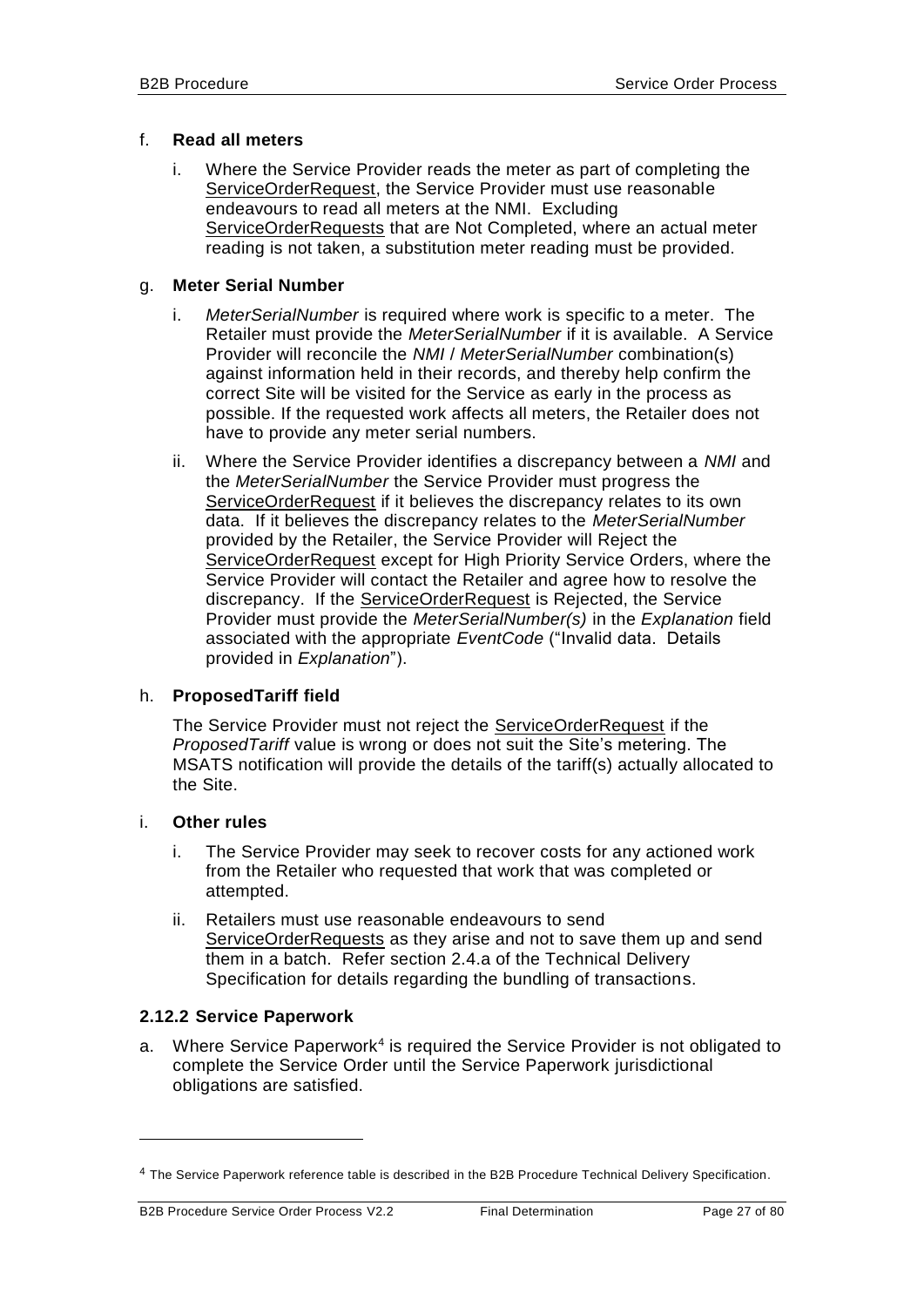- b. For connection points, where Retailers receive Service Paperwork or are required to provide paperwork to the Service Provider, Retailers must;
	- i. Only raise the Service Order after receiving or preparing all Service Paperwork, and
	- ii. Include the Service Paperwork number, where provided on the Service Paperwork, in the *FormNumber* or the *SafetyCertificateId* field of the Service Order as appropriate
- c. In other instances where a Service Paperwork is required the Service Order number is to be included with the Service Paperwork, as follows, (*SafetyCertificateMethodSent* page 63):
	- i. For Faxing the Service Order number is to be clearly displayed at the top right hand corner of the Service Paperwork
	- ii. For emailing the Service Order number is to be clearly displayed in the subject line of the email
	- iii. For Online systems as agreed by the users of the online system
	- iv. When left 'On-Site' the Service Order number is not required
	- v. When provided directly to the Service Provider by a party other than the Retailer - the Service Order number is not required

In this case, even if the Retailer is provided with a copy of the Service Paperwork by the Service Provider, the Retailer is not required to provide a copy of the Service Paperwork back to the Service Provider when raising a Service Order.

- d. Upon receipt of the ServiceOrderRequest that requires Service Paperwork to be provided by the Retailer, the Service Provider must:
	- i. not reject the ServiceOrderRequest on the basis of missing paperwork
	- ii. where the necessary Service Paperwork has not been received, wait at least 1 hour to receive Service Paperwork prior to providing a Business Signal of *BusinessAcceptance/Rejection*

Note: The Service Provider can send a *BusinessAcceptance/Rejection* at any time within the hour when the paperwork is received (and reconciled to the Service Order) or is not required.

- iii. within the timeframes permitted for the *BusinessAcceptance/Rejection* and after 1 hour, where all necessary Service Paperwork has not been received and the Service Provider wishes to accept the ServiceOrderRequest, respond with a severity "Warning" with a Business Event of 'Documentation required'
- e. where the Service Order is 'Rejected' or 'Not Completed' for reasons other than 'Missing Paperwork', the Retailer raises a subsequent ServiceOrderRequest, the Retailer:
	- i. is not required to resend the Service Paperwork (eg the Service Provider already has this paperwork)
	- ii. must populate the *RetServiceOrder* value of the rejected or not completed Service Order in the *SpecialInstructions* field of the replacement Service Order. This will be used to cross reference with the Service Paperwork already provided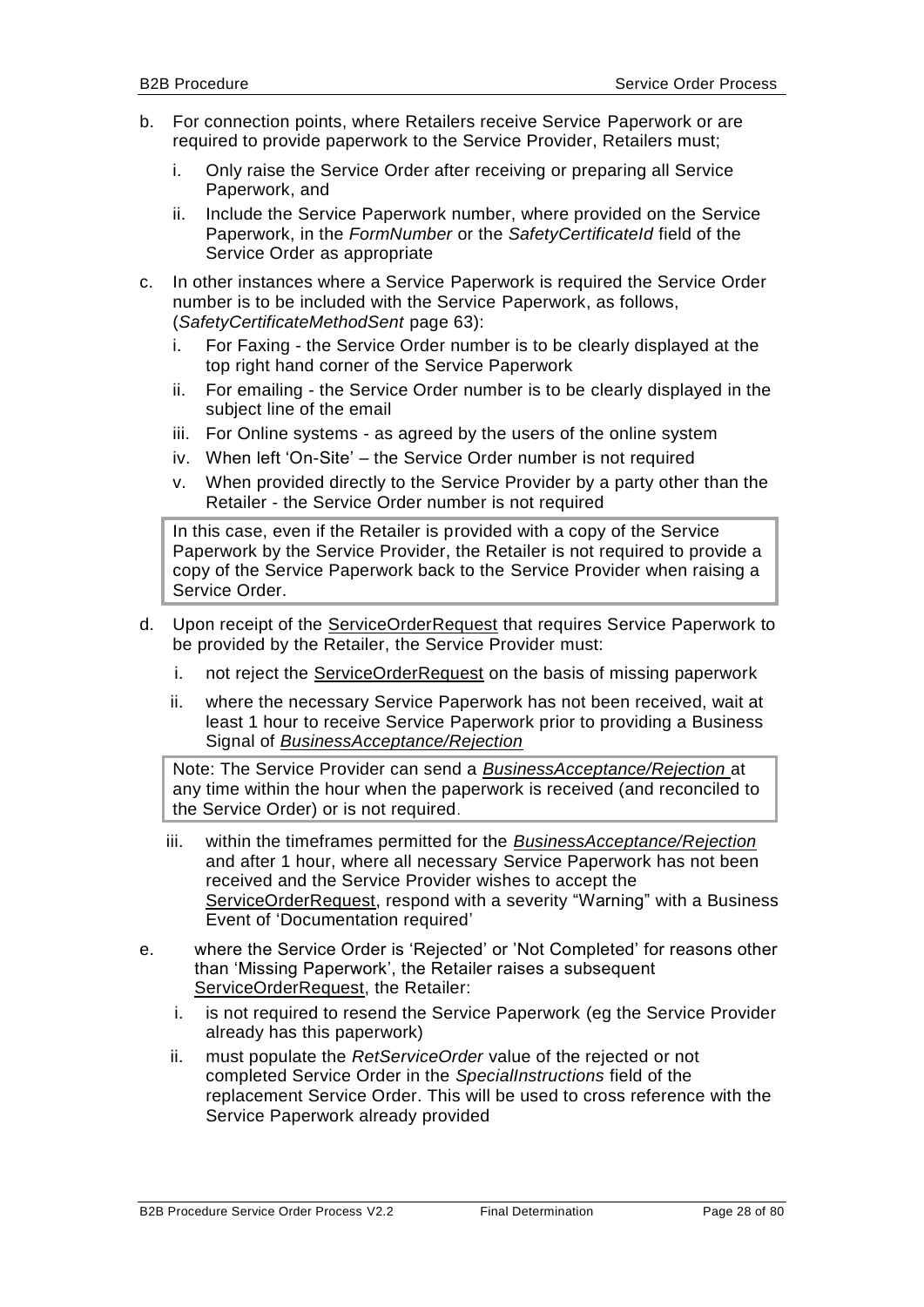- f. Upon receipt of the *BusinessAcceptance/Rejection* of Accept with a Business Event of "Documentation required", the Retailer must provide missing paperwork by the end of the next business day.
- g. After providing the *BusinessAcceptance/Rejection* of Accept with a Business Event of "Documentation required*",* the Service Provider has not received the necessary Service Paperwork by the end of the next business day, the Service Provider must send a ServiceOrderResponse with *ServiceOrderStatus* of 'Not Completed' and an *ExceptionCode* of 'Documentation Not Provided'.
- h. The following timing definitions apply for managing Service Orders requiring paperwork, as demonstrated in the figure below:

*If Accept - Wait for Service Service Order Paperwork*  $\bullet$ *Completion(if received)* Retailer *Receive Receive ServiceOrderResponse Receive* **Not Complete Business Acceptance Send Conserver Conserver Service OrderRequest (Business Receptance Second Service Order Service Order Service Service Service Service Service Service Service Service Service Service Service Service Ser BusinessRecei** Missing Paperwork Service Provider *Send ServiceOrderRequest Send Business Acceptance/ Rejection* (Service Paperwork *ServiceOrderResponse* Receive<br>*riceOrderRegu* Send Not Completed (Missing Service *BusinessReceipt* require Paperwork) **Timing Require** Λ A B Service Paperwork not received  $\mathcal{N}$ C F<br>
D Extraction Extraction of the next Business Day<br>
Up to 1 hour<br>
D Extraction ext Business Day<br>
Up to 1 hour Service Paperwork received

Figure 5: Service Paperwork Timing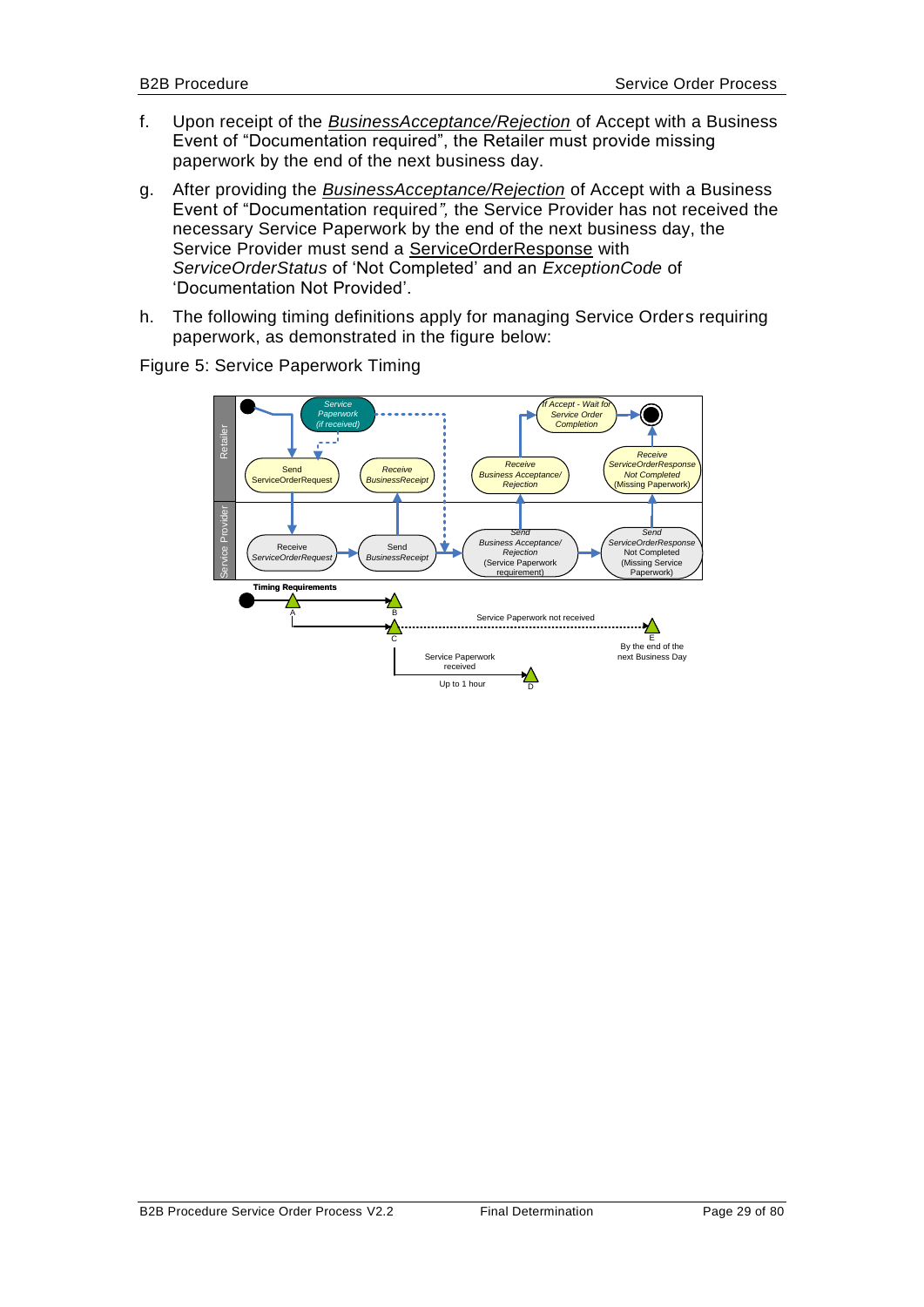# Figure 6: Timing Points

| <b>Timing</b><br><b>Point</b> | <b>Definition</b>                                                                                                                                                                                                                                                                                                                                                                                                                                                    |
|-------------------------------|----------------------------------------------------------------------------------------------------------------------------------------------------------------------------------------------------------------------------------------------------------------------------------------------------------------------------------------------------------------------------------------------------------------------------------------------------------------------|
| A                             | This is the timing point where the Retailer issues a<br>ServiceOrderRequest to a Service Provider.                                                                                                                                                                                                                                                                                                                                                                   |
| B                             | This is the timing point where the Service Provider sends a<br><b>BusinessReceipt</b> for the Service Order.                                                                                                                                                                                                                                                                                                                                                         |
| C                             | This is the timing point where the Service Provider commences the<br>required waiting period for Service Paperwork.                                                                                                                                                                                                                                                                                                                                                  |
|                               | Note: The Service Provider can send a<br><b>BusinessAcceptance/Rejection</b> at any time within the hour when<br>the paperwork is received (and reconciled to the Service Order)<br>or is not required.                                                                                                                                                                                                                                                              |
| D                             | This is the timing point where the Retailer receives the<br><b>BusinessAcceptance/Rejection of Accept. When Service Paperwork</b><br>is missing this Accept shall include a warning - missing paperwork.<br>Following a <b>BusinessAcceptance/Rejection</b> of Warning, this timing<br>point is also the commencement of the period where the Retailer<br>must provide the Service Provider the necessary Service Paperwork,<br>by the end of the next business day. |
| Е                             | This is the timing point where, if the Service Provider has still not<br>received the necessary Service Paperwork, then the Service<br>Provider must provide a ServiceOrderResponse with<br>ServiceOrderStatus of 'Not Completed' and an ExceptionCode of<br>"Documentation Not Provided".                                                                                                                                                                           |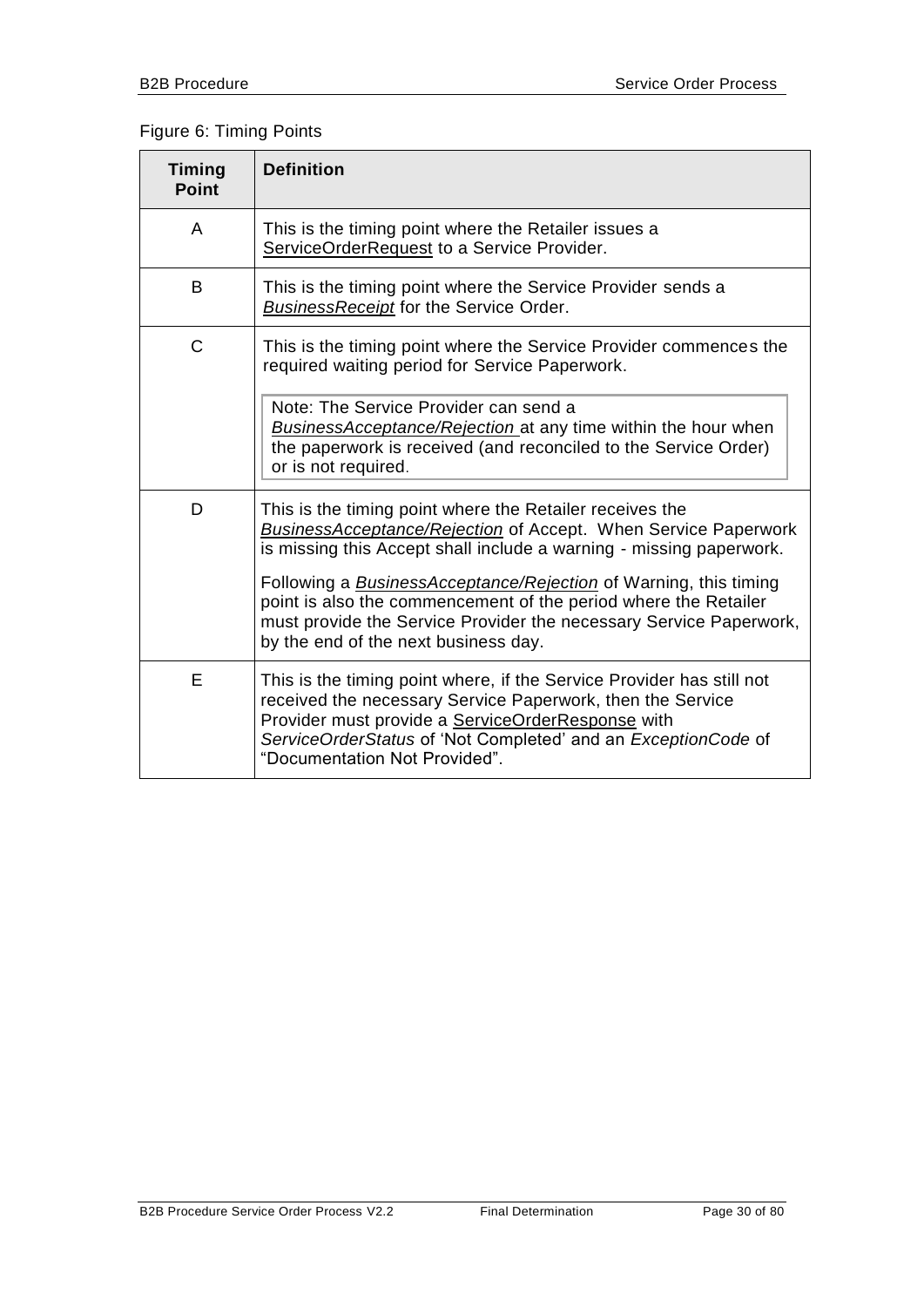#### <span id="page-30-1"></span><span id="page-30-0"></span>**2.12.3 Explanation of the use of the ServiceOrderSubType codes**

- <span id="page-30-2"></span>a. The *ServiceOrderSubType* must be used where the type of work required is known **and** covered by the available codes. If no *ServiceOrderSubType* is provided in a ServiceOrderRequest, the Service Provider's normal practice will apply.
- b. The use of *ServiceOrderSubType* must conform with the rules in the table below.

| <b>ServiceOrder</b><br><b>SubType</b> | <b>Explanation of use</b>                                                                                                                                                                                                                 | <b>Used with</b><br><b>ServiceOrderType</b> |
|---------------------------------------|-------------------------------------------------------------------------------------------------------------------------------------------------------------------------------------------------------------------------------------------|---------------------------------------------|
| Empty                                 | Each Service Providers' Standard<br>Practice will apply.                                                                                                                                                                                  | All ServiceOrderTypes                       |
| Refer to clause<br>2.12.3.a           |                                                                                                                                                                                                                                           |                                             |
| Exchange<br>Meter                     | This code must only be used for the<br>exchange of one meter for another.                                                                                                                                                                 | Adds & Alts                                 |
| Install<br>Controlled<br>Load         | This code must only be used for the<br>installation of standard controlled load<br>equipment. "Standard" refers to the<br>normal type of equipment installed by the<br>Service Provider for this purpose.                                 | Adds & Alts                                 |
| <b>Install Hot</b><br>Water           | This code must only be used for the new<br>installation of a standard hot water meter<br>and associated control equipment.<br>"Standard" refers to the normal type of<br>equipment installed by the Service<br>Provider for this purpose. | Adds & Alts                                 |
| <b>Install Meter</b>                  | This code must only be used for the<br>installation of a new meter(s) (except for<br>a hot water meter).                                                                                                                                  | Adds & Alts                                 |
| Move Meter                            | This code must be used when a meter<br>requires relocation.                                                                                                                                                                               | Adds & Alts                                 |
| <b>Remove Meter</b>                   | This code must only be used when<br>removal of a single redundant meter is<br>required.                                                                                                                                                   | Adds & Alts                                 |
|                                       | The specific meter should be indicated by<br>using the MeterSerialNumber field.                                                                                                                                                           |                                             |
|                                       | This code must not be used for a Supply<br>Abolishment ServiceOrderRequest.                                                                                                                                                               |                                             |
| Pillar box, Pit<br>or Pole Top        | This code must only be used for a De-<br>energisation by a physical disconnection<br>of the service mains at the connection to<br>the network.                                                                                            | De-energisation                             |

Figure 7: Service Order Subtypes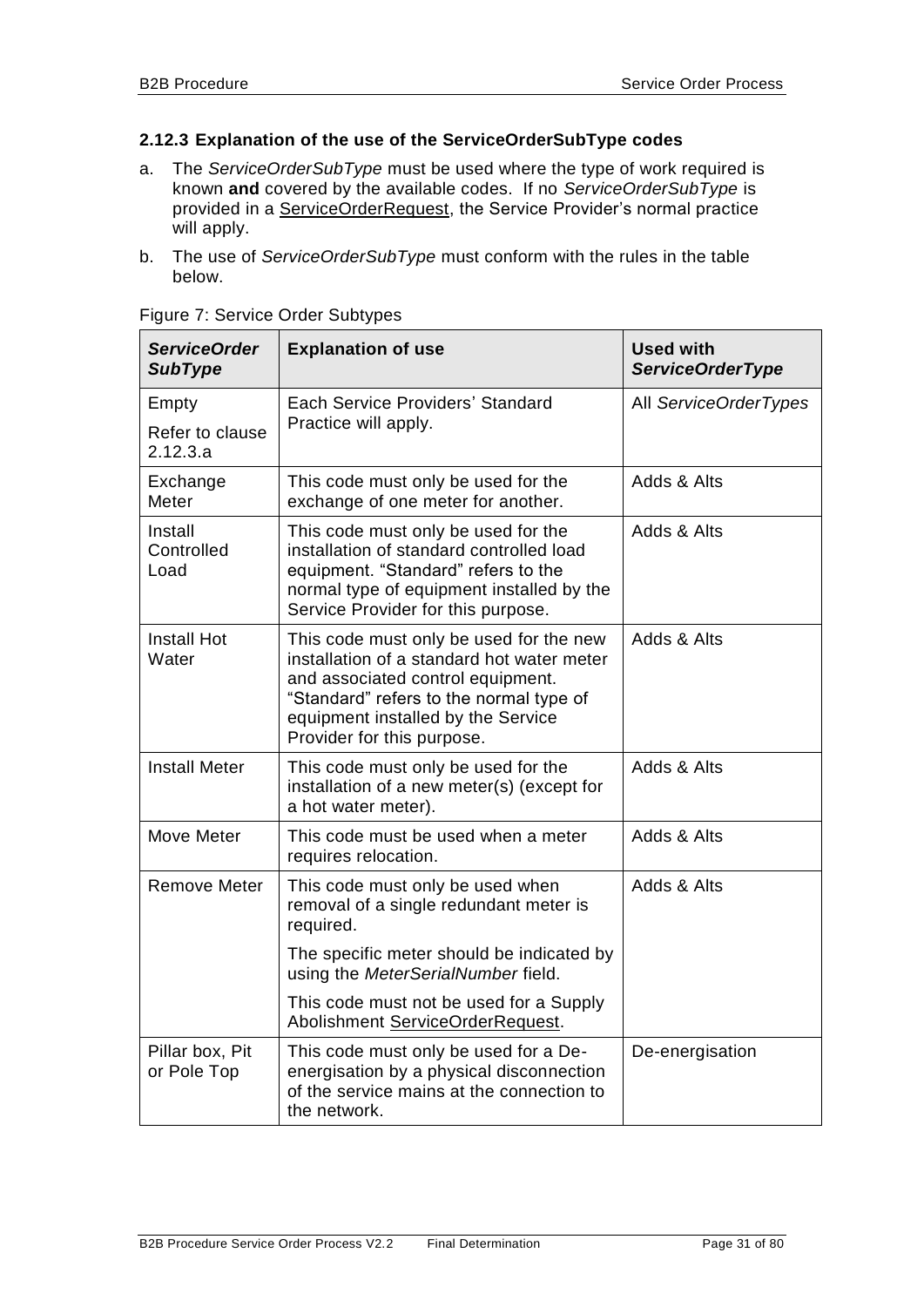| <b>ServiceOrder</b><br><b>SubType</b>          | <b>Explanation of use</b>                                                                                                                                      | <b>Used with</b><br><b>ServiceOrderType</b> |
|------------------------------------------------|----------------------------------------------------------------------------------------------------------------------------------------------------------------|---------------------------------------------|
| Pillar-Box Pit<br>Or Pole-Top<br>(Non-Payment) | This code must only be used for a De-<br>energisation by a physical disconnection<br>of the service mains at the connection to<br>the network for non-payment. | De-energisation                             |
| <b>Remove Fuse</b>                             | This code must only be used for a De-<br>energisation at the fuse or where the<br>meter wires are to be removed at the<br>meter.                               | De-energisation                             |
| <b>Remove Fuse</b><br>(Non-Payment)            | This code must only be used for a De-<br>energisation at the fuse or meter as part<br>of a non-payment process.                                                | De-energisation                             |
| <b>Sticker</b>                                 | This code must only be used for a De-<br>energisation using a sticker without<br>physical de-energisation and a final read<br>is required.                     | De-energisation                             |
| Inspect                                        | This code must only be used when a<br>general metering inspection is required to<br>check a reported or suspected fault.                                       | Meter Investigation                         |
| <b>Meter Test</b>                              | This code must only be used to check<br>that the metering installation is accurately<br>measuring the energy consumed.                                         | Meter Investigation                         |
| Tamper                                         | This code must only be used when an<br>inspection is required where supply or<br>equipment tampering is suspected.                                             | Meter Investigation                         |
| Change<br>Controlled<br>Load                   | This code must only be used for<br>changing from one controlled load tariff to<br>another.                                                                     | <b>Meter Reconfiguration</b>                |
| <b>Change Tariff</b>                           | This code must only be used for changes<br>to tariff that require meter reprogramming<br>(except for controlled load timing<br>changes).                       | <b>Meter Reconfiguration</b>                |
| Change<br>Timeswitch                           | This code must only be used for<br>changing timeswitch settings.                                                                                               | <b>Meter Reconfiguration</b>                |
| Permanent                                      | This code must be used when the supply<br>location is expected to be the final<br>location.                                                                    | <b>New Connection</b>                       |
| Temporary                                      | This code must be used when the supply<br>location is expected to be removed at a<br>later date.                                                               | <b>New Connection</b>                       |
| Temporary In<br>Permanent                      | This code must be used for temporary<br>connections at the permanent supply<br>location.                                                                       | <b>New Connection</b>                       |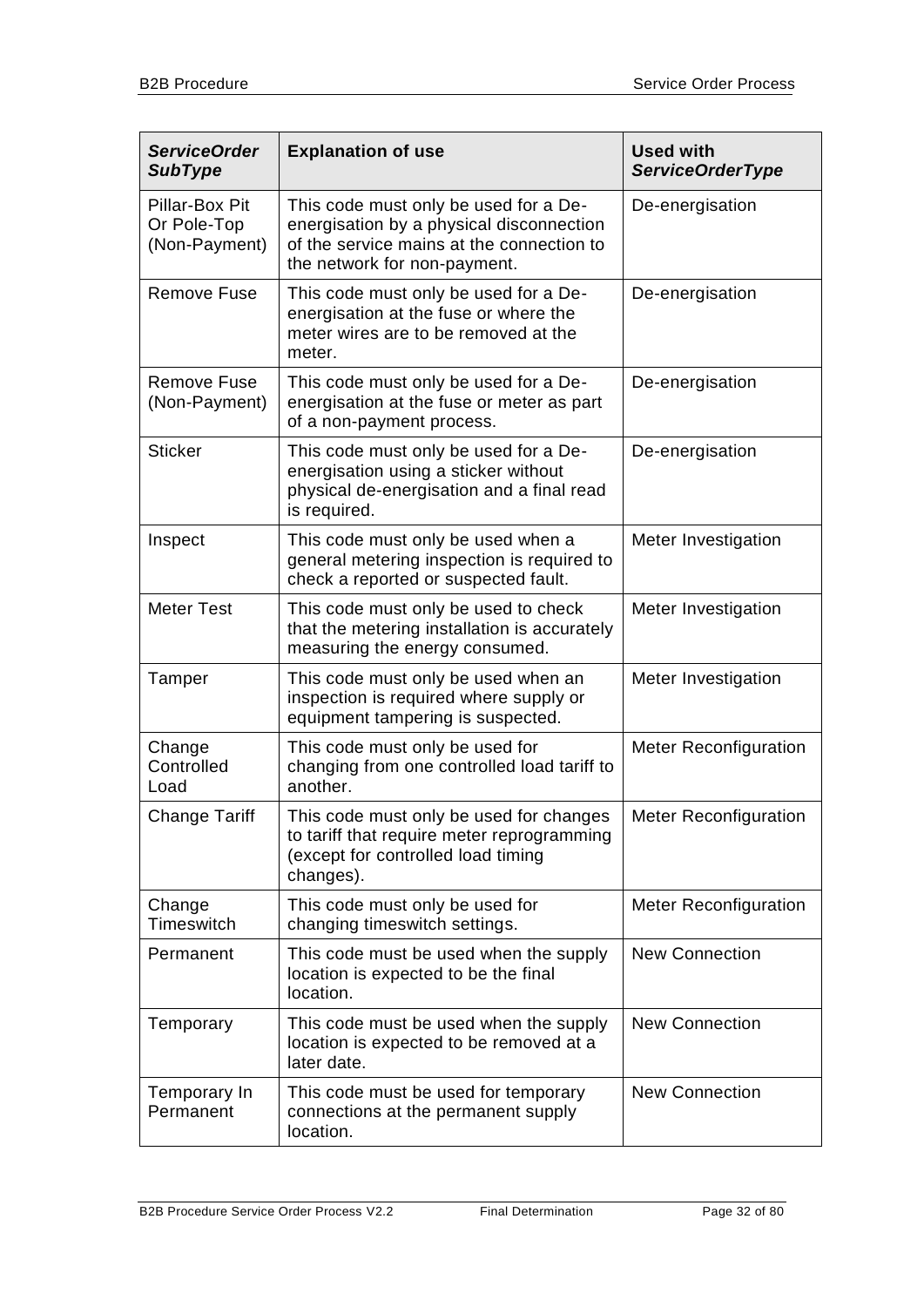| <b>ServiceOrder</b><br><b>SubType</b>                | <b>Explanation of use</b>                                                                                                                                               | <b>Used with</b><br><b>ServiceOrderType</b> |
|------------------------------------------------------|-------------------------------------------------------------------------------------------------------------------------------------------------------------------------|---------------------------------------------|
| After<br><b>Disconnection</b><br>For Non-<br>Payment | This code must only be used for a Re-<br>energisation after disconnection as part<br>of a non-payment process.                                                          | Re-energisation                             |
| New Reading<br>Required                              | This code must only be used when the<br>Retailer wants a reading taken, rather<br>than a deemed meter reading (refer<br>$2.12.7.a$ ).                                   | Re-energisation                             |
| Retrospective<br>Move-in                             | This code must only be used when the<br>Retailer requires a move-in reading for<br>an already Energised Site.                                                           | Re-energisation                             |
|                                                      | Refer section 2.6.2.c.1.iii.                                                                                                                                            |                                             |
| <b>Sticker</b><br>Removal                            | This code must only be used for NMIs<br>located in South Australia.                                                                                                     | Re-energisation                             |
|                                                      | This code must only be used to re-<br>energise a Site that has been de-<br>energised using a sticker (i.e. not<br>physically de-energised).                             |                                             |
|                                                      | The Service Provider will visit the Site,<br>take a meter reading, and remove the<br>sticker if necessary.                                                              |                                             |
|                                                      | Refer 2.12.7. i for further details.                                                                                                                                    |                                             |
| <b>Check Read</b>                                    | This code should only be used when<br>there is a reported error in the meter<br>reading. This is used to check the<br>accuracy of the meter reading only.               | <b>Special Read</b>                         |
|                                                      | If the Retailer requires anything more<br>than a reading (e.g. verification of meter<br>number, number of dials etc) a Meter<br>Investigation Request should be issued. |                                             |
| <b>Final Read</b>                                    | This code must only be used when the<br>Retailer requires a reading for preparing<br>a final bill for the Customer.                                                     | <b>Special Read</b>                         |

Note: Empty is defined as no value entered into the ServiceOrderSubType field.

# <span id="page-32-0"></span>**2.12.4 Explanation of use of** *ExceptionCodes*

a. The use of *ExceptionCodes* must conform with the rules in the table below.

Figure 8: *ExceptionCodes* Usage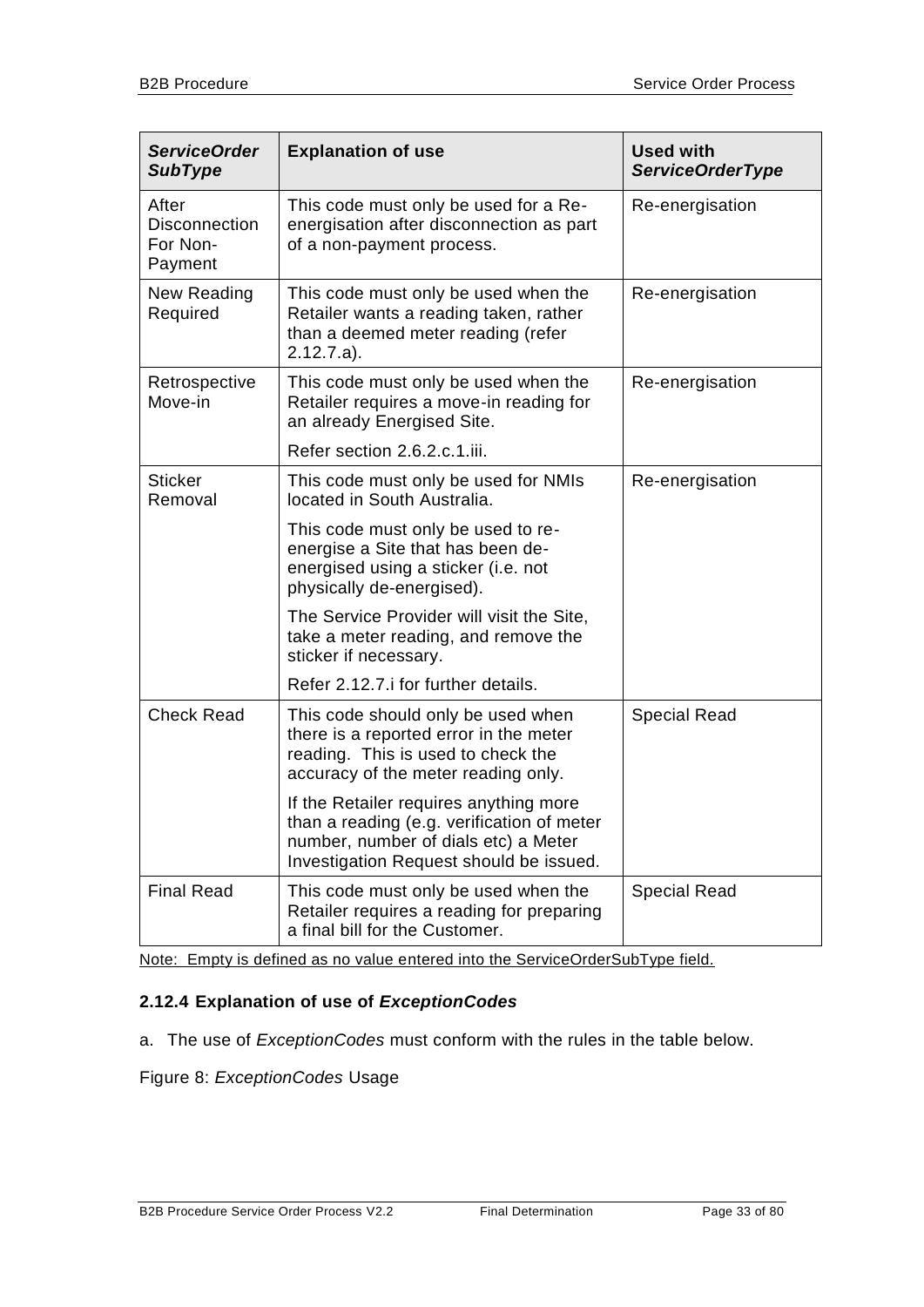| <b>Value</b>                                                                   | <b>Definition</b>                                                                                                                            | <b>Used with ServiceOrderStatus</b>                                                                                                                                                           |
|--------------------------------------------------------------------------------|----------------------------------------------------------------------------------------------------------------------------------------------|-----------------------------------------------------------------------------------------------------------------------------------------------------------------------------------------------|
| Customer On-<br><b>Site</b>                                                    | There is a Customer at Site<br>and the Site was not de-<br>energised.                                                                        | Limited to De-energisation<br>ServiceOrderRequests only with<br>a status of 'Not Completed'.                                                                                                  |
|                                                                                |                                                                                                                                              | This value is not allowed for De-<br>energisation<br>ServiceOrderRequests with<br>ServiceOrderSubType of<br>"Remove Fuse (Non-payment)"<br>or "Pillar box, Pit or Pole top<br>(Non-payment)". |
| Customer<br>Prevented                                                          | Customer prevented de-<br>energisation.                                                                                                      | Limited to De-energisation<br>ServiceOrderRequests only with<br>a status of 'Not Completed'                                                                                                   |
| Service Provider<br>Cancellation                                               | Service Provider<br>cancellation. Details must be<br>provided in SpecialNotes.                                                               | Not Completed                                                                                                                                                                                 |
| Documentation<br>Not Provided.                                                 | Documentation required for<br>the completion of the<br>requested work has not<br>been provided. Details must<br>be provided in SpecialNotes. | Not Completed                                                                                                                                                                                 |
| De-energisation<br>Not Completed<br>Due To A Re-<br>energisation               | De-energisation not<br>completed due to a Re-<br>energisation received for<br>the same period.                                               | Not Completed                                                                                                                                                                                 |
| Metering<br>Problem                                                            | Metering problem preventing<br>completion of meter reading.                                                                                  | <b>Partially Completed</b>                                                                                                                                                                    |
| Meter Reading<br>Only<br><b>Undertaken Due</b><br>To Prior Re-<br>energisation | Indicates that a meter<br>reading only was taken,<br>rather than the requested<br>de-energisation, due to a<br>prior Re-energisation.        | Completed                                                                                                                                                                                     |
|                                                                                | Refer section 2.12.15.d.                                                                                                                     |                                                                                                                                                                                               |
| <b>New Customer</b><br>On-Site                                                 | There is a Customer at Site<br>who claims to be a new<br>Customer.                                                                           | Limited to De-energisation<br>ServiceOrderRequests only with<br>a status of 'Not Completed'.                                                                                                  |
| No Supply                                                                      | Supply not available.                                                                                                                        | Not Completed                                                                                                                                                                                 |
| Other                                                                          | Other reasons. Details must<br>be provided in SpecialNotes.                                                                                  | Not Completed, Partially<br>Completed                                                                                                                                                         |
| Reading<br>Problem                                                             | Reading problem preventing<br>completion of meter reading.                                                                                   | <b>Partially Completed</b>                                                                                                                                                                    |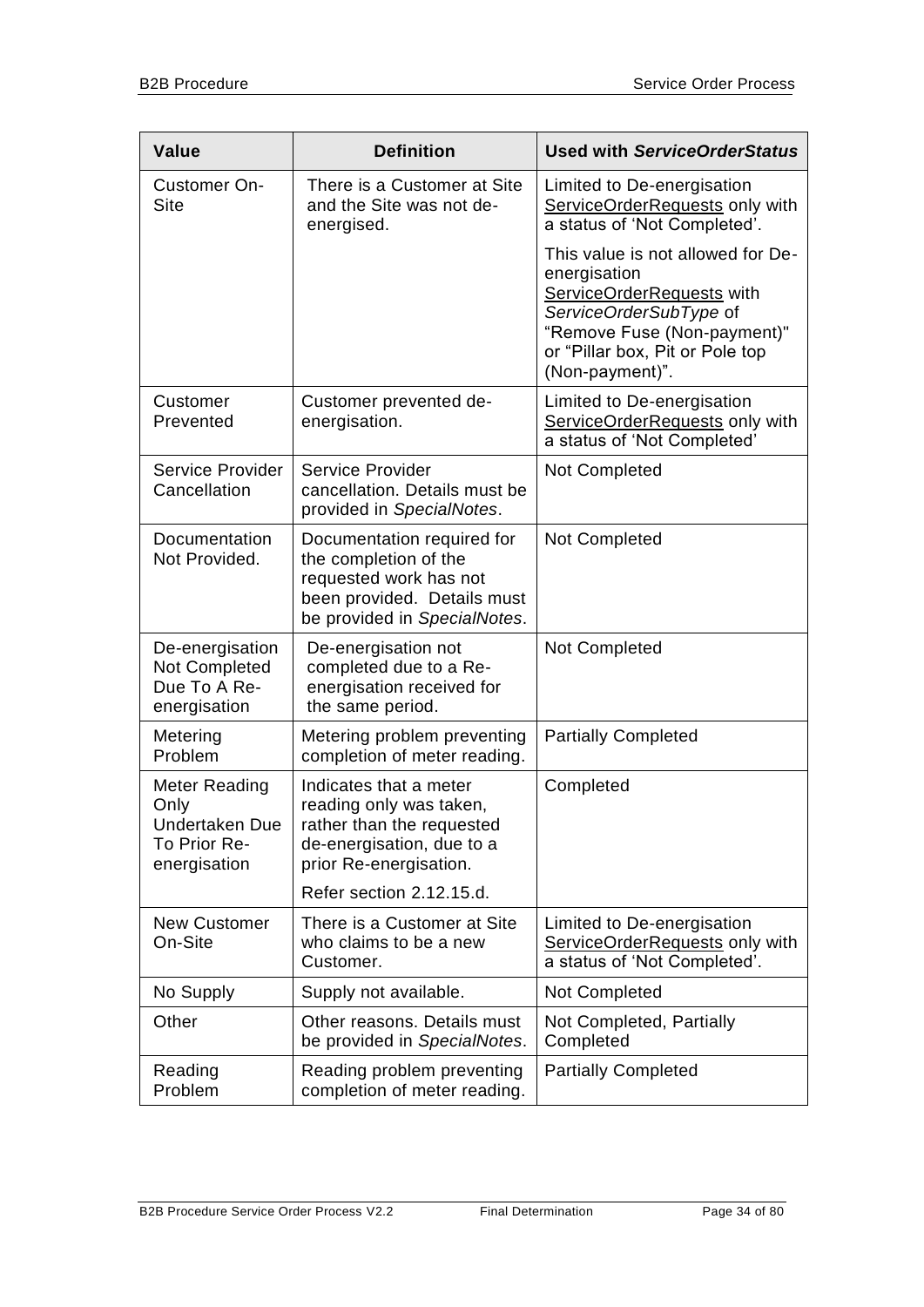| <b>Value</b>                                       | <b>Definition</b>                                                                                                                                                      | <b>Used with ServiceOrderStatus</b>                                                          |
|----------------------------------------------------|------------------------------------------------------------------------------------------------------------------------------------------------------------------------|----------------------------------------------------------------------------------------------|
| Retailer<br>Cancellation                           | Retailer cancellation (any<br>charges for work partially<br>completed should be<br>indicated by appropriate<br>Product Codes).                                         | Not Completed                                                                                |
| Request<br>Submitted By<br><b>Another Retailer</b> | Request not completed due<br>to an alternate Request<br>received from another<br>Retailer.                                                                             | Not Completed                                                                                |
| Sensitive Load                                     | Sensitive load (such as a<br>Life-Support Customer) and<br>did not de-energise.                                                                                        | Limited to De-energisation<br>ServiceOrderRequests only with<br>a status of 'Not Completed'. |
| Unable To<br>Access                                | Unable to gain access to<br>complete Request.                                                                                                                          | Not Completed                                                                                |
| Unknown Load                                       | Used where the Site draws<br>a significant load when re-<br>energised and the Customer<br>is not present. The Site was<br>not left re-energised for<br>safety reasons. | Not Completed                                                                                |
| Unsafe                                             | Deemed unsafe to complete<br>Request.                                                                                                                                  | Not Completed                                                                                |

#### <span id="page-34-0"></span>**2.12.5 Allocate NMI**

- a. This Service Order Type must only be used in NSW.
- b. This Service Order type must be used for a Site where the Retailer wants the Site registered in MSATS with them at the time of NMI creation. Because the Service Provider does not do the actual connection work in NSW, the only part of the new connection process requiring a B2B transaction in NSW is the allocation of the NMI. Refer process diagram below (Figure 3).
- c. By submitting the ServiceOrderRequest, the Retailer confirms they expect to be the Customer's Retailer as at the Connection Date.
- d. On receipt of an Allocate NMI ServiceOrderRequest, the Service Provider must allocate a NMI and issue it to the Retailer using a ServiceOrderResponse. The Service Provider must populate the Retailer who has issued the Allocate NMI ServiceOrderRequest as the FRMP in MSATS. The Retailer must not object to being allocated as the FRMP where they have lodged the ServiceOrderRequest.
- e. Where a Service Provider receives an Allocate NMI ServiceOrderRequest for a Site that a NMI has already been allocated, the Service Provider must send a *BusinessAcceptance/Rejection* with a rejection message of "NMI already allocated for this address".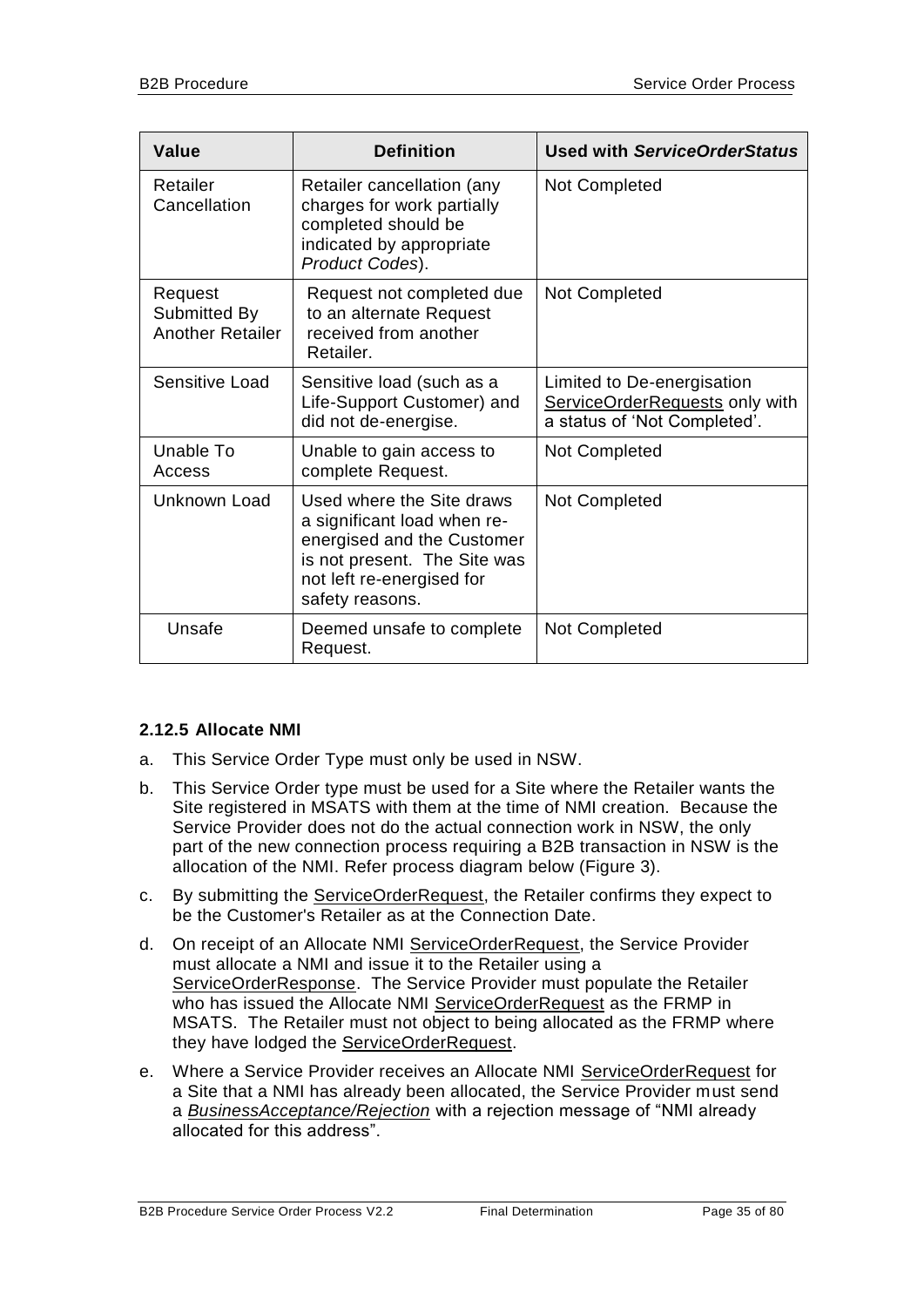- f. Where a Service Provider receives an Allocate NMI ServiceOrderRequest for a Site that the Service Provider reasonably considers is too early in the development process for the legitimate allocation of a NMI, the Service Provider must contact the Retailer to discuss the situation. The subsequent ServiceOrderResponse will be consistent with the agreement reached with the Retailer.
- g. The Retailer must provide the NMI to the Customer, or Accredited Service Provider (ASP) or builder, with a request that the NMI is included on relevant electrical works forms. These forms include the Notification of Additional Load, the Application for Connection (AFC), and the Notice of Service Work (NOSW). If the NMI is not provided on the NOSW form, the DNSP will reject the NOSW.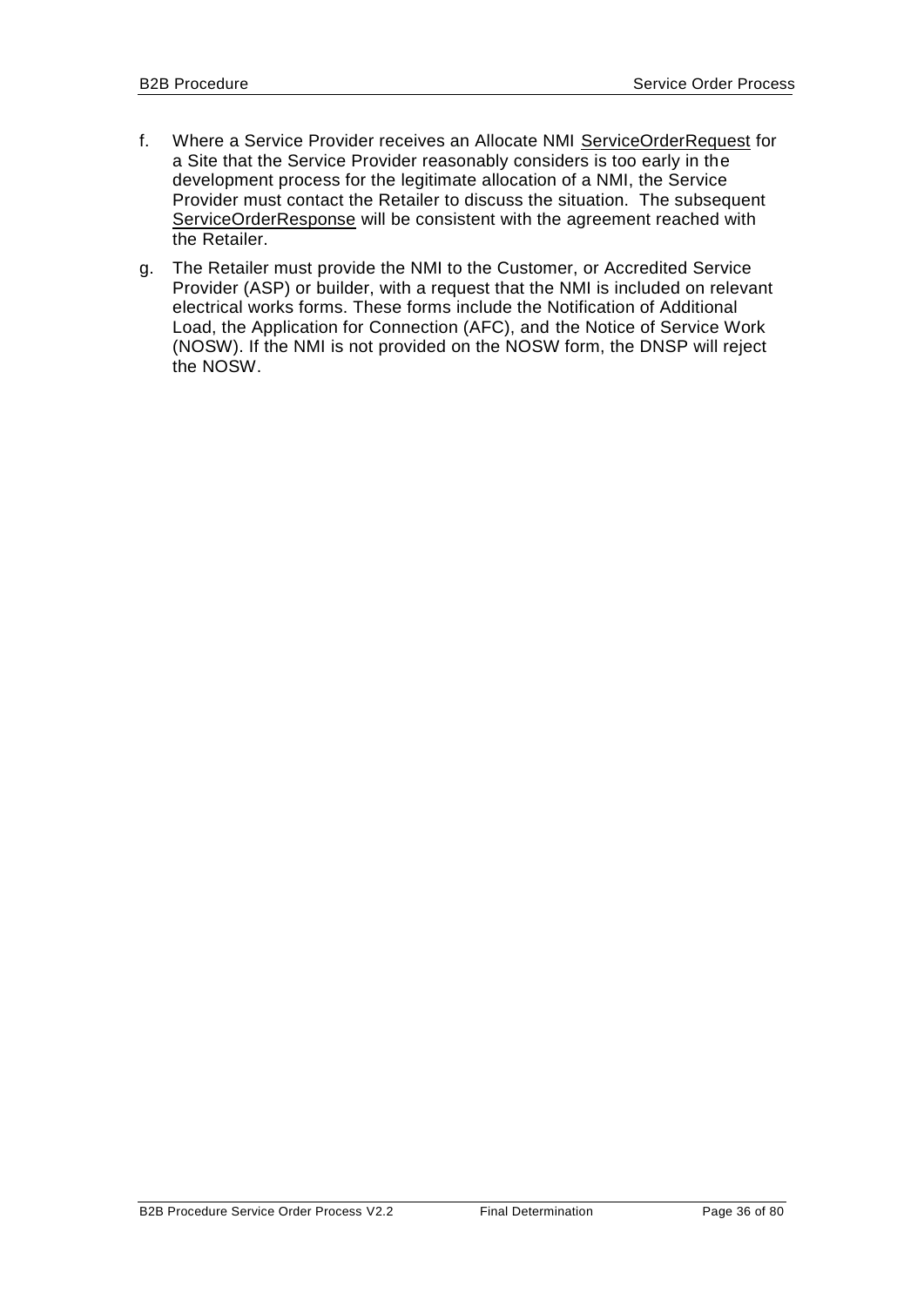

### Figure 9: NSW Greenfield New Connection process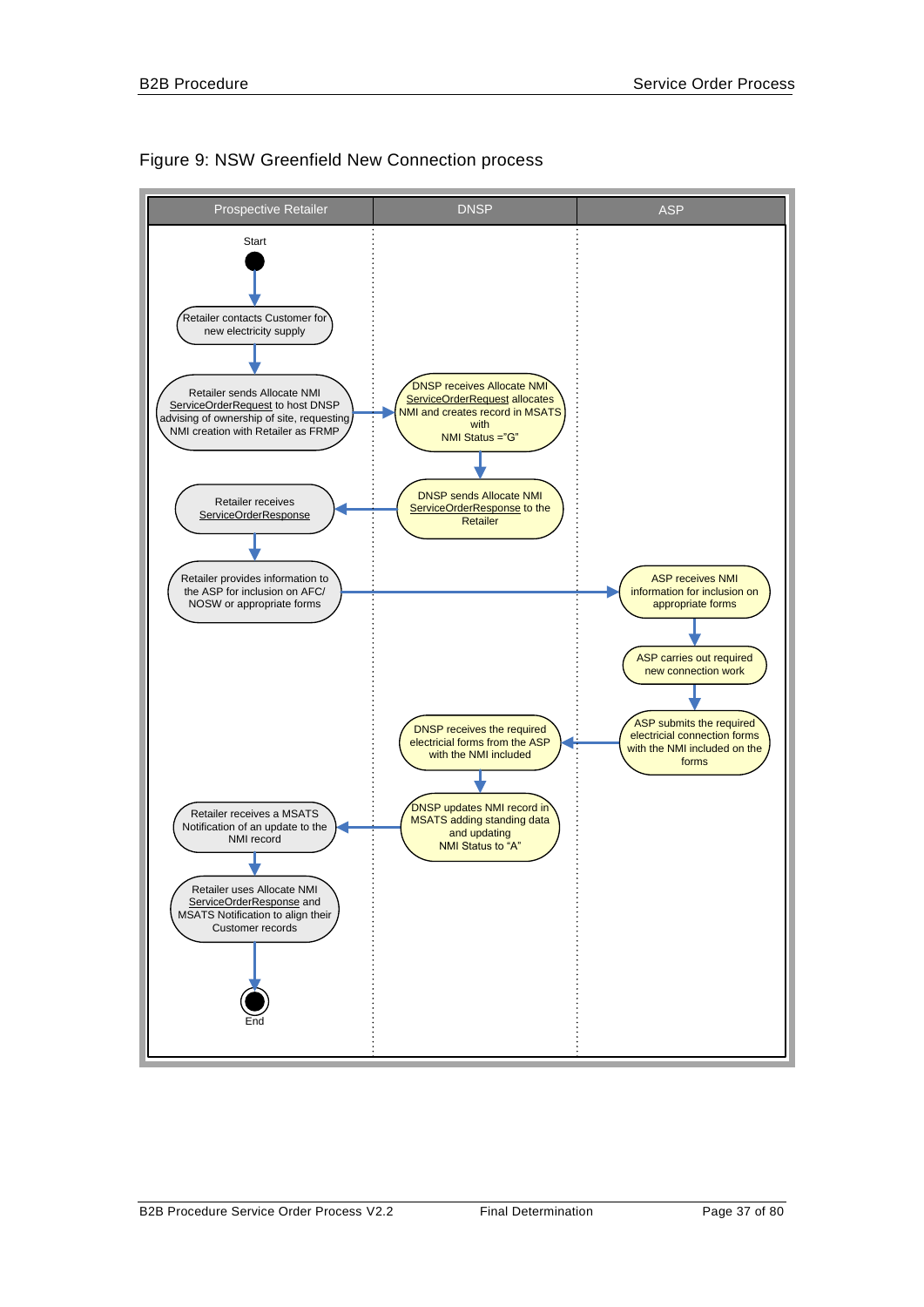### <span id="page-37-2"></span><span id="page-37-1"></span>**2.12.6 New Connections**

- a. The Retailer and Service Provider must ensure that all necessary paperwork is available and completed in order to progress and complete the New Connection. The ServiceOrderRequest does not replace the need for the paperwork associated with a New Connection. This Service Order type has Service Paperwork requirements in some jurisdictions. See clause [2.12.2](#page-26-0) for details regarding Service Paperwork processes.
- b. A Retailer must use the *SpecialInstructions* field to advise a Service Provider of any specific tariff or metering requirements that are not already provided in the New Connection ServiceOrderRequest
- c. If the Service Provider considers the requested metering configuration is incorrect, the Service Provider may advise the Retailer of this using a *BusinessAcceptance/Rejection* transaction.
- d. If the Service Provider installs a metering configuration different from that requested by the Retailer, the Service Provider must advise the Retailer of the metering configuration and the reason for it in the *SpecialNotes* field of the ServiceOrderResponse.
- e. In SA the Service Provider must advise the Retailer of the date for an Appointment to complete a New Connection using an ServiceOrderAppointmentNotification transaction.

### <span id="page-37-0"></span>**2.12.7 Re-energisation**

- a. For Type 6 metered sites, if there is no requirement to visit the Site to perform the Re-energisation (eg Customer removes sticker and switches the main switch on), the Service Provider may use the last actual read if it is less than 6 weeks prior to the move-in date, or such other period as otherwise permitted by jurisdictional regulations. This read must be provided to the Retailer and MSATS as if an actual read occurred on the move-in date.
- b. In order to avoid delay in Customer re-energisations, Service Providers should re-energise upon receiving a ServiceOrderRequest irrespective of the transfer status in MSATS.
- c. For after hours Re-energisations, see [2.12.1.](#page-24-0)
- d. Service Providers may refuse to complete a Re-energisation where there is no access to the main switch, Retailers should provide suitable advice to the Customer regarding turning off the main switch(es) to ensure safety of the premises when re-energised.
- e. If a Retailer raises a Re-energisation ServiceOrderRequest without a *ServiceOrderSubType*, the Service Provider must undertake the necessary fieldwork to ensure that the Site is energised and a read is provided for the date component of *ActualDateAndTime* (subject to [2.12.7.](#page-37-0)a).
- f. If the Retailer does not know what specific type of Re-energisation is required, the Retailer should not specify a *ServiceOrderSubType*.
- g. The Service Provider must not reject a Re-energisation ServiceOrderRequest if the Site is already energised. They must return an appropriate ServiceOrderResponse and provide a meter reading.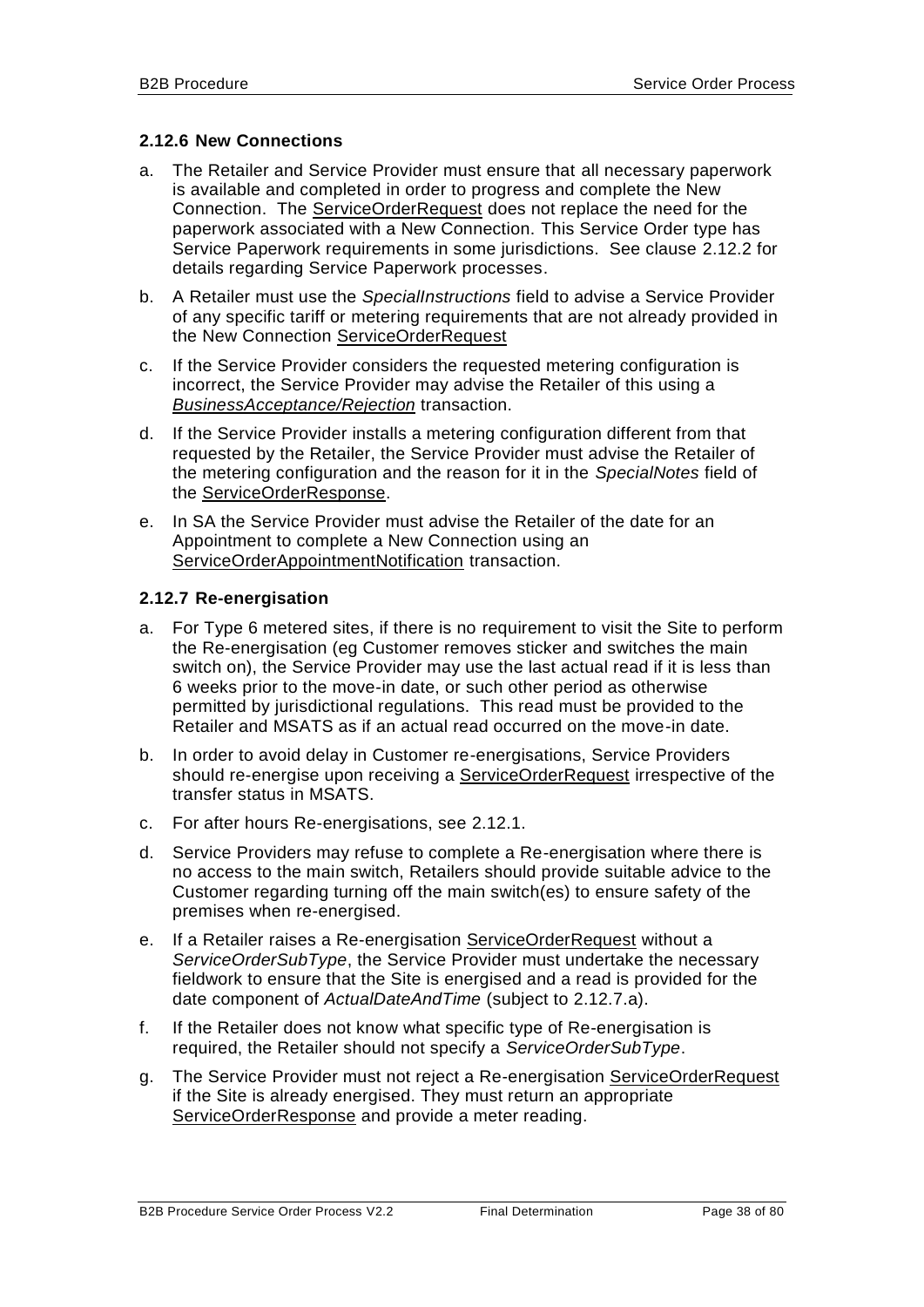- h. In Victoria, if a service has been off supply (de-energised) for more than 12 months, the SIRs (Service Installation Rules) require certified evidence that an installation is safe to reconnect; eg Certificate of Electrical Safety (CES), EWR or a letter that a safety check has been conducted by an electrical contractor. If this notification is not provided, the Service Provider may reject the ServiceOrderRequest. This Service Order type has Service Paperwork requirements in some jurisdictions. See clause [2.12.2](#page-26-0) for details regarding Service Paperwork processes.
- i. In SA, where a Customer advises the Retailer they have already moved into the Site, the Site is energised (left energised or energised by the Customer) and the Retailer requires a move-in reading, the Retailer must raise a Reenergisation ServiceOrderRequest with a *ServiceOrderSubType* of "Sticker Removal". The Service Provider will provide a meter reading in accordance with the Metrology Procedure, undertaking field work if necessary. Where this code is used, the *CustomerPreferredDateAndTime* must not be retrospective where the meter type is 6.
- j. In Tasmania, if a service has been off supply (de-energised) for more than 6 months, the SIR (Service Installation Rules) require certified evidence in the form of an Electrical Installation Notice (EIN) and an Electrical Works Request (EWR) to state that the installation is safe prior to re-energisation. If this notification is not provided, the Service Provider may reject the ServiceOrderRequest.

### **2.12.8 De-energisation**

- a. When the Service Provider has access to perform the De-energisation but reasonably believes that there is a valid reason the De-energisation should not take place, the Service Provider may contact the Retailer by phone and (within reason) act upon the instructions provided by the Retailer.
- b. The Retailer must use the *ServiceOrderSubType* to indicate what type of deenergisation is required. If no detail is provided, the Service Provider's normal practice will apply.
- c. Where the Service Provider receives a De-energisation ServiceOrderRequest for a De-energised Site:
	- i. If the Service Provider reasonably determines that no work is required, the Service Provider must reject the ServiceOrderRequest with an *EventCode* of "Rejection – Site Already De-energised" in the *BusinessAcceptance/Rejection*.
	- ii. If the Service Provider has accepted the De-energisation ServiceOrderRequest, the Service Provider must send a ServiceOrderResponse with a *ServiceOrderStatus* of "Not Completed", an *ExceptionCode* of "Service Provider Cancellation", with details of the reason for the cancellation in the *SpecialNotes*.
- d. De-energisation for non-payment:
	- 1. The Retailer must use a *ServiceOrderSubType* of "Remove Fuse (Nonpayment)" or "Pillar box, Pit or Pole top (Non-payment)" for a Deenergisation for Non-payment.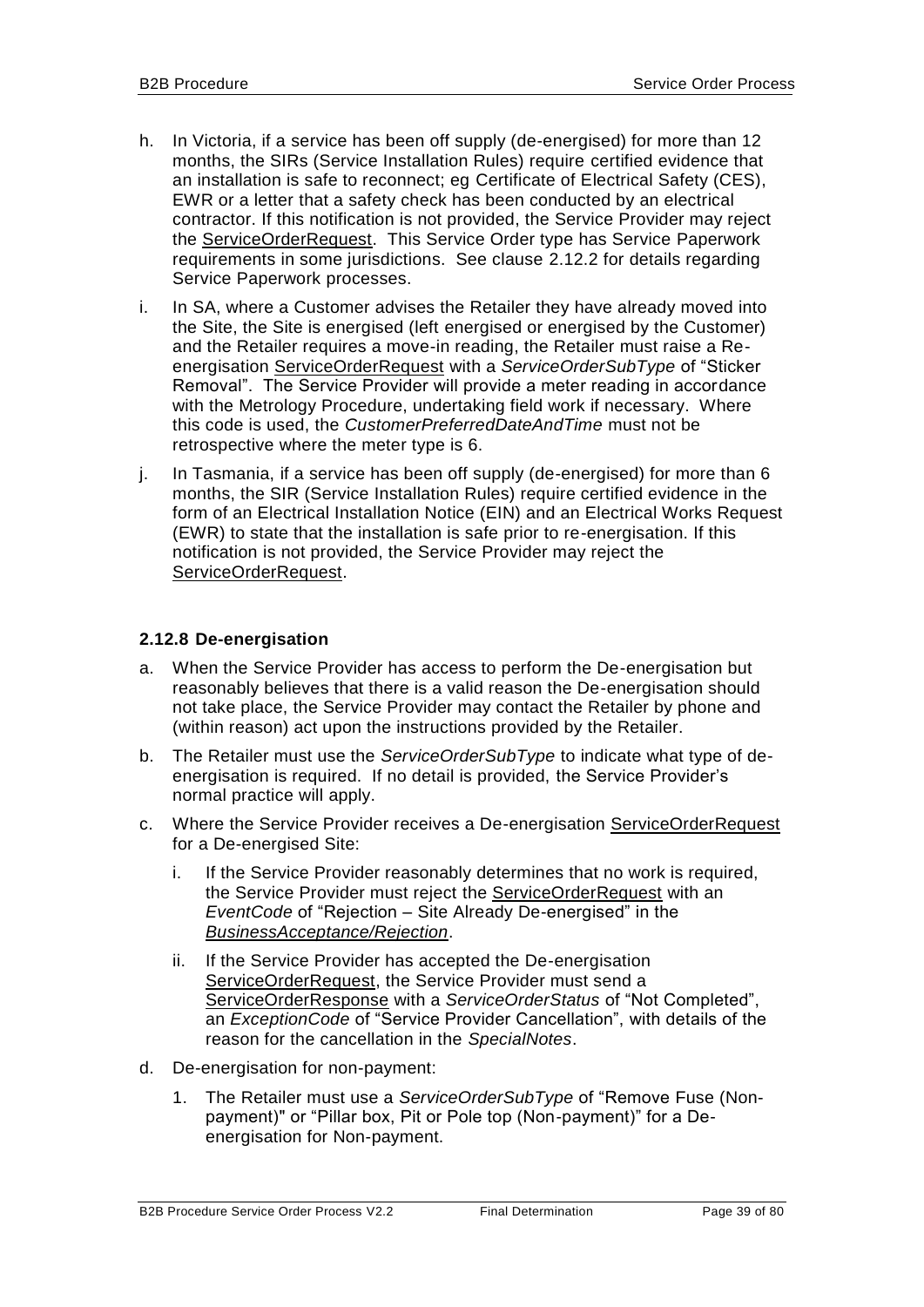- <span id="page-39-2"></span><span id="page-39-1"></span>2. If payment is received by the Retailer before the ServiceOrderResponse is received by the Retailer from the Service Provider, the Retailer must raise a cancellation ServiceOrderRequest, if the *ScheduledDate* is in the future. (Same day cancellations are to follow clause [4](#page-39-0) below.)
- 3. The Service Provider must not accept payment of any kind on behalf of the Current Retailer. If payment is offered or discussion/dispute eventuates the Service Provider's Disconnecting Officer may contact the Current Retailer for direction whilst at the premises. The Officer, not the Customer, should make this call.
- <span id="page-39-0"></span>4. If the Retailer needs to cancel the ServiceOrderRequest urgently, this must be communicated to the Service Provider by phone (refer [2.10\)](#page-23-0).
- 5. This Service Order type has Service Paperwork requirements in some jurisdictions. See clause [2.12.2](#page-26-0) for details regarding Service Paperwork processes.
- <span id="page-39-3"></span>6. "Customer On-Site" is not a valid *ExceptionCode* for this *ServiceOrderSubType*.

## **2.12.9 Meter Reconfiguration**

a. The Retailer must specify the required configuration in the *SpecialInstructions* field of the ServiceOrderRequest.

### <span id="page-39-4"></span>**2.12.10 Special Read**

- a. Where necessary, prospective Retailers must initiate the transfer into MSATS within 2 business days of (or as required by the CATS Procedure or jurisdiction regulations) the date a Special Read ServiceOrderRequest is sent (that is related to a transfer). Where a Special Read has already occurred, the new Retailer must still initiate a transfer request in MSATS within 2 business days.
- b. A Service Provider must ensure that a ServiceOrderResponse to a Special Read ServiceOrderRequest does not have a *ServiceOrderStatus* of "Partially Complete". Refer [2.6.5](#page-22-0)[.a.](#page-22-1)[ii.](#page-22-2)

### **2.12.11 Adds and Alts**

- a. The Retailer and Service Provider must ensure that all necessary paperwork is available and completed in order to progress and complete the Adds and Alts. The ServiceOrderRequest does not replace the need for the paperwork associated with an Adds and Alts. This Service Order type has Service Paperwork requirements in some jurisdictions. See clause [2.12.2](#page-26-0) for details regarding Service Paperwork processes.
- b. The Retailer must use the *ProposedTariff* field to advise the Service Provider of any specific tariff that the Retailer requires. The *SpecialInstructions* field should provide additional information, such as metering requirements or any other special requirements.
- c. If the Service Provider considers the requested metering configuration is incorrect, the Service Provider may advise the Retailer of this using a *BusinessAcceptance/Rejection* transaction.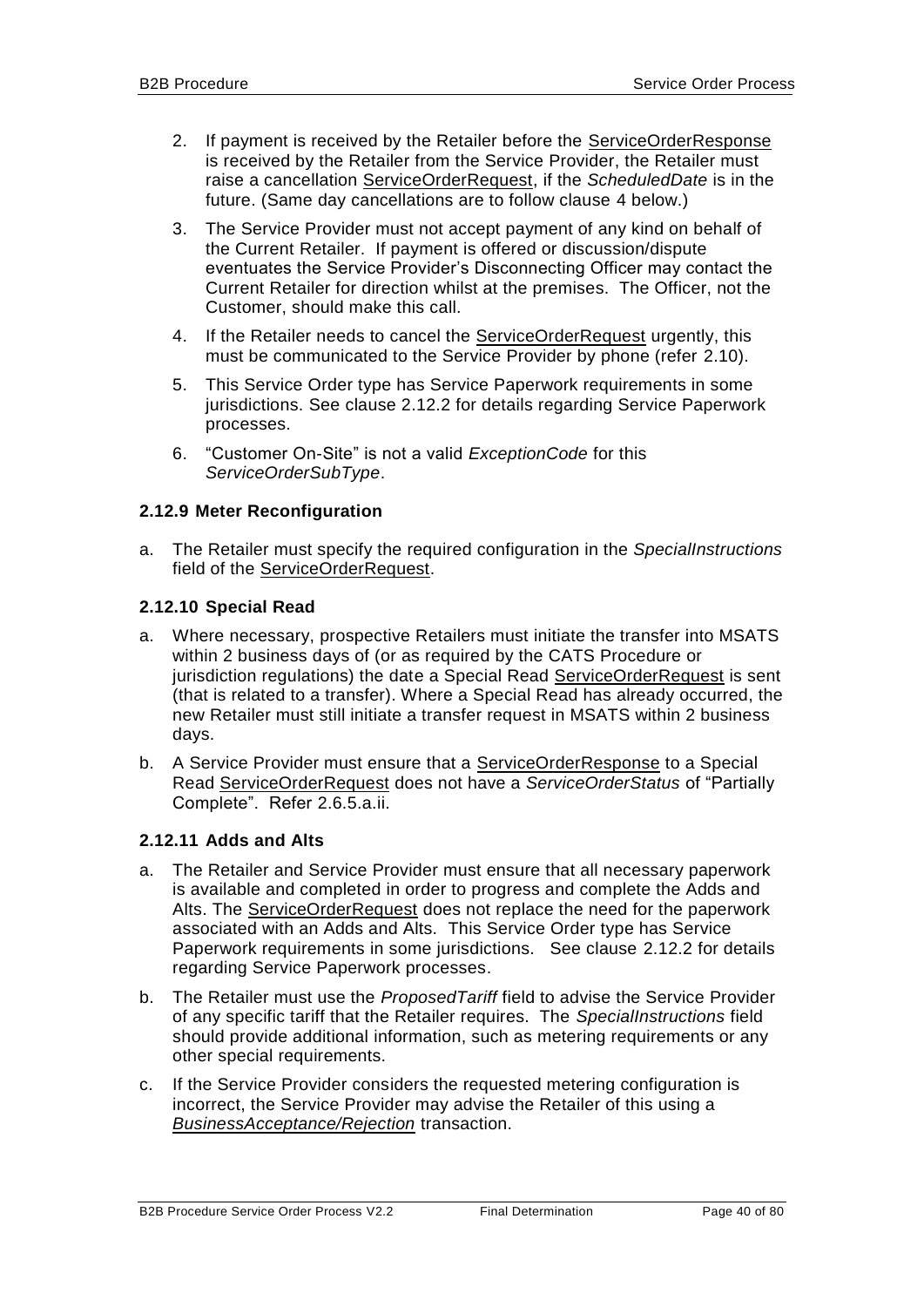d. If the Service Provider installs a metering configuration different from that requested by the Retailer, the Service Provider must advise the Retailer of the metering configuration and the reason for it in the *SpecialNotes* field of the **ServiceOrderResponse**.

### <span id="page-40-0"></span>**2.12.12 Meter Investigation**

[Intentionally left blank.]

### **2.12.13 Supply Abolishment**

a. In SA, Victoria, Tasmania and Queensland, the Retailer must ensure that all necessary paperwork is supplied to the Service Provider in order to progress and complete the Supply Abolishment. The ServiceOrderRequest does not replace the need for the paperwork associated with a Supply Abolishment. This Service Order type has Service Paperwork requirements in some jurisdictions. See clause [2.12.2](#page-26-0) for details regarding Service Paperwork processes.

### **2.12.14 Miscellaneous**

a. Retailers must not use this Service Order type for Standing Data enquiries. This includes seeking confirmation and clarification of address details, tariff details, Site network relationship details such as DLF & TNI, meter details, etc.

### **2.12.15 Multiple Service Orders**

- <span id="page-40-1"></span>a. This section provides the business rules for the management of situations where multiple ServiceOrderRequests apply to a Site at, or close to, a point in time. The business rules are presented in a series of scenarios.
- b. The multiple Service Order rules apply to any incomplete\* ServiceOrderRequests with *ScheduledDates* within a 5 business day period.

*\* 'Incomplete' means a ServiceOrderResponse has not been sent or the Service Provider is unaware of the status of work that is currently in progress.*

- c. The key principles for the management of multiple Service Order situations are:
	- 1. The Customer's interests take priority (i.e. ensuring power is turned on in a timely manner/ not disrupted).
	- 2. Each Retailer must use reasonable endeavours to minimise sending multiple conflicting ServiceOrderRequests for a single NMI.
- d. Where there is a Re-energisation and De-energisation received for the same Site, Service Providers have the discretion to undertake a single meter reading instead of a fuse removal followed by a fuse insertion. Scenarios 1-6, detailed in section [2.12.15.2,](#page-43-0) allow for this practice.
- e. The scenarios, detailed in section [2.12.15.2,](#page-43-0) assume that the De-energisation ServiceOrderRequest has a *ConfirmedDe-energisation* value of "No".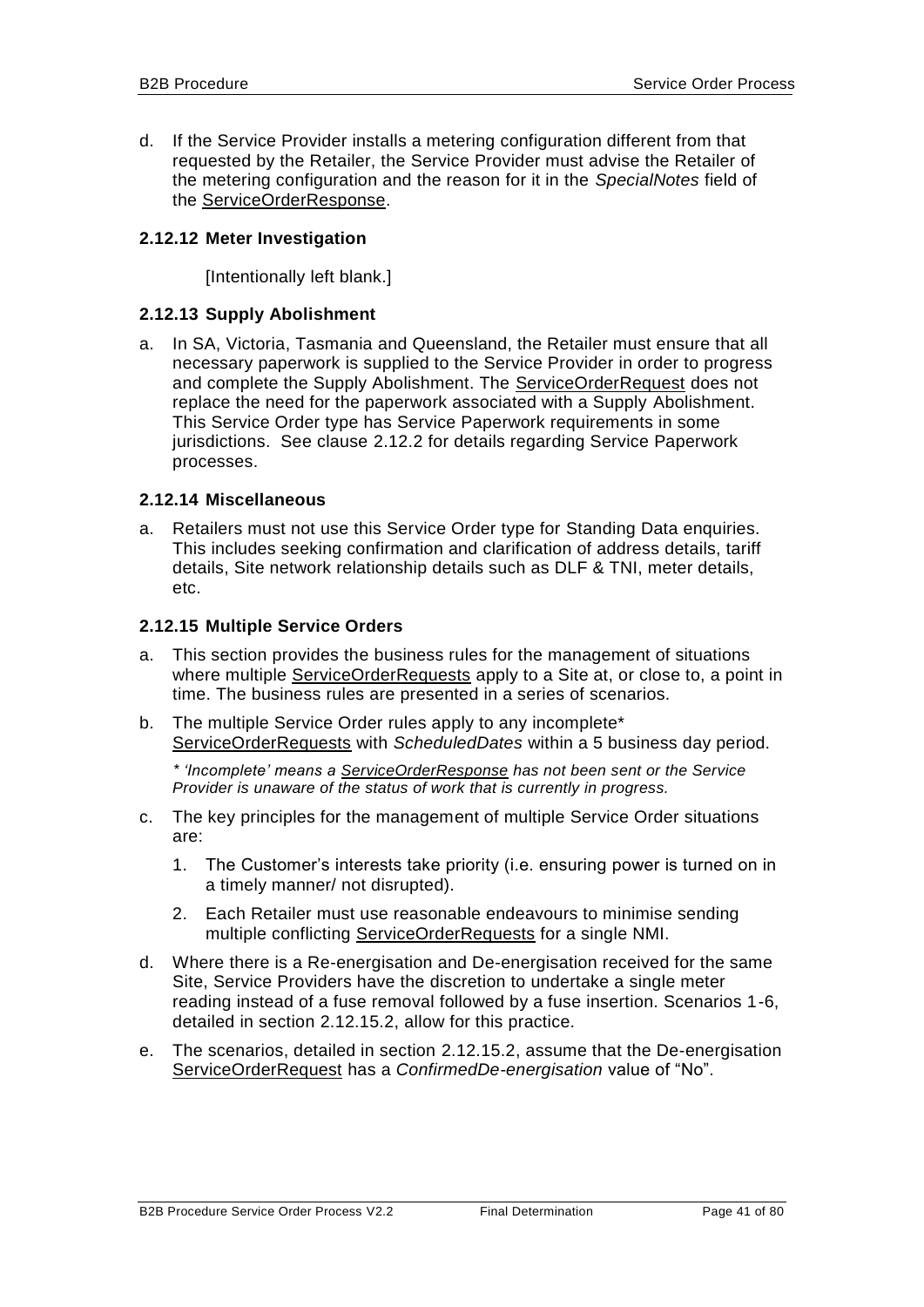1. Where the *ConfirmedDe-energisation* value is "Yes" in the Deenergisation ServiceOrderRequest, the situation will be treated by the Service Provider as an exception to the rules in this section. The Service Provider must contact the Prospective Retailer who has raised a Reenergisation Request to assist in the resolution of the situation.

### 2.12.15.1 Multiple Service Orders for Multiple Retailers

a. The following table summarises the scenarios that apply to specific combinations of ServiceOrderRequests raised by current and prospective Retailers. The numbers in each cell indicate which scenario applies to the specific combination. An "x" means the Service Provider will reject the ServiceOrderRequest from the prospective Retailer, irrespective of whether it is received first or second.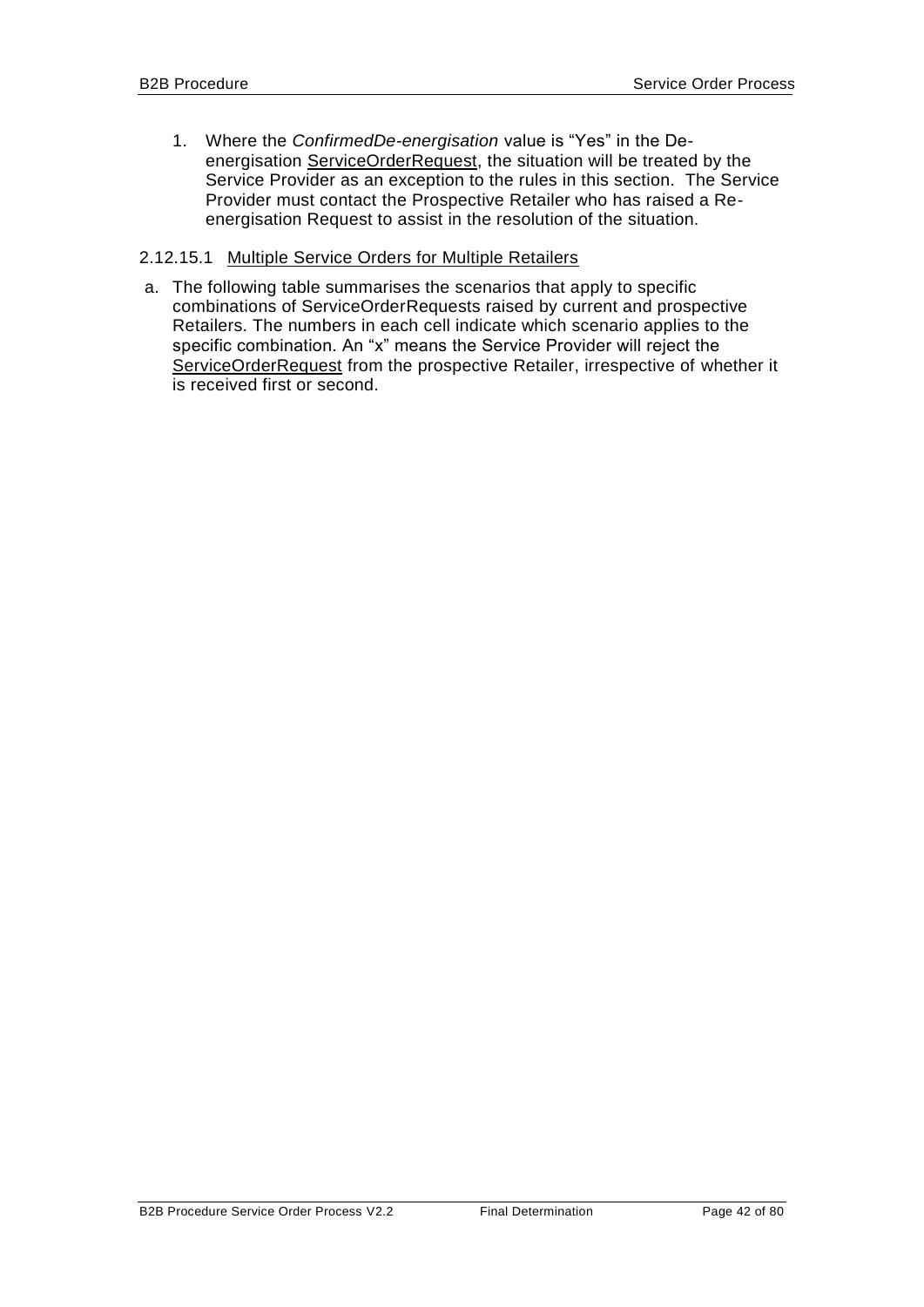**Current Retailer**

**Current Retailer** 

## **Summary of the Management of Multiple Service Order and Multiple Retailer Situations**

Figure 10: Service Order summary

|                          | <b>Prospective Retailer</b> |                           |                 |                 |                           |                    |                                            |                               |                              |               |
|--------------------------|-----------------------------|---------------------------|-----------------|-----------------|---------------------------|--------------------|--------------------------------------------|-------------------------------|------------------------------|---------------|
|                          | Allocate NMI                | Connection<br>New         | Re-energisation | De-energisation | <b>Special Read</b>       | Alts<br>න්<br>Adds | onfiguration<br><b>Meter</b><br><b>Rec</b> | Investigation<br><b>Meter</b> | Abolishment<br><b>Supply</b> | Miscellaneous |
| Allocate NMI             | 8                           | X                         | X               | N/A             | $\boldsymbol{\mathsf{x}}$ | X                  | X                                          | N/A                           | N/A                          | N/A           |
| <b>New Connection</b>    | X                           | 8                         | X               | N/A             | X                         | $\overline{7}$     | $\overline{7}$                             | N/A                           | N/A                          | N/A           |
| Re-energisation          | X                           | X                         | 8               | N/A             | 9                         | $\overline{7}$     | $\overline{7}$                             | N/A                           | N/A                          | N/A           |
| De-energisation          | X                           | X                         | $1 - 6$         | N/A             | $1 - 6$                   | $\overline{7}$     | $\overline{7}$                             | N/A                           | N/A                          | N/A           |
| <b>Special Read</b>      | X                           | X                         | 9               | N/A             | 9                         | $\overline{7}$     | $\overline{7}$                             | N/A                           | N/A                          | N/A           |
| Adds/Alts                | X                           | $\boldsymbol{\mathsf{X}}$ | 9               | N/A             | 9                         | $\overline{7}$     | $\overline{7}$                             | N/A                           | N/A                          | N/A           |
| Meter<br>Reconfiguration | X                           | X                         | 9               | N/A             | 9                         | $\overline{7}$     | $\overline{7}$                             | N/A                           | N/A                          | N/A           |
| Meter<br>Investigation   | X                           | X                         | 9               | N/A             | 9                         | $\overline{7}$     | $\overline{7}$                             | N/A                           | N/A                          | N/A           |
| Supply<br>Abolishment    | X                           | X                         | $\overline{7}$  | N/A             | 9                         | $\overline{7}$     | $\overline{7}$                             | N/A                           | N/A                          | N/A           |
| Miscellaneous            | X                           | X                         | 9               | N/A             | 9                         | $\overline{7}$     | $\overline{7}$                             | N/A                           | N/A                          | N/A           |

b. The shading in the De-energisation, Meter Investigation, Supply Abolishment and Miscellaneous columns indicate that Prospective Retailers are not allowed to raise these types of ServiceOrderRequests (refer [2.2.1.](#page-15-0)b).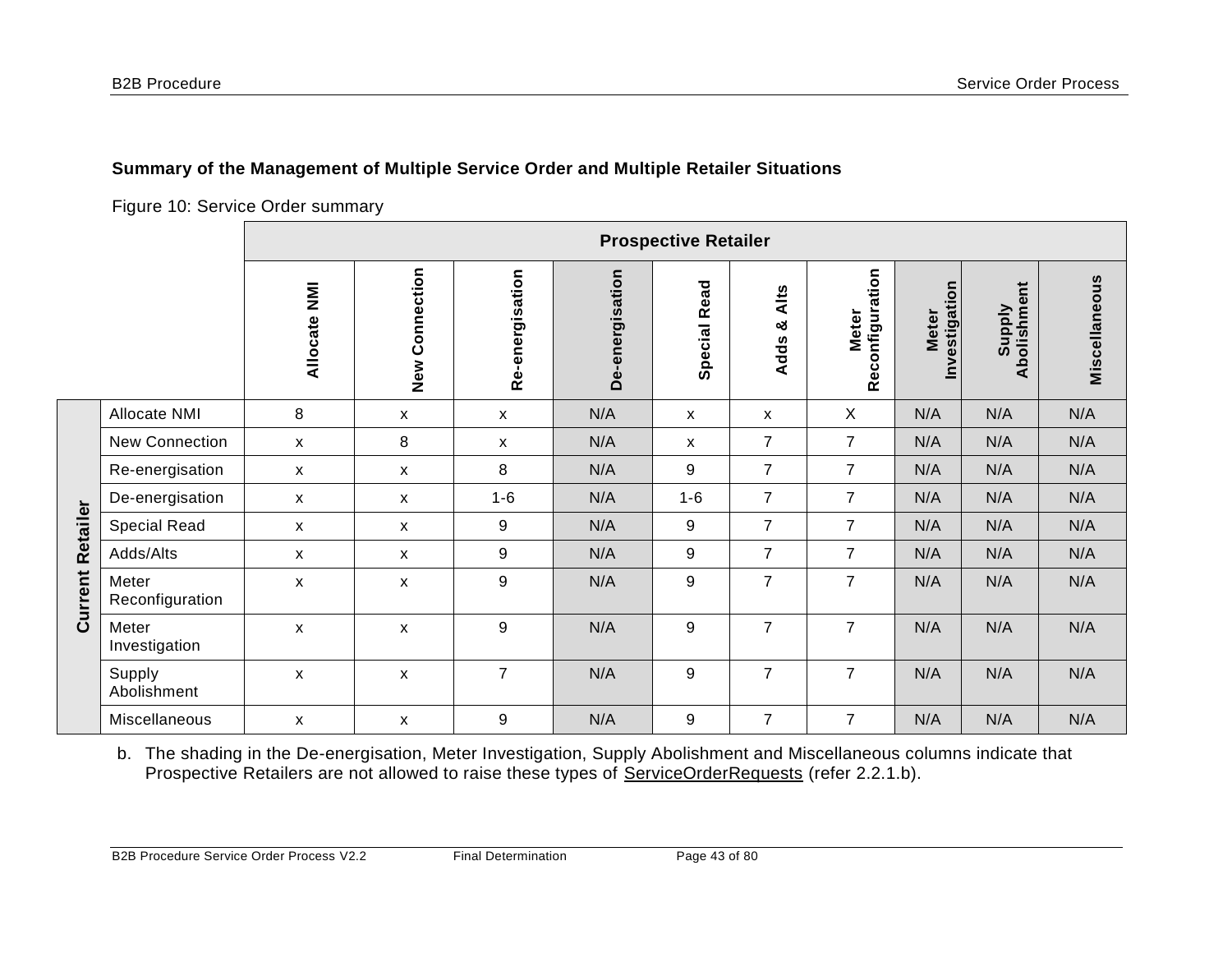c. The management of situations involving concurrent Service Orders will be according to which of 9 scenarios apply.

<span id="page-43-1"></span>

| <b>Scenario</b> | 1 <sup>st</sup> Request<br><b>Received</b> | 2 <sup>nd</sup> Request<br><b>Received</b> | <b>Description</b>                                                                          |
|-----------------|--------------------------------------------|--------------------------------------------|---------------------------------------------------------------------------------------------|
| 1               | De-energisation                            | Re-energisation                            | Re-energisation before De-<br>energisation                                                  |
| 2               | De-energisation                            | Re-energisation                            | Re-energisation date equals De-<br>energisation date                                        |
| 3               | De-energisation                            | Re-energisation                            | Re-energisation after De-<br>energisation                                                   |
| $\overline{4}$  | Re-energisation                            | De-energisation                            | De-energisation before Re-<br>energisation                                                  |
| 5               | Re-energisation                            | De-energisation                            | De-energisation date equals Re-<br>energisation date                                        |
| 6               | Re-energisation                            | De-energisation                            | De-energisation after Re-<br>energisation                                                   |
| $\overline{7}$  | Re-energisation                            | Supply<br>Abolishment                      | Receipt of Re-energisation and<br>Supply Abolishment for same date                          |
| 8               | Any Service Order                          | <b>Matching Service</b><br>Order           | Multiple Service Orders of the same<br>type in 5 day window                                 |
| 9               | Any Service Order                          | Any Service Order                          | Any other multiple<br>ServiceOrderRequest situations not<br>covered by Scenario's 1-8 above |

Figure 11: Multiple Service Order Scenarios

d. In these scenarios, other Service Order Types that can be raised by a Prospective Retailer and Re-energisations Service Orders are interchangeable. Where the multiple ServiceOrderRequests involve these other Service Order Types, the processes are the same as for Reenergisations and De-energisations.

### <span id="page-43-0"></span>2.12.15.2 Scenario Process Description - Scenarios 1 – 6

- a. Upon receipt of a Re-energisation Request and a De-energisation Request, the Service Provider will:
	- 1. Accept the Re-energisation Request (having already accepted the Deenergisation Request).
	- 2. If the Service Provider can cancel the de-energisation fieldwork, the Service Provider will send a "Not Completed" ServiceOrderResponse to the De-energisation Request with an *ExceptionCode* indicating " Deenergisation Not Completed Due To A Re-energisation ".
		- a. If the Re-energisation field work associated with the Re-energisation Request is successful, the Service Provider will:
			- Send a "Completed" ServiceOrderResponse to the Reenergisation Request with a meter reading *ProductCode*.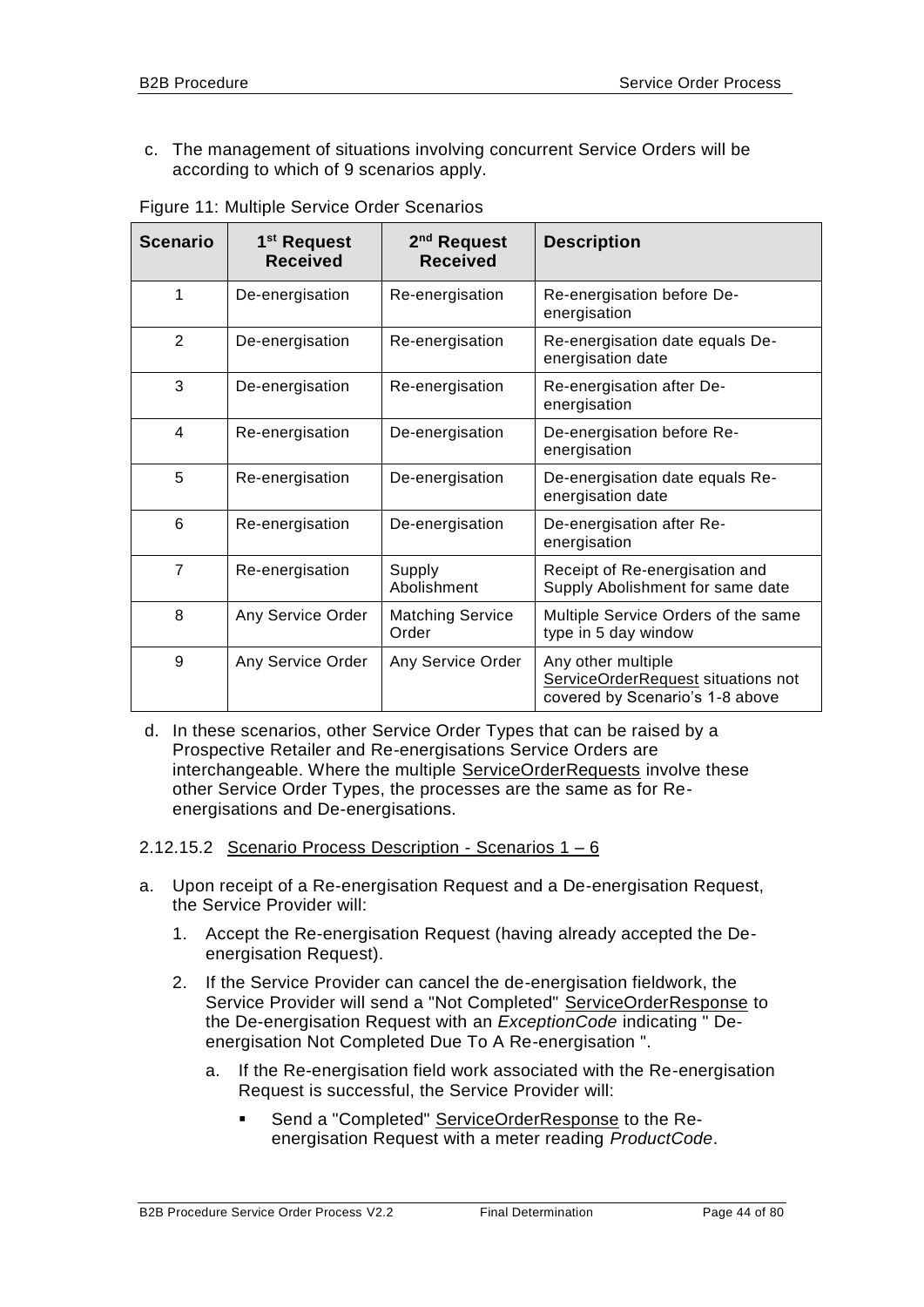- b. If the Re-energisation field work associated with the Re-energisation Request is not successful:
	- Send a "Not Completed" ServiceOrderResponse to the Reenergisation Request with an *ExceptionCode* indicating the reason.
- 3. If the de-energisation fieldwork cannot be rationalised by the Service Provider, the Service Provider will:
	- a. Undertake the necessary field work to ensure that the final status of the Site is energised;
	- b. Send a ServiceOrderResponse to both ServiceOrderRequests to indicate the respective outcome of the fieldwork using the relevant *ExceptionCodes* and applicable *ProductCodes*.
- b. If the Retailer who requested the De-energisation still requires the Site to be deenergised (having received a Response with an *ExceptionCode* indicating "Deenergisation Not Completed Due To A Re-energisation"), the Retailer may raise a new ServiceOrderRequest with a *ConfirmedDe-energisation* value of "Yes".
- 2.12.15.3 Scenario Process Description Scenario 7
- a. Upon receipt of Re-energisation and Supply Abolishment ServiceOrderRequests from different Retailers, the Service Provider will contact both parties to confirm the Requests.
- b. Upon receipt of Adds and Alts or Meter Reconfiguration and any other type of ServiceOrderRequests from different Retailers, the Service Provider will contact both parties to confirm the Requests.
- 2.12.15.4 Scenario Process Description Scenario 8
- a. This scenario covers situations of multiple ServiceOrderRequests of the same type. (These are usually Re-energisations).
- b. If the new ServiceOrderRequest has a *ScheduledDate* greater than or equal to the existing ServiceOrderRequest.
	- 1 Reject the new ServiceOrderRequest with an Event indicating "Request submitted by another Retailer".
	- 2. Undertake the existing ServiceOrderRequest as scheduled.
- c. If the new ServiceOrderRequest has an earlier *ScheduledDate* than the existing ServiceOrderRequest.
	- 1. Accept the new ServiceOrderRequest and schedule the work.
	- 2. Send a "Not Completed" ServiceOrderResponse to the first ServiceOrderRequest with an *ExceptionCode* indicating "Request Submitted By Another Retailer."

### 2.12.15.5 Scenario Process Description - Scenario 9

- a. This scenario covers the remaining multiple ServiceOrderRequest situations not covered in the earlier scenarios.
- b. Upon receipt of these ServiceOrderRequests, the Service Provider will process each of the Requests.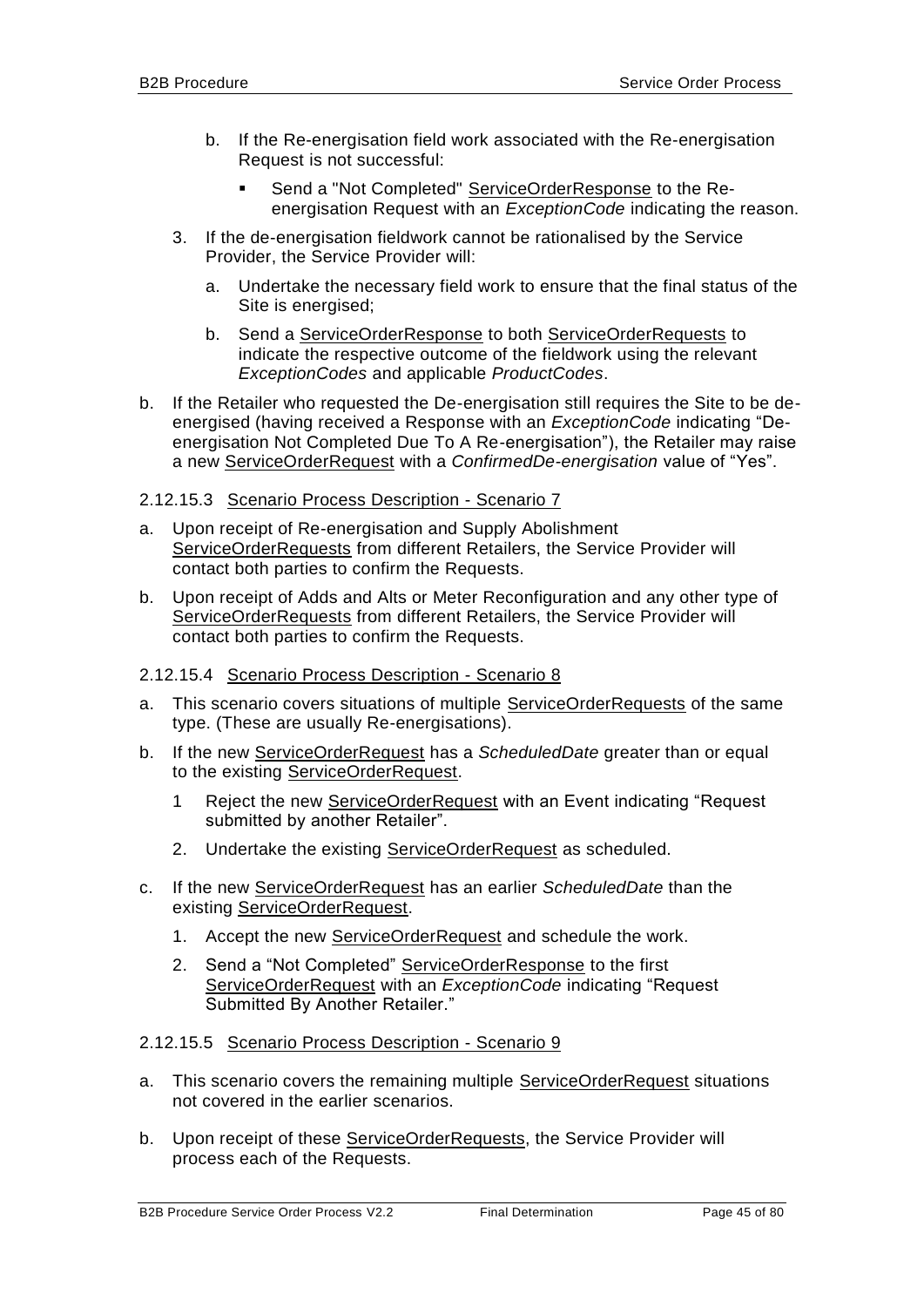**Existing Service Order**

Existing Service Order

a. The following table summarises the specific combinations of ServiceOrderRequests that could potentially be raised by the same Retailer.

Figure 12: New Service Order same Retailer

|                           | <b>New Service Order</b> |                |                 |                 |                 |                          |                                 |                               |                       |               |
|---------------------------|--------------------------|----------------|-----------------|-----------------|-----------------|--------------------------|---------------------------------|-------------------------------|-----------------------|---------------|
|                           | <b>MN</b><br>Allocate    | New Connection | Re-energisation | De-energisation | Read<br>Special | Alts<br>ೲ<br><b>Adds</b> | Reconfiguration<br><b>Meter</b> | Investigation<br><b>Meter</b> | Supply<br>Abolishment | Miscellaneous |
| Allocate NMI              | $\mathsf{x}$             | X              | X               | $\mathsf{x}$    | $\mathsf{x}$    | $\mathsf{x}$             | X                               | X                             | X                     | $\mathsf{x}$  |
| New Connection            | $\mathsf{x}$             | X              | X               | X               | $\mathsf{x}$    | X                        | X                               | X                             | X                     | $\mathsf{x}$  |
| Re-energisation           | $\mathsf{x}$             | $\mathsf{x}$   | $\mathsf{x}$    | $\checkmark$    | ✔               | $\checkmark$             | ✔                               | $\checkmark$                  | X                     | ✔             |
| De-energisation           | $\mathsf{x}$             | X              | $\checkmark$    | X               | ✓               | $\checkmark$             | $\checkmark$                    | $\checkmark$                  | $\checkmark$          | ✔             |
| <b>Special Read</b>       | $\mathsf{x}$             | X              | $\mathsf{x}$    | ✔               | $\mathsf{x}$    | $\checkmark$             | ✓                               | $\checkmark$                  | $\checkmark$          | ✔             |
| Adds/Alts                 | $\mathsf{x}$             | X              | $\checkmark$    | $\checkmark$    | ✓               | X                        | $\checkmark$                    | X                             | $\checkmark$          | $\checkmark$  |
| Meter<br>Reconfiguration  | X                        | X              | $\checkmark$    | $\checkmark$    | ✔               | $\checkmark$             | X                               | X                             | $\pmb{\mathsf{x}}$    | ✔             |
| Meter Investigation       | $\mathsf{x}$             | X              | $\checkmark$    | $\checkmark$    | $\checkmark$    | X                        | X                               | X                             | X                     | ✔             |
| <b>Supply Abolishment</b> | $\mathsf{x}$             | X              | X               | X               | $\mathsf{x}$    | X                        | X                               | X                             | X                     | $\checkmark$  |
| Miscellaneous             | X                        | X              | $\checkmark$    | $\checkmark$    | ✓               | $\checkmark$             | ✔                               | $\checkmark$                  | $\checkmark$          | X             |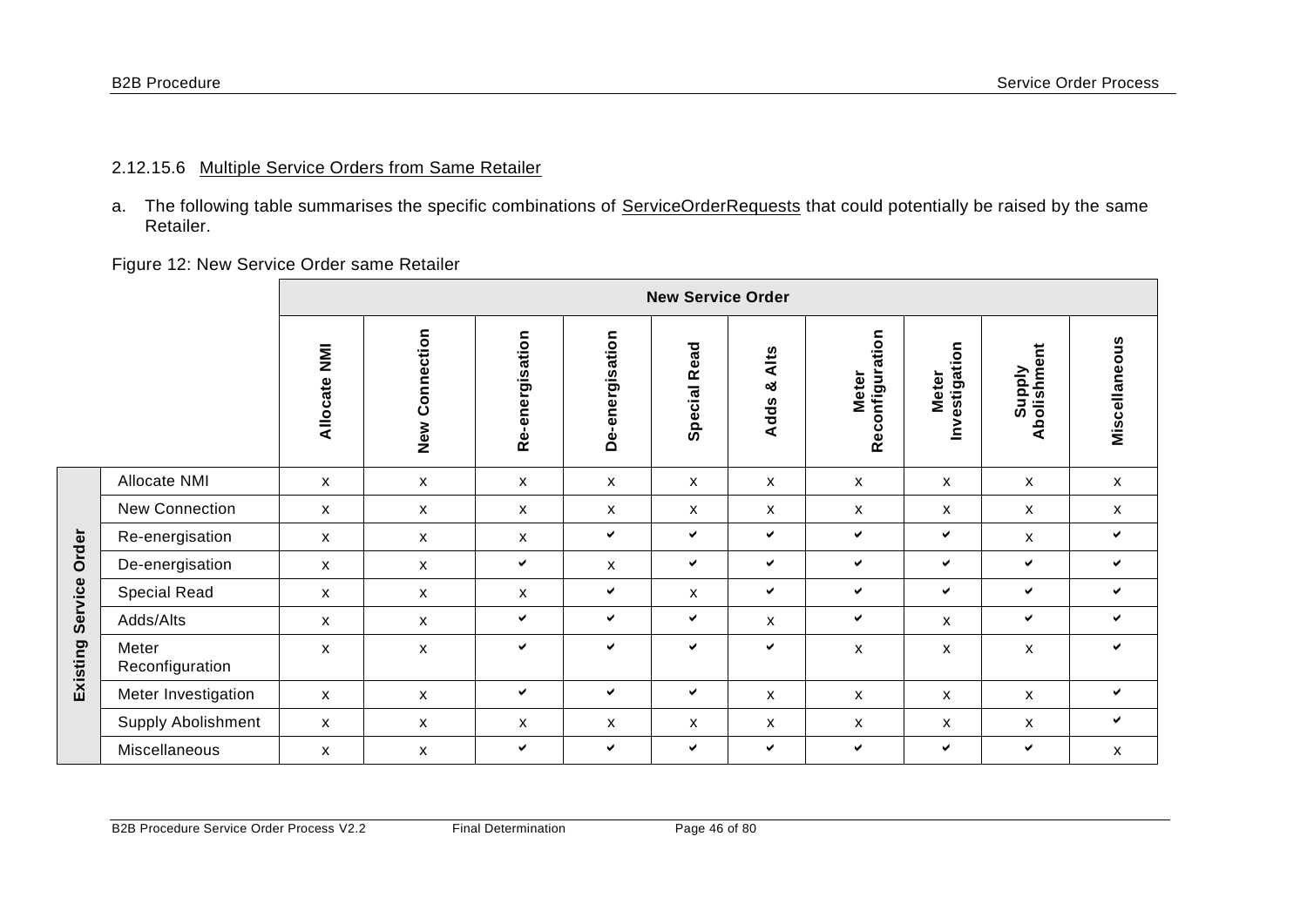- b. Upon receipt of a combination of multiple ServiceOrderRequests that are deemed valid per the above table (shown by an " $\checkmark$ " in the relevant cell), the Service Provider will process both ServiceOrderRequests.
- c. Upon receipt of a combination of multiple ServiceOrderRequests that are deemed invalid per the above table (shown by an "**x**" in the relevant cell), the Service Provider will reject the new ServiceOrderRequest with an Event indicating "Invalid Multiple Service Order Combination".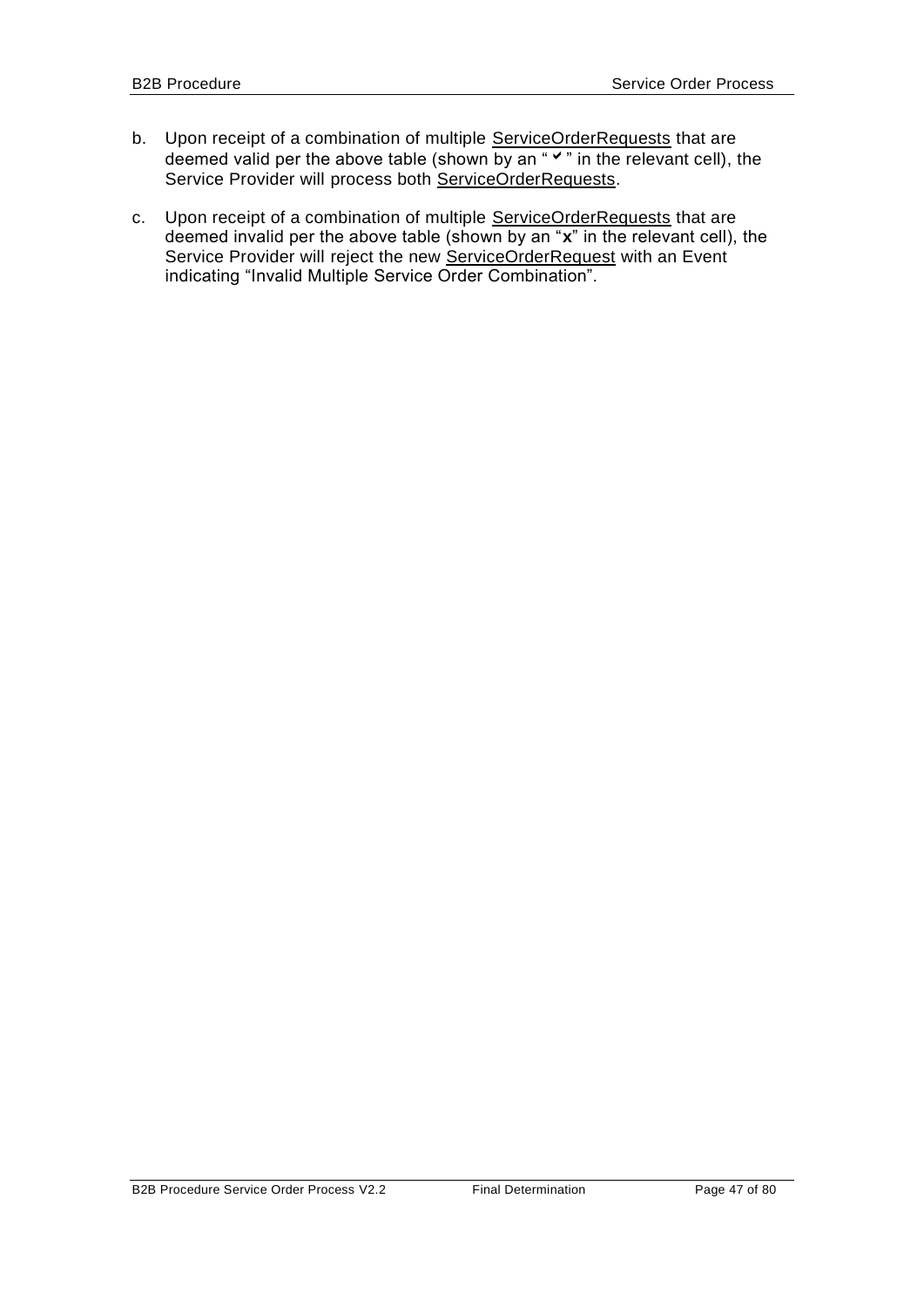# **3 TIMING REQUIREMENTS**

## **3.1 Overview of Timing Requirements**

- a. Each stage of the Service Order Process must be completed within prescribed Timing Requirements. These requirements help ensure that activities are completed within regulated timeframes and also provide a reasonable opportunity for relevant participants to process and respond to transactions that may require some manual intervention (where requests have *SpecialInstructions*, for example).
- b. The Timing Requirements expressed in this section do not take precedence over jurisdictional regulatory requirements and agreed contractual service levels. The Timing Requirements marked with an asterisk in sections [3.3.2](#page-51-0) and [3.3.5](#page-54-0) are not enforceable under this Procedure. Refer [1.3.](#page-7-0)
- c. The diagram below illustrates the Timing Requirements for the Service Order Process. These Timing Requirements depend upon the type of Service Order and the *ScheduledDate* (for ServiceOrderRequests). Specific Timing Requirements are described below.



Figure 13: Timing Overview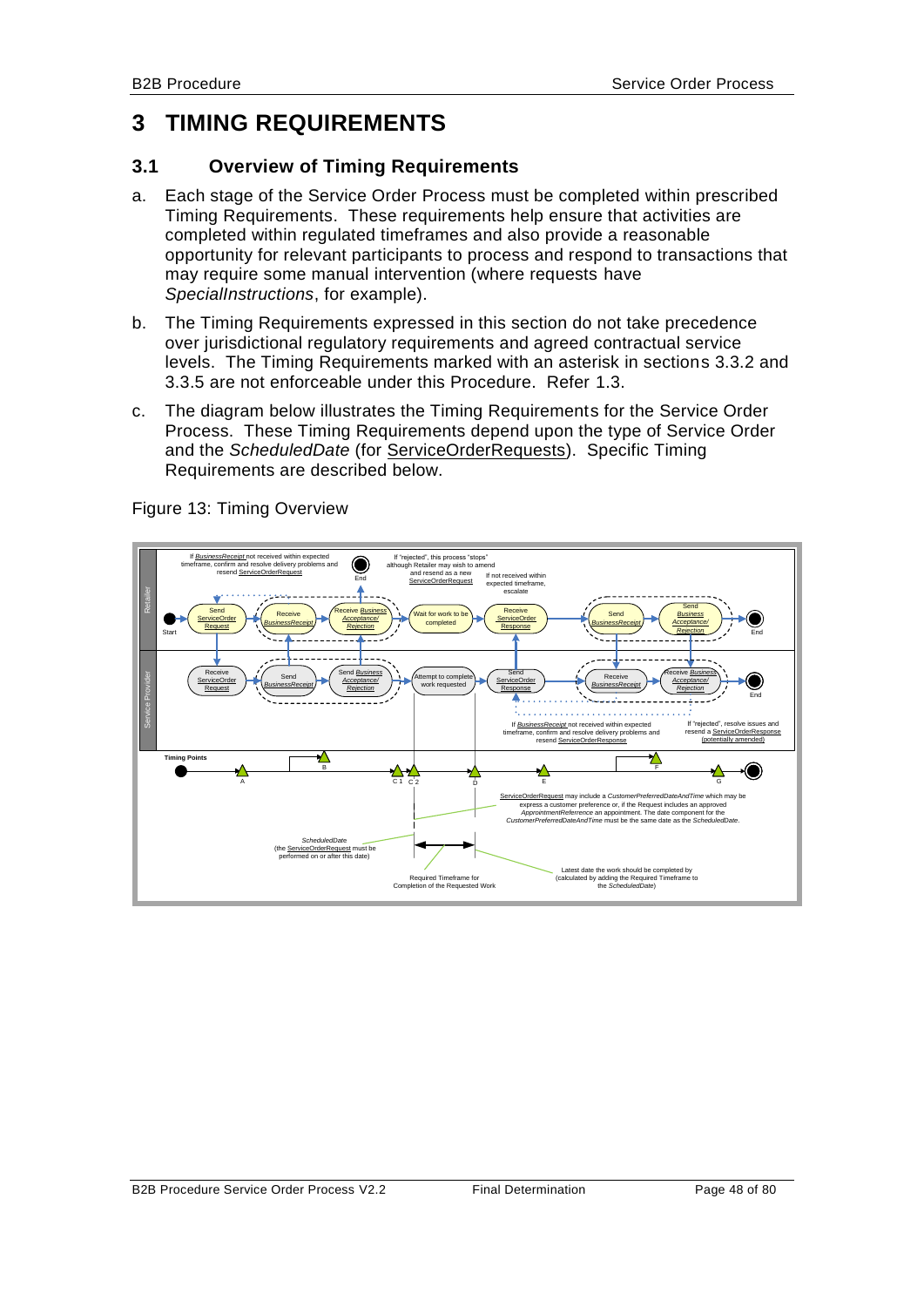## Figure 14: Timing for completion of work



# **3.2 Definition of timing points and periods**

# **3.2.1 Timing points**

a. The following definitions apply:

|  |  |  | Figure 15: Timing Point table |
|--|--|--|-------------------------------|
|--|--|--|-------------------------------|

| Timing<br><b>Point</b> | <b>Definition</b>                                                                                                                                                         |
|------------------------|---------------------------------------------------------------------------------------------------------------------------------------------------------------------------|
| A                      | This timing point is when the Retailer issues a <b>ServiceOrderRequest</b> to a Service<br>Provider.                                                                      |
| B                      | This timing point is when the Retailer receives a <b>Business Receipt</b> for a<br>ServiceOrderRequest from the Service Provider.                                         |
| C <sub>1</sub>         | This timing point is when the Retailer receives a <b>BusinessAcceptance/Rejection</b> for<br>a ServiceOrderRequest from the Service Provider.                             |
|                        | This point must be on or before the ScheduledDate in the ServiceOrderRequest.                                                                                             |
| C <sub>2</sub>         | This point is the ScheduledDate in the ServiceOrderRequest.                                                                                                               |
| D                      | This timing point is when the work requested has been completed, or completion<br>has been attempted. This point is the ActualDateAndTime in the<br>ServiceOrderResponse. |
| E                      | This timing point is when the Service Provider sends a ServiceOrderResponse<br>following the completion of the work requested, or the attempted completion.               |
| F                      | This timing point is when the Service Provider receives a <b>BusinessReceipt</b> for a<br>ServiceOrderResponse from the Retailer.                                         |
| G                      | This timing point is when the Service Provider receives a<br><i>BusinessAcceptance/Rejection</i> for a ServiceOrderResponse from the Retailer.                            |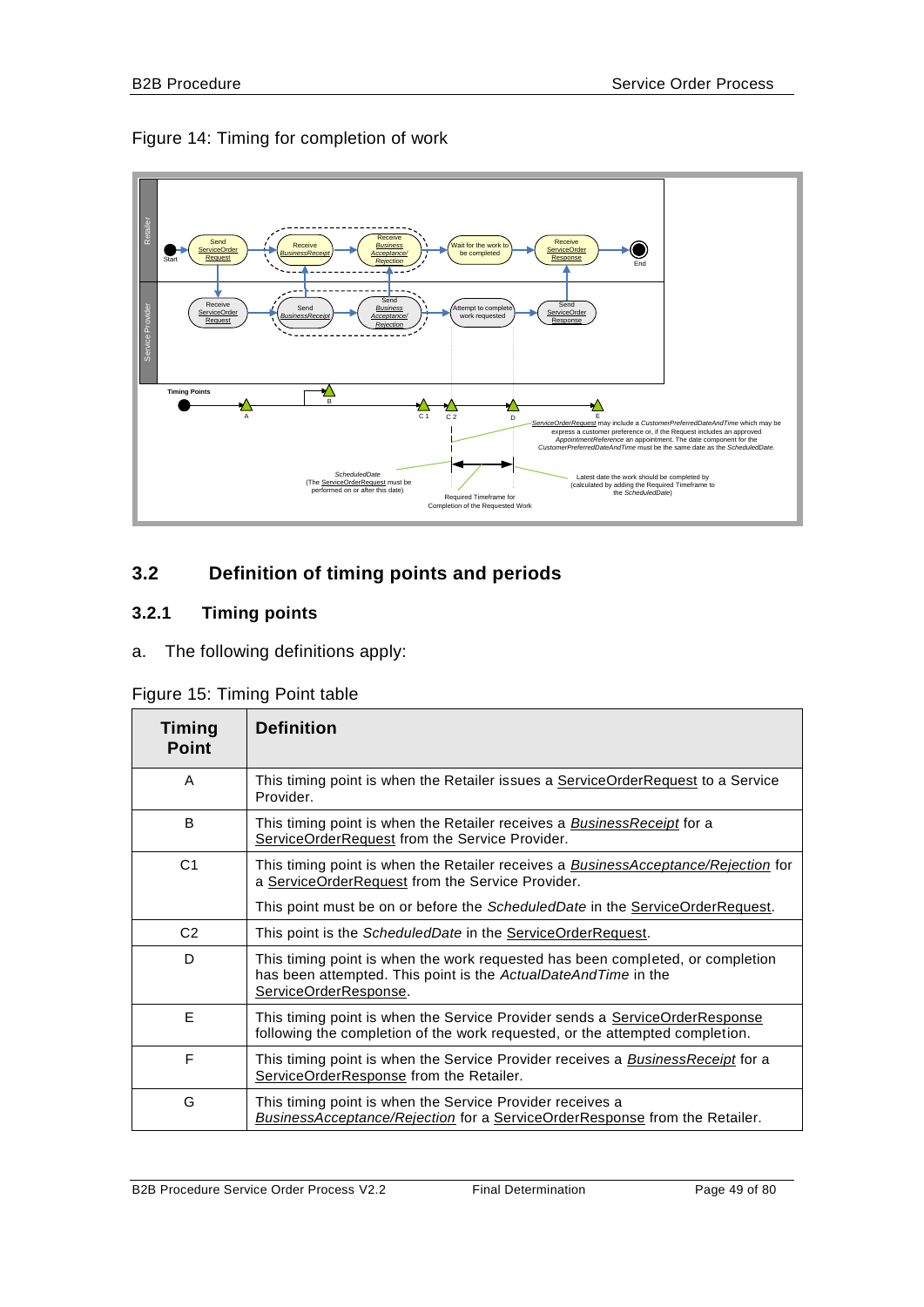# **3.2.2 Use of timing periods**

Figure 16: Timing Period Table

| <b>Timing Period</b>                                        | <b>Definition</b>                                                                                                                                                                                                                                                                                                                                                | <b>Usage</b>                                                                                                                                                                                                                                                                                                                      |
|-------------------------------------------------------------|------------------------------------------------------------------------------------------------------------------------------------------------------------------------------------------------------------------------------------------------------------------------------------------------------------------------------------------------------------------|-----------------------------------------------------------------------------------------------------------------------------------------------------------------------------------------------------------------------------------------------------------------------------------------------------------------------------------|
| Initiation<br>Period                                        | This is the period from the<br>Customer's request to the<br>Retailer to the sending of the<br>ServiceOrderRequest by the<br>Retailer.                                                                                                                                                                                                                            | To be monitored by the<br>Retailer to ensure that<br>regulated requirements are<br>being achieved.                                                                                                                                                                                                                                |
|                                                             | Timing Point A is the end of this<br>period.                                                                                                                                                                                                                                                                                                                     |                                                                                                                                                                                                                                                                                                                                   |
| <b>Notice Period</b>                                        | This is the period from the<br>sending of the<br>ServiceOrderRequest by the<br>Retailer to the ScheduledDate in<br>the ServiceOrderRequest.<br>Timing points A and C2 define<br>this period.                                                                                                                                                                     | To be monitored by the<br><b>Retailer and the Service</b><br>Provider to ensure that<br>regulated requirements are<br>being achieved.                                                                                                                                                                                             |
| <b>BusinessRecei</b><br>pts for<br><b>Requests</b>          | This is the period from the<br>sending of the<br>ServiceOrderRequest by the<br>Retailer to the receipt of the<br><b>BusinessReceipt for the</b><br>ServiceOrderRequest from the<br>Service Provider.<br>Timing Points A and B define this<br>period.                                                                                                             | Used by the Retailer to<br>determine whether a<br>ServiceOrderRequest has been<br>received and can be read.<br>If the BusinessReceipt has not<br>been received before the<br>expiry of this period, the<br>Retailer may escalate the non-<br>receipt and, if agreed with the<br>Service Provider, resend the<br>original Request. |
| <b>Business</b><br>Acceptance<br>/Rejection for<br>Requests | This is the period from the<br>sending of the<br>ServiceOrderRequest by the<br>Retailer to the receipt of the<br><b>BusinessAcceptance/Rejection</b><br>for the <b>ServiceOrderRequest</b><br>from the Service Provider.<br>This point must be on or before<br>the ScheduledDate in the<br>ServiceOrderRequest.<br>Timing Points A and C1 define<br>this period. | Used by the Retailer to<br>determine whether a service<br>Request has been accepted<br>(and will subsequently be<br>actioned by the Service<br>Provider).<br>If the<br><b>BusinessAcceptance/Rejection</b><br>has not been received before<br>the expiry of this period, the<br>Retailer may escalate the non-<br>receipt.        |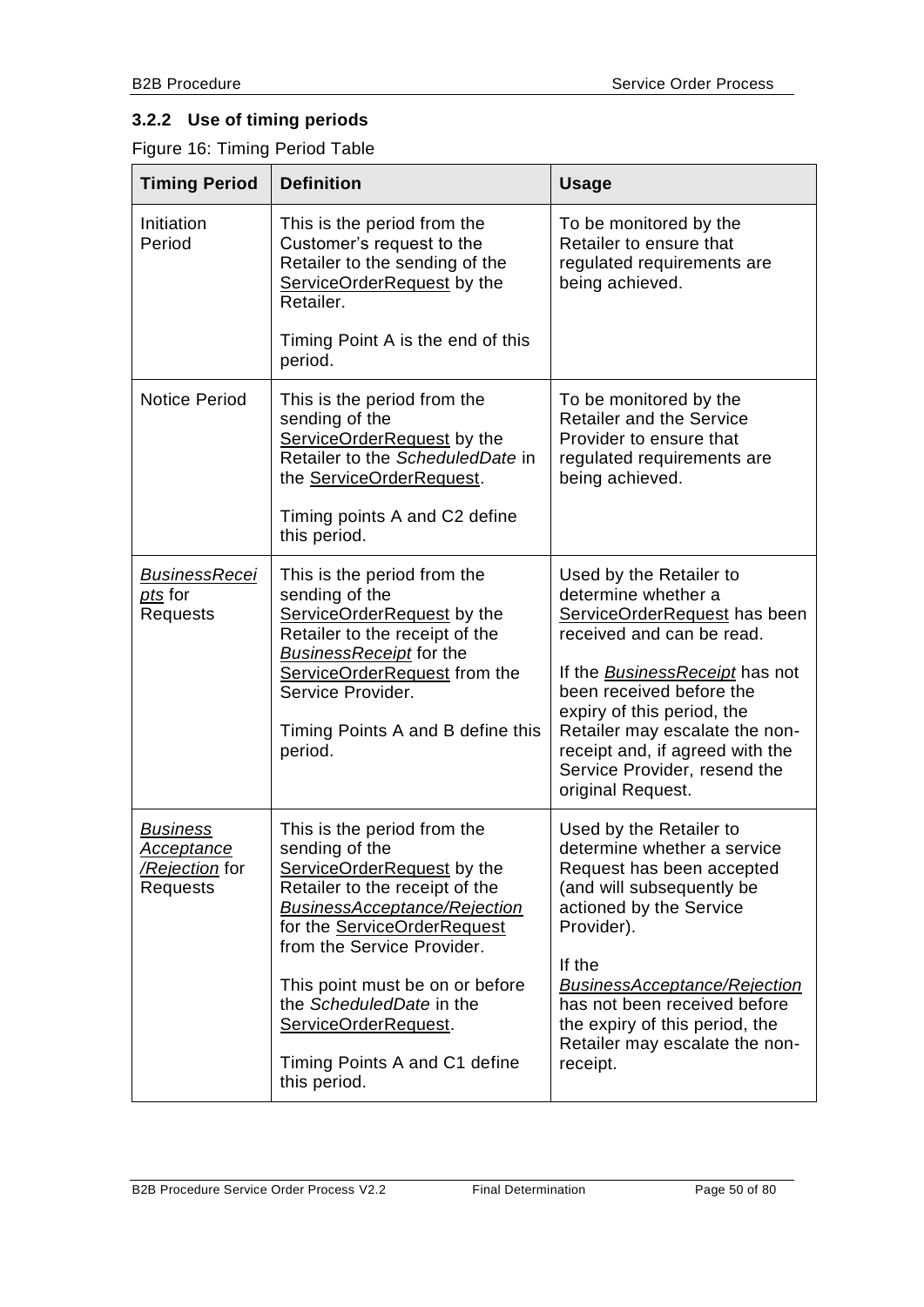| <b>Timing Period</b>                                | <b>Definition</b>                                                                                                                                                                                                                                                                                               | <b>Usage</b>                                                                                                                                                                                                                                                                                                                                  |
|-----------------------------------------------------|-----------------------------------------------------------------------------------------------------------------------------------------------------------------------------------------------------------------------------------------------------------------------------------------------------------------|-----------------------------------------------------------------------------------------------------------------------------------------------------------------------------------------------------------------------------------------------------------------------------------------------------------------------------------------------|
| Completion of<br>the Requested<br><b>Work</b>       | This is the period from the<br>ScheduledDate in the<br>ServiceOrderRequest to the<br>completion of the requested work<br>(or attempted completion) by the<br>Service Provider (the<br>ActualDateAndTime in the<br>ServiceOrderResponse).<br>Timing Points C2 and D define<br>this period.                       | This period represents the<br>regulatory timeframe for the<br>performance of the work<br>requested (where a regulatory<br>timeframe exists).<br>Used by the Retailer and<br>Service Provider to monitor<br>achievement of regulated<br><b>Timing Requirements.</b>                                                                            |
| Issuing a<br>ServiceOrderR<br>esponse               | This is the period from the<br>completion of the requested work<br>(or attempted completion) by the<br>Service Provider (the<br>ActualDateAndTime in the<br>ServiceOrderResponse) and the<br>sending of the<br>ServiceOrderResponse by the<br>Service Provider.<br>Timing Points D and E define<br>this period. | If the ServiceOrderResponse<br>has not been received before<br>the expiry of this period, the<br>Retailer may escalate the non-<br>receipt.                                                                                                                                                                                                   |
| <b>BusinessRecei</b><br><u>pts</u> for<br>Responses | This is the period from the<br>sending of the<br>ServiceOrderResponse by the<br>Service Provider to the receipt of<br>a BusinessReceipt for the<br>ServiceOrderResponse from the<br>Retailer.<br>Timing Points E and F define this<br>period.                                                                   | Used by the Service Provider<br>to determine whether a<br>ServiceOrderResponse has<br>been received and can be<br>read.<br>If the BusinessReceipt has not<br>been received before the<br>expiry of this period, the<br>Service Provider may escalate<br>the non-receipt and, if agreed<br>with the Retailer, resend the<br>original response. |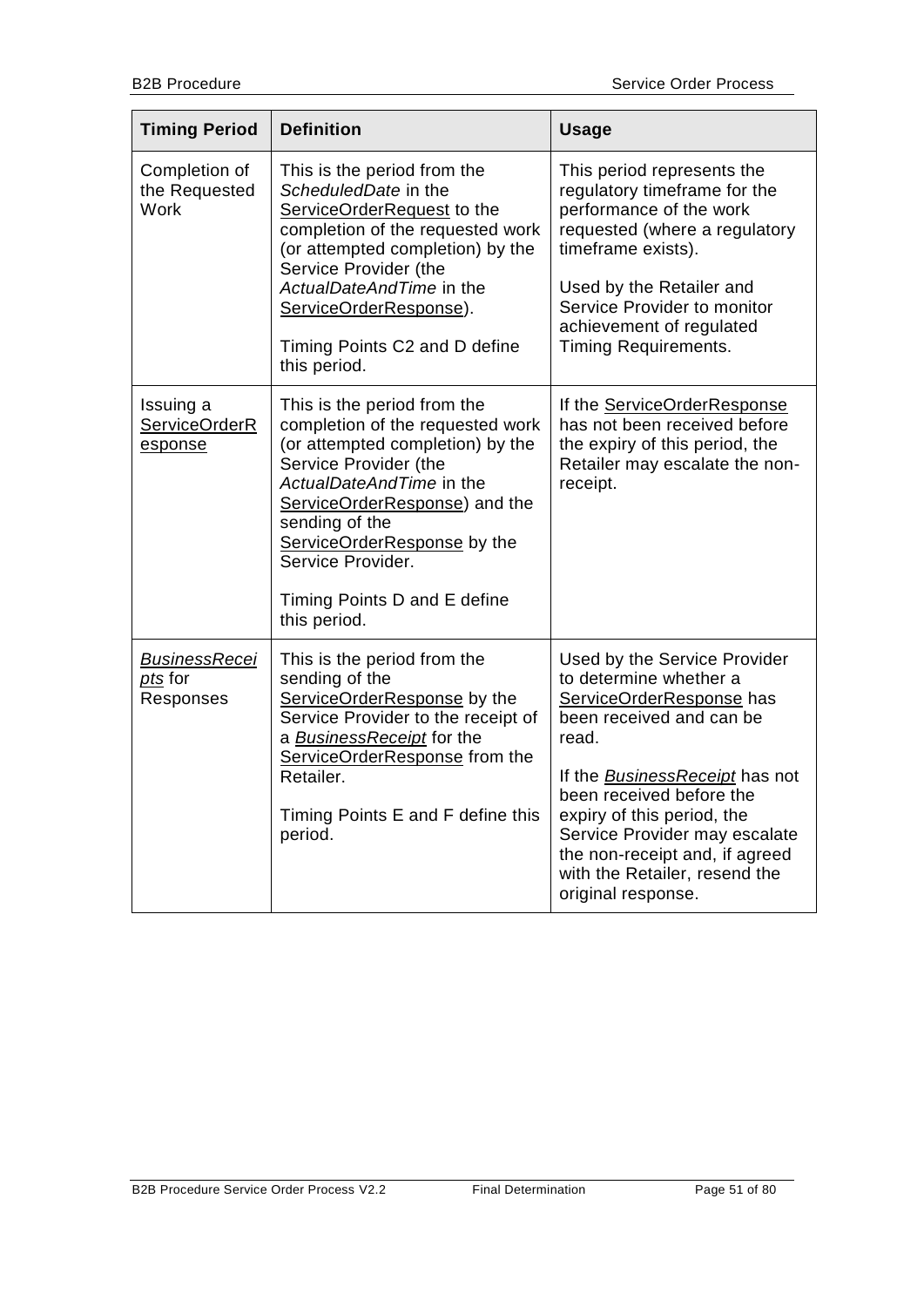| <b>Timing Period</b>                                     | <b>Definition</b>                                                                                                                                                                                                                                          | <b>Usage</b>                                                                                                                                                                                                                                                                                                    |
|----------------------------------------------------------|------------------------------------------------------------------------------------------------------------------------------------------------------------------------------------------------------------------------------------------------------------|-----------------------------------------------------------------------------------------------------------------------------------------------------------------------------------------------------------------------------------------------------------------------------------------------------------------|
| <b>BusinessAccep</b><br>tance/Rejection<br>for Responses | This is the period from the<br>sending of the<br>ServiceOrderResponse by the<br>Service Provider to the receipt of<br>a BusinessAcceptance/Rejection<br>for the ServiceOrderResponse<br>from the Retailer.<br>Timing Points E and G define<br>this period. | Used by the Service Provider<br>to determine whether a service<br>response has been accepted<br>by the Retailer and can be<br>"closed".<br>If the<br><b>BusinessAcceptance/Rejection</b><br>has not been received before<br>the expiry of this period, the<br>Service Provider may escalate<br>the non-receipt. |

# **3.3 Specific Timing Requirements**

a. The information in this section summarises the Timing Requirements for various activities. Users of this document should refer to the relevant regulatory documents for details of the exact requirements.

## **3.3.1 Initiation Period Timing Requirements**

- a. In NSW only, Retailers must send the ServiceOrderRequest as soon as possible following Customer request, and no more than 2 hours after receiving the request from the Customer.
- b. In Queensland only, Retailers who receive a re-energisation ServiceOrderRequest from a small customer who is entitled to re-energisation must convey that request to the Service Provider as per the relevant jurisdictional code.
- c. In all other situations, the Retailer must raise a ServiceOrderRequest no later than the next Business Day following receipt of the Customer's request.

## <span id="page-51-0"></span>**3.3.2 Notice Period Timing Requirements**

- a. The minimum amount of notice required by Service Providers for each type of service Request is summarised below. This period is the minimum that a Service Provider needs to schedule and allocate resources. The time the Service Provider then has to complete the work requested is summarised in Section [3.3.5.](#page-54-0)
- b. In Queensland, the Notice Periods for different feeder types and locations are documented within the Queensland Electricity Code.

| <b>Service</b><br><b>Request</b> | <b>Notice Period</b>                                                                                                 |
|----------------------------------|----------------------------------------------------------------------------------------------------------------------|
| <b>New Connection</b>            | No specific requirement.                                                                                             |
|                                  | There is a 3 business day notice of the date for an<br>Appointment to complete a new connection in SA (refer 3.4.a). |

Figure 17: Notice Period Table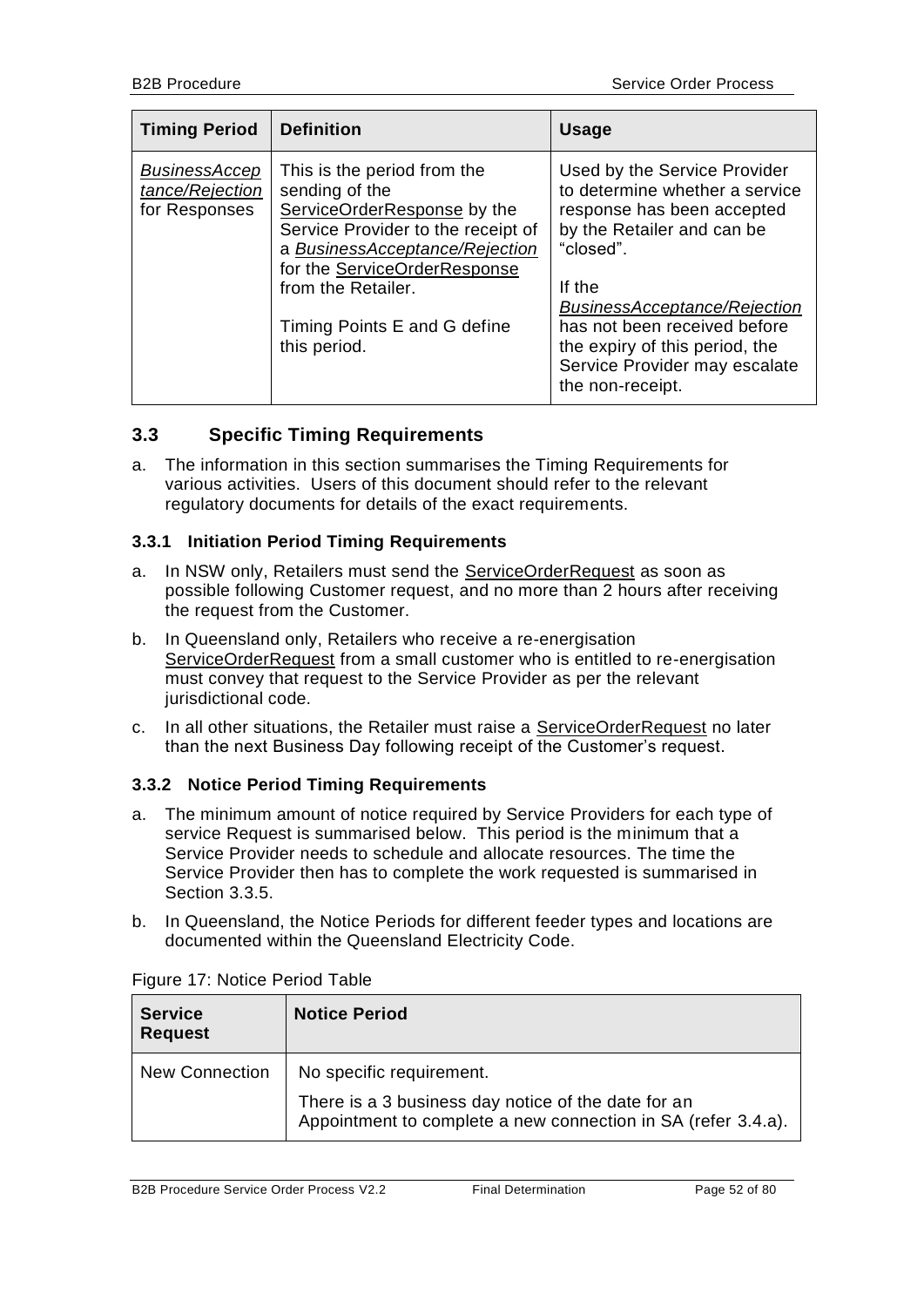| <b>Notice Period</b>                                                                                                                        |
|---------------------------------------------------------------------------------------------------------------------------------------------|
| The Service Provider must receive a valid Request for a same<br>business day Re-energisation by:                                            |
| a. 2:00pm in ACT                                                                                                                            |
| b. Not available in NSW                                                                                                                     |
| c. 1:00pm in Queensland                                                                                                                     |
| d. 3:00pm in SA except for                                                                                                                  |
| • Re-energisations following disconnection for non-<br>payment, in which case it is 5:00pm.                                                 |
| • Sticker Removal sub-type where the notice period is 3<br>days                                                                             |
| e. 3:00pm in Victoria. This only applies to Re-<br>energisations following disconnection for non-payment                                    |
| 4.00pm in Tasmania<br>f.                                                                                                                    |
| For same business day, after hours Re-energisations, the<br>Service Provider must receive a valid Request:                                  |
| a. by 9:00pm in ACT                                                                                                                         |
| b. Not available in NSW                                                                                                                     |
| c. Not available in Queensland                                                                                                              |
| d. Between 3:00pm and 9:00pm in SA (or 5:00pm and<br>9:00pm for a re-energisation following a disconnection<br>for non-payment), except for |
| 3 days for Sticker Removal sub-type                                                                                                         |
| e. Between 3:00pm and 9:00pm in Victoria. This only<br>applies to Re-energisations following disconnection for<br>non-payment               |
| Not available in Tasmania<br>f.                                                                                                             |
| For next business day Re-energisations, the Service Provider<br>must receive a valid Request on a business day:                             |
| a. by 3:00pm in Victoria, NSW, Tasmania and ACT                                                                                             |
| b. by 5:00pm in Queensland                                                                                                                  |
| c. By 10:00pm in SA except for 3 days for Sticker Removal<br>sub-type                                                                       |
|                                                                                                                                             |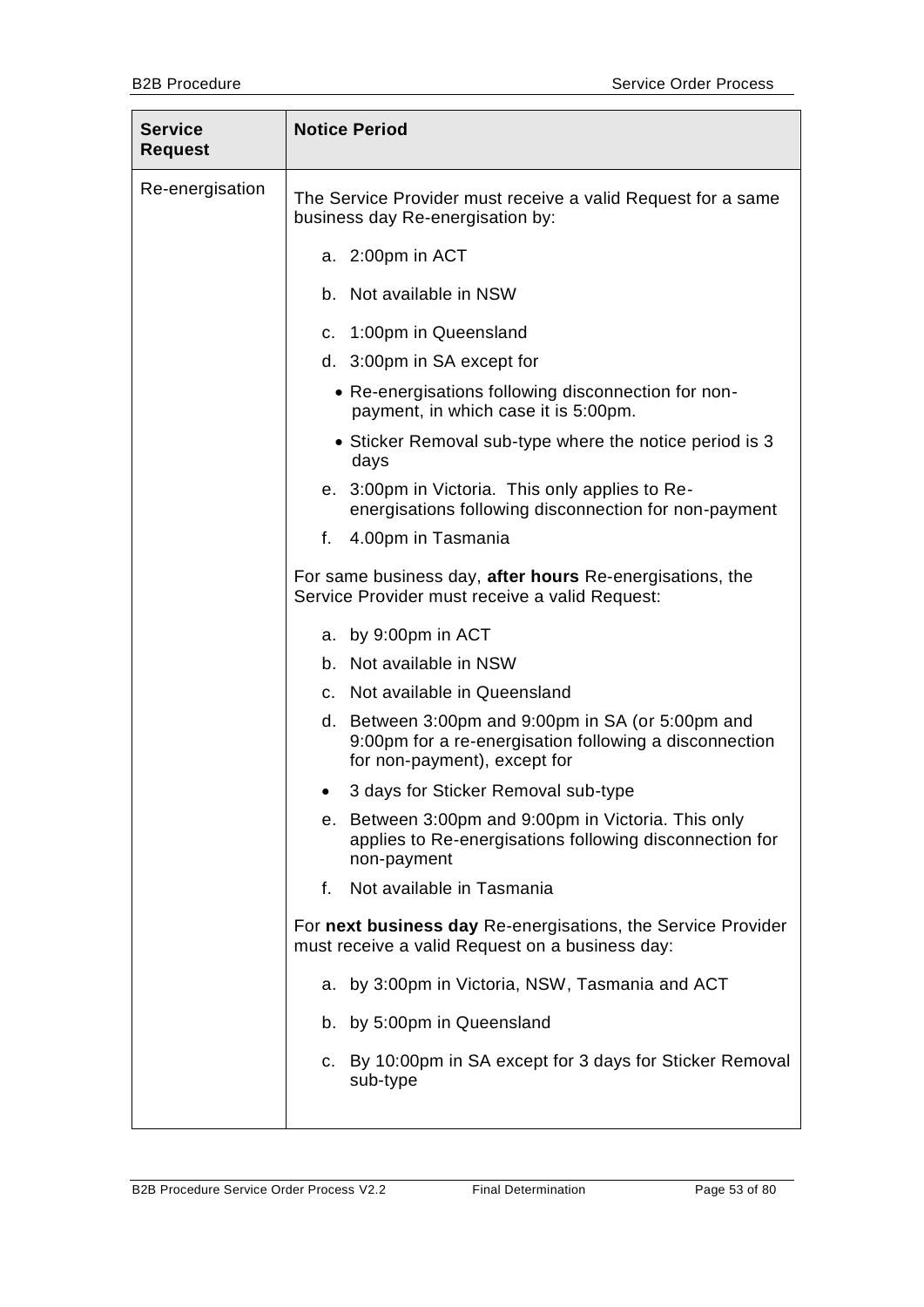| <b>Service</b><br><b>Request</b> | <b>Notice Period</b>                                                                                                                                   |
|----------------------------------|--------------------------------------------------------------------------------------------------------------------------------------------------------|
| De-energisation                  | To carry out the work in the required timeframe from the day of<br>the receipt of the request the Service Provider must receive a<br>valid Request by: |
|                                  | a. In ACT, 5:00pm                                                                                                                                      |
|                                  | b. In SA, if logged by 3:00pm, 2 business days, except Sticker<br>Removal where the period is 3 days                                                   |
|                                  | c. In Victoria, if logged by 3:00pm, 2 business days                                                                                                   |
|                                  | d. In NSW and Queensland, there is no Notice Period. Work is<br>carried out in the required timeframe irrespective of delivery<br>time.                |
|                                  | e. In Tasmania, by 3pm one business day before the next<br>scheduled day for the area. (i.e. Permissible Day)                                          |
| <b>Special Read</b>              | ACT, NSW, Victoria, Queensland: There is no notice period.                                                                                             |
|                                  | SA: The Notice Period is 3 days if lodged by 3pm.                                                                                                      |
|                                  | TAS: by 3pm one business day before the next scheduled day<br>for the area. (ie Permissible Day)                                                       |
| Adds and Alts                    | There is no notice period.                                                                                                                             |
| Meter<br>Reconfiguration         | There is no notice period.                                                                                                                             |
| Meter<br>Investigation           | There is no notice period.                                                                                                                             |
| Supply<br>Abolishment            | There is no notice period.                                                                                                                             |
| Miscellaneous                    | There is no notice period.                                                                                                                             |

## **3.3.3 Timing Requirement for** *BusinessReceipts* **for Requests**

a. The Timing Requirement for the *BusinessReceipts* is set out in section 4.10 of the B2B Procedure Technical Delivery Specification.

### **3.3.4 Timing Requirement for** *BusinessAcceptance/Rejection* **for Requests**

a. The Timing Requirement for the *BusinessAcceptance/Rejection* is set out in section 4.10 of the B2B Procedure Technical Delivery Specification.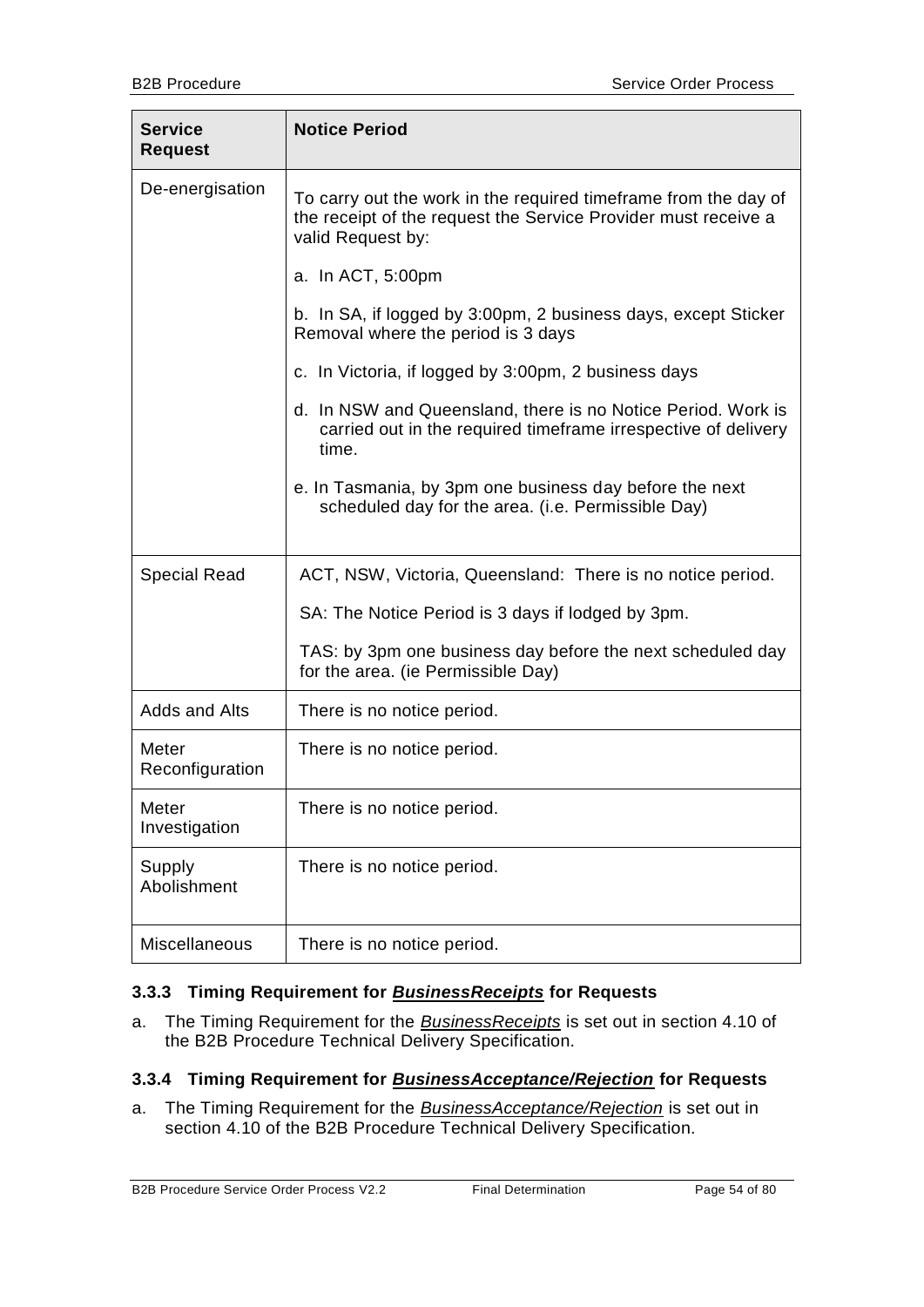### <span id="page-54-0"></span>**3.3.5 Timing Requirement for Completion of the Requested Work**

- a. The following table summarises the Required Timeframe within which Service Providers must use reasonable endeavours to complete each type of ServiceOrderRequest.
- b. The commencement of this Timing Requirement is once the associated Service Paperwork has been received by the Service Provider and/or all preconditions have been met (not when the ServiceOrderRequest is received).
- c. The Required Timeframes for Completion of the Requested Work:
	- 1. In Queensland, the Completion Periods for different feeder types and locations are documented within the Queensland Electricity Code.
	- 2. Do not apply to NMIs with a NMI Classification code in MSATS of "Large".

| <b>Service</b><br><b>Request</b> | <b>Required timeframe</b>                                                                                                                                                                                                                                                                                                                                                                                                          |  |
|----------------------------------|------------------------------------------------------------------------------------------------------------------------------------------------------------------------------------------------------------------------------------------------------------------------------------------------------------------------------------------------------------------------------------------------------------------------------------|--|
| Allocate NMI                     | The following timeframes apply for Allocate NMI:<br>$NSW - 2$ business days                                                                                                                                                                                                                                                                                                                                                        |  |
| <b>New Connection</b>            | The following timeframes apply for New Connections:<br>Victoria - 10 business days<br>$SA - 6$ business days<br>Queensland - 5 business days<br>Tasmania – 10 business days (from Service Request<br>acceptance)<br>See clause 2.12.2 for details regarding Service Paperwork<br>processes.                                                                                                                                        |  |
| Re-energisation                  | The following timeframes apply for Re-energisations.<br>Depending on the location and the time of receipt of the<br>Request, within 1 or 2 for business days in SA.<br>Same day or after, depending on the ScheduledDate<br>$\bullet$<br>and the time of receipt of the Request (see Section<br>3.3.2) in ACT, Queensland, Victoria, Tasmania or<br>NSW.<br>See clause 2.12.2 for details regarding Service Paperwork<br>processes |  |

Figure 18: Timing Period for completion of work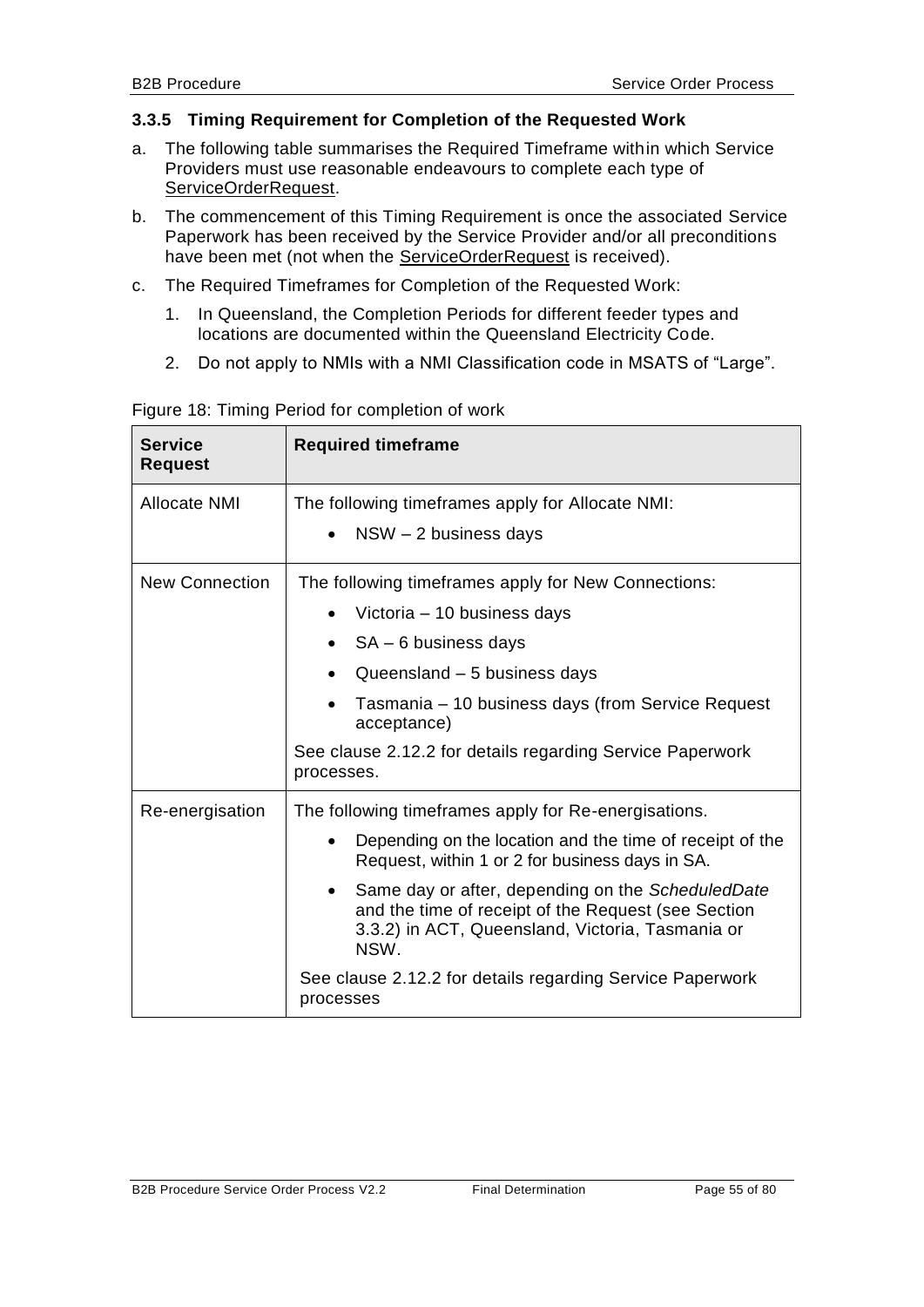| <b>Service</b><br><b>Request</b> | <b>Required timeframe</b>                                                                                                                                                                                                                                                                                                                                            |
|----------------------------------|----------------------------------------------------------------------------------------------------------------------------------------------------------------------------------------------------------------------------------------------------------------------------------------------------------------------------------------------------------------------|
| De-energisation                  | A 'permissible day' is a day on which a De-energisation is<br>allowed, and is as defined by each jurisdiction. The definition<br>of a permissible day may vary for a normal De-energisation<br>and for a De-energisation for non-payment. NSW uses a<br>reversal of this definition, using the term 'restricted' day for<br>days when De-energisations cannot occur. |
|                                  | The following timeframes apply for De-energisations:                                                                                                                                                                                                                                                                                                                 |
|                                  | 3 business days in ACT                                                                                                                                                                                                                                                                                                                                               |
|                                  | in NSW, the Service Provider must disconnect within 2<br>days of the Request being received by the Service<br>Provider or, if any of these days falls on a restricted<br>day, the first day following that is not a restricted day<br>(that is, a 'permissible' day).                                                                                                |
|                                  | in Queensland, please refer to the Electricity Industry<br>٠<br>Code                                                                                                                                                                                                                                                                                                 |
|                                  | one business day in SA normally, but may be up to 3<br>days.                                                                                                                                                                                                                                                                                                         |
|                                  | In Victoria, two business days in Victoria (or the<br>earliest permissible day thereafter)                                                                                                                                                                                                                                                                           |
|                                  | In Tasmania, normally on the permissible day, but may<br>$\bullet$<br>be within 2 days                                                                                                                                                                                                                                                                               |
|                                  | See clause 2.12.2 for details regarding Service Paperwork<br>processes.                                                                                                                                                                                                                                                                                              |
| <b>Special Read</b>              | Use reasonable endeavours to obtain a meter read within the<br>three business day's timeframe which applies for Special<br>Reads or within such other time period as specified in the<br>relevant transfer rules or jurisdictional regulatory instruments                                                                                                            |
| Adds and Alts                    | Different timeframes may apply depending on the work<br>requested. The following timeframes apply:<br>Queensland and Tasmania - up to 10 Business days;<br>Victoria/SA - no jurisdictional timeframes;<br>NSW - this ServiceOrderType is not available.<br>$\bullet$<br>See clause 2.12.2 for details regarding Service Paperwork                                    |
|                                  | processes.                                                                                                                                                                                                                                                                                                                                                           |
| Meter<br>Reconfiguration*        | The following timeframe applies for Meter Reconfigurations:<br>20 Business Days                                                                                                                                                                                                                                                                                      |

-

This Timing Requirement does not have a regulatory basis.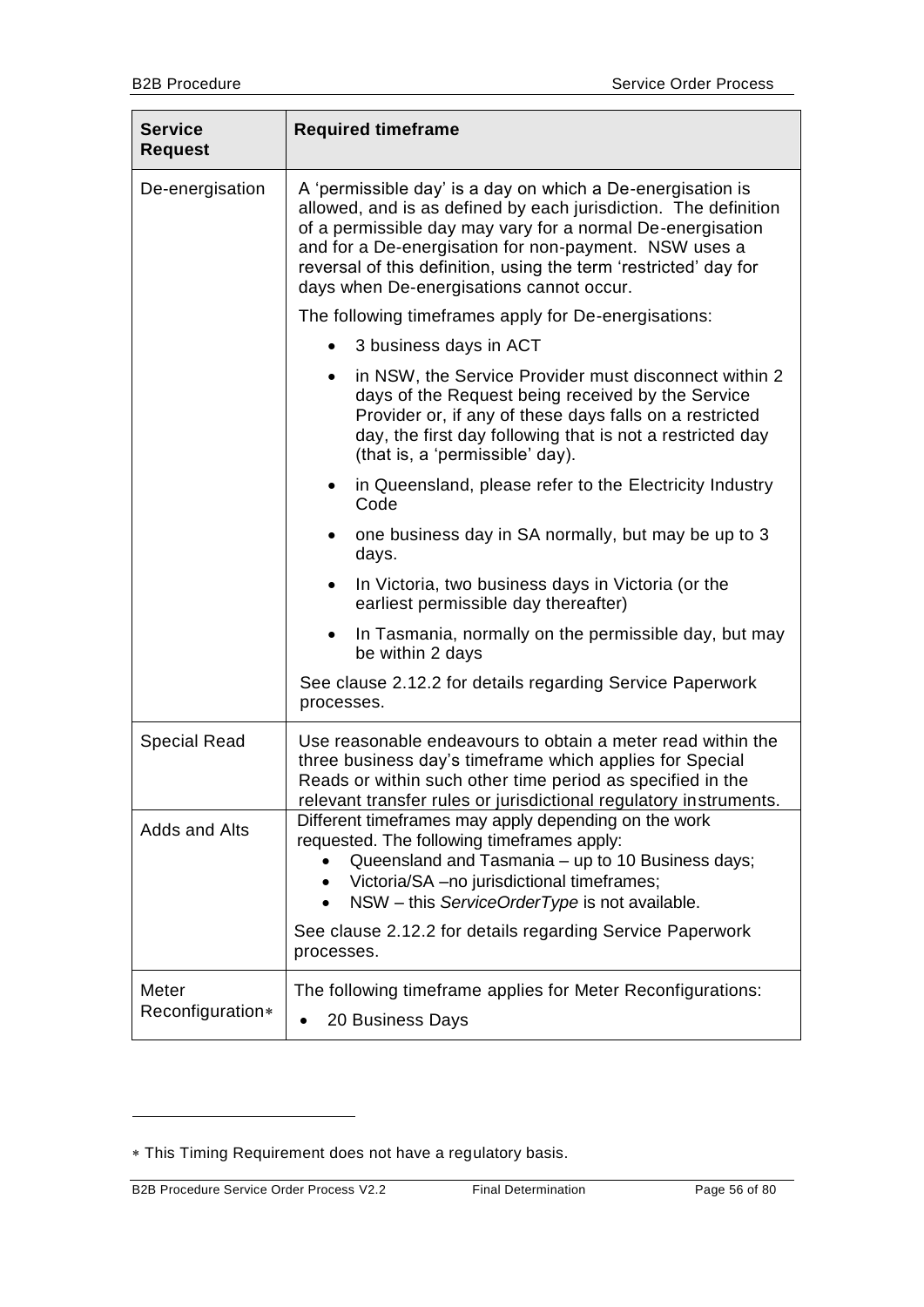| <b>Service</b><br><b>Request</b> | <b>Required timeframe</b>                                                                                                                                                                                                                                                                                                                                                                                                                                                                                                                                                                                                                                  |
|----------------------------------|------------------------------------------------------------------------------------------------------------------------------------------------------------------------------------------------------------------------------------------------------------------------------------------------------------------------------------------------------------------------------------------------------------------------------------------------------------------------------------------------------------------------------------------------------------------------------------------------------------------------------------------------------------|
| Meter<br>Investigation           | The following timeframes apply for Meter Investigations:<br>NSW - Service Provider must give the Customer 5<br>$\bullet$<br>business days written notice regarding the testing and<br>must commence the work within 15 business days.<br>Service Provider must repair or replace defective<br>metering equipment no later than 10 business days<br>after the test;<br>SA, Tasmania and Queensland - 15 business days;<br>Victoria and ACT - 20 business days.<br>The following timeframe applies for Meter Investigations with a<br>sub-type of 'Test':<br>Use reasonable endeavours to carry out a test within 15<br>business days for all jurisdictions. |
| Supply<br>Abolishment*           | The following timeframes apply for Supply Abolishment:<br>20 business days in all jurisdictions.<br>See clause 2.12.2 for details regarding Service Paperwork<br>processes.                                                                                                                                                                                                                                                                                                                                                                                                                                                                                |
| Miscellaneous <sup>*</sup>       | The timeframe depends on the work requested and may be<br>subject to commercial negotiation between parties.                                                                                                                                                                                                                                                                                                                                                                                                                                                                                                                                               |

## **3.3.6 Timing Requirement for Issuing a ServiceOrderResponse**

- a. In NSW, the Service Provider must send a ServiceOrderResponse to an Allocate NMI ServiceOrderRequest within two business days of receiving the ServiceOrderRequest.
- b. For all other ServiceOrderRequests, the Service Provider must send a ServiceOrderResponse within five business days of completing the work requested.

# **3.3.7 Timing Requirement for** *BusinessReceipts* **for Responses**

a. The Timing Requirement for the *BusinessReceipts* is set out in section 4.10 of the B2B Procedure Technical Delivery Specification.

## **3.3.8 Timing Requirement for** *BusinessAcceptance/Rejection* **for Responses**

a. The Timing Requirement for the *BusinessAcceptance/Rejection* is set out in section 4.10 of the B2B Procedure Technical Delivery Specification.

-

This Timing Requirement does not have a regulatory basis.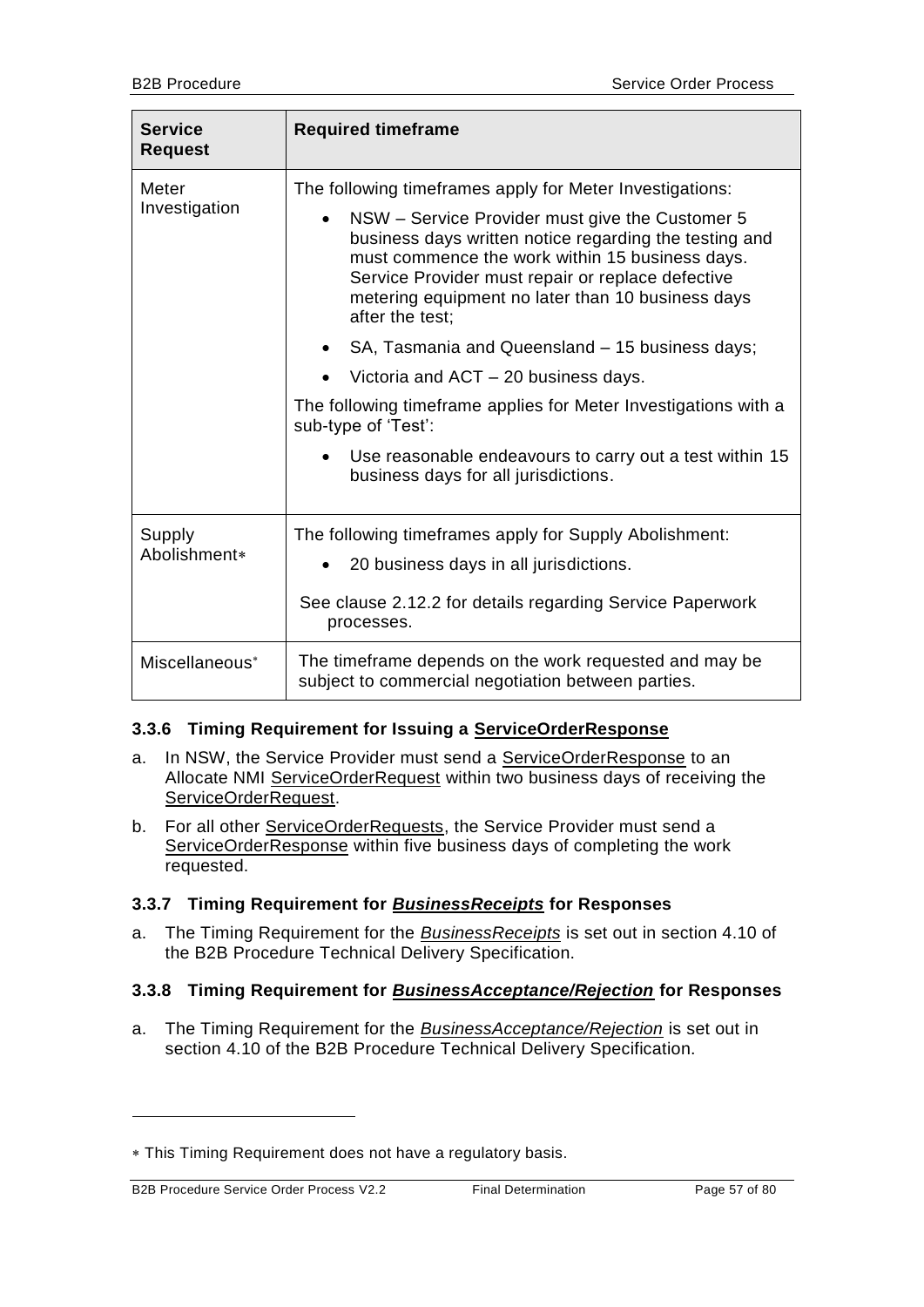## <span id="page-57-0"></span>**3.4 Timing requirements for Appointment Notifications (SA)**

- a. Following receipt of a New Connections ServiceOrderRequest, the Service Provider must send an ServiceOrderAppointmentNotification to the Retailer at least 3 business days prior to the Appointment date.
- b. Where an Appointment is made with the Customer less than three days before the *ScheduledDate*, the Service Provider must notify the Retailer the day the Appointment is made.
- c. The Timing Requirement for *BusinessReceipt* and *BusinessAcceptance/Rejection* is set out in section 4.10 of the B2B Procedure Technical Delivery Specification.
- d. If the ServiceOrderAppointmentNotification does not relate to a New Connection raised by a Retailer a *BusinessAcceptance/Rejection* should be sent with an *EventCode* of "Appointment Notification does not match ServiceOrderRequest".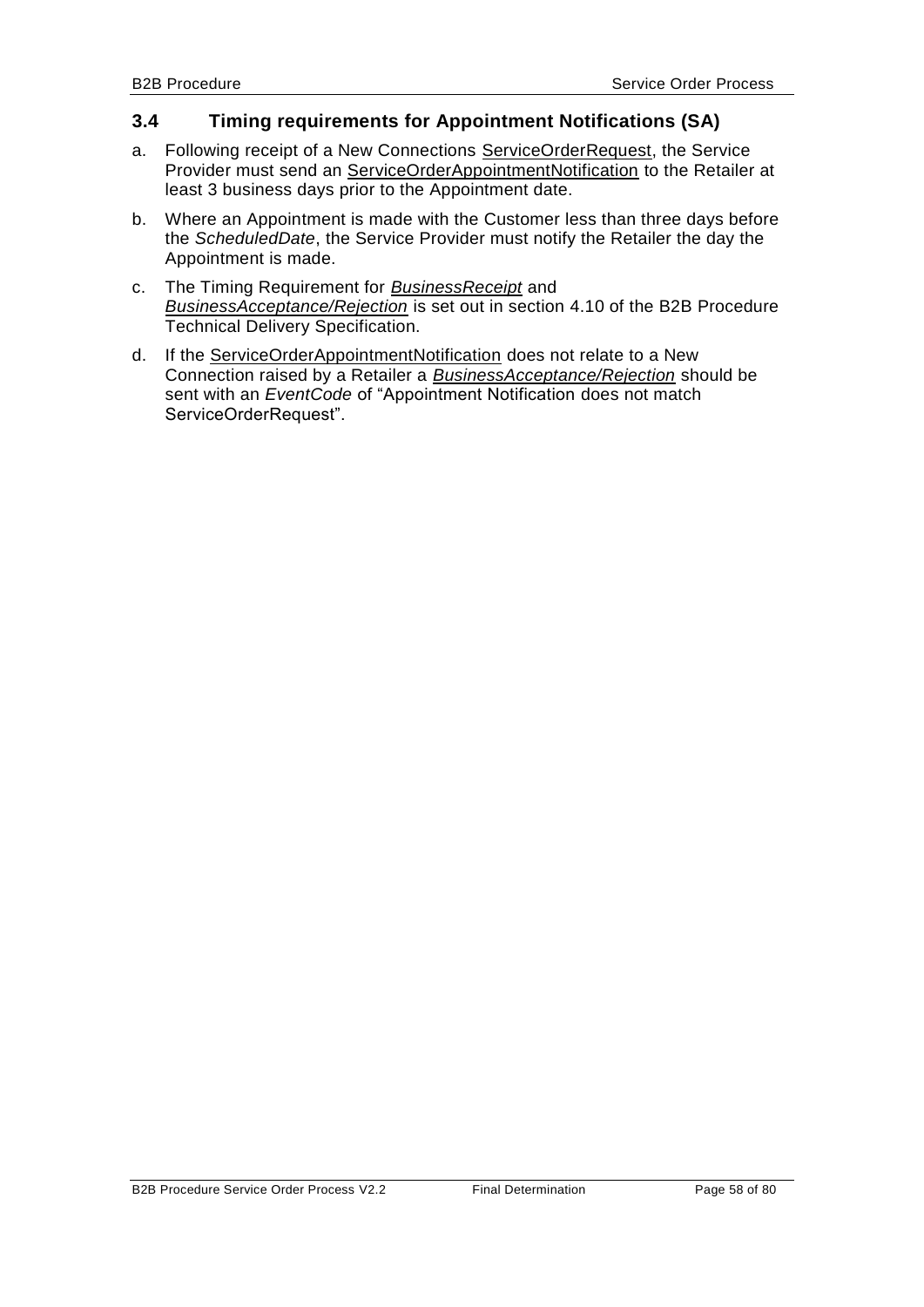# **4 TRANSACTIONS**

a. Participants must ensure that each Transaction complies with the usage, definitional and format rules detailed in the tables below:

## **4.1 ServiceOrderRequest Transaction Data**

- 
- **Key** M = Mandatory (must be provided in all situations).<br>R = Required (must be provided if this information in
	- $R$  = Required (must be provided if this information is available or has changed).<br>  $Q$  = Optional (may be provided and should be used by the Service Provider if pro
	- O = Optional (may be provided and should be used by the Service Provider if provided).<br>
	N = Not required (not required and may be ignored by the Service Provider if provided).
		- Not required (not required and may be ignored by the Service Provider if provided).

#### **Figure 19: Transaction table**

| <b>Field</b>             | Format      | <b>Definition</b>                                                                                                                                                                                                                                                        | Allocate NMI<br>(NSW only) | ection<br>É<br>NSW)<br>$\circ$<br>ပ<br>New<br>(Not | Re-energisation | normal/non-payment<br>De-energisation | <b>Special Read</b> | Alts<br>(Not NSW)<br>and<br>Adds | Reconfiguration<br><b>Meter</b> | Meter Investigation | Abolishment<br><b>Supply</b> | Miscellaneous |
|--------------------------|-------------|--------------------------------------------------------------------------------------------------------------------------------------------------------------------------------------------------------------------------------------------------------------------------|----------------------------|----------------------------------------------------|-----------------|---------------------------------------|---------------------|----------------------------------|---------------------------------|---------------------|------------------------------|---------------|
| ActionType               | VARCHAR(7)  | A code used to indicate:<br>new ServiceOrderRequest<br>$New =$<br>Cancel = cancel a previously raised ServiceOrderRequest                                                                                                                                                | M                          | M                                                  | M               | M                                     | м                   | M                                | м                               | M                   | M                            | M             |
|                          |             | Replace = Replacement Request for an incorrectly rejected<br>ServiceOrderRequest. Refer clause 2.2.1.i                                                                                                                                                                   |                            |                                                    |                 |                                       |                     |                                  |                                 |                     |                              |               |
| RetServiceOrder          | VARCHAR(15) | Retailer defined reference, used for reference and tracking.<br>Must be a previous sent number if the $ActionType =$<br>"Cancel". Otherwise (ActionType = "New" or "Replace")<br>must be a new (unused) number, unique for the<br>Retailer/Service Provider combination. | м                          | м                                                  | м               | м                                     | м                   | М                                | м                               | M                   | M                            | м             |
| RetailerID               | VARCHAR(10) | Retailer's MSATS Participant ID.                                                                                                                                                                                                                                         | M                          | M                                                  | M               | M                                     | м                   | M                                | M                               | M                   | M                            | м             |
| <b>ServiceProviderID</b> | VARCHAR(10) | Service Provider (DNSP or MDP or MPB or MPC) MSATS<br>Participant ID.                                                                                                                                                                                                    | M                          | M                                                  | м               | М                                     | м                   | M                                | м                               | M                   | M                            | м             |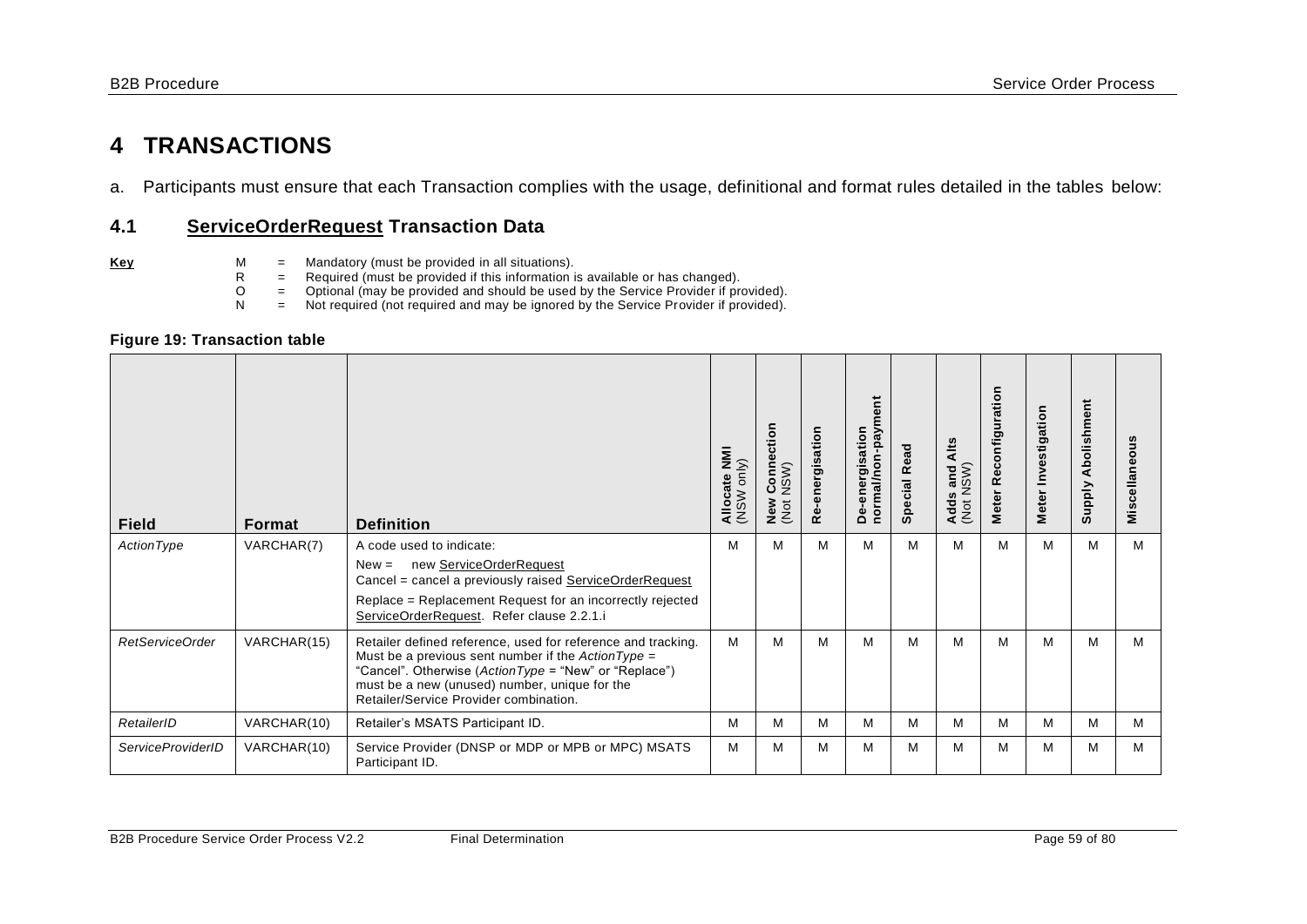| <b>Field</b>            | Format      | <b>Definition</b>                                                                                                                                                                                                                                                                                                                                                                                                                                                                                                                                                                                                                                                                                                                                            | Allocate NMI<br>(NSW only) | Connection<br>NSW)<br>New<br>(Not | Re-energisation | normal/non-payment<br>De-energisation | <b>Special Read</b> | Adds and Alts<br>(Not NSW) | Meter Reconfiguration | Meter Investigation | Supply Abolishment | Miscellaneous |
|-------------------------|-------------|--------------------------------------------------------------------------------------------------------------------------------------------------------------------------------------------------------------------------------------------------------------------------------------------------------------------------------------------------------------------------------------------------------------------------------------------------------------------------------------------------------------------------------------------------------------------------------------------------------------------------------------------------------------------------------------------------------------------------------------------------------------|----------------------------|-----------------------------------|-----------------|---------------------------------------|---------------------|----------------------------|-----------------------|---------------------|--------------------|---------------|
| ServiceOrderType        | VARCHAR(22) | Code indicating type of ServiceOrderRequest:<br>Allocate NMI<br>$\bullet$<br><b>New Connection</b><br>$\bullet$<br>Re-energisation<br>$\bullet$<br>De-energisation<br>$\bullet$<br><b>Special Read</b><br>$\bullet$<br>Adds And Alts<br>$\bullet$<br>Meter Reconfiguration<br>$\bullet$<br>Meter Investigation<br>$\bullet$<br>Supply Abolishment<br>$\bullet$<br>Miscellaneous<br>$\bullet$<br>Not Required for a "Cancel" ServiceOrderRequest.                                                                                                                                                                                                                                                                                                             | M/N                        | M/N                               | M/N             | M/N                                   | M/N                 | M/N                        | M/N                   | M/N                 | M/N                | M/N           |
| ServiceOrder<br>SubType | VARCHAR(40) | Sub category of the ServiceOrderType. Refer section<br>2.12.3 for details regarding the use of this field.<br>The allowed codes for each ServiceOrderType are:<br><b>New Connection</b><br>Temporary<br>$\blacksquare$<br>Temporary In Permanent<br>$\blacksquare$<br>Permanent<br>$\blacksquare$<br>Re-energisation<br>After Disconnection For Non-Payment<br>$\blacksquare$<br><b>Sticker Removal</b><br>$\blacksquare$<br>Retrospective Move-in<br>$\blacksquare$<br>New Reading Required<br>$\blacksquare$<br>De-energisation<br>Remove Fuse<br>$\blacksquare$<br>Remove Fuse (Non-Payment)<br>$\blacksquare$<br>Pillar-Box Pit Or Pole-Top<br>$\blacksquare$<br>Pillar-Box Pit Or Pole-Top (Non-Payment)<br>$\blacksquare$<br>Sticker<br>$\blacksquare$ | $\mathsf{N}$               | R/N                               | R/N             | R/N                                   | R/N                 | R/N                        | R/N                   | R/N                 | N                  | N             |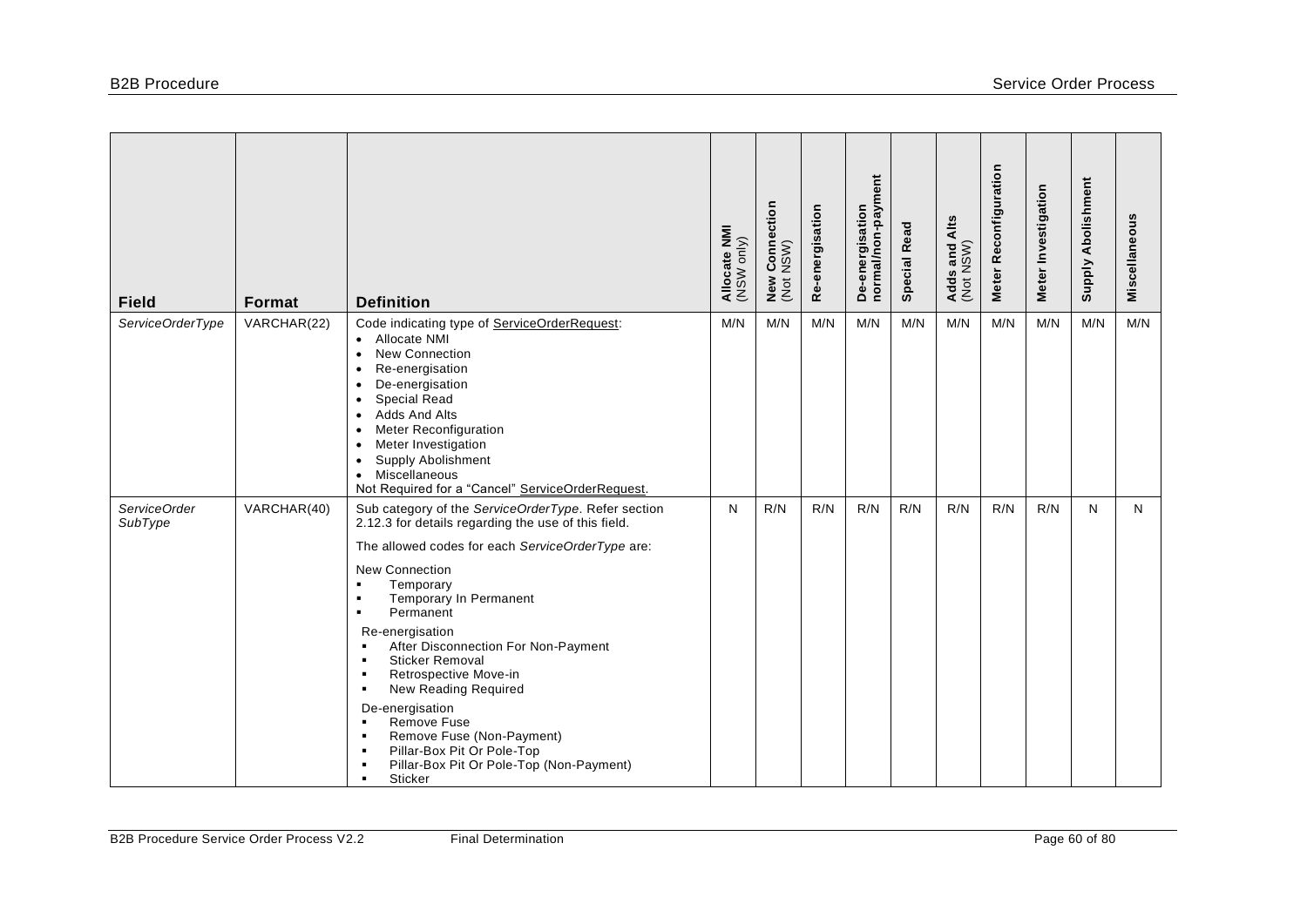| <b>Field</b> | Format | <b>Definition</b>                                                                                                                                                                                                                              | Allocate NMI<br>(NSW only) | <b>New Connection</b><br>(Not NSW) | Re-energisation | De-energisation<br>normal/non-payment | <b>Special Read</b> | Alts<br>Adds and /<br>(Not NSW) | Meter Reconfiguration | Meter Investigation | Abolishment<br>Supply | Miscellaneous |
|--------------|--------|------------------------------------------------------------------------------------------------------------------------------------------------------------------------------------------------------------------------------------------------|----------------------------|------------------------------------|-----------------|---------------------------------------|---------------------|---------------------------------|-----------------------|---------------------|-----------------------|---------------|
|              |        | Adds And Alts<br>Install Hot Water<br>$\blacksquare$<br>Install Controlled Load<br>$\blacksquare$<br>Move Meter<br><b>Install Meter</b><br>$\blacksquare$<br><b>Remove Meter</b><br>$\blacksquare$<br><b>Exchange Meter</b><br>$\blacksquare$  |                            |                                    |                 |                                       |                     |                                 |                       |                     |                       |               |
|              |        | Special Read<br><b>Check Read</b><br><b>Final Read</b><br>$\blacksquare$<br>Meter Reconfiguration<br>Change Controlled Load<br>$\blacksquare$<br>Change Timeswitch<br>$\blacksquare$<br>Change Tariff<br>$\blacksquare$<br>Meter Investigation |                            |                                    |                 |                                       |                     |                                 |                       |                     |                       |               |
|              |        | Tamper<br>Inspect<br><b>Meter Test</b><br>$\blacksquare$<br>Not Required for a "Cancel" ServiceOrderRequest.                                                                                                                                   |                            |                                    |                 |                                       |                     |                                 |                       |                     |                       |               |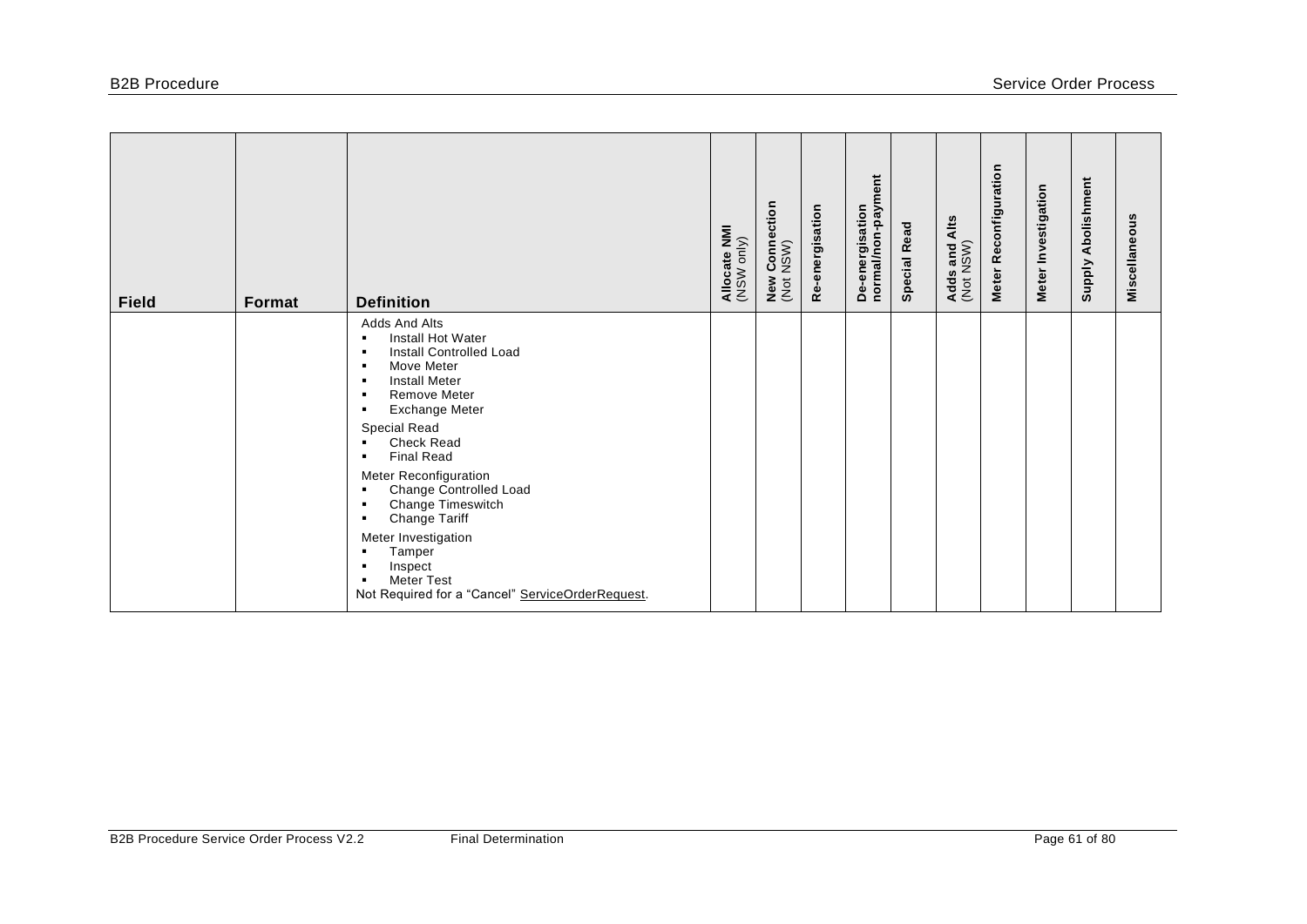| <b>Field</b>                 | Format       | <b>Definition</b>                                                                                                                                                                                         | Allocate NMI<br>(NSW only) | Connection<br>NSW)<br>New<br>(Not | Re-energisation | De-energisation<br>normal/non-payment | <b>Special Read</b> | Alts<br>Adds and /<br>(Not NSW) | Meter Reconfiguration | Meter Investigation | <b>Supply Abolishment</b> | Miscellaneous |
|------------------------------|--------------|-----------------------------------------------------------------------------------------------------------------------------------------------------------------------------------------------------------|----------------------------|-----------------------------------|-----------------|---------------------------------------|---------------------|---------------------------------|-----------------------|---------------------|---------------------------|---------------|
| Confirmed<br>De-energisation | <b>YESNO</b> | Allowed values:                                                                                                                                                                                           | N                          | N                                 | N               | M/N                                   | N                   | N                               | N                     | N                   | N                         | N             |
|                              |              | "No" = Default value. The normal business rules regarding<br>De-energisation apply.                                                                                                                       |                            |                                   |                 |                                       |                     |                                 |                       |                     |                           |               |
|                              |              | "Yes" = Used only where the Retailer has confirmed with<br>the Customer that the Customer details in the<br>ServiceOrderRequest are accurate.                                                             |                            |                                   |                 |                                       |                     |                                 |                       |                     |                           |               |
|                              |              | The value of "Yes" can only be used by the Retailer where<br>the earlier De-energisation Request was not performed by<br>the Service Provider due to a Re-energisation Request<br>from another Retailer.  |                            |                                   |                 |                                       |                     |                                 |                       |                     |                           |               |
|                              |              | Refer 2.12.15.e and 2.12.15.2 for further details regarding<br>the usage of this value.                                                                                                                   |                            |                                   |                 |                                       |                     |                                 |                       |                     |                           |               |
|                              |              | Not Required for a "Cancel" ServiceOrderRequest.                                                                                                                                                          |                            |                                   |                 |                                       |                     |                                 |                       |                     |                           |               |
| <b>ServiceTime</b>           | VARCHAR(40)  | Indicates time the Retailer requires the service to be<br>performed. Allowed values:<br>Any Time<br>$\blacksquare$<br>Business Hours, or<br>$\blacksquare$<br><b>Non-Business Hours</b><br>$\blacksquare$ | N                          | M/N                               | M/N             | M/N                                   | M/N                 | M/N                             | M/N                   | M/N                 | M/N                       | M/N           |
|                              |              | Not Required for a "Cancel" ServiceOrderRequest.                                                                                                                                                          |                            |                                   |                 |                                       |                     |                                 |                       |                     |                           |               |
| <b>NMI</b>                   | CHAR(10)     | NMI (as used by MSATS).                                                                                                                                                                                   | N                          | R                                 | M               | м                                     | M                   | М                               | м                     | M                   | M                         | M             |
| NMIChecksum                  | CHAR(1)      | NMI Checksum (as used by MSATS).                                                                                                                                                                          | N                          | O                                 | O               | O                                     | O                   | O                               | $\circ$               | O                   | O                         | $\circ$       |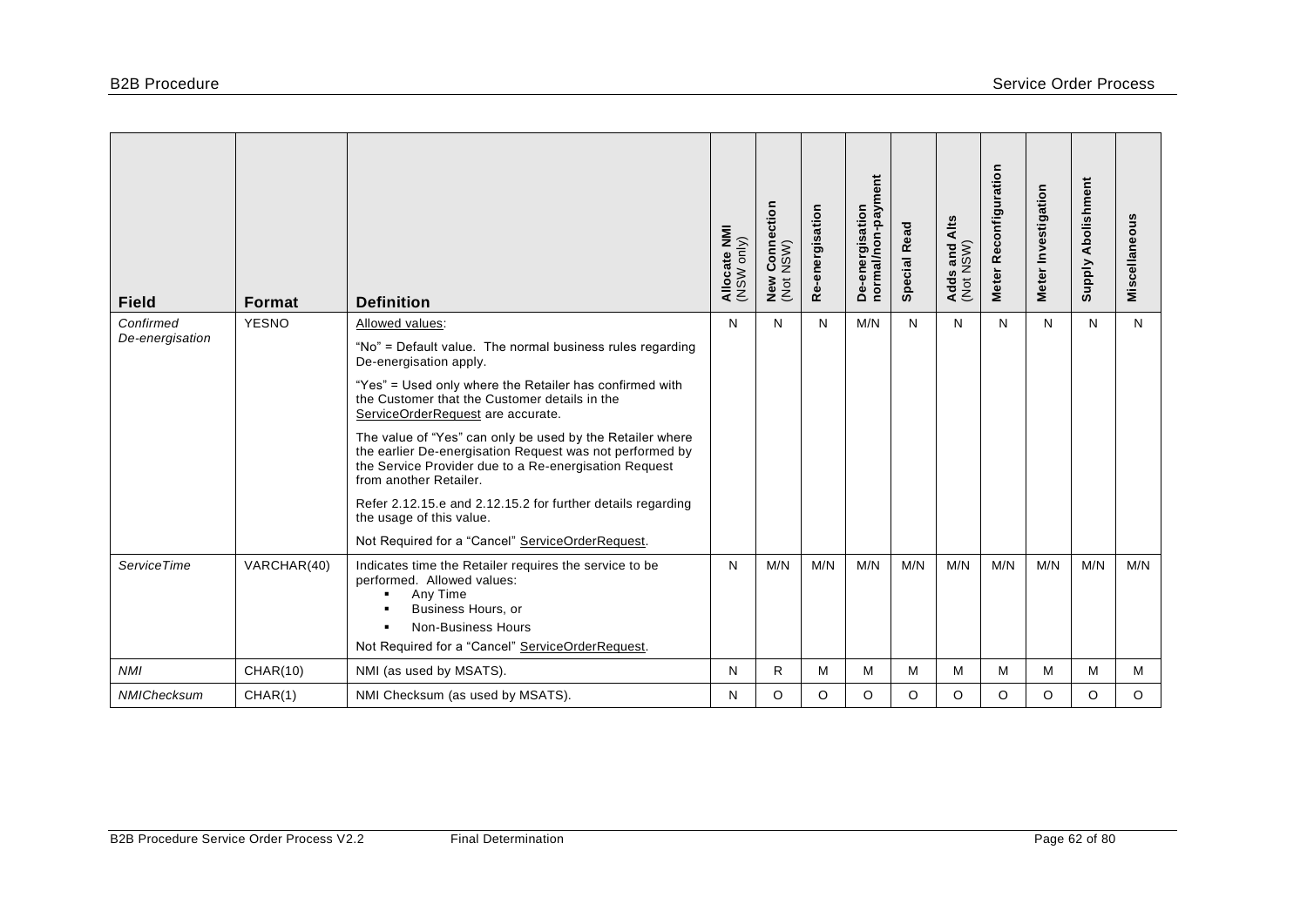| <b>Field</b>                   | Format         | <b>Definition</b>                                                                                                                                                                                    | Allocate NMI<br>(NSW only) | ction<br>Connee<br>NSW)<br>New<br>(Not | Re-energisation | normal/non-payment<br>De-energisation | <b>Special Read</b> | Alts<br>Adds and<br>(Not NSW) | Reconfiguration<br><b>Meter</b> | Meter Investigation | <b>Supply Abolishment</b> | Miscellaneous |
|--------------------------------|----------------|------------------------------------------------------------------------------------------------------------------------------------------------------------------------------------------------------|----------------------------|----------------------------------------|-----------------|---------------------------------------|---------------------|-------------------------------|---------------------------------|---------------------|---------------------------|---------------|
| <b>MeterSerial</b><br>Number   | VARCHAR(12)    | This should be provided where any work is specific to a<br>given meter. Not required where requested work affects all<br>meters (refer clause 2.12.1.g for further details).                         | N                          | N                                      | N               | N                                     | N                   | R/N                           | R/N                             | R/N                 | N                         | R/N           |
|                                |                | This field repeats to allow the provision of details for<br>multiple meters.                                                                                                                         |                            |                                        |                 |                                       |                     |                               |                                 |                     |                           |               |
|                                |                | Not Required for a "Cancel" ServiceOrderRequest.                                                                                                                                                     |                            |                                        |                 |                                       |                     |                               |                                 |                     |                           |               |
| ServiceOrder<br><b>Address</b> | <b>ADDRESS</b> | Site/Service Point address in a structured format where<br>available, otherwise unstructured. For details of the<br>ADDRESS structure, refer Technical Guidelines for B2B<br>Process Specifications. | M                          | N<br>(M)                               | N               | N                                     | N                   | N                             | N                               | N                   | N                         | N             |
|                                |                | This field is Mandatory for New Connection<br>ServiceOrderRequests if the NMI is not provided.                                                                                                       |                            |                                        |                 |                                       |                     |                               |                                 |                     |                           |               |
| HazardDescription              | VARCHAR(80)    | Description of any hazards associated with the Site.                                                                                                                                                 | N                          | R/N                                    | R/N             | R/N                                   | R/N                 | R/N                           | R/N                             | R/N                 | R/N                       | R/N           |
|                                |                | This field repeats to allow the reporting of multiple hazards.                                                                                                                                       |                            |                                        |                 |                                       |                     |                               |                                 |                     |                           |               |
|                                |                | Refer B2B Procedure Customer and Site Details<br>Notification for the list of allowed codes.                                                                                                         |                            |                                        |                 |                                       |                     |                               |                                 |                     |                           |               |
|                                |                | This information does not replace information previously<br>provided in a SiteAccessNotification.                                                                                                    |                            |                                        |                 |                                       |                     |                               |                                 |                     |                           |               |
|                                |                | Not Required for a "Cancel" ServiceOrderRequest.                                                                                                                                                     |                            |                                        |                 |                                       |                     |                               |                                 |                     |                           |               |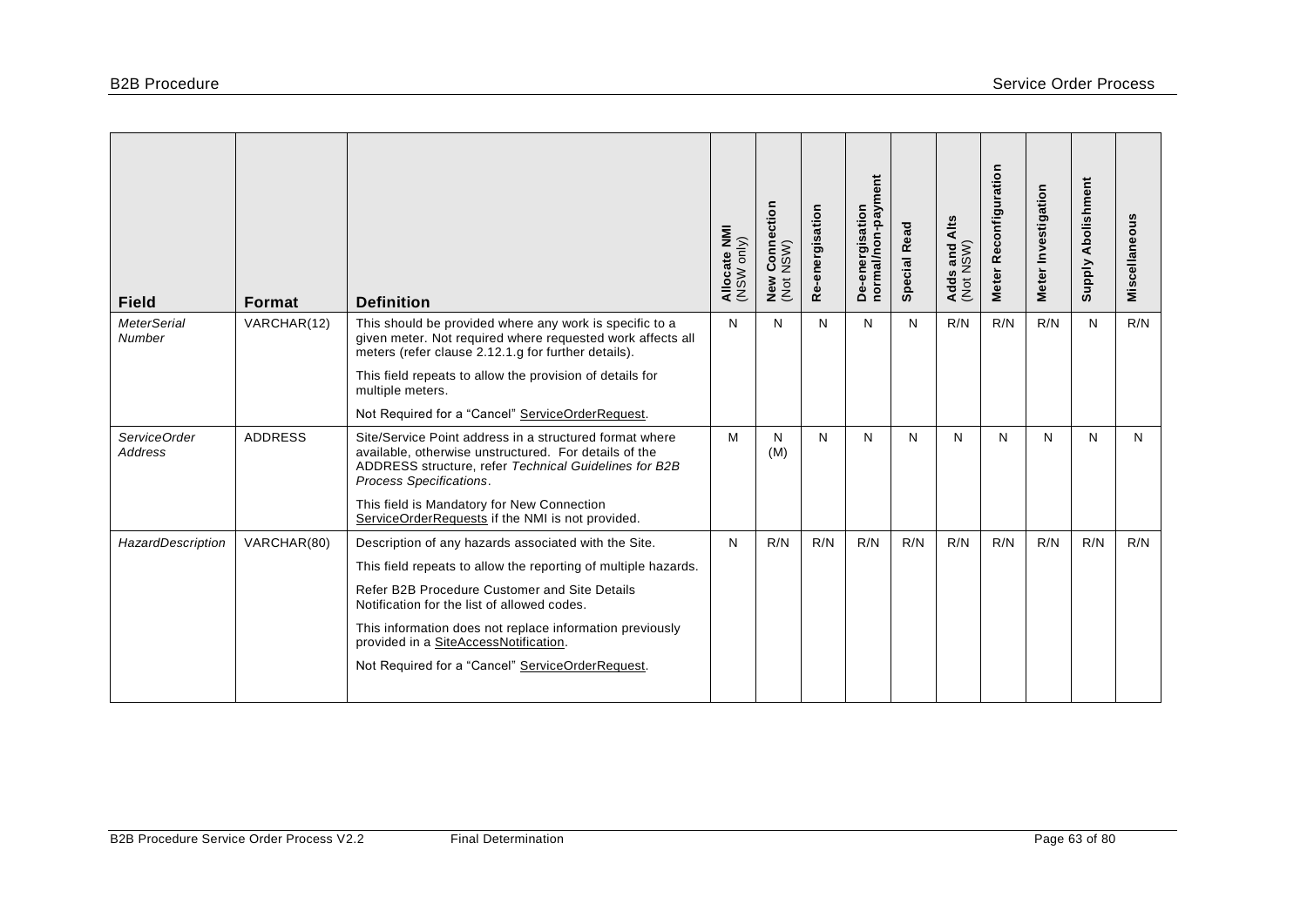| <b>Field</b>         | <b>Format</b> | <b>Definition</b>                                                                                                                                                                                                                                                                                                                                                                                                                                                                                                                                                                                                                                                                         | Allocate NMI<br>(NSW only) | / Connection<br>: NSW)<br>New<br>(Not | Re-energisation | ent<br>De-energisation<br>normal/non-paym | <b>Special Read</b> | Adds and Alts<br>(Not NSW) | Meter Reconfiguration | Meter Investigation | Supply Abolishment | Miscellaneous |
|----------------------|---------------|-------------------------------------------------------------------------------------------------------------------------------------------------------------------------------------------------------------------------------------------------------------------------------------------------------------------------------------------------------------------------------------------------------------------------------------------------------------------------------------------------------------------------------------------------------------------------------------------------------------------------------------------------------------------------------------------|----------------------------|---------------------------------------|-----------------|-------------------------------------------|---------------------|----------------------------|-----------------------|---------------------|--------------------|---------------|
| <b>AccessDetails</b> | VARCHAR(160)  | If the Customer has supplied any special access details,<br>the Retailer must include these. Any access requirements<br>should be fully described, without using abbreviations.<br>Standard values<br>"Customer Reports No Access Requirements", or<br>"Not Known To Retailer" for De-energisation for Non-<br>Payment or other Requests not initiated by Customer, or<br><description access="" of="" requirement=""><br/>Refer B2B Procedure Customer and Site Details<br/>Notification for more information.<br/>This information does not replace information previously<br/>provided in a SiteAccessNotification.<br/>Not Required for a "Cancel" ServiceOrderRequest.</description> | N                          | M/N                                   | M/N             | M/N                                       | M/N                 | M/N                        | M/N                   | M/N                 | M/N                | R/N           |
| FormReference        | VARCHAR(15)   | Reference to the forms associated with New Connections<br>and Meter Adds and Alts used in each jurisdiction. Allowed<br>values and requirements are defined in the Service<br>Paperwork reference Table.<br>Required field for Supply Abolishment in Victoria and South<br>Australia.<br>The field is Not Required for Connection Points located in<br>NSW.<br>Not Required for a "Cancel" ServiceOrderRequest.                                                                                                                                                                                                                                                                           | N                          | R/N                                   | N               | N                                         | N                   | R/N                        | N                     | N                   | N/R                | $\circ$       |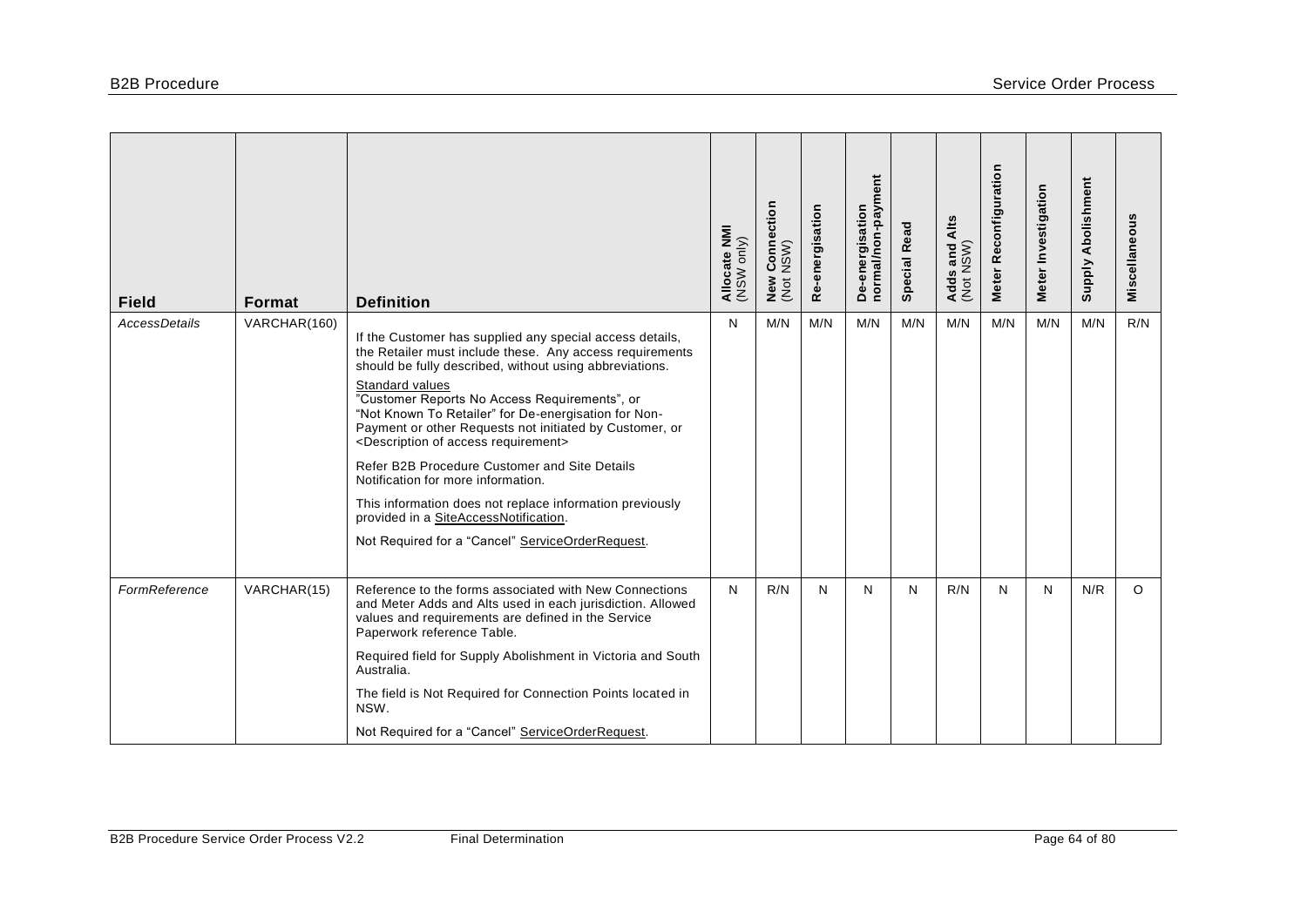| <b>Field</b>                                  | Format      | <b>Definition</b>                                                                                                                                                                                                                                                                                                                                           | Allocate NMI<br>(NSW only) | r Connection<br>NSW)<br>New<br>(Not | Re-energisation | De-energisation<br>normal/non-payment | <b>Special Read</b> | Adds and Alts<br>(Not NSW) | Meter Reconfiguration | Meter Investigation | Supply Abolishment | Miscellaneous |
|-----------------------------------------------|-------------|-------------------------------------------------------------------------------------------------------------------------------------------------------------------------------------------------------------------------------------------------------------------------------------------------------------------------------------------------------------|----------------------------|-------------------------------------|-----------------|---------------------------------------|---------------------|----------------------------|-----------------------|---------------------|--------------------|---------------|
| FormNumber                                    | VARCHAR(15) | Where the form listed in FormReference is numbered, this<br>field is populated with the number on the form.                                                                                                                                                                                                                                                 | N                          | R/N                                 | N               | N                                     | N                   | R/N                        | N                     | N                   | N/R                | $\circ$       |
|                                               |             | Required field for Supply Abolishment in Victoria and South<br>Australia.                                                                                                                                                                                                                                                                                   |                            |                                     |                 |                                       |                     |                            |                       |                     |                    |               |
|                                               |             | Not Required for a "Cancel" ServiceOrderRequest.                                                                                                                                                                                                                                                                                                            |                            |                                     |                 |                                       |                     |                            |                       |                     |                    |               |
| SafetyCertificateId                           | VARCHAR(15) | Reference to the safety certificate number associated with<br>New Connections and Meter Adds and Alts used in each<br>jurisdiction.                                                                                                                                                                                                                         | N                          | R/N                                 | O/N             | N                                     | N                   | R/N                        | N                     | N                   | N                  | $\circ$       |
|                                               |             | Service Paperwork must be provided in Victoria for sites<br>that have been physically de-energised for more than 12<br>months.                                                                                                                                                                                                                              |                            |                                     |                 |                                       |                     |                            |                       |                     |                    |               |
|                                               |             | Not Required for a "Cancel" ServiceOrderRequest.                                                                                                                                                                                                                                                                                                            |                            |                                     |                 |                                       |                     |                            |                       |                     |                    |               |
| <b>SafetyCertificate</b><br><b>MethodSent</b> | VARCHAR(6)  | Code indicating how the safety certificate has been<br>provided:<br>"Faxed"<br>Faxed by Retailer to Service Provider<br>$=$<br>"Email"<br>Emailed by Retailer to Service Provider<br>$=$<br>"Online"<br>Available to Service Provider from an<br>$=$<br>internet Site<br>"OnSite"<br>Left on Site or already provided by<br>$=$<br>Customer/Agent (eg. REC) | N                          | R/N                                 | O/N             | N                                     | N                   | R/N                        | N                     | N                   | N                  | $\Omega$      |
|                                               |             | Required in Victoria and SA only.                                                                                                                                                                                                                                                                                                                           |                            |                                     |                 |                                       |                     |                            |                       |                     |                    |               |
|                                               |             | Not Required for a "Cancel" ServiceOrderRequest.                                                                                                                                                                                                                                                                                                            |                            |                                     |                 |                                       |                     |                            |                       |                     |                    |               |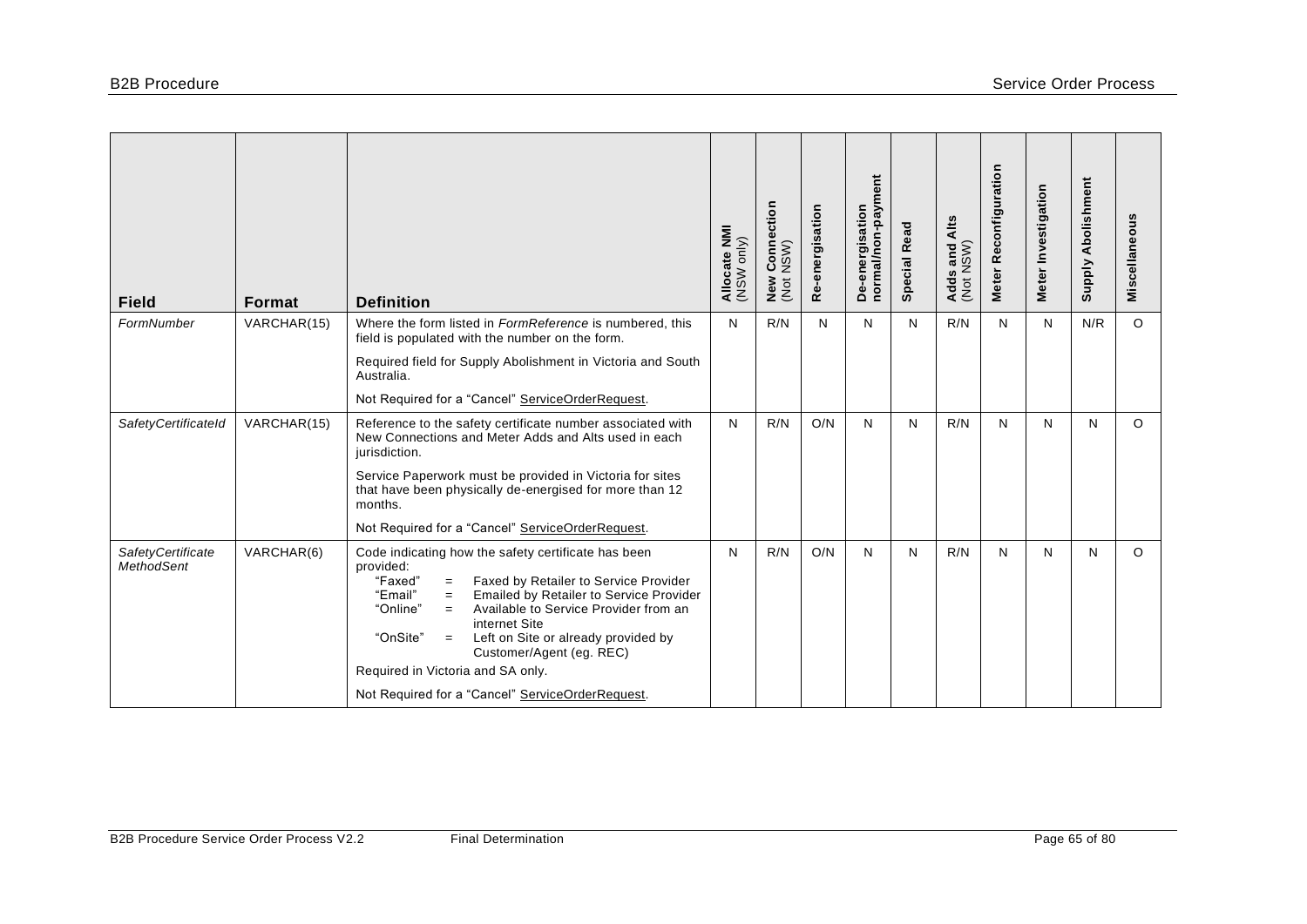| <b>Field</b>                          | <b>Format</b> | <b>Definition</b>                                                                                                                                                                                                                                                                                                                                                                                                                                                                                                                                                                                                                                                                                                                                                                                                                                                                                                                                                                                                                                                                                                                                                                                                                       | Allocate NMI<br>(NSW only) | ction<br>Conned<br>NSW)<br>New<br>(Not | Re-energisation | De-energisation<br>normal/non-payment | <b>Special Read</b> | Alts<br>Adds and /<br>(Not NSW) | Reconfiguration<br>Meter | Meter Investigation | Abolishment<br><b>Supply</b> | Miscellaneous |
|---------------------------------------|---------------|-----------------------------------------------------------------------------------------------------------------------------------------------------------------------------------------------------------------------------------------------------------------------------------------------------------------------------------------------------------------------------------------------------------------------------------------------------------------------------------------------------------------------------------------------------------------------------------------------------------------------------------------------------------------------------------------------------------------------------------------------------------------------------------------------------------------------------------------------------------------------------------------------------------------------------------------------------------------------------------------------------------------------------------------------------------------------------------------------------------------------------------------------------------------------------------------------------------------------------------------|----------------------------|----------------------------------------|-----------------|---------------------------------------|---------------------|---------------------------------|--------------------------|---------------------|------------------------------|---------------|
| Special<br><i><b>Instructions</b></i> | VARCHAR(240)  | Any special instructions the Retailer wishes to convey to<br>the Service Provider.<br>Mandatory where:<br>A value of 'Yes' is used in<br>$\blacksquare$<br>CustomerConsultationRequired; or<br>A value of "Other Multi-phase" is used in<br>$\blacksquare$<br>SupplyPhases; or<br>A value of "Other" is used in MeteringRequired; or<br>$\blacksquare$<br>If $ActionType = "Replace"$ (refer 2.2.1.i.4); or<br>$\blacksquare$<br>Necessary to support exceptional arrangements for<br>٠<br>urgent (high priority) ServiceOrderRequests (refer<br>2.6.2.c.1.ii); or<br>Where ServiceOrderType = "Meter Reconfiguration"<br>$\blacksquare$<br>(refer 2.12.9.a); or<br>Where ServiceOrderType = "New Connection " and<br>$\blacksquare$<br>any specific tariff or metering requirements are not<br>already provided (refer 2.12.6.b); or<br>Where ServiceOrderType = "Adds and Alts" and any<br>$\blacksquare$<br>specific tariff, metering requirements or any other<br>special requirements need to be advised (refer<br>$2.12.11.b$ ; or<br>Where ServiceTime = "Non-Business Hours". (Refer<br>$\blacksquare$<br>$2.12.1.b.1.i$ .<br>This information does not replace information previously<br>provided in a SiteAccessNotification. | O/M                        | O/M                                    | O/M             | O/M                                   | O/M                 | R/M                             | O/M                      | O/M                 | O/M                          | O/M           |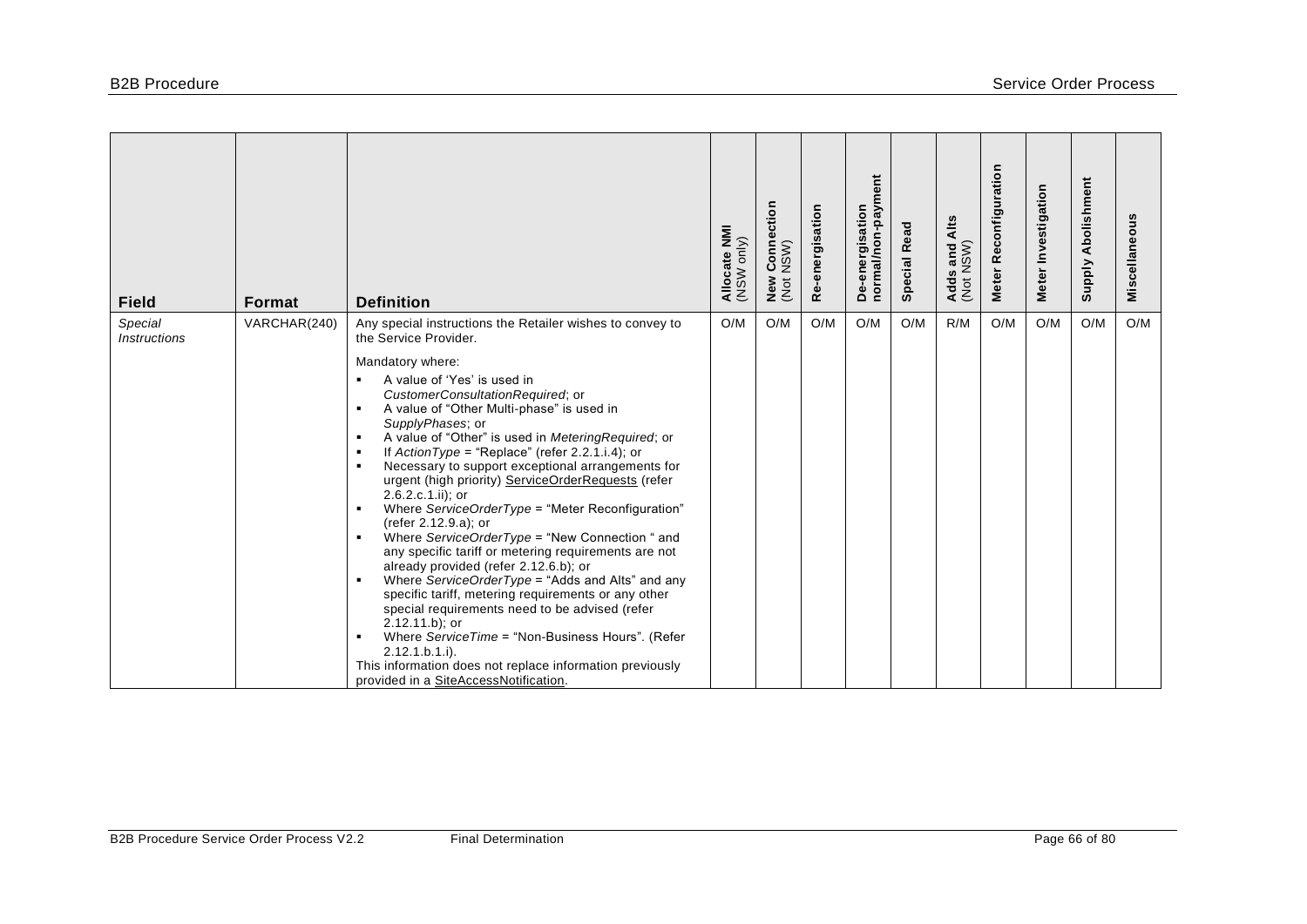| <b>Field</b>                            | Format                       | <b>Definition</b>                                                                                                                                      | Allocate NMI<br>(NSW only) | <b>New Connection</b><br>(Not NSW) | Re-energisation | normal/non-payment<br>De-energisation | Read<br>Special I | Alts<br>Adds and /<br>(Not NSW) | Meter Reconfiguration | Meter Investigation | <b>Supply Abolishment</b> | Miscellaneous |
|-----------------------------------------|------------------------------|--------------------------------------------------------------------------------------------------------------------------------------------------------|----------------------------|------------------------------------|-----------------|---------------------------------------|-------------------|---------------------------------|-----------------------|---------------------|---------------------------|---------------|
| <b>CustomerConsulta</b><br>tionRequired | <b>YESNO</b>                 | Allowed value: "Yes".                                                                                                                                  | M/N                        | M/N                                | M/N             | M/N                                   | M/N               | M/N                             | M/N                   | M/N                 | M/N                       | M/N           |
|                                         |                              | Yes = The Retailer requests the Service Provider consult<br>with the Customer to make arrangements for the<br>completion of the work requested.        |                            |                                    |                 |                                       |                   |                                 |                       |                     |                           |               |
|                                         |                              | No = The Retailer does not request the Service Provider<br>consult with the Customer to make arrangements for the<br>completion of the work requested. |                            |                                    |                 |                                       |                   |                                 |                       |                     |                           |               |
|                                         |                              | Where 'Yes' is used, the reason for the need to consult with<br>the Customer must be provided in SpecialInstructions.                                  |                            |                                    |                 |                                       |                   |                                 |                       |                     |                           |               |
|                                         |                              | Refer clause 2.6.1.a and b.                                                                                                                            |                            |                                    |                 |                                       |                   |                                 |                       |                     |                           |               |
|                                         |                              | Not Required for a "Cancel" ServiceOrderRequest unless<br>SpecialInstructions is provided.                                                             |                            |                                    |                 |                                       |                   |                                 |                       |                     |                           |               |
| <b>CustomerContact</b><br>Name          | <b>PERSON</b><br><b>NAME</b> | Contact name of Customer or Customer's agent, to be<br>provided where Service Provider may need to contact<br>Customer/agent.                          | N                          | R/N                                | R/N             | R/N                                   | R/N               | R/N                             | R/N                   | R/N                 | R/N                       | R/N           |
|                                         |                              | Not Required for a "Cancel" ServiceOrderRequest.                                                                                                       |                            |                                    |                 |                                       |                   |                                 |                       |                     |                           |               |
| <b>CustomerContact</b>                  | <b>TELEPHONE</b>             | Contact telephone number of Customer/agent.                                                                                                            | N                          | R/N                                | R/N             | R/N                                   | R/N               | R/N                             | R/N                   | R/N                 | R/N                       | R/N           |
| <b>TelephoneNumber</b>                  |                              | A maximum of three telephone numbers must be provided.                                                                                                 |                            |                                    |                 |                                       |                   |                                 |                       |                     |                           |               |
|                                         |                              | Not Required for a "Cancel" ServiceOrderRequest.                                                                                                       |                            |                                    |                 |                                       |                   |                                 |                       |                     |                           |               |
| <b>RetailerContact</b><br>Name          | <b>PERSON</b><br><b>NAME</b> | Contact name of Retailer, to be provided where Service<br>Provider may need to contact the Retailer.                                                   | O/N                        | O/N                                | O/N             | O/N                                   | O/N               | O/N                             | O/N                   | O/N                 | O/N                       | O/N           |
|                                         |                              | Not Required for a "Cancel" ServiceOrderRequest.                                                                                                       |                            |                                    |                 |                                       |                   |                                 |                       |                     |                           |               |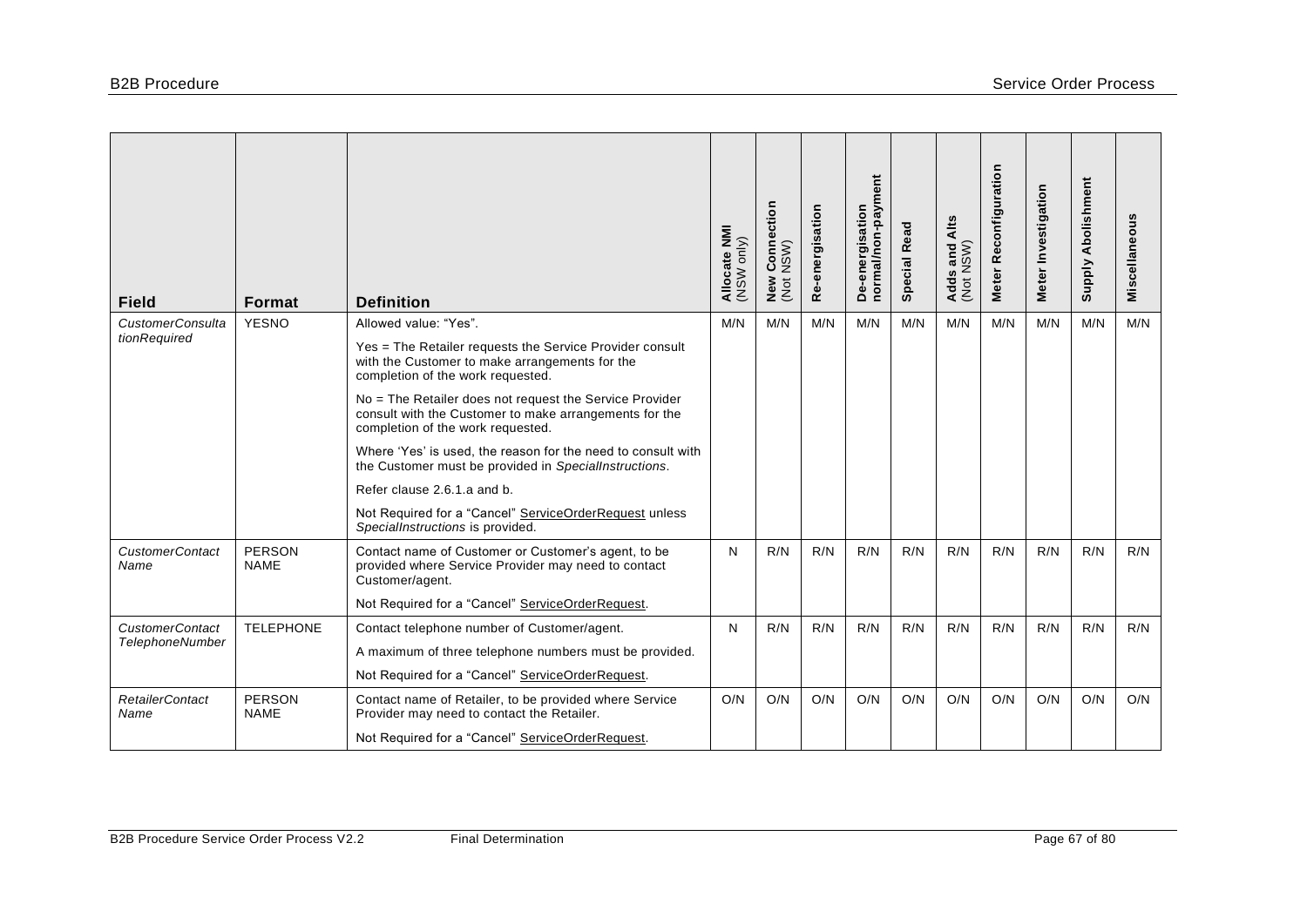| <b>Field</b>                                     | <b>Format</b>    | <b>Definition</b>                                                                                                                                                                                                                                       | Allocate NMI<br>only)<br>WSW | ction<br>$\tilde{\mathbf{a}}$<br>$\mathop{\mathrm{Conv}}\limits_{\mathsf{N}\in\mathsf{N}}$<br>New<br>(Not | Re-energisation | De-energisation<br>normal/non-payment | <b>Special Read</b> | Alts<br>Adds and A<br>(Not NSW) | Meter Reconfiguration | Meter Investigation | Abolishment<br><b>Supply</b> | Miscellaneous |
|--------------------------------------------------|------------------|---------------------------------------------------------------------------------------------------------------------------------------------------------------------------------------------------------------------------------------------------------|------------------------------|-----------------------------------------------------------------------------------------------------------|-----------------|---------------------------------------|---------------------|---------------------------------|-----------------------|---------------------|------------------------------|---------------|
| <b>RetailerContact</b><br><b>TelephoneNumber</b> | <b>TELEPHONE</b> | Contact telephone number of Retailer.                                                                                                                                                                                                                   | O/N                          | O/N                                                                                                       | O/N             | O/N                                   | O/N                 | O/N                             | O/N                   | O/N                 | O/N                          | O/N           |
|                                                  |                  | A maximum of three telephone numbers may be provided.                                                                                                                                                                                                   |                              |                                                                                                           |                 |                                       |                     |                                 |                       |                     |                              |               |
|                                                  |                  | Not Required for a "Cancel" ServiceOrderRequest.                                                                                                                                                                                                        |                              |                                                                                                           |                 |                                       |                     |                                 |                       |                     |                              |               |
| <b>ScheduledDate</b>                             | <b>DATE</b>      | The ServiceOrderRequest must be performed on or after<br>this date.                                                                                                                                                                                     | N                            | M/N                                                                                                       | M/N             | M/N                                   | M/N                 | M/N                             | M/N                   | M/N                 | M/N                          | M/N           |
|                                                  |                  | Not Required for a "Cancel" ServiceOrderRequest.                                                                                                                                                                                                        |                              |                                                                                                           |                 |                                       |                     |                                 |                       |                     |                              |               |
| Appointment<br>Reference                         | VARCHAR(15)      | Appointment reference to be provided if an Appointment<br>has been agreed by the Retailer with the Customer and the<br>Service Provider.                                                                                                                | N                            | R/N                                                                                                       | R/N             | R/N                                   | R/N                 | R/N                             | R/N                   | R/N                 | R/N                          | R/N           |
|                                                  |                  | Not Required for a "Cancel" ServiceOrderRequest.                                                                                                                                                                                                        |                              |                                                                                                           |                 |                                       |                     |                                 |                       |                     |                              |               |
| Customers<br>PreferredDateAnd<br>Time            | <b>DATETIME</b>  | Preferred date and time for the work to be undertaken as<br>discussed between Retailer and the Customer. This is the<br>Appointment time if an AppointmentReference is provided.<br>Refer to section 2.6.2 for details regarding this field's<br>usage. | N                            | O/N                                                                                                       | O/N/<br>м       | O/N                                   | O/N                 | O/N                             | O/N                   | O/N                 | O/N                          | O/N           |
|                                                  |                  | Not Required for a "Cancel" ServiceOrderRequest.                                                                                                                                                                                                        |                              |                                                                                                           |                 |                                       |                     |                                 |                       |                     |                              |               |
|                                                  |                  | Mandatory for Re-energisation ServiceOrderRequests if the<br>ServiceOrderSubType is Retrospective Move-in.                                                                                                                                              |                              |                                                                                                           |                 |                                       |                     |                                 |                       |                     |                              |               |
| RP                                               | VARCHAR(10)      | Responsible Person MSATS participant ID.                                                                                                                                                                                                                | M/N                          | M/N                                                                                                       | N               | N                                     | N                   | N                               | N                     | N                   | N                            | N             |
|                                                  |                  | Not Required for a "Cancel" ServiceOrderRequest.                                                                                                                                                                                                        |                              |                                                                                                           |                 |                                       |                     |                                 |                       |                     |                              |               |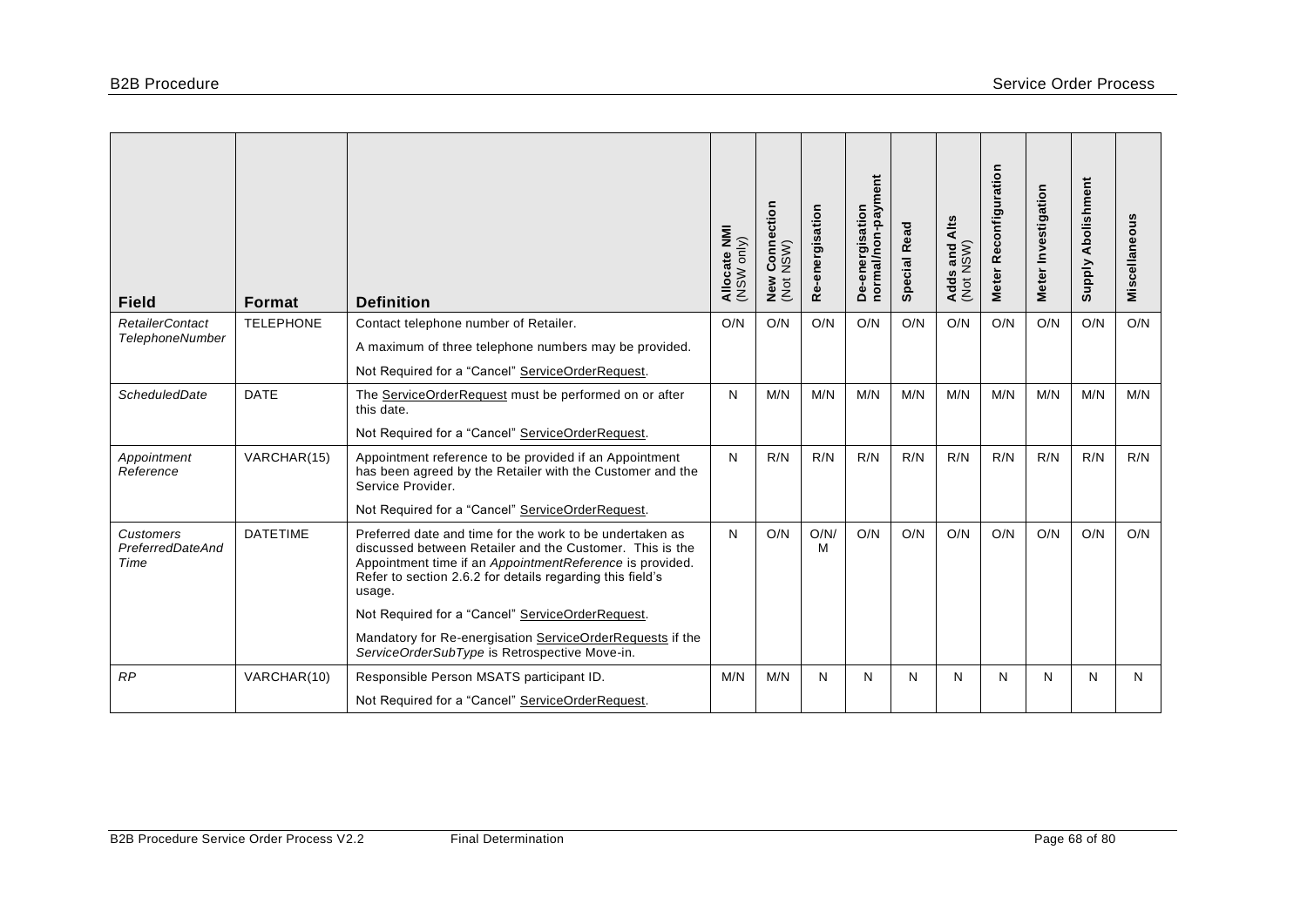| <b>Field</b>                             | <b>Format</b> | <b>Definition</b>                                                                                                                                                                                                                                | Allocate NMI<br>(NSW only) | / Connection<br>: NSW)<br>New<br>(Not | Re-energisation | De-energisation<br>normal/non-payment | <b>Special Read</b> | Alts<br>Adds and A<br>(Not NSW) | Meter Reconfiguration | Meter Investigation | Supply Abolishment | Miscellaneous |
|------------------------------------------|---------------|--------------------------------------------------------------------------------------------------------------------------------------------------------------------------------------------------------------------------------------------------|----------------------------|---------------------------------------|-----------------|---------------------------------------|---------------------|---------------------------------|-----------------------|---------------------|--------------------|---------------|
| <b>MDP</b>                               | VARCHAR(10)   | Meter Data Provider MSATS participant ID.<br>This field is Mandatory for New Connection and Allocate<br>NMI ServiceOrderRequests if the Service Provider is not<br>the Responsible Person.                                                       | R/N                        | N<br>(M/N)                            | N               | $\mathsf{N}$                          | N                   | N                               | N                     | N                   | N                  | N             |
|                                          |               | Not Required for a "Cancel" ServiceOrderRequest.                                                                                                                                                                                                 |                            |                                       |                 |                                       |                     |                                 |                       |                     |                    |               |
| <b>MPB</b>                               | VARCHAR(10)   | Meter Provider Type B MSATS Participant ID.<br>This field is Mandatory for New Connection and Allocate<br>NMI ServiceOrderRequests if the Service Provider is not<br>the Responsible Person.<br>Not Required for a "Cancel" ServiceOrderRequest. | R/N                        | N<br>(M/N)                            | $\mathsf{N}$    | $\mathsf{N}$                          | N                   | N                               | N                     | N                   | N                  | N             |
| <b>MPC</b>                               | VARCHAR(10)   | Meter Provider Type C MSATS Participant ID.<br>This field is Mandatory for New Connection and Allocate<br>NMI ServiceOrderRequests if the Service Provider is not<br>the Responsible Person.<br>Not Required for a "Cancel" ServiceOrderRequest. | R/N                        | N<br>(M/N)                            | N               | $\mathsf{N}$                          | N                   | N                               | N                     | N                   | N                  | N             |
| <b>NMIStatusCode</b>                     | CHAR(1)       | Status Code that the NMI is to become after completion of<br>the Service Order. Allowed values defined in CATS<br>Procedure: Part 1.<br>Not Required for a "Cancel" ServiceOrderRequest.                                                         | N                          | M/N                                   | N               | N                                     | N                   | M/N                             | N                     | N                   | N                  | $\Omega$      |
| Embedded<br><b>NetworkParent</b><br>Name | VARCHAR(10)   | Valid MSATS parent identifier.<br>Not Required for a "Cancel" ServiceOrderRequest.                                                                                                                                                               | R/N                        | R/N                                   | N               | N                                     | N                   | N                               | N                     | N                   | N                  | N             |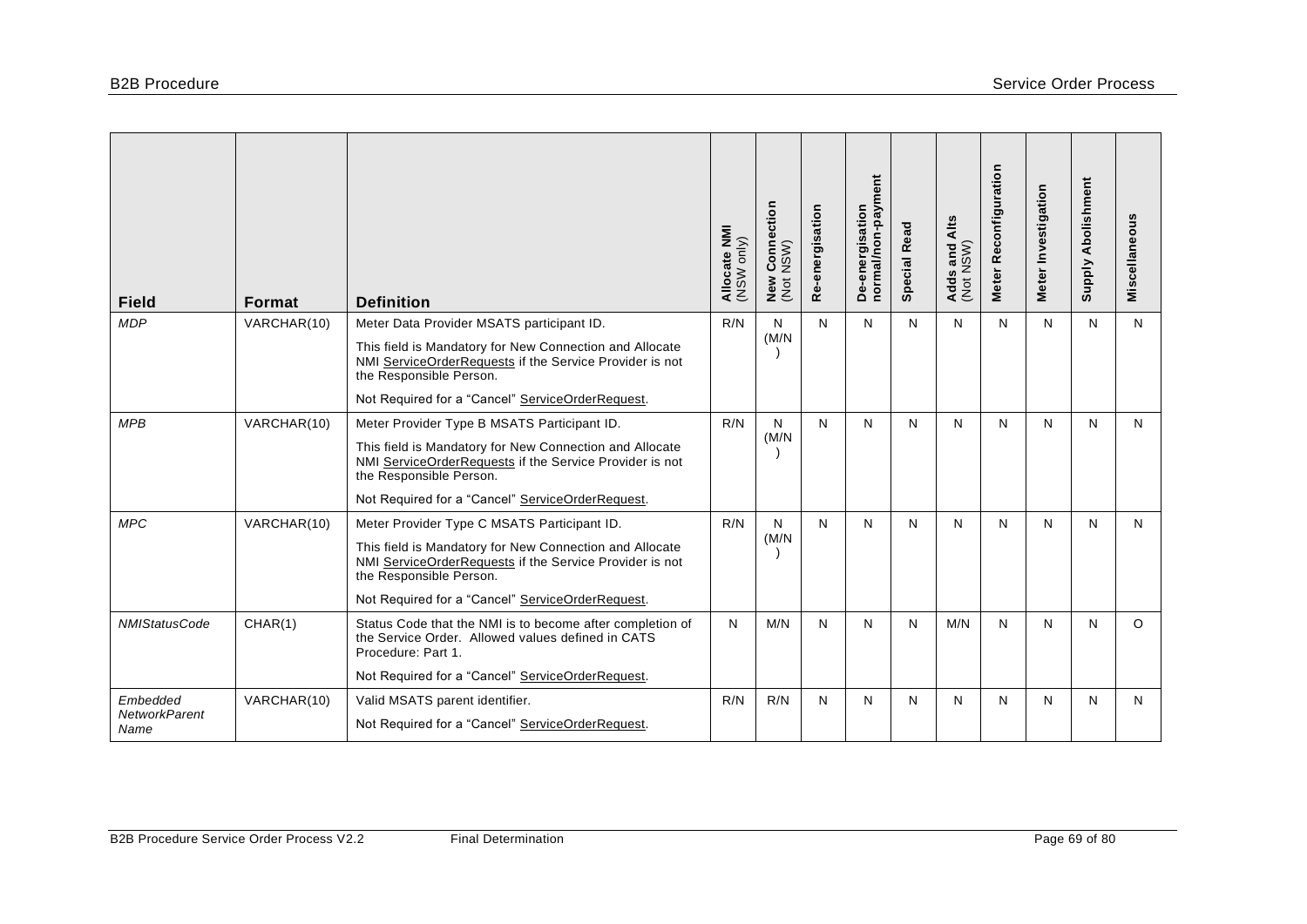| <b>Field</b>                | Format                         | <b>Definition</b>                                                                                                                                                                                                     | Allocate NMI<br>(NSW only) | Connection<br>NSW)<br>New<br>(Not | Re-energisation | De-energisation<br>normal/non-payment | <b>Special Read</b> | Alts<br>Adds and /<br>(Not NSW) | Meter Reconfiguration | Meter Investigation | <b>Supply Abolishment</b> | Miscellaneous |
|-----------------------------|--------------------------------|-----------------------------------------------------------------------------------------------------------------------------------------------------------------------------------------------------------------------|----------------------------|-----------------------------------|-----------------|---------------------------------------|---------------------|---------------------------------|-----------------------|---------------------|---------------------------|---------------|
| CustomerType                | VARCHAR(11)                    | Code indicating Customer type. Allowed values:<br>Industrial<br>$\bullet$<br>Commercial<br>$\bullet$<br>Residential<br>Farm<br>$\bullet$<br>Lighting<br>$\bullet$<br>Not Required for a "Cancel" ServiceOrderRequest. | M/N                        | M/N                               | N               | N                                     | N                   | R/N                             | N                     | N                   | N                         | $\circ$       |
| AverageDaily<br>Load        | NUMBER(10)                     | Estimated numerical load value in kWh.<br>Not Required for a "Cancel" ServiceOrderRequest.                                                                                                                            | M/N                        | M/N                               | N               | N                                     | N                   | R/N                             | N                     | N                   | N                         | $\circ$       |
| <b>MaximumDemand</b>        | NUMBER(4)                      | Maximum demand (in kw) of installation in accordance with<br>Australian Standard AS3000 (calculated at 240 volts).<br>Not Required for a "Cancel" ServiceOrderRequest.                                                | R/N                        | R/N                               | N               | N                                     | N                   | R/N                             | N                     | N                   | N                         | $\circ$       |
| <b>REC-Name</b>             | <b>PERSON</b><br><b>NAME</b>   | Registered Electrical Contractor name.<br>Required in Victoria and SA only<br>Not Required for a "Cancel" ServiceOrderRequest.                                                                                        | N                          | M/N                               | N               | N                                     | N                   | R/N                             | N                     | N                   | N                         | $\circ$       |
| REC-<br><b>BusinessName</b> | <b>BUSINESS</b><br><b>NAME</b> | Registered Electrical Contractor Business Name.<br>Required in Victoria and SA only<br>Not Required for a "Cancel" ServiceOrderRequest.                                                                               | N                          | M/N                               | N               | N                                     | N                   | R/N                             | N                     | N                   | N                         | $\circ$       |
| REC-Telephone               | <b>TELEPHONE</b>               | Registered Electrical Contractor telephone number.<br>A maximum of three telephone numbers must be provided.<br>Required in Victoria and SA only<br>Not Required for a "Cancel" ServiceOrderRequest.                  | N                          | M/N                               | N               | $\mathsf{N}$                          | N                   | R/N                             | N                     | N                   | N                         | $\circ$       |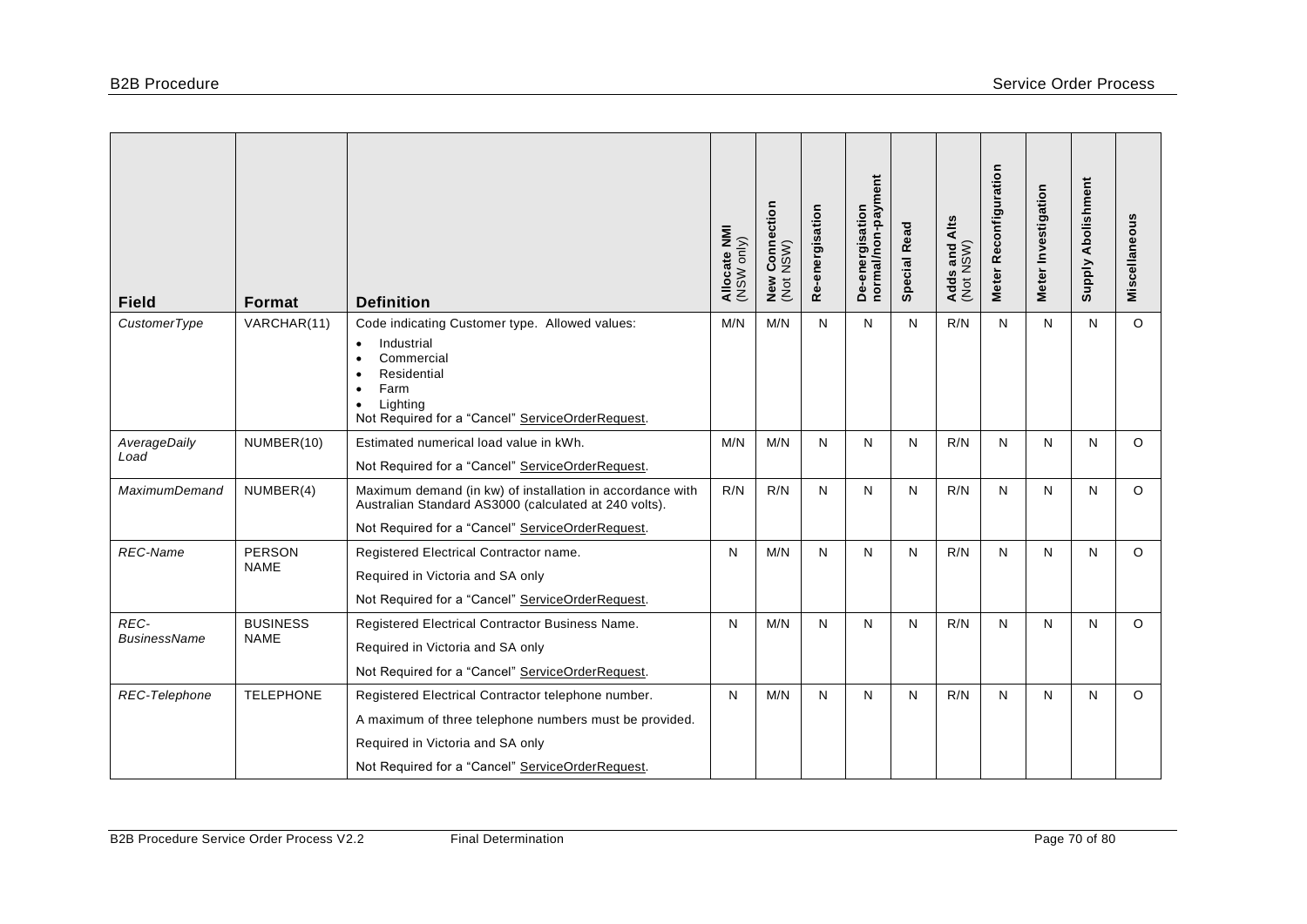| <b>Field</b>                      | <b>Format</b> | <b>Definition</b>                                                                                                                                                                                                                                                                                                                                                                       | Allocate NMI<br>(NSW only) | r Connection<br>NSW)<br>New<br>(Not | Re-energisation | ent<br>normal/non-paym<br>De-energisation | <b>Special Read</b> | Alts<br>Adds and /<br>(Not NSW) | Reconfiguration<br><b>Meter</b> | Meter Investigation | Abolishment<br><b>Supply</b> | Miscellaneous |
|-----------------------------------|---------------|-----------------------------------------------------------------------------------------------------------------------------------------------------------------------------------------------------------------------------------------------------------------------------------------------------------------------------------------------------------------------------------------|----------------------------|-------------------------------------|-----------------|-------------------------------------------|---------------------|---------------------------------|---------------------------------|---------------------|------------------------------|---------------|
| <b>REC-ID</b>                     | VARCHAR(20)   | Registered Electrical Contractor ID/ licence number.                                                                                                                                                                                                                                                                                                                                    | N                          | M/N                                 | N               | N                                         | N                   | R/N                             | N                               | N                   | N                            | $\circ$       |
|                                   |               | Required in Victoria and SA only                                                                                                                                                                                                                                                                                                                                                        |                            |                                     |                 |                                           |                     |                                 |                                 |                     |                              |               |
|                                   |               | Not Required for a "Cancel" ServiceOrderRequest.                                                                                                                                                                                                                                                                                                                                        |                            |                                     |                 |                                           |                     |                                 |                                 |                     |                              |               |
| <b>REC-Attendance</b><br>Required | <b>YESNO</b>  | Does Registered Electrical Contractor need to be present<br>when the Service Provider performs the Field Work?<br>$Yes = REC$ to be present.                                                                                                                                                                                                                                            | N                          | M/N                                 | N               | N                                         | N                   | M/N                             | N                               | N                   | N                            | $\circ$       |
|                                   |               | No = No need to have REC present.                                                                                                                                                                                                                                                                                                                                                       |                            |                                     |                 |                                           |                     |                                 |                                 |                     |                              |               |
|                                   |               | Required in Victoria and SA only                                                                                                                                                                                                                                                                                                                                                        |                            |                                     |                 |                                           |                     |                                 |                                 |                     |                              |               |
|                                   |               | Not Required for a "Cancel" ServiceOrderRequest.                                                                                                                                                                                                                                                                                                                                        |                            |                                     |                 |                                           |                     |                                 |                                 |                     |                              |               |
| <b>InstallationType</b>           | VARCHAR(30)   | Code indicating the type of installation required:<br>Underground<br>$\bullet$<br>Overhead<br>$\bullet$<br>Underground To Overhead Mains<br>$\bullet$<br>Overhead To Underground Mains<br>$\bullet$<br><b>Transformer Overhead</b><br>$\bullet$<br><b>Transformer Ground Level</b><br>$\bullet$<br>Required in Victoria and SA only<br>Not Required for a "Cancel" ServiceOrderRequest. | N                          | M/N                                 | N               | N                                         | N                   | R/N                             | N                               | N                   | N                            | $\circ$       |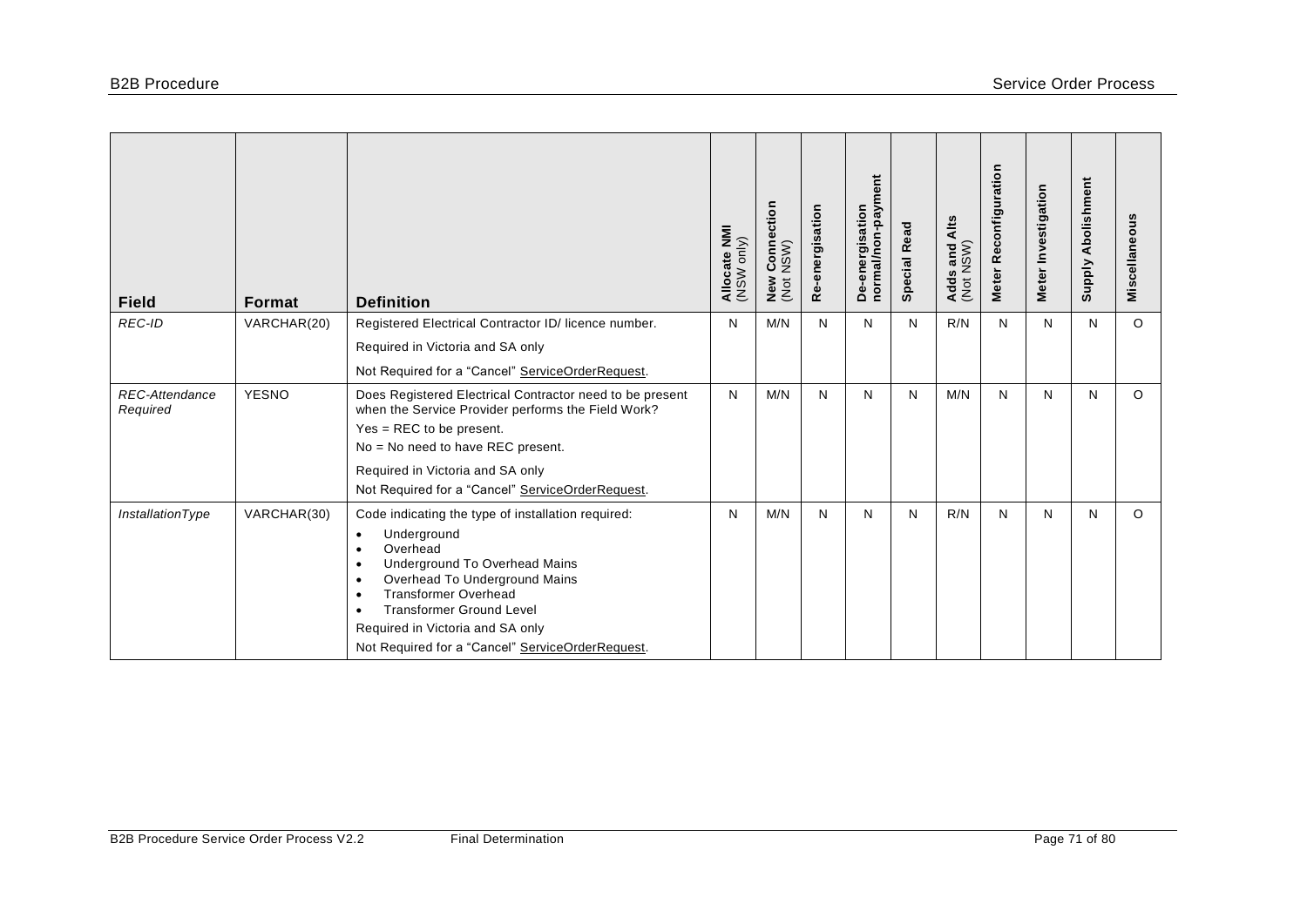| <b>Field</b>                   | Format       | <b>Definition</b>                                                                                                                                                                                                                                                                                                                                                           | Allocate NMI<br>(NSW only) | <b>Connection</b><br>NSW)<br>New<br>(Not        | Re-energisation | normal/non-payment<br>De-energisation | <b>Special Read</b> | Adds and Alts<br>(Not NSW) | Meter Reconfiguration | Meter Investigation | <b>Supply Abolishment</b> | Miscellaneous |
|--------------------------------|--------------|-----------------------------------------------------------------------------------------------------------------------------------------------------------------------------------------------------------------------------------------------------------------------------------------------------------------------------------------------------------------------------|----------------------------|-------------------------------------------------|-----------------|---------------------------------------|---------------------|----------------------------|-----------------------|---------------------|---------------------------|---------------|
| SupplyPhases                   | VARCHAR(20)  | Code indicating number of phases supply is to support:<br>1-phase<br>$\bullet$<br>2-phase<br>$\bullet$<br>3-phase<br>$\bullet$<br>Other Multi-phase<br>$\bullet$<br>If "Other Multi-phase" used, then further details must be<br>provided as SpecialInstructions.<br>Required in Victoria and SA only<br>Not Required for a "Cancel" ServiceOrderRequest.                   | N                          | M/N                                             | N               | $\mathsf{N}$                          | N                   | R/N                        | N                     | N                   | N                         | $\circ$       |
| <b>MeteringRequired</b>        | VARCHAR(12)  | Code indicating new type of metering required for Basic<br>Metered and MRIM Sites (Types 5 and 6) only:<br><b>Flat Rate</b><br>$\bullet$<br>Two Rate<br>Time Of Use<br>$\bullet$<br>CT Meter<br>$\bullet$<br>Other<br>$\bullet$<br>If "Other" is used, then further details must be provided as<br>SpecialInstructions.<br>Not Required for a "Cancel" ServiceOrderRequest. | N                          | R/N<br>(M/N)<br>for<br>Typ<br>es 5<br>and<br>6) | N               | N                                     | N                   | R/N                        | N                     | N                   | N                         | $\circ$       |
| <b>OffPeak</b><br>Requirements | VARCHAR(240) | Details of any off-peak requirements, such as:<br>Space heating<br><b>Climate Saver</b><br>$\bullet$<br><b>Hot Water</b><br>$\bullet$<br>Not Required for a "Cancel" ServiceOrderRequest.                                                                                                                                                                                   | N                          | R/N                                             | N               | $\mathsf{N}$                          | N                   | R/N                        | N                     | $\mathsf{N}$        | N                         | $\circ$       |
| <b>MeterInstallCode</b>        | CHAR(8)      | As per MSATS<br>Not Required for a "Cancel" ServiceOrderRequest.                                                                                                                                                                                                                                                                                                            | N                          | M/N                                             | N               | N                                     | N                   | R/N                        | N                     | N                   | N                         | $\circ$       |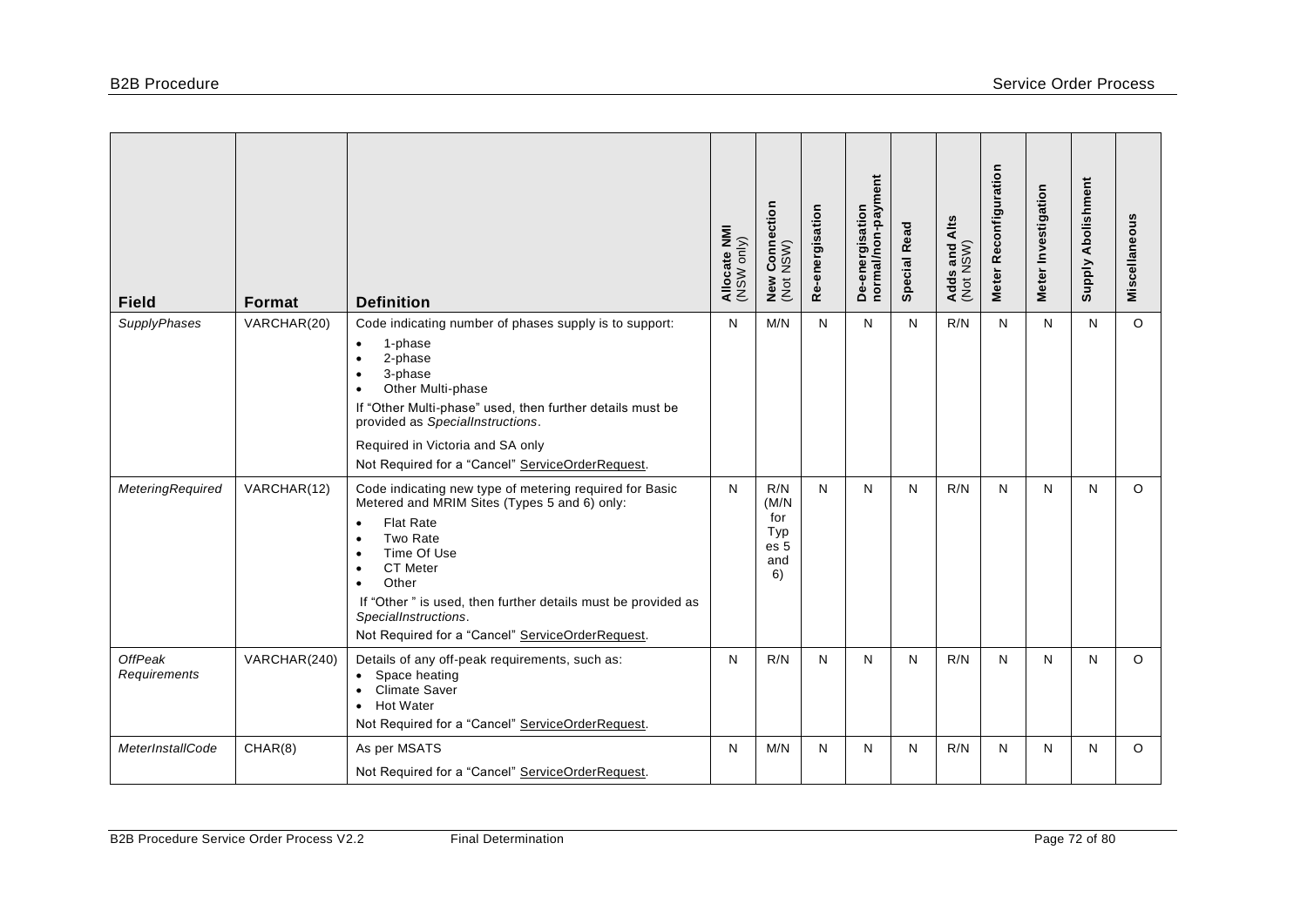| <b>Field</b>                 | <b>Format</b> | <b>Definition</b>                                                                                                                                                                                                                                                                                                                                  | Allocate NMI<br>(NSW only) | ction<br>Conne<br>NSW)<br>ပ<br>New<br>(Not | Re-energisation | ā<br>m/red-i<br>De-energisation<br>normal/non | <b>Special Read</b> | Alts<br>s and<br>NSW)<br><b>Adds</b><br>(Not | Reconfiguration<br><b>Meter</b> | Meter Investigation | Abolishment<br><b>Supply</b> | Miscellaneous |
|------------------------------|---------------|----------------------------------------------------------------------------------------------------------------------------------------------------------------------------------------------------------------------------------------------------------------------------------------------------------------------------------------------------|----------------------------|--------------------------------------------|-----------------|-----------------------------------------------|---------------------|----------------------------------------------|---------------------------------|---------------------|------------------------------|---------------|
| SwitchingService<br>Required | <b>YESNO</b>  | Service Provider expected to provide and install a switching<br>service (eg. time-switch or ripple controller)?<br>Allowed values:<br>Yes<br>$\bullet$<br><b>No</b><br>$\bullet$<br>Not Required for a "Cancel" ServiceOrderRequest.                                                                                                               | N                          | M/N                                        | N               | N                                             | N                   | R/N                                          | N                               | N                   | N                            | $\circ$       |
| ProposedTariff               | VARCHAR(10)   | The new network tariff required by the Retailer.<br>Allowed values are the code for the Network's published<br>tariff assigned within MSATS at the meter register ID level<br>and as gazetted by the Regulator.<br>The field can be repeated as necessary if multiple tariffs<br>are required.<br>Not Required for a "Cancel" ServiceOrderRequest. | N                          | O/N                                        | N               | N                                             | N                   | O/N                                          | O/N                             | N                   | N                            | O/N           |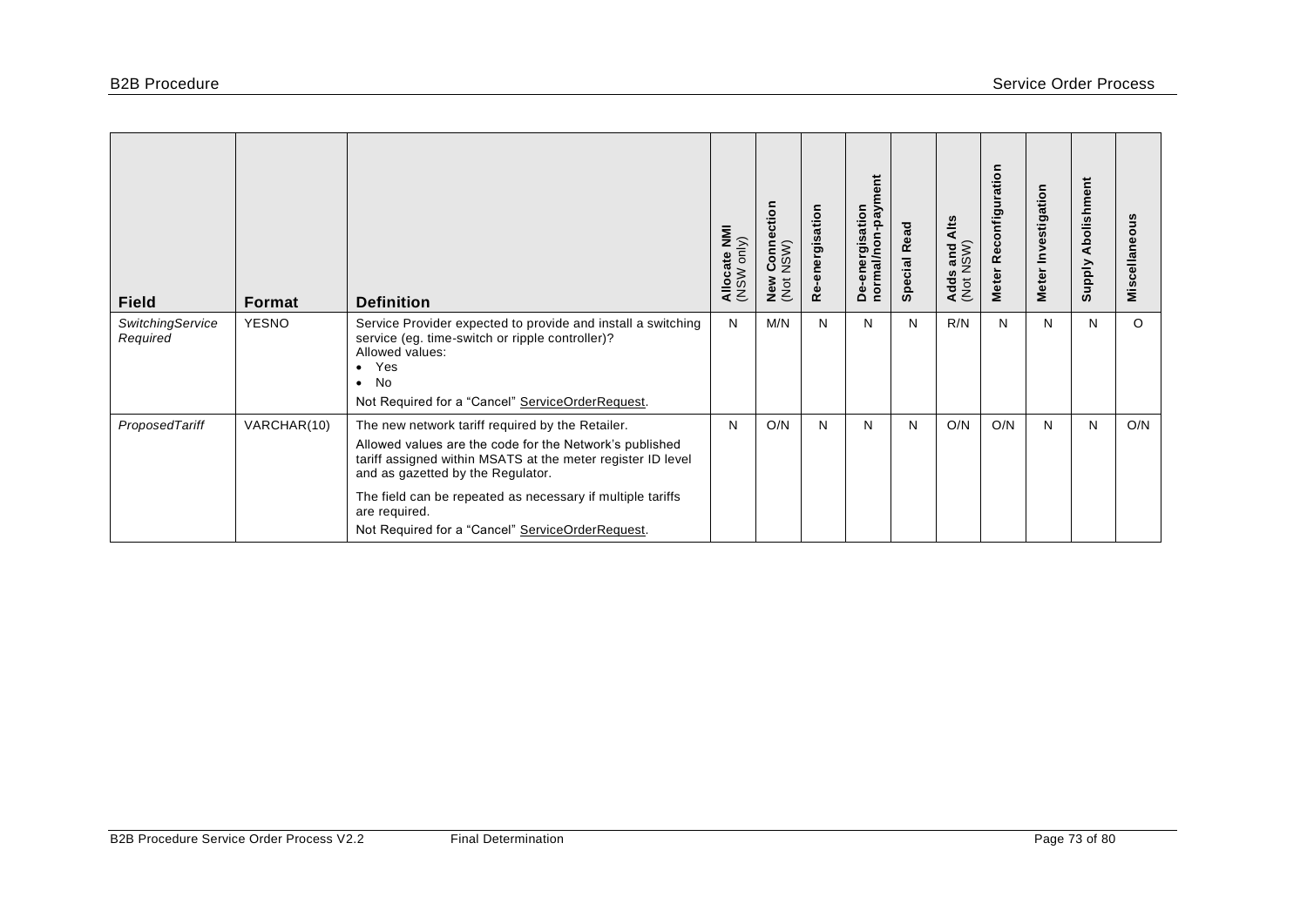# **4.2 ServiceOrderResponse Transaction Data**

|  | Kev |  |  | Mandatory (must be provided in all situations). |
|--|-----|--|--|-------------------------------------------------|
|--|-----|--|--|-------------------------------------------------|

- R = Required (if this information is available or has changed).
- O = Optional (may be provided).
- N = Not required (not to be provided).

| <b>Field</b>             | Format         | <b>Definition</b>                                                                                                                                                                                      | All Responses |
|--------------------------|----------------|--------------------------------------------------------------------------------------------------------------------------------------------------------------------------------------------------------|---------------|
| ResponseType             | VARCHAR(15)    | Allowed value = "Closure"                                                                                                                                                                              | м             |
| RetServiceOrder          | VARCHAR(15)    | Retailer defined reference, used for reference and<br>tracking. This is the same field as the one in the MDFF<br>file.                                                                                 | м             |
|                          |                | Format must exactly match that used in the<br>ServiceOrderRequest (including leading or trailing zeros<br>and spaces).                                                                                 |               |
| RetailerID               | VARCHAR(10)    | Retailer's Participant ID as published by AEMO.                                                                                                                                                        | M             |
| <b>ServiceProviderID</b> | VARCHAR(10)    | Service Provider (DNSP or MDP or MPB) Participant ID<br>as published by AEMO.                                                                                                                          | м             |
| <b>NMI</b>               | CHAR(10)       | NMI (as used by MSATS).                                                                                                                                                                                | N/M           |
|                          |                | This field is Mandatory for all Responses except<br>Responses to Allocate NMI or New Connection Requests<br>with a ServiceOrderStatus of "Not Completed".                                              |               |
| NMIChecksum              | CHAR(1)        | NMI Checksum (as used by MSATS).                                                                                                                                                                       | O             |
| ServiceOrder<br>Address  | <b>ADDRESS</b> | Site/Service Point address in a structured format where<br>available, otherwise unstructured. For details of the<br>ADDRESS structure, refer B2B Procedure Technical<br>Guidelines for B2B Procedures. | N/M           |
|                          |                | This field is Mandatory if the NMI is not provided in the<br>Response.                                                                                                                                 |               |
| ServiceOrderStatu<br>s   | VARCHAR(20)    | Indicates status of Service Order. Refer section 2.6.5.a<br>and 2.12.10.b:                                                                                                                             | м             |
|                          |                | Completed = Completed                                                                                                                                                                                  |               |
|                          |                | Partially Completed = Partially Completed (primary work<br>done, but an actual read has not been obtained - see<br>relevant ExceptionCodes).                                                           |               |
|                          |                | Not Completed = Not completed (primary work not done -<br>see relevant ExceptionCodes).                                                                                                                |               |
|                          |                | Note: "Primary work" means the activity described by the<br>ServiceOrderType field.                                                                                                                    |               |
|                          |                | The SpecialNotes field must be used if a<br>ServiceOrderStatus of "Partially Completed" is used.                                                                                                       |               |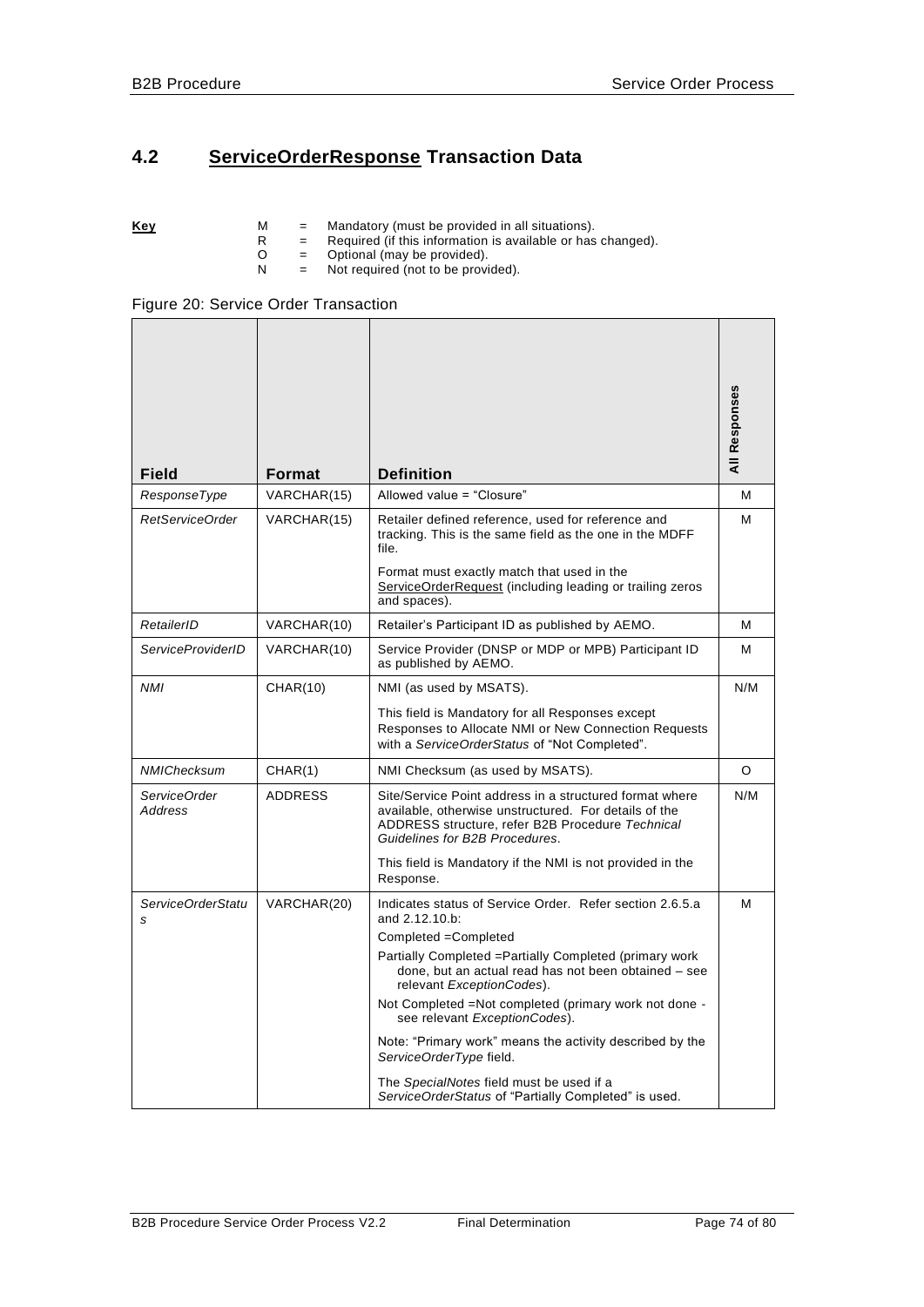| <b>Field</b>         | <b>Format</b>   | <b>Definition</b>                                                                                                                                                                                                     | All Responses |
|----------------------|-----------------|-----------------------------------------------------------------------------------------------------------------------------------------------------------------------------------------------------------------------|---------------|
| <b>ExceptionCode</b> | VARCHAR(80)     | Note: this field is Mandatory if ServiceOrderStatus is "Not                                                                                                                                                           | R             |
|                      |                 | Completed" or "Partially Completed" (refer 2.6.5.a).<br>Refer 2.12.4 for further details regarding this field.                                                                                                        |               |
|                      |                 | The following exception codes should be used where the<br>ServiceOrderStatus is "'Not Completed".                                                                                                                     |               |
|                      |                 | "Unable To Access"                                                                                                                                                                                                    |               |
|                      |                 | "No Supply"                                                                                                                                                                                                           |               |
|                      |                 | "Unsafe"                                                                                                                                                                                                              |               |
|                      |                 | "Retailer Cancellation"                                                                                                                                                                                               |               |
|                      |                 | "Service Provider Cancellation"                                                                                                                                                                                       |               |
|                      |                 | "Other"<br>"Unknown Load"                                                                                                                                                                                             |               |
|                      |                 | "Documentation Not Provided"                                                                                                                                                                                          |               |
|                      |                 | "Request Submitted By Another Retailer"                                                                                                                                                                               |               |
|                      |                 | "De-energisation Not Completed Due To A Re-                                                                                                                                                                           |               |
|                      |                 | energisation"                                                                                                                                                                                                         |               |
|                      |                 | The following codes are specific to De-energisation<br>Service Orders where the ServiceOrderStatus is "Not<br>Completed".                                                                                             |               |
|                      |                 | "Customer Prevented"                                                                                                                                                                                                  |               |
|                      |                 | "Customer On-Site"                                                                                                                                                                                                    |               |
|                      |                 | "New Customer On-Site"                                                                                                                                                                                                |               |
|                      |                 | "Sensitive Load"                                                                                                                                                                                                      |               |
|                      |                 | The following exception codes should be used where the<br>ServiceOrderStatus is "Partially Completed":                                                                                                                |               |
|                      |                 | "Metering Problem"                                                                                                                                                                                                    |               |
|                      |                 | "Reading Problem"                                                                                                                                                                                                     |               |
|                      |                 | "Other"                                                                                                                                                                                                               |               |
|                      |                 | The following exception codes may be used where the<br>ServiceOrderStatus is "Completed":                                                                                                                             |               |
|                      |                 | "Meter Reading Only Undertaken Due To Prior Re-<br>energisation"                                                                                                                                                      |               |
| ActualDate           | <b>DATETIME</b> | Actual date and time work was attempted or completed.                                                                                                                                                                 | м             |
| AndTime              |                 | Where the <b>ServiceOrderRequest</b> is not attempted (for<br>example when it is cancelled), this field must be<br>populated with the date and time of the cancellation in<br>the Service Provider's system.          |               |
| <b>SpecialNotes</b>  | VARCHAR(240)    | Any special notes related to the Request and fieldwork<br>that the Service Provider wishes to make the Retailer<br>aware of.                                                                                          | O/M           |
|                      |                 | This field is Mandatory if an <i>ExceptionCode</i> value of<br>"Other", "Service Provider Cancellation", or<br>"Documentation Not Provided" is provided, or a<br>ServiceOrderStatus of "Partially Completed" is used. |               |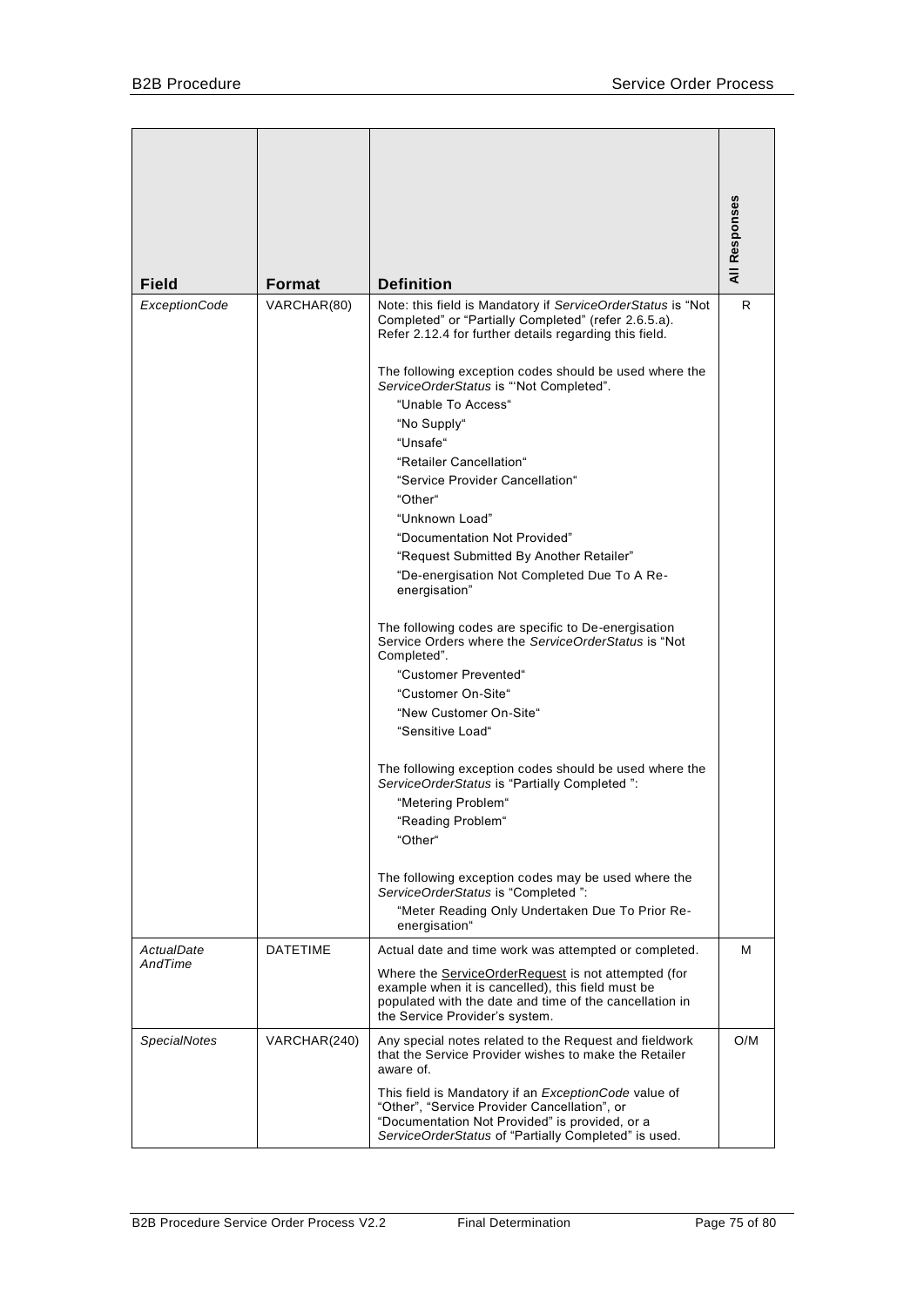| Field                                                | Format                       | <b>Definition</b>                                                                                                                                                                                                                                                                                                                                                                                                                                                                                                                                                                                                                                                                                                                                                                                                                                                                                       | <b>All Responses</b> |
|------------------------------------------------------|------------------------------|---------------------------------------------------------------------------------------------------------------------------------------------------------------------------------------------------------------------------------------------------------------------------------------------------------------------------------------------------------------------------------------------------------------------------------------------------------------------------------------------------------------------------------------------------------------------------------------------------------------------------------------------------------------------------------------------------------------------------------------------------------------------------------------------------------------------------------------------------------------------------------------------------------|----------------------|
| ServiceProviderCo<br>ntact<br>Name                   | <b>PERSON</b><br><b>NAME</b> | Contact name of Service Provider, to be provided where<br>Retailer may need to contact the Service Provider.                                                                                                                                                                                                                                                                                                                                                                                                                                                                                                                                                                                                                                                                                                                                                                                            | O                    |
| ServiceProviderCo<br>ntact<br><b>TelephoneNumber</b> | <b>TELEPHONE</b>             | Contact telephone number of Service Provider.<br>A maximum of three telephone numbers must be<br>provided.                                                                                                                                                                                                                                                                                                                                                                                                                                                                                                                                                                                                                                                                                                                                                                                              | O                    |
| <b>ServiceProviderRe</b><br>ference                  | VARCHAR(15)                  | Service Provider defined reference, used for reference<br>and tracking. Not necessarily unique. This field is for<br>information only and must not be used for validation of<br>the Response.                                                                                                                                                                                                                                                                                                                                                                                                                                                                                                                                                                                                                                                                                                           | R.                   |
| ProductCode1                                         | VARCHAR(10)                  | <b>Standard Codes:</b><br>"No Charge" = used where there is no fee for the service<br>provided.<br>"Cost TBA" = Used where the Service Provider needs to<br>do further investigation to determine what work was<br>attempted or completed at the Site. Refer 2.6.5.c.<br>"As Quoted" = Used where the parties have previously<br>agreed the price for the work.<br>At least one ProductCode must be provided in all<br>jurisdictions.<br>Up to three ProductCodes can be used per Response,<br>that is, the field may be repeated 3 times.<br>The <i>ProductCodes</i> for each jurisdiction are published on<br>various websites for each of jurisdiction. At the time of<br>publication these were:<br>The Victorian Product Codes are published in the Essential<br>Services Commission website: http://www.esc.vic.gov.au<br>The ACT, NSW, SA and Queensland codes are as<br>published by each DNSP. | м                    |
| ProductCode2                                         | VARCHAR(10)                  | See previous definition.                                                                                                                                                                                                                                                                                                                                                                                                                                                                                                                                                                                                                                                                                                                                                                                                                                                                                | R.                   |
| ProductCode3                                         | VARCHAR(10)                  | See previous definition.                                                                                                                                                                                                                                                                                                                                                                                                                                                                                                                                                                                                                                                                                                                                                                                                                                                                                | R.                   |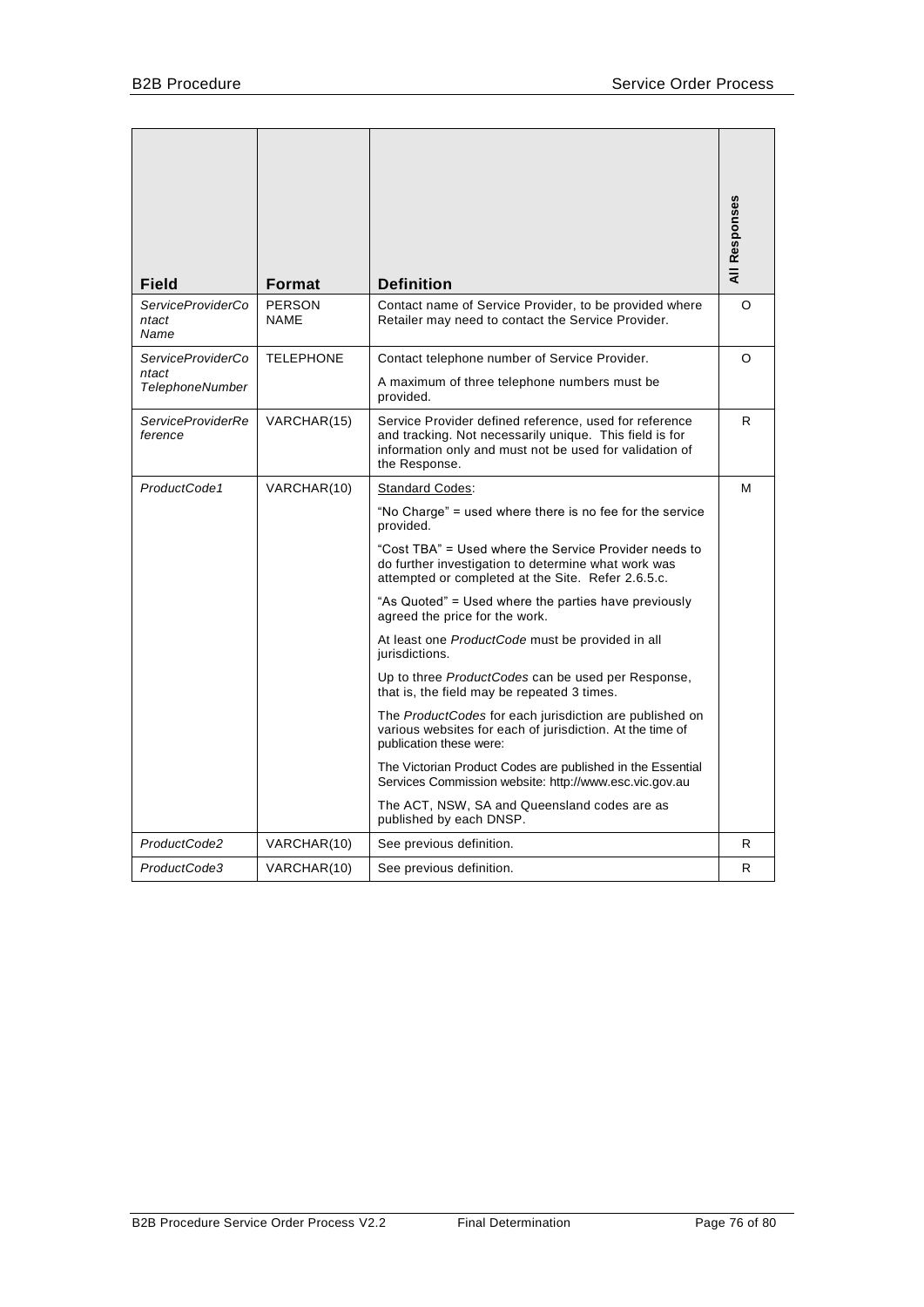# **4.3 ServiceOrderAppointmentNotification Transaction Data – SA**

| Figure 21: Service Order Appointment Notification transaction data |  |  |  |  |
|--------------------------------------------------------------------|--|--|--|--|
|--------------------------------------------------------------------|--|--|--|--|

| <b>Field</b>                    | Format          | Comments                                                                                                                                                                                                                                                       | O/M/R |
|---------------------------------|-----------------|----------------------------------------------------------------------------------------------------------------------------------------------------------------------------------------------------------------------------------------------------------------|-------|
| ResponseType                    | VARCHAR (15)    | Allowed value = "Appointment".                                                                                                                                                                                                                                 | м     |
| RetServiceOrder                 | VARCHAR(15)     | Retailer defined reference, used for<br>referencing and tracking.                                                                                                                                                                                              | м     |
| RetailerID                      | VARCHAR(10)     | Retailer's Participant ID as published by<br>AEMO.                                                                                                                                                                                                             | м     |
| <b>ServiceProviderID</b>        | VARCHAR(10)     | Service Provider (DNSP or MDP or<br>MPB) Participant ID as published by<br>AEMO.                                                                                                                                                                               | м     |
| <b>NMI</b>                      | <b>CHAR(10)</b> | NMI (as used by MSATS).                                                                                                                                                                                                                                        | N/M   |
|                                 |                 | This field is Mandatory if the<br>ServiceOrderAddress is not provided in<br>the Request.                                                                                                                                                                       |       |
| NMIChecksum                     | CHAR(1)         | <b>NMI Checksum</b>                                                                                                                                                                                                                                            | O     |
| ServiceOrderAddress             | <b>ADDRESS</b>  | Site/Service Point address in a<br>structured format where available,<br>otherwise unstructured. For details of<br>the ADDRESS structure, refer<br><b>Technical Guidelines for B2B Process</b><br>Specifications.<br>This field is Mandatory if the NMI is not | N/M   |
|                                 |                 | provided in the Request.                                                                                                                                                                                                                                       |       |
| AppointmentReference            | VARCHAR(15)     | Appointment reference to be provided if<br>an Appointment has been agreed by the<br>Service Provider with the Customer.                                                                                                                                        | м     |
| CustomersPreferredDateAndTime   | <b>DATETIME</b> | Scheduled time for new connection.                                                                                                                                                                                                                             | м     |
|                                 |                 | If no appointment time is specified,<br>indicate this by using 00:00 as the<br>hh:mm part of DATETIME.                                                                                                                                                         |       |
| <b>ServiceProviderReference</b> | VARCHAR(15)     | Service Provider defined reference,<br>used for reference and tracking. Not<br>necessarily unique. This field is for<br>information only and must not be used<br>for validation of the Notification.                                                           | R     |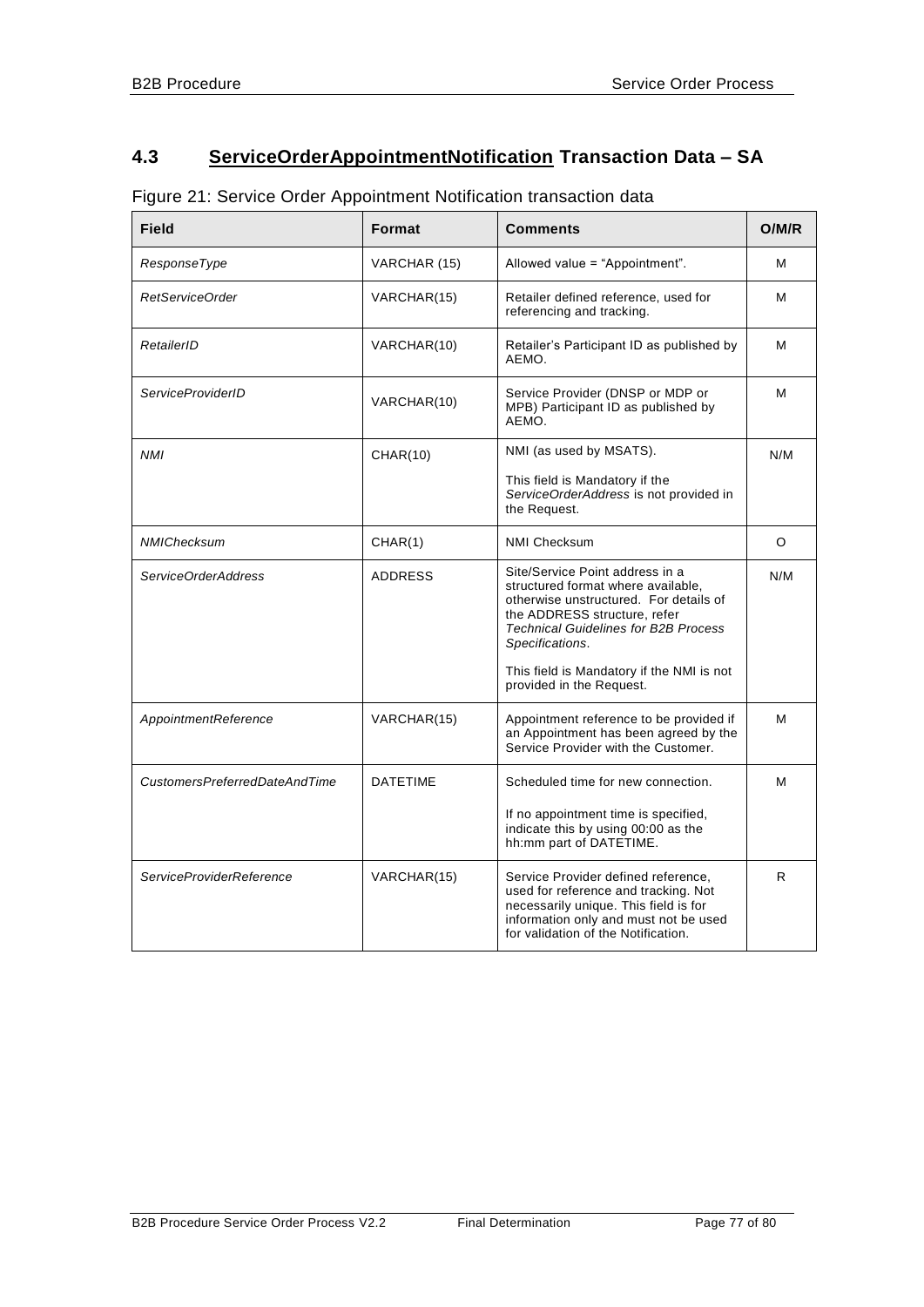## **4.4 BusinessAcceptance/Rejection Transaction Data**

- **Key** M = Mandatory (must be provided in all situations).
	- R = Required (if this information is available or has changed).
	- O = Optional (may be provided).
	- N = Not relevant (not to be provided).
- a. Participants must use the most relevant *EventCode* for the Business Event. Where multiple *EventCodes* are applicable, these should all be provided.
- b. Where the *EventCode* is not in the aseXML reserved range (0-999), an *EventCodeDescription* must be included in accordance with the aseXML Guidelines.
- c. The following table provides details of the data elements to be included in the *BusinessAcceptance/Rejection* business signal.

| <b>Field</b> | <b>Format</b>                  | <b>Definition</b>                                                                                  | All ServiceOrderTypes |
|--------------|--------------------------------|----------------------------------------------------------------------------------------------------|-----------------------|
| EventCode    | NUMERIC(4)                     | A code to indicate acceptance or the reason for the rejection.<br>Refer to 4.4.1 for usage.        | м                     |
| KeyInfo      | VARCHAR(15)                    | The RetServiceOrder of the transaction being accepted or<br>rejected.                              | м                     |
| Context      | <b>EVENT</b><br><b>CONTEXT</b> | The Data Element in the received Business Document (eg.<br>RequiredDate) that causes the Event.    | ∩                     |
| Explanation  | UNLIMITED<br><b>VARCHAR</b>    | An explanation of the event. Must be provided where the<br>Business Event requires an Explanation. | M/O                   |

### Figure 22: Business Acceptance Rejection data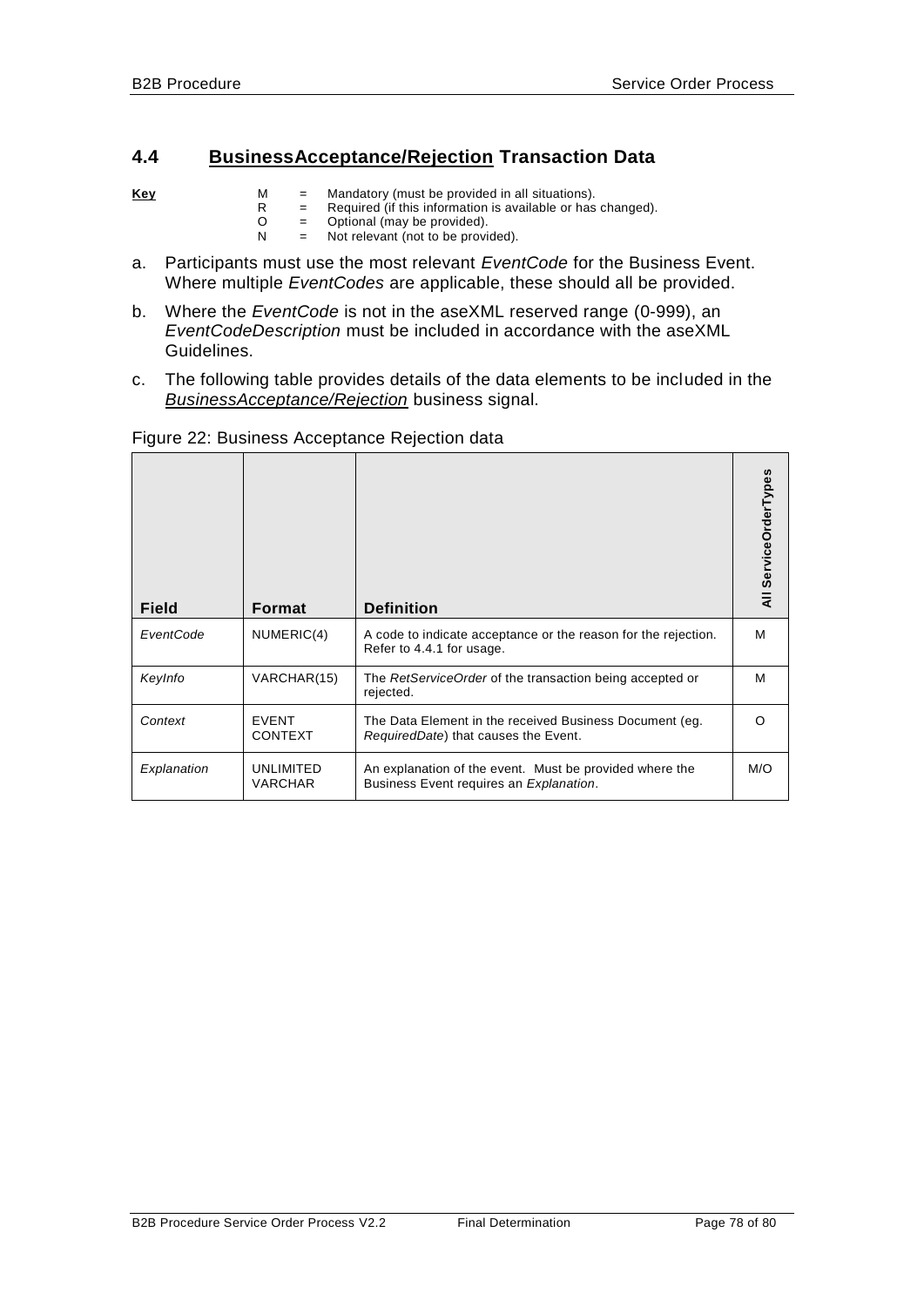### <span id="page-78-0"></span>**4.4.1 Applicable Events and their EventCodes**

- a. Participants must use the most relevant Business Event(s). Where multiple *EventCode(s)* are applicable these may be provided.
- b. Where the *EventCode* is not in the aseXML reserved range (0-999), an *EventCode* Description must be included in the *BusinessAcceptance/Rejection* in accordance with the aseXML Guidelines.
- c. The reference table for Business Events that can apply to this process and the relevant Business Signals, including *EventCode(s)* is located in section 5.4 of the B2B Procedure Technical Guidelines for B2B Procedures.